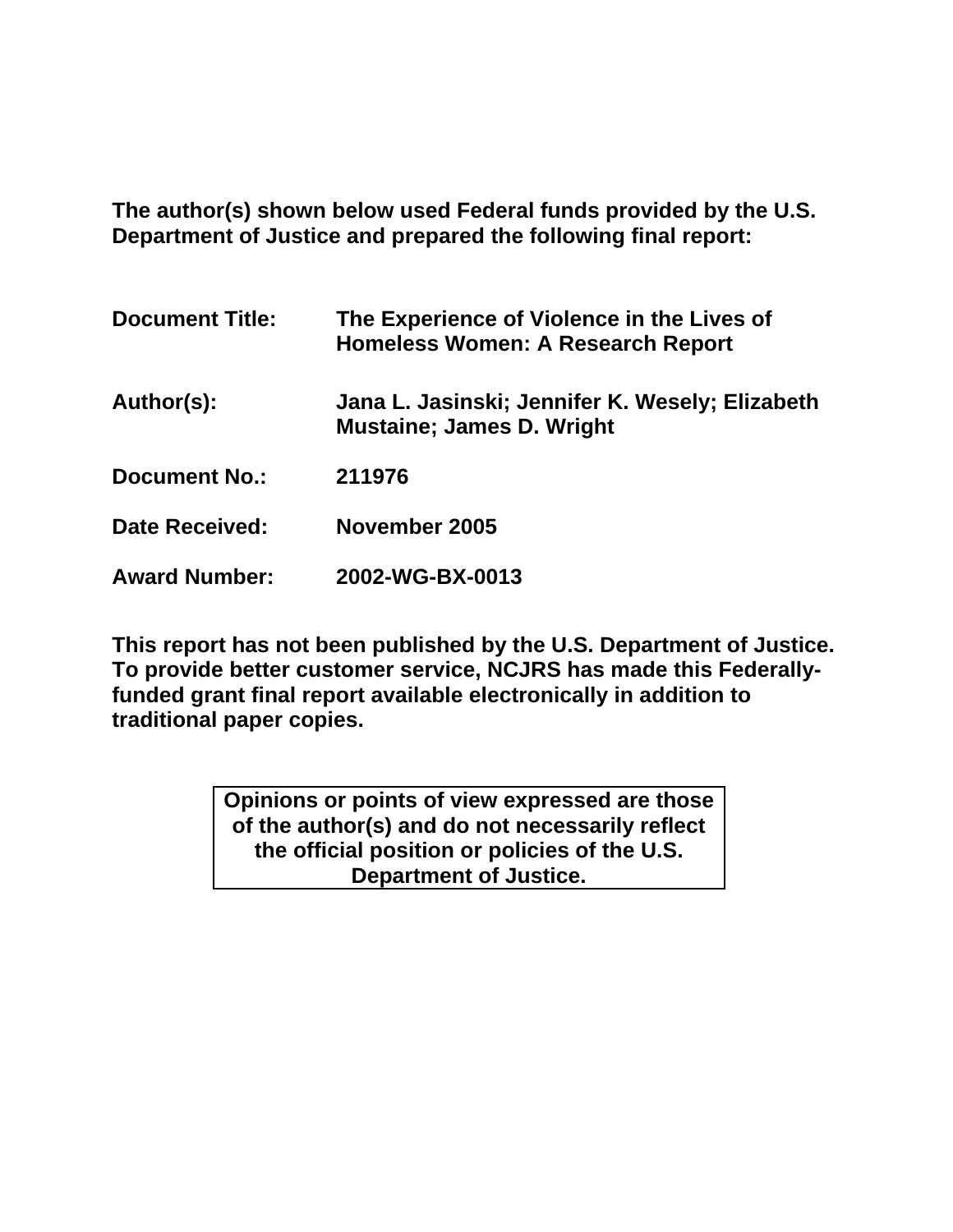# **The Experience of Violence in the Lives of Homeless Women:**

# A Research Report<sup>1</sup>

## Grant # 2002WGBX0013

By

Jana L. Jasinski University of Central Florida

Jennifer K. Wesely University of North Florida

Elizabeth Mustaine University of Central Florida

James D. Wright University of Central Florida

September 2005

 $\overline{a}$ 

<sup>&</sup>lt;sup>1</sup> Final Report submitted to the National Institute of Justice, whose grant support made the research reported here possible. Not for citation, quotation or distribution without permission of the authors. Comments solicited. The views are those of the authors and do not purport to reflect the position of the National Institute of Justice or the United States Department of Justice.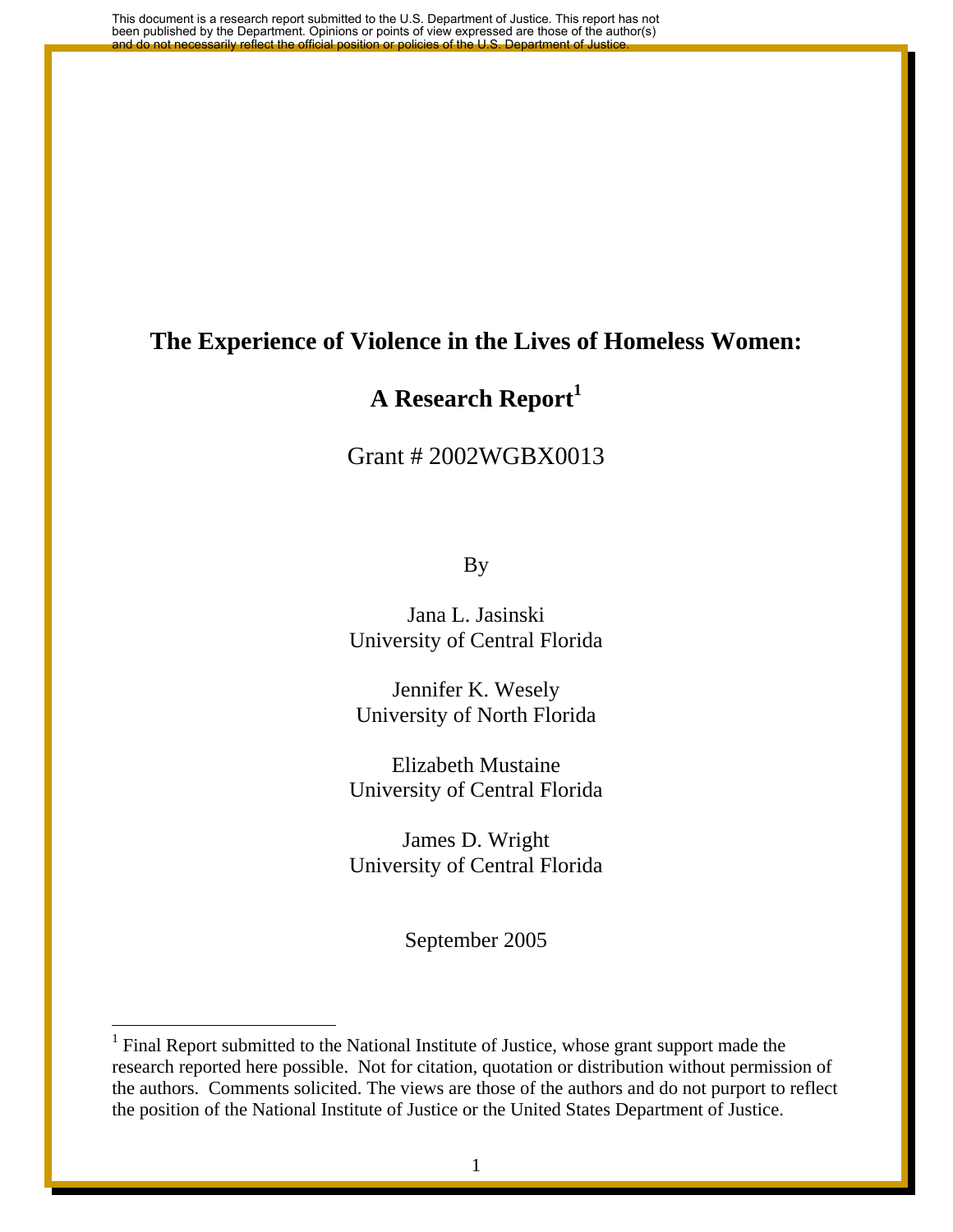This document is a research report submitted to the U.S. Department of Justice. This report has not been published by the Department. Opinions or points of view expressed are those of the author(s) and do not necessarily reflect the official position or policies of the U.S. Department of Justice.

#### Abstract

Studies investigating the experience of violence by homeless women date to the mid 1980's, but most prior research has been more concerned with establishing the face of violence committed against these extremely vulnerable women than in exploring the risk factors responsible for it. This multi-site statewide study examined the experience of violence among 800 homeless women living in one of four cities in Florida and a comparison sample of approximately 100 men. A significant number of women were victimized in their lifetime, and almost one-quarter of the women indicated that violence was one, if not the main reason they were homeless. In fact almost one third of the sample of women indicated they had left a childhood home due to violence. Rates of sexual, physical and stalking victimization were much higher in this sample compared to the National Violence Against Women Survey, which used the same measures. For the women in this study, childhood experiences of violence were consistently associated with negative outcomes such as alcohol and drug use, depression, and low self-esteem. Moreover, the results of the multivariate analysis indicated that childhood violence significantly increased the risk for adult victimization net of all other factors in the model. In addition, other risk factors included current alcohol use, being divorced or separated, a greater number of children, number of times homeless, and depression. What this analysis tells us is that homeless women are a vulnerable population with childhood violence at the crux of this vulnerability. Minor and Severe violence experienced as a child increased the risk of many of factors (including homelessness) that then were associated with a greater risk for adult victimization. At a minimum, these results suggest that that more attention should be paid to the treatment of child victimization and a greater effort should be made to prevent child maltreatment. For the women in our study, these efforts would be too late, however, homeless shelters, may not be equipped to handle the myriad of problems that these women may be dealing with. Shelters, for example appear to be more equipped to handle needs such as healthcare and the immediate issue of housing. However, they may not be prepared to delve deep into the childhood experiences of the women that arrive at their facilities. Without such abilities, homeless women are in danger of repeating the cycle over and over again and putting both themselves and their children in grave danger.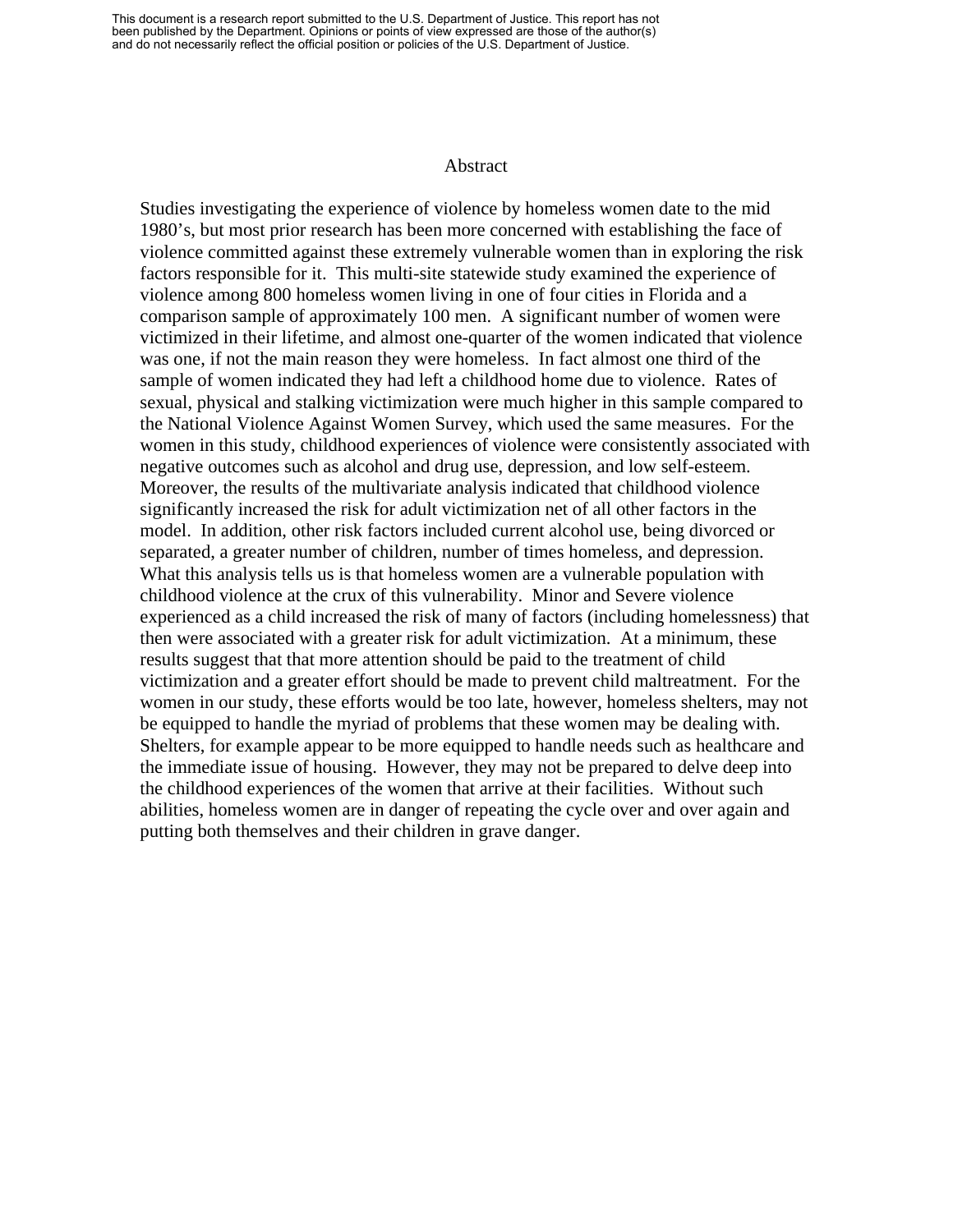This document is a research report submitted to the U.S. Department of Justice. This report has not been published by the Department. Opinions or points of view expressed are those of the author(s) and do not necessarily reflect the official position or policies of the U.S. Department of Justice.

#### **Executive Summary**

There is no doubt that homelessness is a serious social problem in the United States, yet there is relatively little information describing the experiences of violence among this population. Moreover, there is little research that uses standardized measurements of victimization types to compare them with samples of individuals who are not homeless. The Florida Four-City Study was designed to overcome many of the limitations of existing research on victimization of homeless individuals. Altogether, 737 women were interviewed. In Orlando, 199 women were interviewed at the Orlando Coalition for the Homeless. In Tampa, 200 women were interviewed at the Metropolitan Ministries facilities. At the I.M. Sulzbacher Center for the Homeless in Jacksonville, 146 women were interviewed and in Miami 192 women were interviewed at the Community Partnership for Homeless Inc. In addition, 91 face-to-face interviews with homeless men in Orlando (but not in the other cities) were also conducted. The primary goal of this study was to develop an understanding of the role of violence in the lives of homeless women and men. The objectives are to determine how many women and men have experienced some form of violence in their lives either as children or adults, factors associated with experiences of violence, consequences of violence, and types of interactions with the justice system. A summary of the findings is presented below.

#### **Major Findings**

- Approximately one homeless woman in four is homeless mainly because of her experiences with violence. And while this is about half the more frequently cited "guess" of one in two, it nonetheless underscores the importance of violence in the process by which some women become homeless.
- Homeless women are far more likely to experience violence of all sorts than American women in general, by differentials ranging from two to four depending on the specific type of violence in question.
- Homeless men are also more likely to experience violence of all sorts than American men in general.
- At the zero order, homeless men are more likely than homeless women to be victimized by assault (from any perpetrator) but this difference disappears when relevant confounds are controlled.
- Homeless women are far more likely to be victims of intimate partner violence than homeless men are, and this difference is robust under statistical controls.
- Homeless people of both genders are also frequent perpetrators of crime, although many of the crimes they commit are "survival crimes" or in some fashion drug-related.
- This study provides some evidence that true underlying rates of violence against homeless women vary across cities, even netting out possible confounding factors, casting some doubt on inferences that can be made from single-site studies.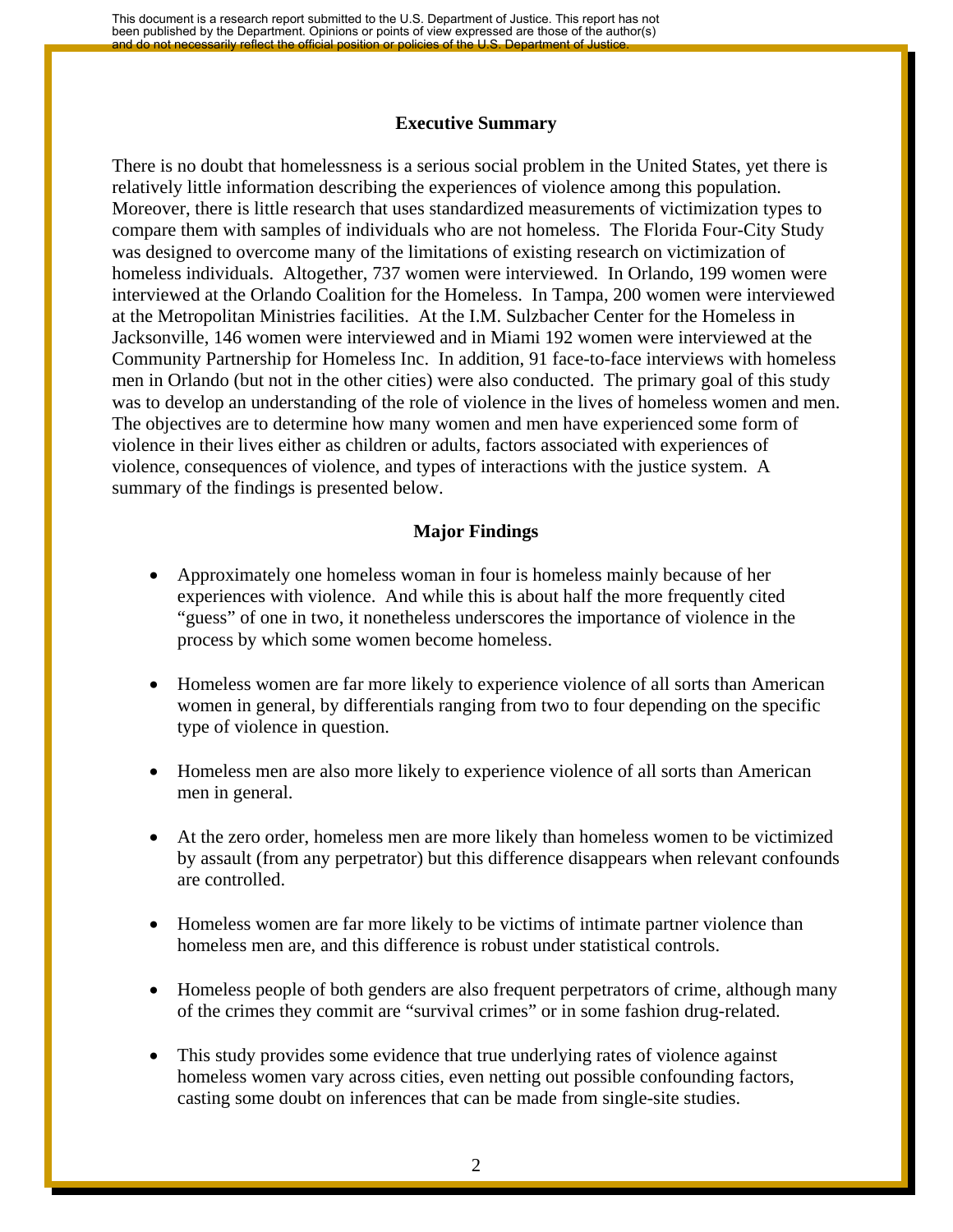- One reason why the experience of violence is so common among homeless women is that their routine day-to-day activities expose them to potential offenders but do not provide them with capable guardians. Sleeping patterns and routines are strongly related to victimization risks.
- By far the most significant risk factor for violent victimization as an adult is a pattern of physical, emotional and sexual abuse as a child. Indeed, it is apparent in both the quantitative and qualitative components of the study that many of the young girls destined to become homeless adult women have been permanently scarred by their childhood victimizations and have an extremely warped sense of what is normal and acceptable in their relationships with men.
- Victimized homeless women rarely report their victimization to the authorities and even when they do, satisfactory responses are infrequent.
- Establishing causal order in cross-sectional data is always tricky, but among the apparent consequences of violence in the lives of these women are increased substance abuse, emotional distress, and lowered self esteem.

The results from the quantitative portion of the study combined with the qualitative interviews demonstrate that the homeless women taking part in the Florida Four City Study endured various combinations of victimization, homelessness and other traumatic life events and that in many cases, these experiences led the women to feel inconsequential, worthless, isolated and alone. As we have seen many of the processes that work to put homeless people out on the streets can be traced to events, experiences, victimizations and misfortunes that began in early childhood. And certainly, the experience of violence would be high on this list of misfortunes. That many homeless women are homeless because of violence, and many more victims of more violence in a year than many people can expect to experience in their entire lifetimes, does not make homelessness any easier to resolve, but it does, we think, make the resolution all that more urgent.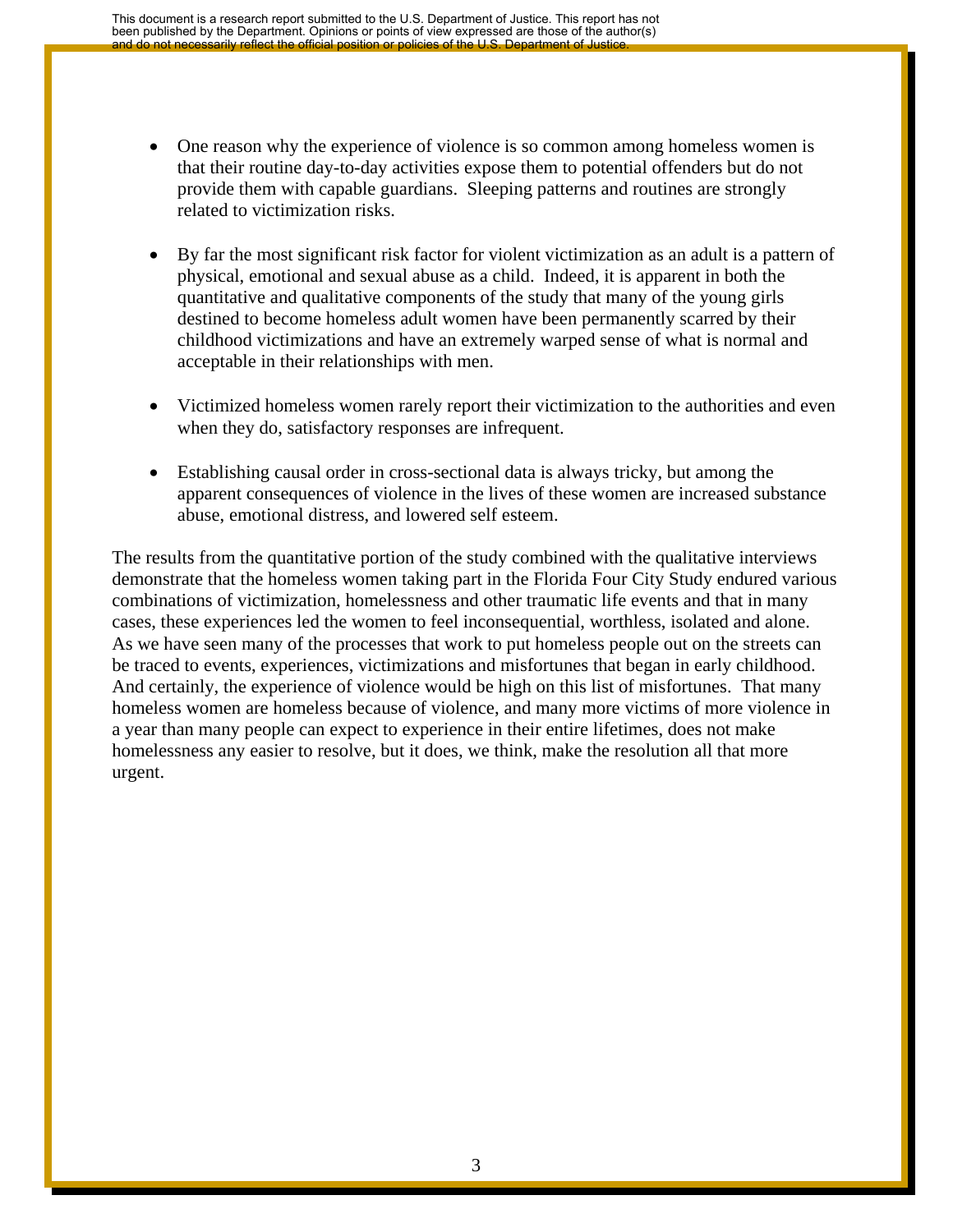#### **Chapter 1:**

#### **Violence, Homelessness, and Women**

In 1985, Dr. John Kelly of the San Francisco Department of Public Health remarked in an essay on trauma among the homeless, "The incidence of sexual assault among homeless women is more than twenty times greater than that of the rest of the population" (Kelly, 1985: 87). In the nearly two decades since, some dozens of studies of physical and sexual violence committed against homeless women have been published. Many of these studies, however, have been more concerned with establishing the *fact* of violence committed against these extremely vulnerable women than in exploring the risk factors responsible for it, the role that violence plays in the etiology and dynamics of homelessness among women, or the consequences of violence in other areas of these women's lives. *Ad hoc* and thus non-comparable measurement scales, small samples, single-site studies, lack of multivariate analyses, absence of compelling comparison groups, and often-contradictory results have characterized this research. The research project discussed here was designed to overcome many of these limitations.

#### *Review of Relevant Literature*

There is an essentially unanimous consensus that the rates of violence against homeless women are high measured against any standard. We reviewed the relevant literature through the early 1990s in *Beside the Golden Door* (Wright et al., 1998) and concluded, "Physical and sexual violence and exploitation are exceedingly common elements in the lives of homeless women and are, indeed, a major precipitating factor for homelessness among women"(p. 155).

To illustrate with some characteristic findings, "women in a New York shelter were 106 times more likely to be raped, 41 times more likely to be robbed, and 15 times more likely to be assaulted than were housed African-American women" (D'Ercole and Struening, 1990). Likewise, a third of the homeless women interviewed by Hilfiker (1989) reported having been raped. Wood et al. (1990) compared homeless Los Angeles mothers to poor but domiciled LA women; the homeless mothers reported more abuse by spouses (35% to 16%) than the comparison group, more childhood physical and sexual abuse (28% to 10%), also more drug use (43% to 30%) and more psychiatric problems (14% to 6%).

Wright et al. (1993) compared victimization experiences of homeless alcohol- and drug-impaired women in New Orleans to the experiences of homeless substance-abusive men. The average woman in that study had been robbed three times in her life, assaulted or beaten up fourteen times, raped five times, victimized by theft fourteen times, and shot at once. Overall, 90% of the women had experienced one or more of these events. And in each case but one, homeless women reported *higher* numbers of victimizations than men (the one exception: men were about twice as likely as women to have been shot at).

More recent studies report similar findings. Browne and Bassuk (1997) studied a sample of homeless women in Worcester, of whom 61% reported having experienced severe violence at the hands of a male partner, significantly higher than the rate reported by poor but housed women in the same city. Likewise, the majority of homeless substance-abusive women studied by North et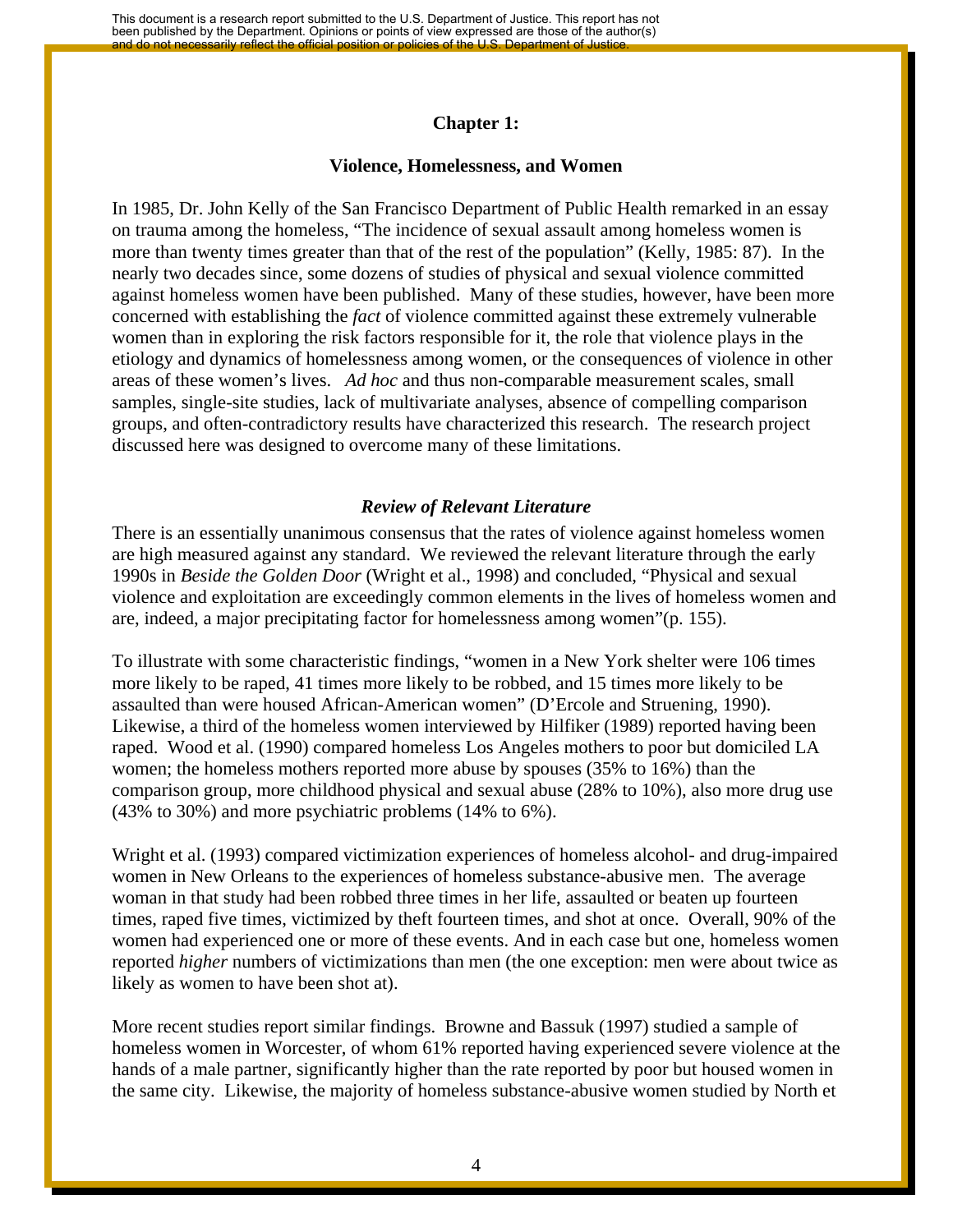This document is a research report submitted to the U.S. Department of Justice. This report has not been published by the Department. Opinions or points of view expressed are those of the author(s) and do not necessarily reflect the official position or policies of the U.S. Department of Justice. sarily reflect the official position or policies of the U.S. Department of Justic

al. (1996) acknowledged incidents of violent victimization, both as adults and as children. Similar results are reported in a number of studies from the mid-90s forward (Fisher et al., 1995; Goodman et al., 1995; North et al., 1994; Wenzel et al., 2000, 2001), not just in the US but also in other nations (e.g., Breton and Bunston, 1992; Charles, 1994).

Among the more recent and sophisticated studies yet to appear in this literature is Wenzel et al. (2001), who studied 974 homeless women from 60 shelters and 18 meal programs in Los Angeles County and concluded that 34% had experienced major violence in the year before the interview. Half the women who had experienced any major violence had been assaulted at least twice. Indeed, the average homeless woman in the LA study experienced as much major violence *in a year* as the average American woman experiences *in her entire lifetime* (2001: 746). Thus, the literature shows decisively that **homeless women are victimized by violence at an elevated rate.**

Still, significant issues remain. Wenzel et al. (2001) remark, "Survey research with a focus on homeless women's issues and concerns remains relatively sparse  $(...)$  Studies that have specifically examined violence against homeless women have faced limitations including small sample sizes and interview questions that have required women to label their experiences as assault. The requirement of [having to attach] such a label is less likely to reveal an episode of violence than behavioral indices that ask whether or how often certain experiences occurred" (2001: 739-740). More generally, each study tends to use its own *ad hoc* measures of violence, so comparisons of results across studies are problematic. So far as we have been able to determine, for example, Wenzel et al. (2001) are the only previous researchers who have measured violence against homeless women with the Conflict Tactics Scale (Straus et al., 1979), by far the most widely used standardized instrument in research on violence against women (National Research Council, 1996: p. 14).

Additional problems recur throughout this literature. One is the "compared to what?" problem, namely, with which other group or groups should the victimization experiences of homeless women be compared? Several studies have *no* comparison group and simply report a rate or percentage for one or another sample of homeless women; here, the implicit contrast is with some ideal (but non-existent) state where victimization rates are zero. In some cases, homeless women are compared to homeless men (e.g., Wright et al, 1993; Wenzel et al., 2000); in others, homeless women are compared to equally poor but domiciled women (Browne and Bassuk, 1997; Goodman, 1991; Ingram et al., 1996); in some cases, the comparison is with rates of violence against American women in general (Wenzel et al., 2001).

Each comparison implicitly examines a different causal hypothesis. For example, the comparison to homeless men holds homelessness constant and looks at the effect of gender. Here the implicit theory is that homeless women are victimized at high rates *because they are women* (which would contradict the pattern for the national population, where, except for sexual assault, men are victimized by violence at higher rates than women). The comparison to equally poor but domiciled women holds gender and poverty constant and looks at the effect of homelessness; here the implicit theory is that homeless women are victimized at high rates *because they are homeless*. The comparison with all US women holds gender constant and looks at the combined effect of poverty, homelessness, and other material conditions of a homeless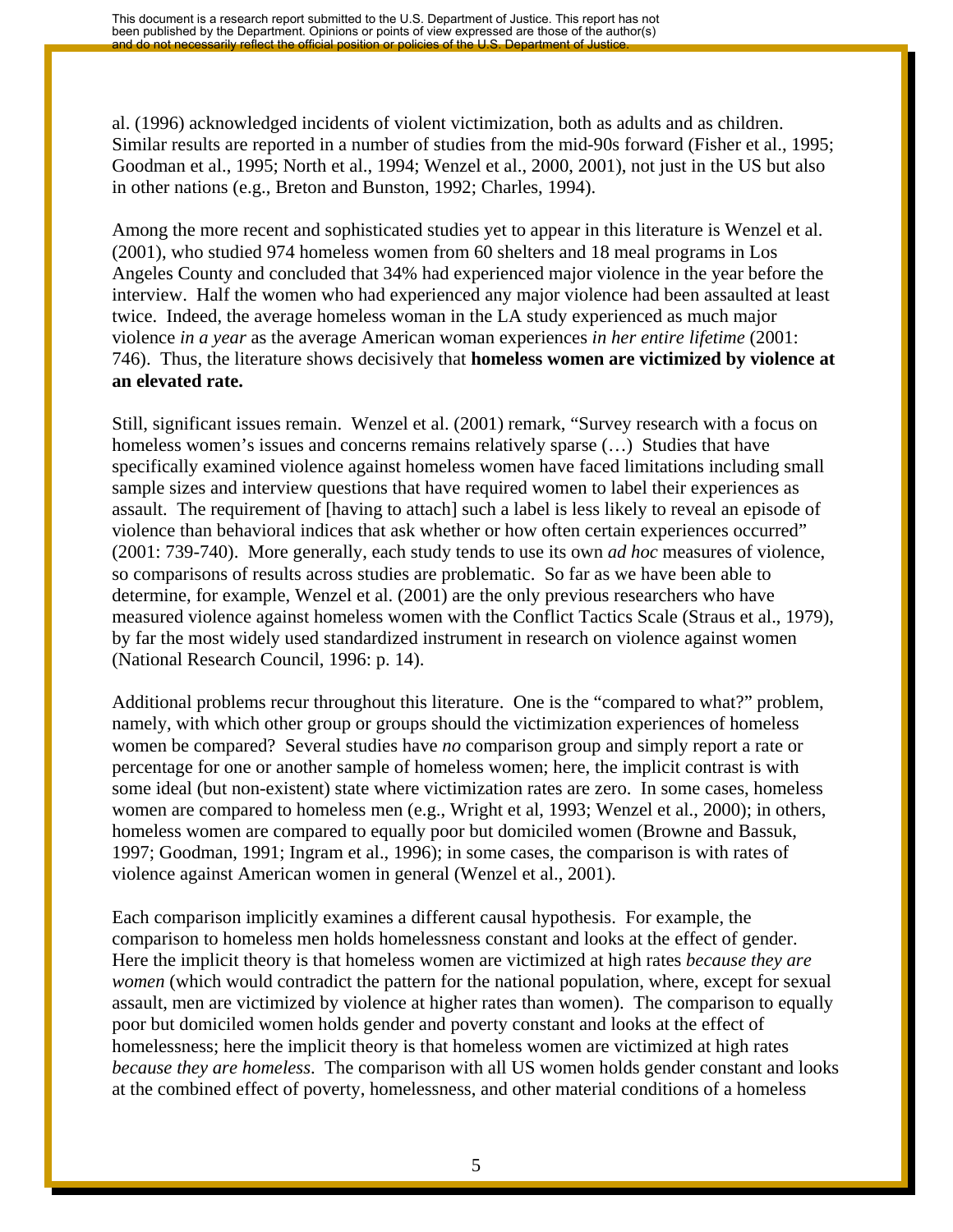existence. No study of which we are aware allows for *multiple simultaneous comparisons*, although that seems an obvious next step.

The reported rates of violence against homeless women, while always high, still vary, at times dramatically, from study to study. Published estimates of the percentage of homeless women victimized by violence vary from a low around 30% to a high around 90%. Part of the problem here is that different studies use different time frames (previous six months, previous twelve months, or over the life time). Another part of the problem, as we have already stated, is the widespread use of *ad hoc*, unstandardized, unvalidated measurement instruments. Different studies also analyze different kinds of homeless women: some are based on samples of single homeless women, others on samples of homeless mothers, still others on homeless women in substance abuse or mental health programs, and so on. It is possible, indeed quite likely, that the true rates of victimization vary sharply across subgroups (see below, "risk factors").

A final potential source of variation in results across studies is that virtually all of them are single-site studies, that is, studies of a sample of homeless women (of whatever kind) in Boston or Worcester or New Orleans or Los Angeles or Baltimore. It is well known that violent crime rates vary dramatically across cities, and yet no cross-city study of violence against homeless women has ever been published (so far as we can tell). How much of the variation in results simply reflects that homeless women in higher-crime cities are victimized at higher rates?

To address some of these problems, we conducted a survey of homeless women in shelters in four Florida cities (Orlando, Tampa, Jacksonville, and Miami), using the Conflict Tactics Scale (as modified by Tjaden and Thoennes, 1999) as the measure of victimization experiences, obtaining both past-year and lifetime estimates of both rates and amounts of violence these women experienced, with multiple simultaneous comparisons to homeless men and to American women at large. Further details on the survey are given in the section on Methodology.

#### **Risk Factors for Violent Victimization**

As we have already seen, many homeless women are victims of violence, but some are not. Some of those who are victims are victimized just once or twice, while others are victimized again and again. What variables ("risk factors") predict which homeless women will be victims of violence and which not? What predicts how much violence a homeless woman will experience?

The literature on risk factors that predispose homeless women to violence is embryonic, suggestive, but highly inconclusive. The most commonly examined risk factor is physical, sexual or emotional abuse in childhood (see, e.g., Browne, 1993; Browne and Bassuk, 1997; Clarke et al., 1997; Gilbert et al., 1997; Goodman, 1991; Schaff and McCane, 1998; Simons and Whitbeck, 1991; Wenzel et al., 2001) and here the findings are very consistent: homeless women who report having been abused as children also report higher rates of violence as adults.

To illustrate the general magnitude of these effects, women in the Wright et al. (1993) study (based on homeless substance-abusive women in New Orleans;  $N = 164$ ) who said they had been physically abused during their childhood had more lifetime robberies (average of 3.2 vs. 1.7),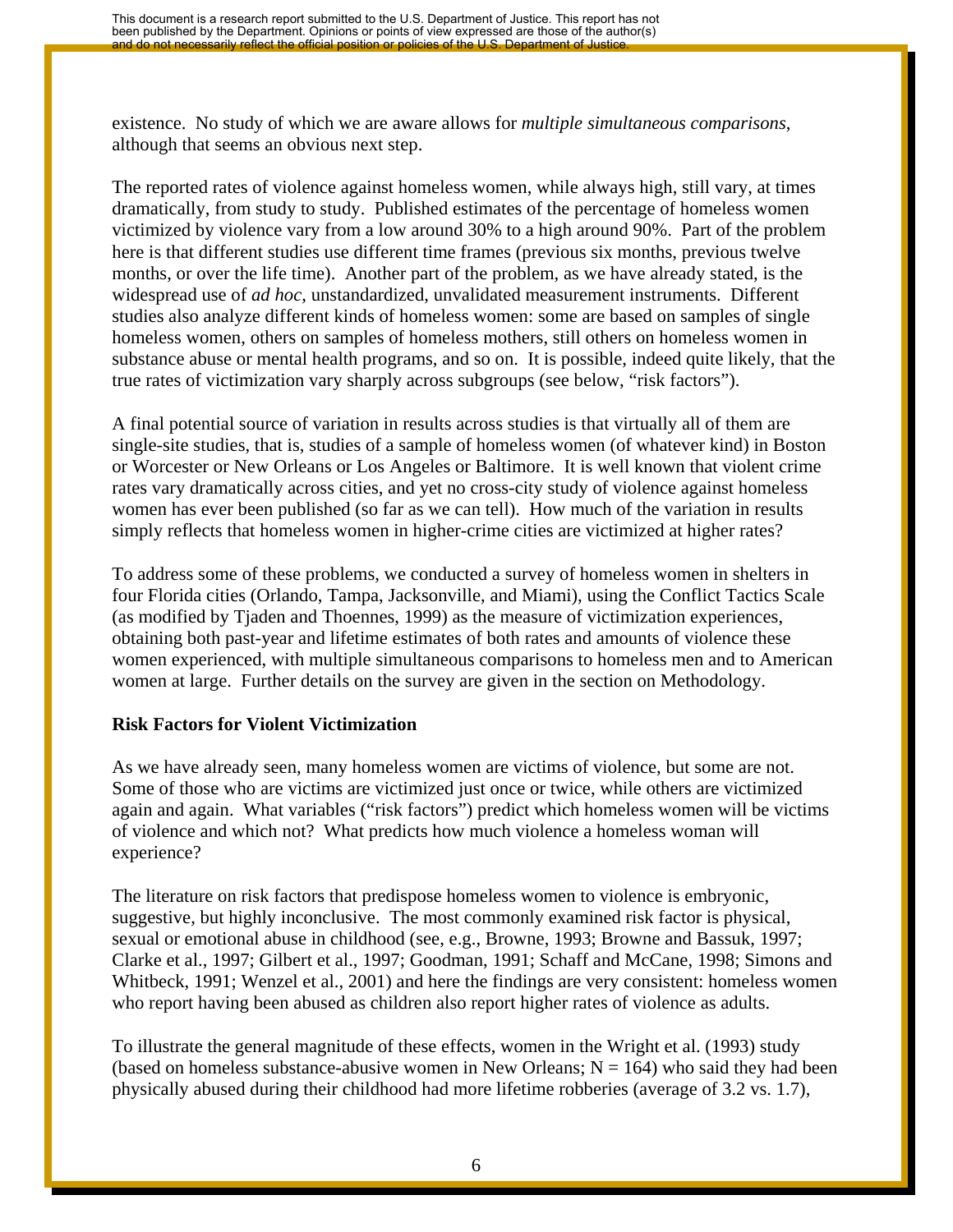more "severe beatings" (10.5 vs. 4.6), more knife stabbings (.31 to .14), and more times being shot at with a gun (1.98 vs. .23) than women who did not report childhood physical abuse. (All these differences were statistically significant.) Similar results were obtained for childhood sexual or emotional abuse. In the Wenzel et al. study, logistic regression analyses showed that women who had been physically abused as children were three times more likely to have suffered major violence within the last year than women with no history of childhood abuse (2001: 745). Other studies report similar-sized effects.

There is much less consensus on *why* childhood abuse would predict adult victimization, either among homeless women or among women in general. Among the factors posited in the literature are low self-esteem, inability to maintain "normal" or "healthy" relationships, an equation among the abused between violence and love or attention, a tendency to seek out abusive relationships, lack of trust, inability to recognize the warning signs of abusive relationships, depression, and substance abuse (see Kaufman Kantor and Jasinski, 1998, for an overview of relevant literature). None of the studies cited earlier of the relationship between childhood and adult abuse among homeless women reports multivariate analyses that even begin to specify the intervening factors in this relationship.

Another commonly examined risk factor for violence among women in general is alcohol and drug abuse (see, e.g., Alexander, 1996; Bennett, 1995; Kilpatrick et al., 1997). Given the high rates of substance abuse characteristic of homeless populations, both male and female (on the order of 50%; see Wright et al., 1998: Ch. 6), it would be surprising if this were not a risk factor for violence among homeless women as well, and, of course, it is (North et al., 1996; Padgett and Struening, 1992; Stein and Gelberg, 1995 Steinbock, 1995; Wenzel et al., 2000; 2001). It has been suggested but not confirmed that the relationship is reciprocal: substance abuse increases the risk of assault (either by making homeless women more vulnerable than they would otherwise be or by exposing them to more dangerous people and environments); assault in turn increases the rate of alcohol and drug abuse (perhaps because abused women use substances as coping mechanisms). Interestingly, in the LA data analyzed by Wenzel, Leake and Gelberg, the relationship between substance abuse and violence was strong in the bivariate results but insignificant in the multivariate analyses. The authors suggest (on the basis of unreported data) that trading sex is the key intervening variable (p. 746). That is, homeless women who abuse alcohol and drugs are more likely to use sex as a survival strategy and as such are also more like to suffer violence. This is an intriguing finding that begs for replication in other data sets.

Homelessness is less a condition than a process (see Wright, 1988, for an early discussion of the point) and is therefore not "of a piece." Homeless women (and men) vary dramatically in the length, conditions, nature and severity of their homelessness and these variations also represent plausible risk factors for violence among homeless women (Geissler, et al., 1995; Wenzel, Leake and Gelberg, 2001). Some homeless women have only recently become homeless while others have been homeless for decades. The obvious hypothesis – the more time on the street, the higher the odds of violent victimization (or the greater the amount of violence experienced) – has received some support in the few studies that have examined such factors (see the two studies just cited). Likewise, some women have experienced just one or two episodes of homelessness in their lifetimes, while others have experienced many; "a greater number of distinct lifetime episodes of homelessness … predicted experience of major violence" in the only study (we know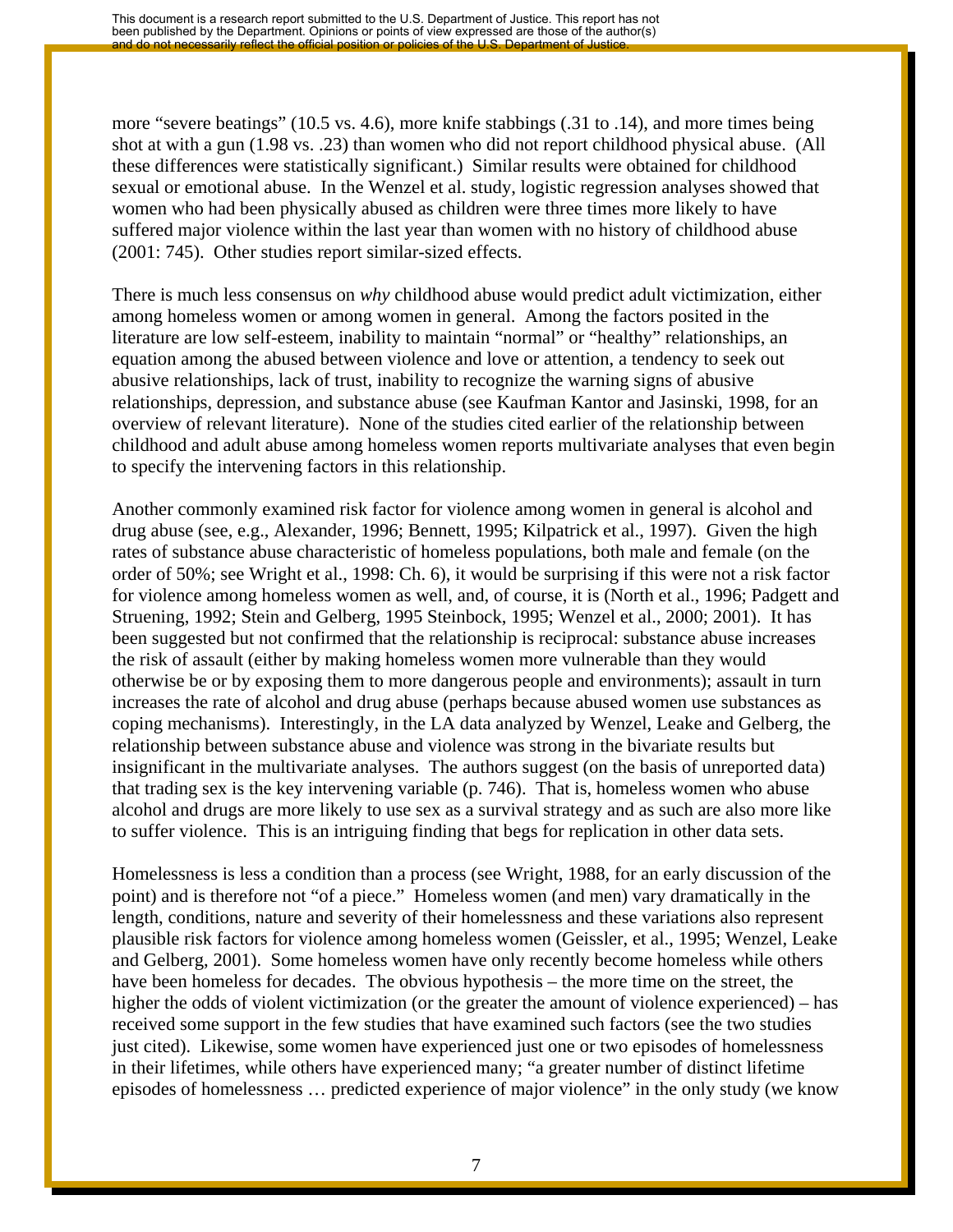This document is a research report submitted to the U.S. Department of Justice. This report has not been published by the Department. Opinions or points of view expressed are those of the author(s) and do not necessarily reflect the official position or policies of the U.S. Department of Justice. sarily reflect the official position or policies of the U.S. Department of Justic

of) that has examined this factor (Wenzel, Leake and Gelberg, 2001). It is also plausible that homeless women who frequent high-crime areas within their cities ("hot spots") experience more violence than other homeless women; this seems to be true in the general population (Rodgers and Roberts, 1995) and may also be true for homeless women (North, Smith, and Spitznagel, 1994).

Scholars familiar with the literature on homelessness would have no difficulty conjuring up additional hypotheses relating aspects of homelessness to violence committed against homeless women. Some homeless women spend most of their nights in shelters; others sleep in the streets. It is an obvious guess that the latter experience more violence than the former. Homeless women with male partners (husbands in some cases, boyfriends in some others, simple companions in still others) may profit from male guardianship or suffer from proximity to potentially abusive men. Homeless women with dependent children may have different experiences with violence than lone homeless women. And so on.

One of the fundamental results of research on homelessness in the 1980s was the demonstration that much homelessness is not *chronic* but rather *episodic* (Wright, 1988). While some homelessness (about a quarter) is of the former sort (chronically homeless people, once homeless, tend to stay homeless more or less indefinitely), about half is of the episodic variety (episodically homeless people cycle regularly through episodes of homelessness punctuated by periods of more or less stable housing circumstances). (The remaining quarter are recently homeless for the first time such that no pattern is yet evident.) One might assume that chronically homeless women suffer more continuous exposure to risk and would therefore be victimized at higher rates (or suffer more aggregate violence). On the other hand, the housing circumstances through which episodically homeless women cycle are obviously not stable and may not be particularly functional – quite to the contrary, it is possible (perhaps even likely) that these households are characterized by high levels of domestic violence, which would explain why homeless women are so ready to abandon them. This raises the possibility that the experience of violence is one factor contributing to the cycle of homelessness among women (see below, Violence as a Cause of Homelessness among Women, for more discussion), a common (but largely untested) assumption that we propose to pursue.

One important way in which homeless women differ among themselves is in what they do to survive life on the streets. The effects of various kinds of survival strategies on the experience of violence have been examined mainly among samples of homeless and runaway youth (Tyler, Hoyt and Whitbeck, 2001; Tyler et al., 2001) and to a much lesser extent on homeless women in general (Wenzel et al., 2000, 2001). Trading sex for money, shelter or drugs has been documented as a risk factor for violence in all relevant studies. Another common high-risk activity is panhandling. Some homeless women deal drugs in order to survive; in the Wright et al. study (1993), those that did had higher lifetime violence victimization rates than those who did not.

Some possible risk factors for violence among homeless women that do not appear to have been previously researched include mental illness, criminal histories, and various demographic factors such as age or race. Roughly one third of the homeless have significant psychiatric impairments; the rate of mental illness is higher among homeless women than among homeless men (Wright et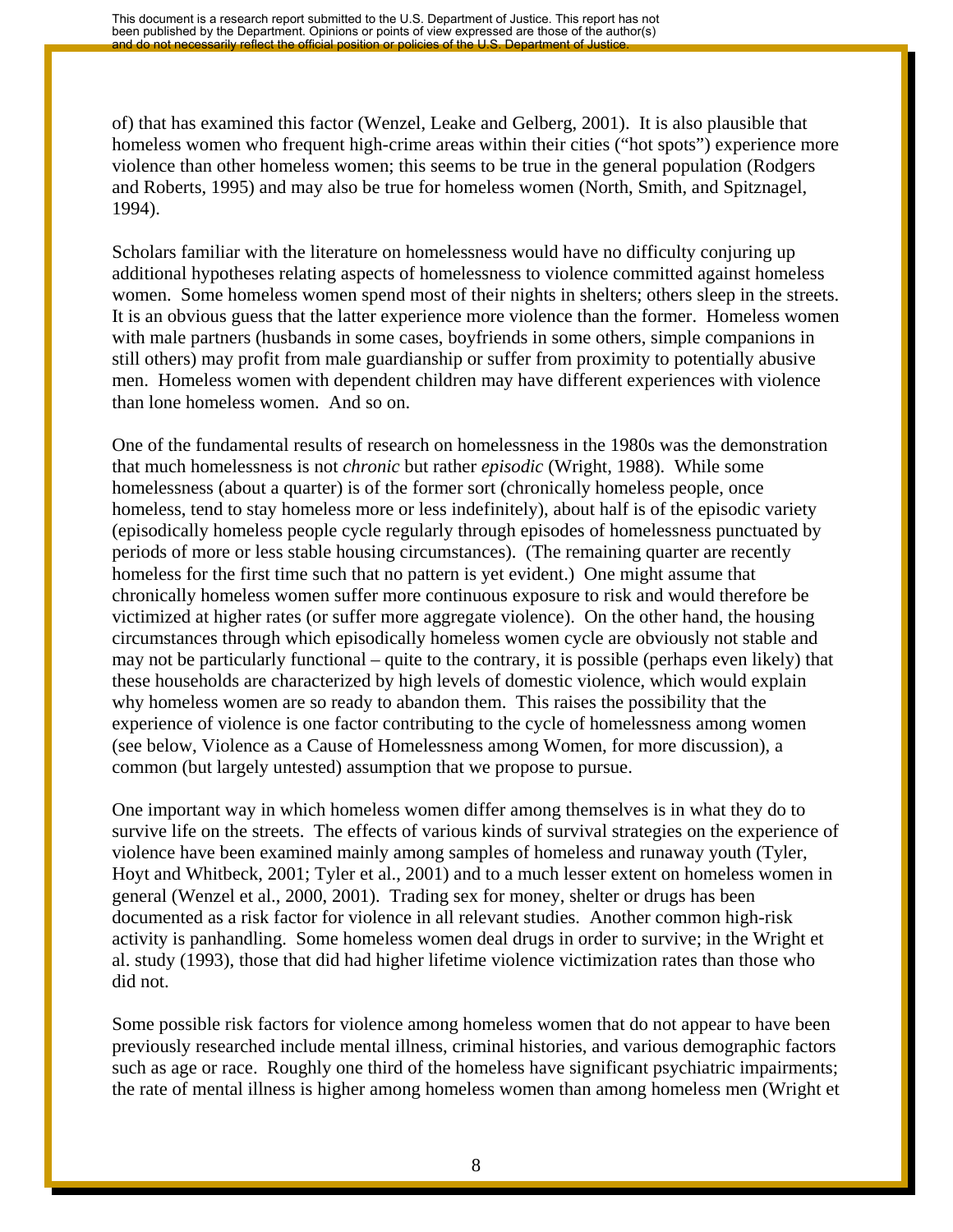al., 1998). One supposes that mentally ill homeless women are more vulnerable across the board than other homeless women and that they would therefore suffer more violence. About a quarter of homeless people (both genders) have prior felony convictions (most on drug offenses of one or another sort; again, see Wright et al., 1998). Whether those who do are victimized at higher rates than those who do not is an unresearched issue. The effect of race on violence against homeless women has been investigated but with inconclusive results; in some studies, that is, homeless women of color experience higher rates, and in other studies the opposite is true. The general effects of age on victimization are evidently unknown, although studies of young homeless and runaway girls report rampant victimization.

The extant risk factor research on violence against homeless women is, in the words of Wenzel et al. (2001), "limited" and "relatively sparse." Most of the literature seems consistent with what is known as the "routine activities/lifestyles" theory of criminal victimization (e.g., Hindelang, Gottfreson, and Garofalo, 1978; Cohen and Felson, 1979; Mustaine and Tewksbury, 1998). In this view, victimization (violent or otherwise) results from the lifestyles or daily routines of individuals. These daily routines influence exposure to potential offenders, the victim's value or vulnerability as a target, and the presence or absence of capable guardians to afford protection. The key insight of the theory is that social context is central in predicting victimization.

It is hard to imagine a "lifestyle" or "social context" more conducive to victimization than homelessness. Homeless people, male and female, spend their days (and nights) in run-down areas of cities, areas where potential offenders are numerous and where exposure to the risk of violence is an everyday commonplace. High rates of substance abuse and psychiatric impairment and long stretches of homelessness increase vulnerability and impair guardianship. Various survival strategies (trading sex, panhandling, drug dealing and the like) increase exposure to risk. And while homeless people may not be high-value targets, the ease with which they are victimized may well compensate for the relatively small "take." Thus, "routine activities/lifestyles" theories provide a plausible conceptual schematic for research on this topic. To invoke a related metaphor from contemporary criminological theory, homeless people are the "broken windows" of contemporary urban society; where they congregate, predation and disorganization reign.

#### **Violence as a Cause of Homelessness among Women**

"Nationally, 50 percent of all homeless women and children are on the streets because of violence in the home." This passage is from Richard Gelles' widely circulated "Domestic Violence Factoids" (1995), a compilation of "facts and figures" about domestic violence for which little or no real evidence exists. About this one in particular Gelles remarks, "An interesting factoid stated by [among many others] Senator Biden, but one without any actual published scientific research to support it."

It is obvious that at least *some* women are homeless because they are fleeing abusive domestic situations and that many homeless women were domestic violence victims prior to becoming homeless. Less obvious is whether prior experience with domestic violence is a *major* direct cause of homelessness among women. That it is has been asserted far more frequently than it has been researched, as Gelles' comment suggests.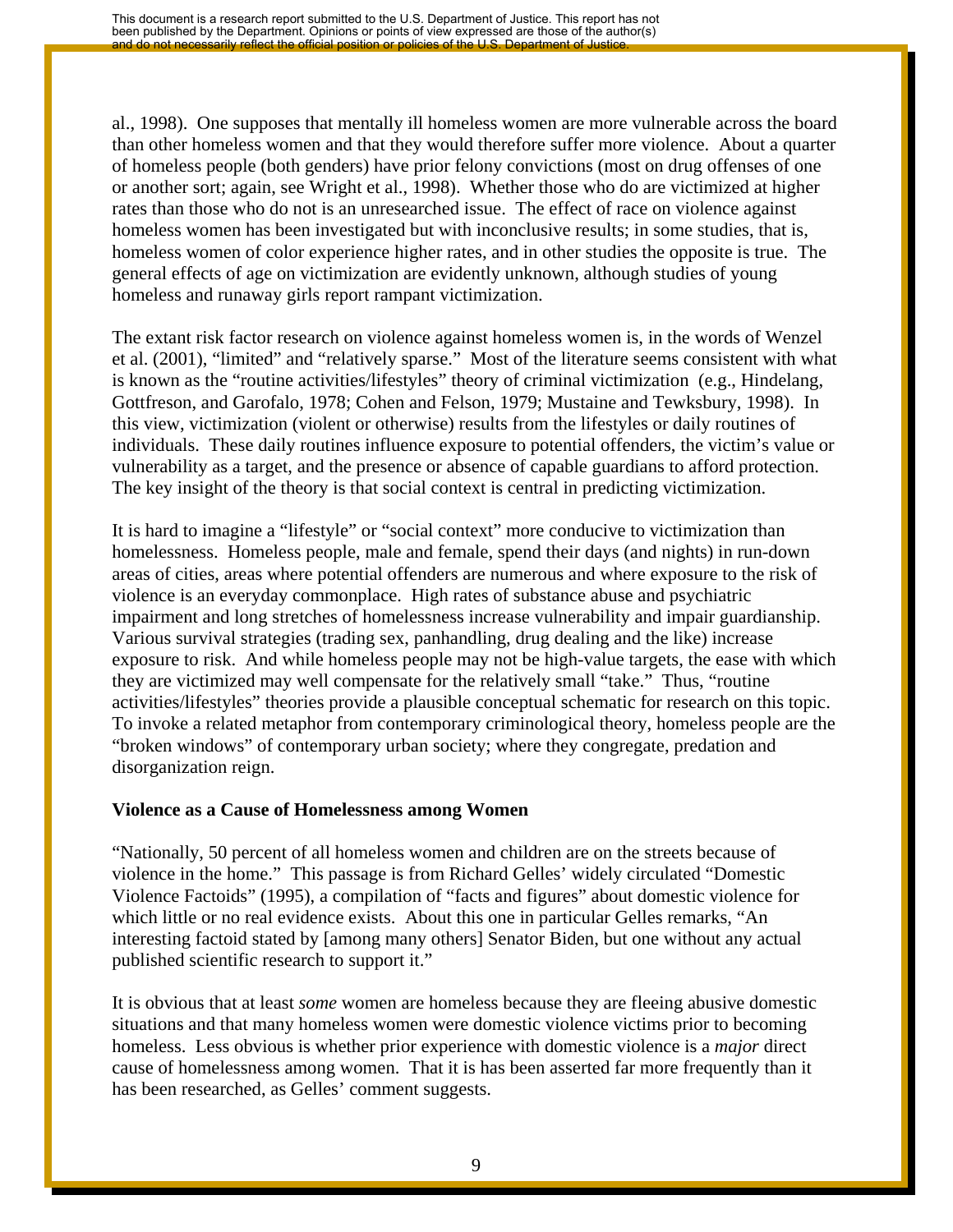The "Domestic Violence and Homelessness" Fact Sheet published by the National Coalition for the Homeless (1999) cites domestic violence as a "contributing factor" to homelessness among women, itself not a controversial statement. One study cited in the Fact Sheet (Zorza, 1991) reports that "50% of homeless women and children were fleeing abuse." This is very likely the source of Sen. Biden's assertion. It is also the high value reported among studies cited in the Fact Sheet (and other studies of which we are aware).

More characteristic is a study of 777 homeless parents in ten cities, of whom 22% reported leaving their last residence because of domestic violence (Homes for the Homeless, 1998). Likewise, a Minnesota study (Wilder Research Center, 1998) found that 19% of homeless women mentioned abuse as one of the "main reasons" they were homeless; the corresponding figure in a Missouri study was 18% (De Simone et al., 1998). Other pertinent studies, not cited in the Fact Sheet but showing similar results, include Metraux and Culhane (1999), Bufkin and Bray (1998), Clarke, Pendry, and Kim (1997), Kannah et al. (1992), and North, Smith, and Kyburz (1996). Results from these studies tend to converge on about one in five as the fraction of homeless women who report domestic violence or abuse as the (or one) reason why they are homeless, certainly a significant percentage but well short of Biden's one in two.

More interesting than the percentage of homeless women who become homeless because of domestic violence is the potential role that home abuse might play in the cycle of episodic homelessness to which we alluded earlier, the process by which many women cycle in and out of their homelessness. One possible pattern is that women flee abuse and thereby become homeless. Later, once rage subsides and remorse sets in, these women may reconcile with their partners, themselves, and their fate, and move back in, only to suffer another cycle of abusehomelessness-remorse-reconciliation at a later date, over and over again. Or, equally possible, women are abused, escape to homelessness, eventually link up with another abusive male partner, only to be abused again.

"Process" questions are difficult or impossible to answer definitely with standardized survey items; rather, more flexible, open-ended, qualitative methods are called for. In order to explore in satisfactory depth the contribution of domestic abuse to the pattern of recurring homelessness, we supplemented the survey effort with a qualitative study of 20 homeless domestic violence victims (see below, Methodology, for details). The qualitative portion of the study provided rich contextual detail for the survey results and allowed us to explore other, less easily quantified aspects of violence as experienced in the lives of homeless women. Results from the qualitative investigation are laced throughout this report.

#### **Consequences of Violence**

Compared to the other areas of research already reviewed, the literature on what happens to homeless women in the aftermath of violent victimizations is miniscule but intriguing. Several studies (Browne, 1993; Goodman and Dutton, 1996; Goodman, Dutton and Harris, 1997) find that victimization exacerbates psychiatric symptoms, chiefly depression and anxiety – a common response to violence among all women, whether homeless or not (Giles-Sims, 1998). One study (Browne, Salomon and Bassuk, 1999) has examined "the impact of recent partner violence on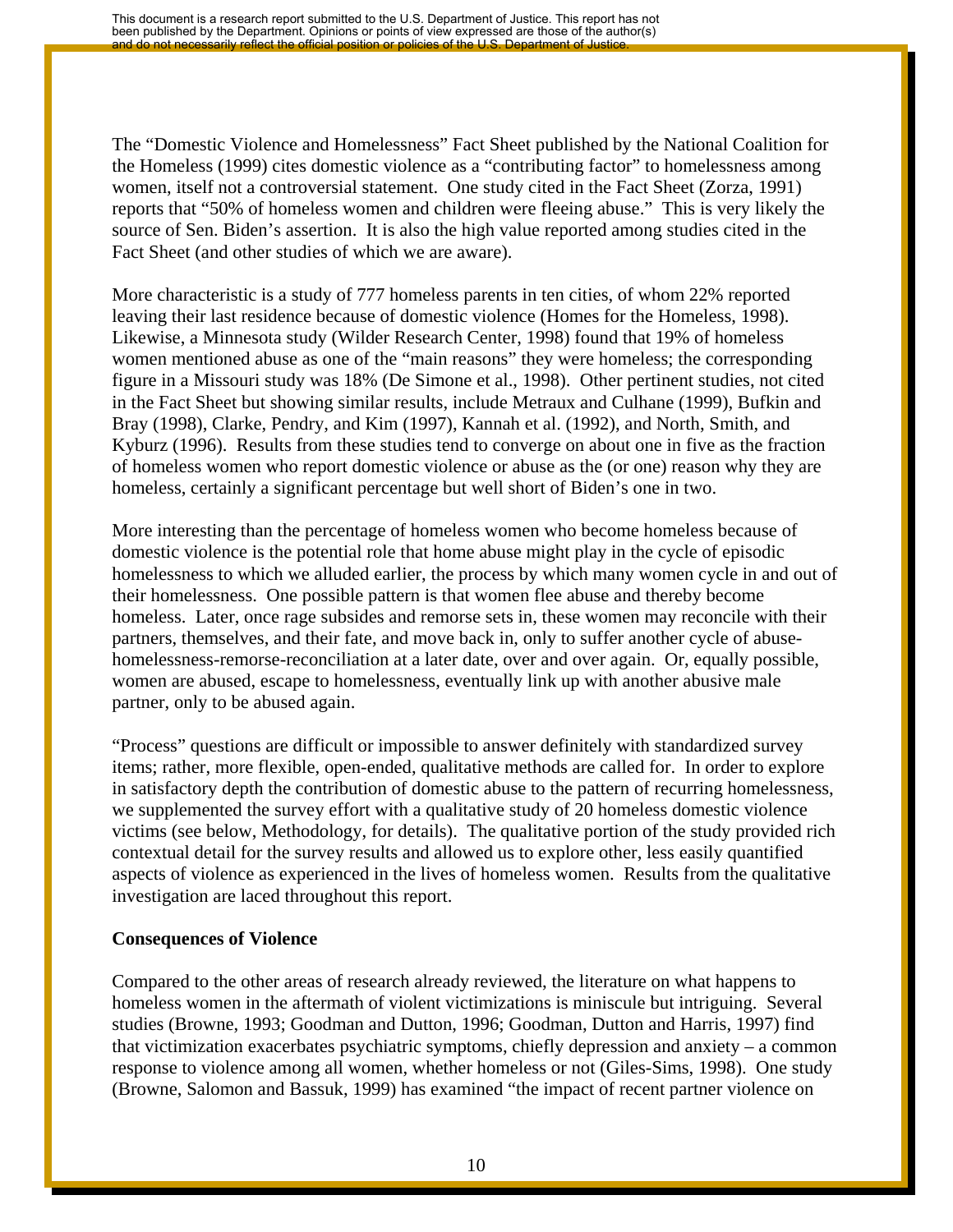poor women's capacity to maintain work." Controlling for various confounds, the result was that poor women who did not experience major partner violence in the previous year were three times more likely than women who did to work at least 30 hours per week in the subsequent six-month period.

There is also limited evidence that episodes of violence compromise the efficacy of substance abuse treatment among alcoholic and drug-addicted homeless women (North et al., 1996) and one PhD dissertation suggesting that violence against homeless mothers negatively affects their parenting skills (Lindsay-Blue, 1999), as it affects the parenting skills of abused women in general (Wolak and Finkelhor, 1998).

One obvious problem in sorting out the effects of violence on homeless women is that many of the "outcome" variables one would want to examine are also risk factors for violence; the crosssectional surveys that predominate in this literature make it difficult to separate causes from effects. Longitudinal research over years or decades would be ideal but lies beyond the scope of the present study. We were able, however, to identify specific recent experiences with violence in these women's lives (both violence in their former homes and general "neighborhood" or "community" violence) and ask them about things that may have happened to them or that they may have felt immediately after those experiences. Retrospective research of this sort, while falling short of true longitudinal research, at least allows us to identify the temporal ordering of events and to generate potentially interesting causal hypotheses.

## **Criminal Justice Response**

As suggested, homelessness can be the adaptive response of women to battering or other abusive domestic situations, and there is reason to believe (at least as a working hypothesis) that the cycle of domestic violence and the cycle of homelessness are the same cycle at least for some women. It is therefore a plausible hypothesis that *at least some women become homeless because of how the criminal justice system deals with violent victimization in their homes.* Most studies of violence against homeless women have discussed the implications of their results for care providers or for the police, but none (so far as we know) has yet asked samples of victimized homeless women whether their victimizations were reported to the authorities and if so, with what effects or results. Adding the standard "reporting" questions from the criminal victimization surveys to a survey of violence as experienced by homeless women, as we have done, does not by any means constitute the last word on the issue; rather, it constitutes the first.

## **Conclusions**

Our review of the literature indicated that little research has focused on the experiences of violence in the lives of homeless women and that what does exist provides for no clear conclusions about what factors might increase or decrease victimization risk, consequences of this violence, and interactions with the criminal justice system. This study, although still somewhat exploratory, has as its primary goal developing an understanding of the role of violence in the lives of homeless women and men. The objectives are to determine how many women and men have experienced some form of violence in their lives either as children or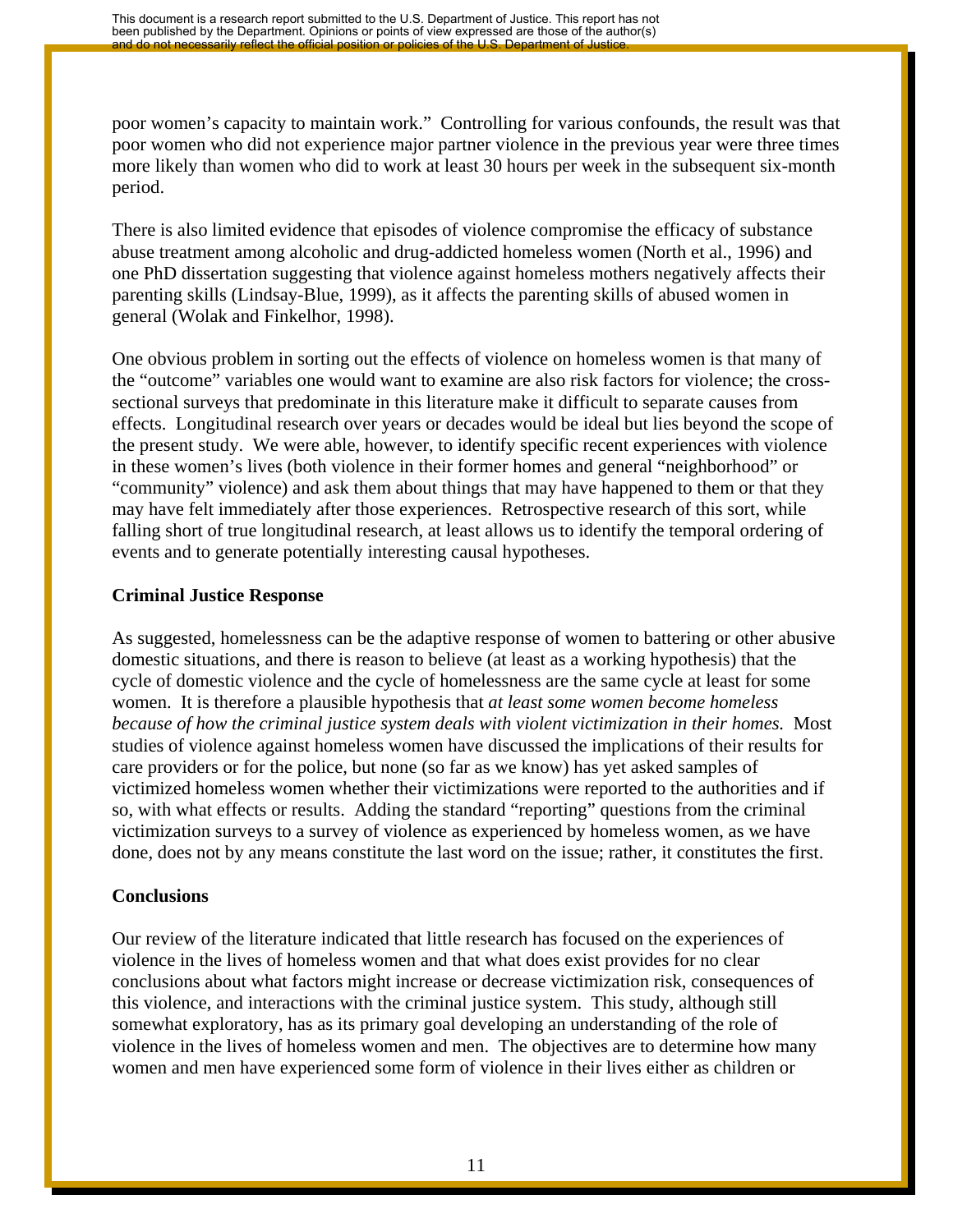adults, factors associated with experiences of violence, consequences of violence, and types of interactions with the justice system.

We hypothesize that the majority of the women in the sample would tell us that they had experienced some type of violence as either a child or an adult. The use of standardized measures that have previously been utilized with community samples will allow us to make comparisons between our sample of homeless individuals and other community samples. Based upon the literature discussing risk factors for violence in community samples, we hypothesize that these same factors will be associated with increased risk for victimization among our sample of homeless individuals. These factors include childhood victimization (of any type), substance abuse, and demographic factors among others. Because we know that being homeless is uniquely different from being housed, we also hypothesize that there will be some factors related to being homeless that will be associated with violence victimization. Using the theoretical framework of Routine Activities Theory, we hypothesize that characteristics of homelessness (e.g. number of times homeless, length of time homeless, locations in which time is spent) will be associated with victimization.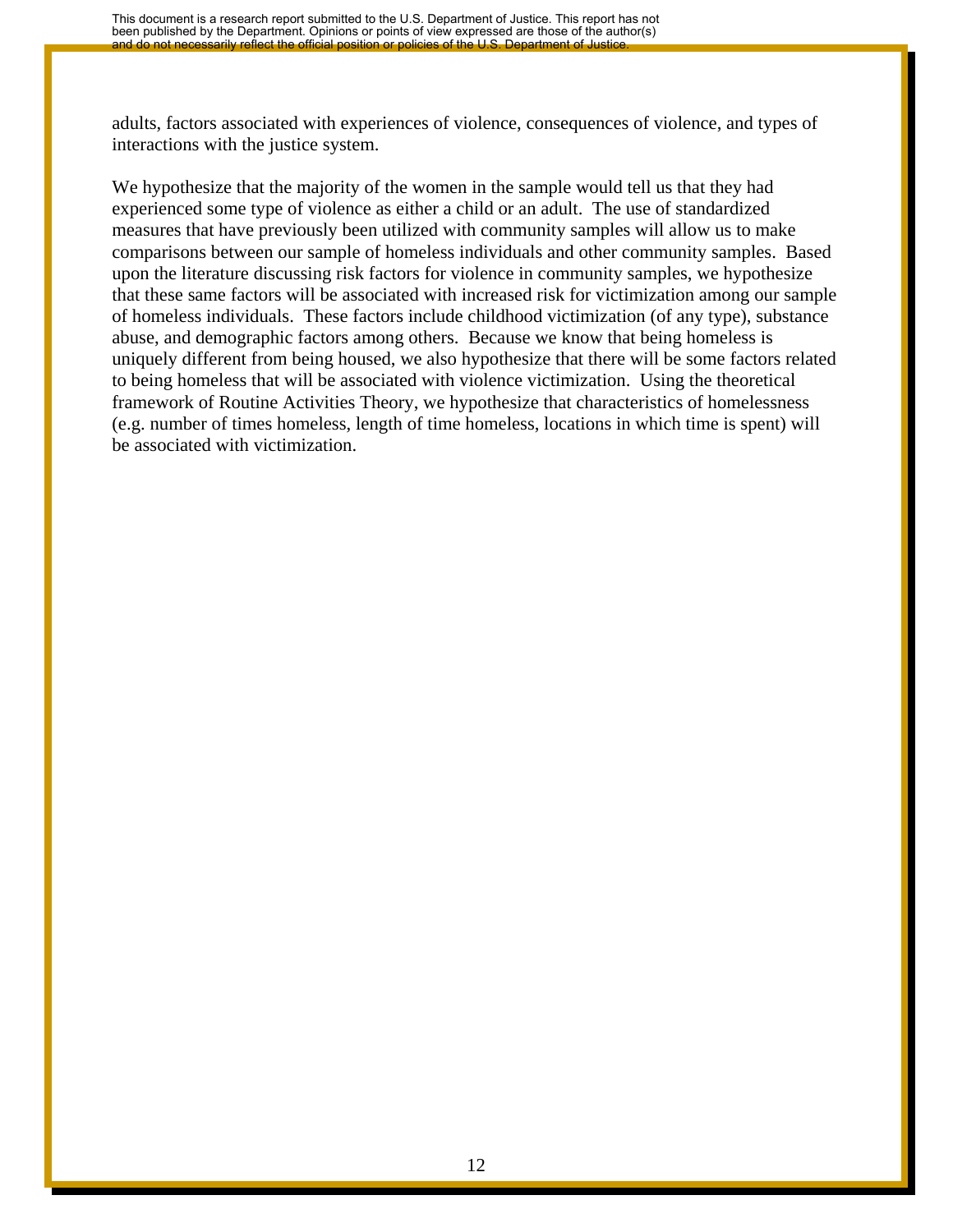#### **Chapter 2:**

#### **The Four-City Florida Survey**

Development of the Florida study began with a focus group involving six homeless women in November 2002. One of the study co-principals and two graduate assistants served as moderator and note-takers for the session, whose purpose was to ascertain the issues that were relevant to homeless women and their experiences with violence. This focus group lasted two and a half hours and contributed many themes and perspectives to the process of questionnaire development, which took place over the ensuing several months. The survey instrument evolved through numerous drafts and pretests and was finalized in April 2003. Interviewing training in each of the four sites commenced shortly thereafter, and as soon as training was completed, interviewing began.

Interviewers in each site were recruited from among existing shelter staff – case managers, intake workers, counselors, etc. All our interviewers were highly experienced in dealing with homeless women and their problems, and all took on their interviewing jobs as a supplement to their normal work roles. Our interviewers were largely case managers, who came into contact with issues of victimization on a daily basis. As such, they were already screened, trained, and provided with resources to deal with any personal reactions they might have. Interviewers were paid \$30 for each interview they conducted. Respondents received \$10 for their efforts, and the facility received an additional \$10 to cover overhead costs.

All the training sessions for interviewers took place from 9:30 AM - 5:30 PM. The Orlando training took place on May 3, 2003, with four interviewers participating. Interviewers were advised during training how to deal with shows of emotion or discomfort, including allowing the interviewee to take breaks, demonstrating empathy, discontinuing the interview etc. We also reinforced that if the interview raised any re-victimization or re-traumatization, the interviewee must be referred to the appropriate clinical staff person at the shelter. As part of the training, interviewers were instructed to note non-verbal cues in the margins of the survey instrument. These cues were used as a way to help the interviewer determine whether to probe or how to assess the interviewee's level of discomfort, reluctance or other emotional issues.

On September 11, 2003, there was a refresher training at the Orlando site because the site's interviewers were not producing sufficient interview completions. At that time an additional interviewer was also trained, bringing the total number of interviewers in Orlando to five. The Jacksonville training was held on May 9, 2003 with 3 interviewers, one of whom left the job shortly after. Three interviewers were trained in Tampa on May 15, 2003, and five interviewers were trained in Miami on May 29, 2003. With the exceptions noted, all the interviewers we trained remained on the job through the completion of data collection.

Interviewers were trained to conduct their normal intake process and at that point ask the client if they were willing to participate in a study conducted by the faculty at the University of Central Florida and funded by the Institute of Justice. The purpose of the interview, the clients were told, was to gain insight and understanding into the lives of women (or men) who were experiencing homelessness. Participants were also told they were chosen at random. All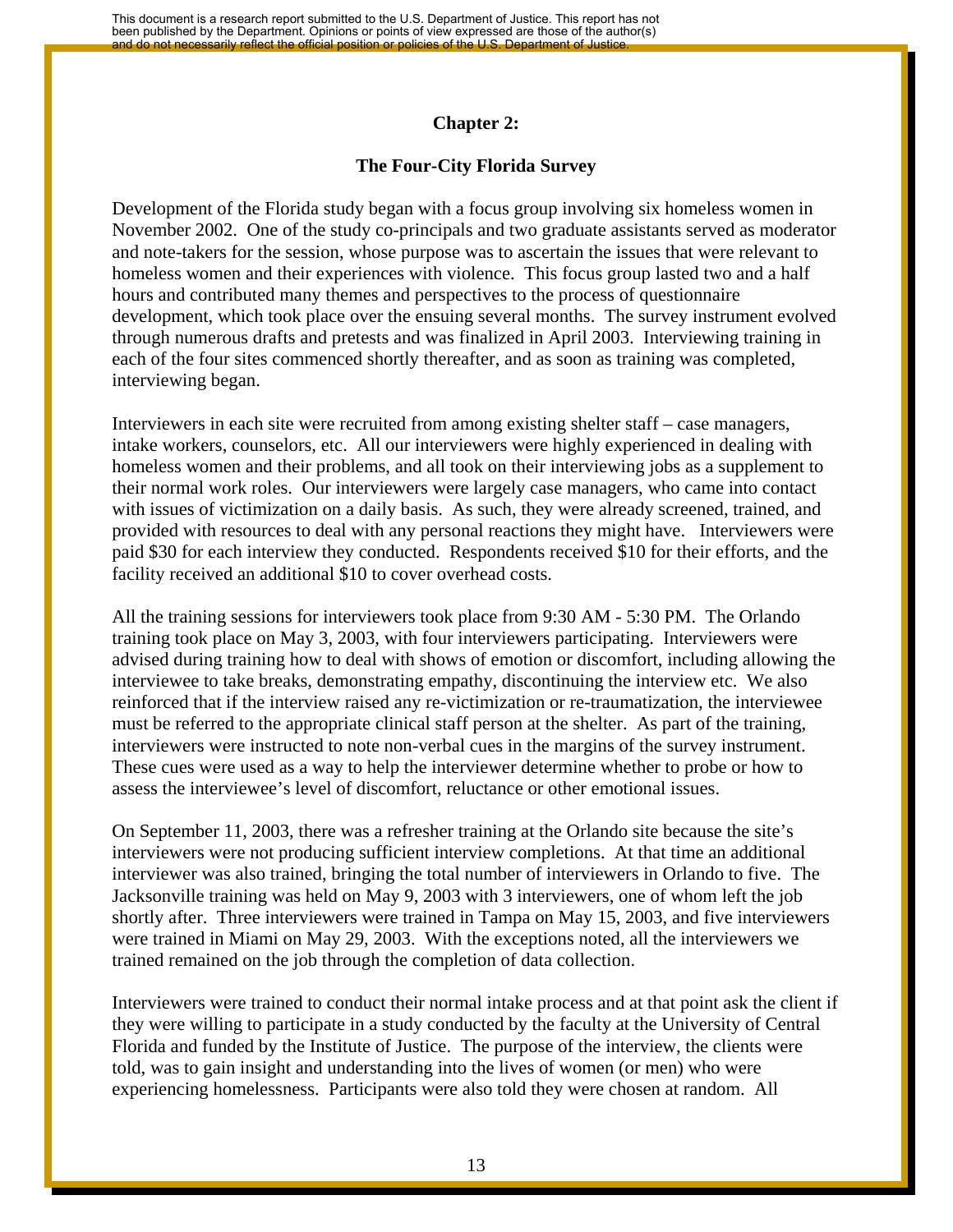participants signed a consent form that outlined the purpose and goals of the study. In addition, they were provided with a copy of this form if they wanted to refer to it later. The form contained contact information for the study director so that participants with questions could call him.

The survey sample was comprised of about 200 face-to-face interviews with homeless women in each of four Florida cities: Orlando, Tampa, Jacksonville, and Miami (the four largest metropolitan areas in the state). In addition, 100 face-to-face interviews with homeless men in Orlando (but not in the other cities) were also conducted. Homeless men were recruited in the same manner as the women. Interviewers were provided with an additional training on the male survey (which was slightly shorter than the female survey) and were instructed to conduct their normal intake process. During the intake process men were asked if they would like to participate in the project. Finally, an in-depth qualitative study of 20 homeless domestic violence victims was conducted. Women who took part in the qualitative study were recruited by case managers at the Orlando Coalition for the Homeless who had participated in interviewer training. They were asked to identify women at the center who experienced some form of violence. The first 20 women who fit this criterion and agreed to participate were the interviewees for this part of the study. Interviews were arranged by case managers, who set up mutually convenient meetings between one of the study co-principals and the participant in a private conference or sitting room on site at the homeless shelter.

Altogether, 737 women were interviewed. In Orlando, 199 women were interviewed at the Orlando Coalition for the Homeless. In Tampa, 200 women were interviewed at the Metropolitan Ministries facilities. At the I.M. Sulzbacher Center for the Homeless in Jacksonville, 146 women were interviewed and in Miami 192 women were interviewed at the Community Partnership for Homeless Inc. These four facilities made our study possible and we are pleased to acknowledge our gratitude to each of them.

## **How were homeless women located and selected for interviews?**

1

To select women for the study, we entered into a cooperative agreement with a large, generalpurpose shelter for the homeless in each of the four cities. Each of the four facilities provides shelter and other services to some hundreds of homeless people daily, men and women alike. All of the shelters where respondents were solicited are general-purpose homeless facilities, not battered-women's facilities (which would amount to sampling on the dependent variable) and not special-purpose facilities devoted exclusively to teens, to the addicted, or to the mentally ill (which could have introduced possible biases).<sup>2</sup>

Our initial plan was to interview the first 200 women who came "through the door" of our participating facilities during the data collection period. Recognizing the logistical difficulties of implementing any specific sampling plan in a social service context often characterized by crisis

<sup>2</sup> We acknowledge our gratitude to Mrs. Jean Worrall of Orlando, whose personal contacts with the shelter operators in each of the four sites accomplished in a matter of days what would have otherwise taken months.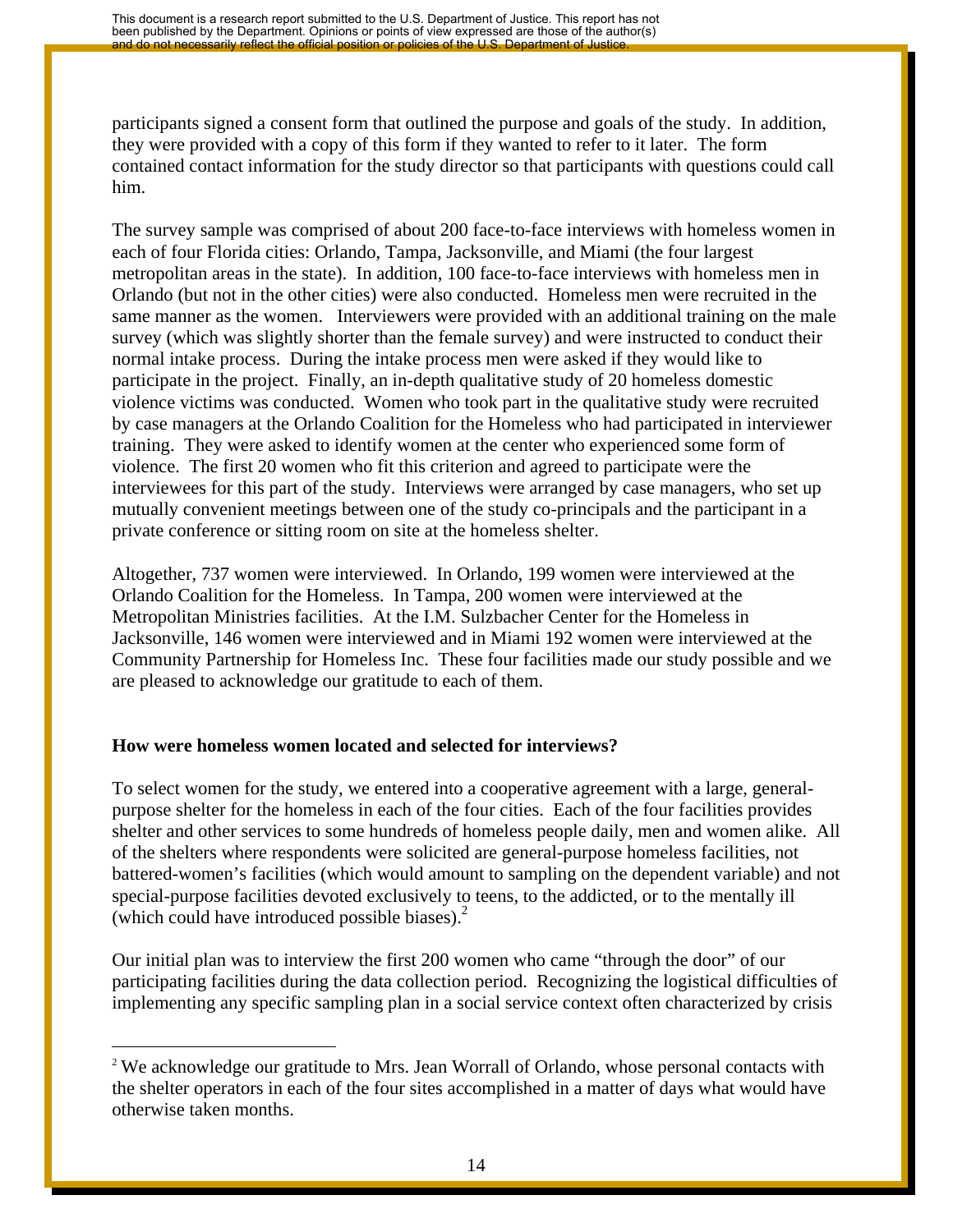and relative chaos, we allowed for some deviation from this *desideratum*. During interviewer training, however, we stressed the need to *avoid* interviewing just those women who somehow "looked like" victims of violence or those who indicated in an intake interview that they had recent problems with violence. (See the appendix for all interviewer training materials developed for this project.)

## **Survey Contents**

One reason why the literature is a hodge-podge of results is the general avoidance of standardized, validated measuring instruments in favor of various *ad hoc* measures. Our strategy was to use standardized instrumentation wherever possible, modified as necessary and appropriate given our population and hypotheses:

The *Conflict Tactics Scale (CTS)* (Straus et al., 1979), as modified by Tjaden and Thoennes (1998, 1999), was used to measure the occurrence of "major violence" episodes among homeless women and homeless men. The modifications of the scale by Tjaden and Thoennes make it equally useful in measuring violence committed by intimates or strangers (i.e., both domestic and street violence perpetrated against these women). The modified scale also asks about violence experienced both as child and as adult, inquires about the consequences of each episode, and records details on the reporting of each episode and what happened after the event was reported.

In essence, these modifications transform the CTS into a survey instrument similar to that used in the National Victimization Surveys. These modifications not only make the scale more useful in investigating our study hypotheses but also allow comparisons to a national sample of women (Tjaden and Thoennes, 1998). One small modification of the Tjaden-Thoennes victimization items was necessary, namely, follow-ups for the most recent "major violence" episode (or episodes) that ask about mood or behavioral changes in the weeks and months immediately subsequent to the victimization, which allows us to test hypotheses about the consequences of violence in the lives of these women. The CTS has demonstrated reliability and validity.

The *Personal History Form (PHF)* is a standardized instrument widely used in studies of homeless people to record family and background characteristics, housing and homelessness histories, recent residential information, lifetime homeless episodes, most recent homeless episode, and the like. We gained extensive experience with the PHF in the New Orleans Homeless Substance Abusers Project (Wright et al., 1993), where a copy of the instrument may be found. The only significant modifications required for present purposes, other than the deletion of some irrelevant items, were (1) to substitute the Tjaden-Thoennes childhood abuse sequence for the one contained in the PHF (the former is far more detailed and informative); and (2) to expand the allowable responses to the questions about "the reasons people have for leaving their residences" (in all the sequences about why the respondent is homeless) to specifically include intimate partner violence as one possible reason.

The *Addiction Severity Index (ASI)* (McLellan et al., 1992) is a widely used instrument that obtains detailed information on respondent's medical status, employment and support, drug and alcohol use, legal status, family history and conflict, and psychiatric status. Again, we have extensive experience administering the ASI and have published on its methodological properties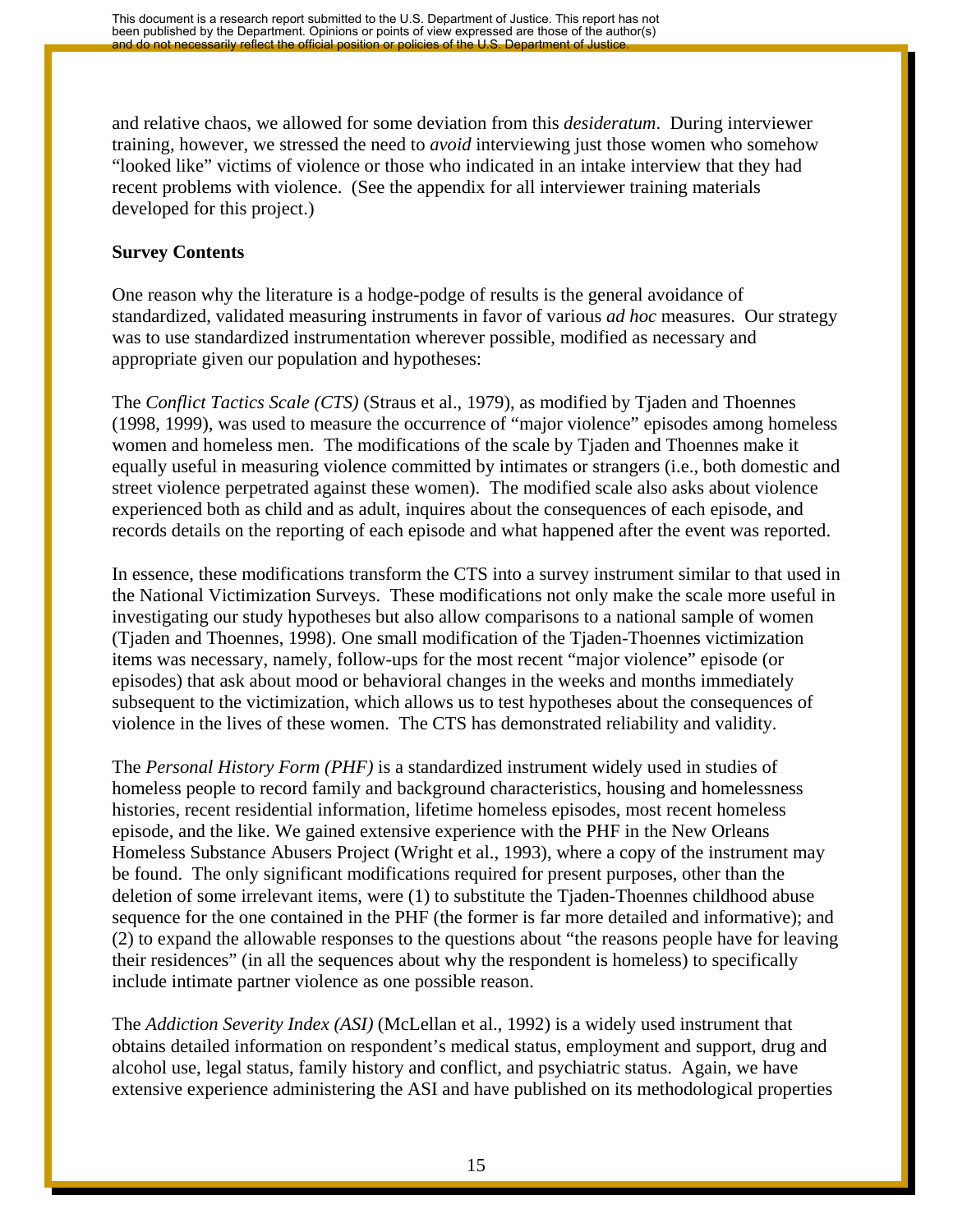in research on homeless substance abusers (Joyner, Wright and Devine, 1996). Much of the ASI is redundant with items from the PHF and modified CTS and any redundant items were eliminated. Also, not all sections of the ASI are equally relevant to the aims of this research. From the legal status sequence, for example, our only interest is in the items asking about prior convictions (to test the hypothesis that homeless women with criminal records experience more violence than those without). Very little from the medical status sequence is relevant; moreover, most of the items in the section on employment and support that deal with "survival strategies" needed to be supplemented with additional items. (Note: the modifications to the ASI that we implemented make it impossible to compute so-called "ASI Scores" for our respondents.)

## **Data Analysis Strategy**

All of the data from the interviews with homeless men and women were entered into SPSS for statistical analysis. The focus of this report is primarily on the sample of homeless women. All references to the Total Sample refer to the sample of 737 homeless women. Comparisons with the male sample are made where appropriate. Because the survey instrument used with the men did not exactly duplicate the survey instrument used with the women, the analysis of the male sample is described in a separate chapter. Our analysis first began with a general demographic description of the sample of homeless women. Next, we compared the victimization rates for our samples of homeless men and women to national samples. We then examined whether or not there were city by city differences for the sample of homeless women. Because we had a sample of women and a sample of men, we were then able to see if there were gender differences in the experiences of victimization. Using our theoretical framework of Routine Activities Theory, we then examined characteristics associated with being homeless and their association with victimization. Childhood experiences with victimization were then considered as they related to adult victimization experiences. Although our quantitative data did not allow us to make causal inferences for many variables, our qualitative study did allow for exploration of violence as a causal factor for homelessness among women. This was examined in Chapter 8. We then considered the interactions that the men and women in our samples had with the criminal justice system, consequences of violence and finally a multivariate model that considers the multiple factors that may be associated with adult violence victimization. Throughout the report, we use the results of the qualitative study to supplement the findings of the quantitative portion of the study and to provide further illustration of the relationships identified as significant. We also use the qualitative results to illustrate conflicting evidence between what the women described in the survey instrument versus what they described in the in-depth interviews.

The qualitative analysis was conducted by organizing the data around patterns and themes that emerged and then examined for confirming or disconfirming evidence of these patterns.

#### **Demographic characteristics of the sample of homeless women**

Education. Virtually every study of homeless people undertaken in the past three decades has reported that the homeless are "surprisingly" well educated, and our study is no exception. Nearly two-thirds of the women in the sample had at least a high school degree (or better) and more than a third had some education beyond high school. And while these numbers lag behind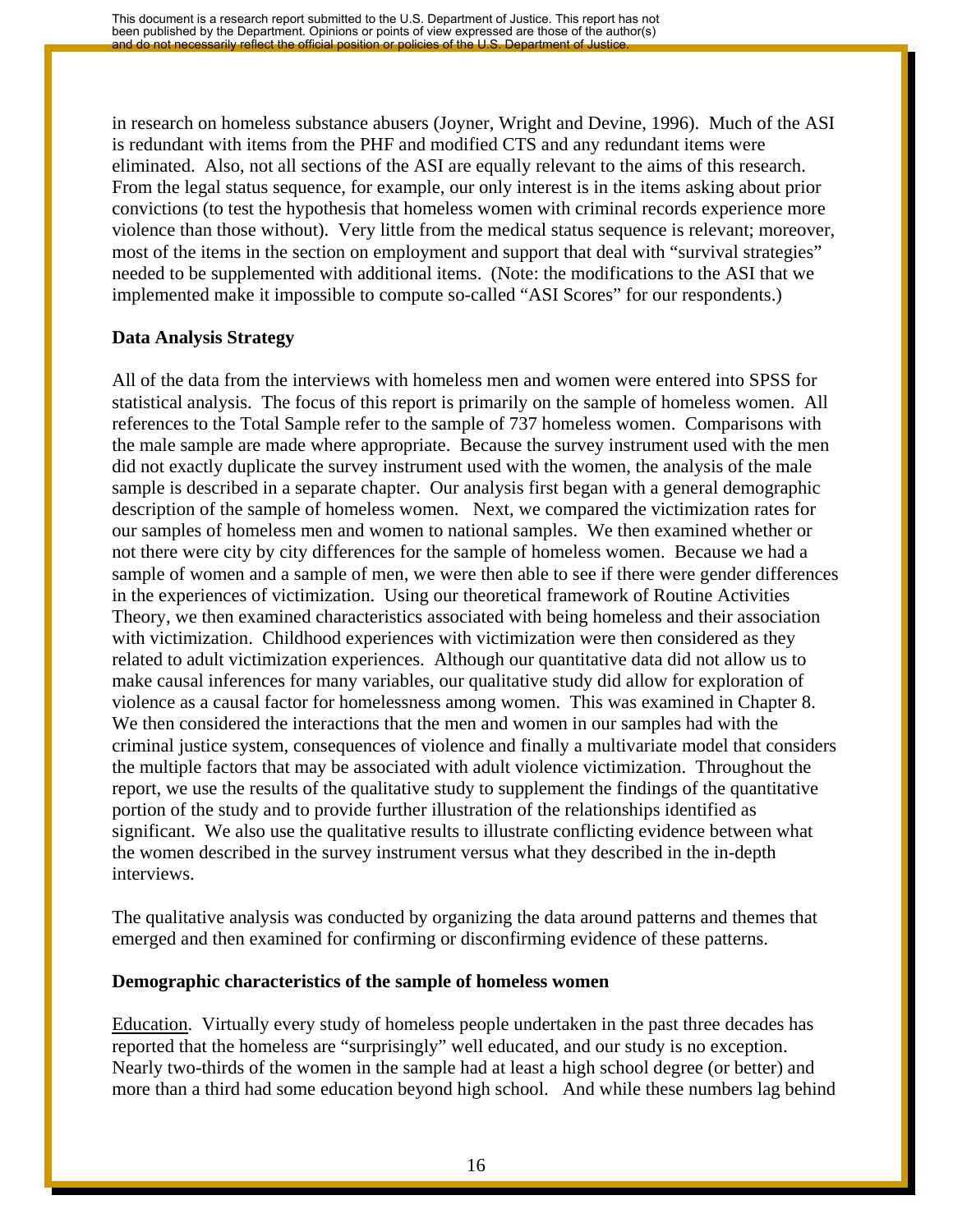#### This document is a research report submitted to the U.S. Department of Justice. This report has not been published by the Department. Opinions or points of view expressed are those of the author(s) and do not necessarily reflect the official position or policies of the U.S. Department of Justice. arily reflect the official position or policies of the U.S. Department of Justic

the Florida population as a whole (among whom in the 2000 Census 79.9% had a high school degree or better and 51.2% had some education beyond high school), the level of educational attainment is still "surprisingly" high considering the level of impoverishment characteristic of the group.

Educational Attainment

# **Total Sample (n=737) Florida Population (2000 Census)**  Less than high school 33.9 20.1 High school graduate 31.4 28.7 Some college 26.5 21.8 College degree 8.2 29.4

Racial and Ethnic Make-up. Almost half of the sample of homeless women identified themselves as African American, with white women comprising one-third of the sample, followed by Hispanic-Latina (14.5%). Please note: In our (and most other) studies, respondents can identify as white, black, **or** Hispanic; in the US Census, Hispanics can be of any race (i.e., race and Hispanic status are asked as separate questions). Thus, precise comparisons between our results and those of the Census cannot be made. In the 2000 Census, however, only 14.6% of Floridians were identified as African-American so that group is heavily over-represented in our sample of homeless women, as, indeed, they are in nearly every other study of homelessness ever undertaken (e.g., Burt et al., 2001; Hopper, 2003: Ch. 6; Kusmer, 2001).

| Race and Ethnicity  |           |  |  |
|---------------------|-----------|--|--|
| <b>Total Sample</b> |           |  |  |
|                     | $(n=737)$ |  |  |
|                     |           |  |  |
| White               | 33.7      |  |  |
| African American    | 46.7      |  |  |
| Hispanic/Latina     | 14.5      |  |  |
| Asian               | 0.4       |  |  |
| Other               | 44        |  |  |

[Note: All numbers represent percentages]

Marital Status. Lack of familial ties and profound estrangement from kith and kin are widely understood to be among the distinguishing marks of homeless people and a principal reason why people become homeless in the first place (e.g., Wright et al., 1998). Consistent with this understanding, most of the women in our study (79%) had either never married (43%) or were currently divorced or separated from their spouses (36%). Only about one in six was married or cohabiting at the time of the interview. By way of contrast, in 2003, only 24.4% of the US adult population had never married; 58.8% were currently married, and only 10.2% were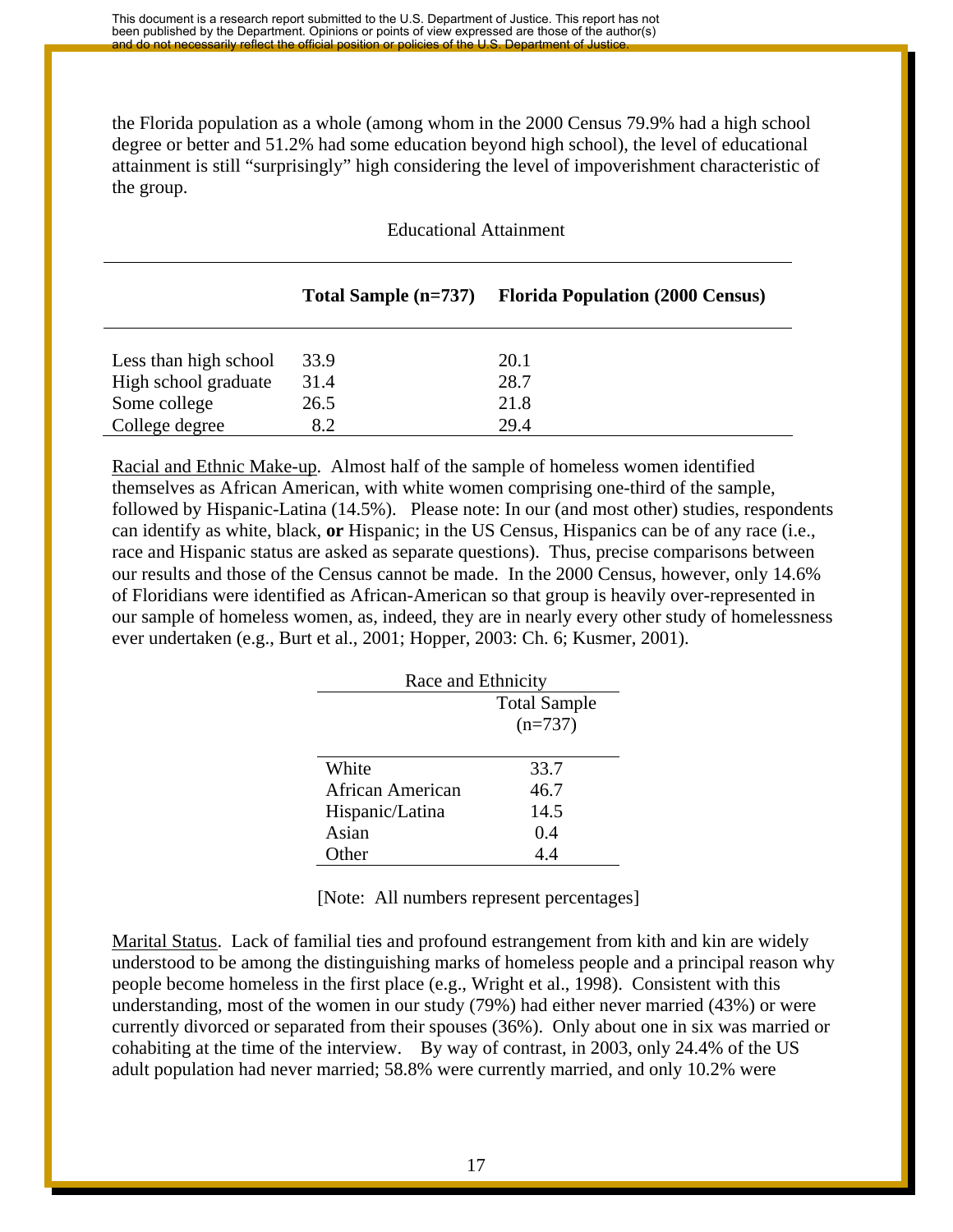separated or divorced. So stable on-going marital relationships are far less common among homeless women than in the population at large.

|            | Total sample |  |
|------------|--------------|--|
|            | $(N=737)$    |  |
| Married    | 14.7         |  |
| Cohabiting | 2.3          |  |
| Divorced   | 24.7         |  |
| Separated  | 11.1         |  |
| Widowed    | 4.1          |  |
| Single     | 43.1         |  |
| (N.M)      |              |  |

[Note: All numbers represent percentages]

Other interesting demographic characteristics of the sample include:

- Of women in the sample who had ever been married, the average number of marriages is 1.4 (standard deviation = .99)
- About 80% of the women in our sample have one or more children; only 20.3% were childless.
- Among women with any children, the average number of children was 2.39.
- The average age at first birth (for those with children) was 19.8 years (standard deviation  $= 4.3$  years).
- One third of our women (31.8%) were born in Florida, virtually identical to the proportion of Florida-born residents in the 2000 Census (32.7%)

## **Homeless Histories**

The women in this sample became homeless, for the most part, in their early thirties and had been homeless for an average of 1.6 years by the time we interviewed them. When they were asked about the longest single period in which they had been homeless, the average was a little over a year.

|                               | <b>Total Sample</b><br>$(N=737)$ |
|-------------------------------|----------------------------------|
| Age first homeless            | 33.00 (12.02)                    |
| Total time homeless (years)   | 1.60(3.36)                       |
| Longest time homeless (years) | 1.08(1.68)                       |

[Note: Main entries are means. Standard deviations are in parentheses.]

Who are Respondents Homeless With? We asked the women with whom they were homeless. A majority of the women indicated they were homeless by themselves with the next highest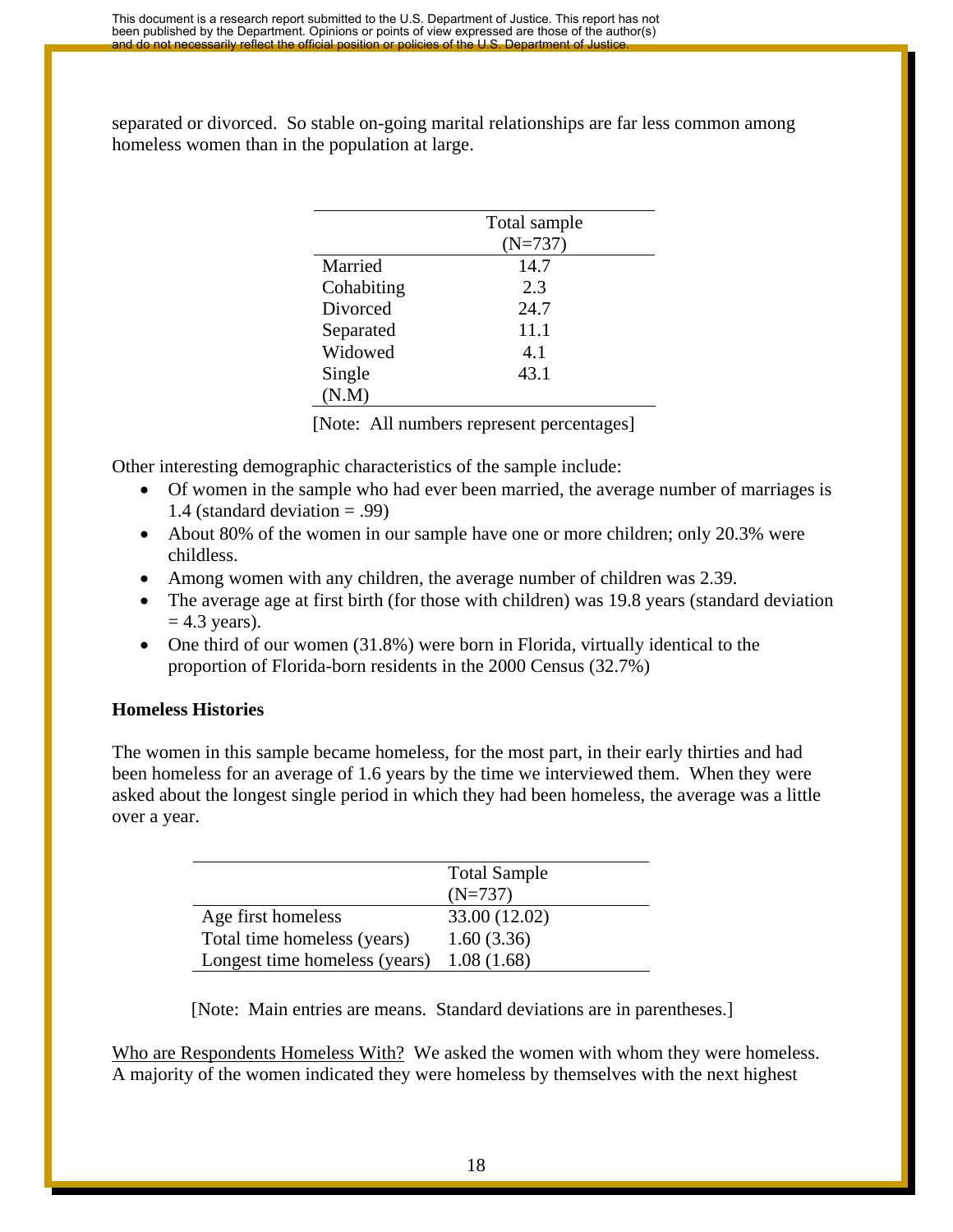This document is a research report submitted to the U.S. Department of Justice. This report has not been published by the Department. Opinions or points of view expressed are those of the author(s) and do not necessarily reflect the official position or policies of the U.S. Department of Justice. sarily reflect the official position or policies of the U.S. Department of Justic

|                 | <b>Total Sample</b> |  |  |
|-----------------|---------------------|--|--|
|                 | $(N=737)$           |  |  |
| % By Themselves | 52.7                |  |  |
| % With Partner  | 11.7                |  |  |
| % With Children | 24.2                |  |  |
| % With Both     | 10.7                |  |  |
| % Other         | $\rightarrow$       |  |  |

proportion indicating they were homeless with children. Just over ten percent were homeless with their partners.

The Association between Violence and Homelessness. We asked each of the women if they were currently homeless because of violence or abuse committed against them by an adult partner in their last residence. Just about three-quarters of the women told us that violence was not a factor in their homelessness. The remaining quarter indicated that violence was either the main reason (14%) or at least one of the reasons why they were homeless (12%). These findings are generally consistent with the empirical literature reviewed earlier, which converges on about one in four or five as the fraction of homeless women who are homeless because of violence.

|                                       | <b>Total Sample</b><br>$(N=737)$ |
|---------------------------------------|----------------------------------|
| Violence the main reason for          | 13.6                             |
| homelessness                          |                                  |
| Violence one of the reasons for       | 11.9                             |
| homelessness                          |                                  |
| Violence not a factor in homelessness | 74.5                             |
|                                       |                                  |

[Numbers are percentages and sum to 100%.]

#### **Health Issues**

Health Status. We asked respondents to report on their current health status. It is clear from the table below that a significant proportion of these women were experiencing some type of health problem at the time of the interview. Women were asked to indicate whether they had any chronic medical problems that required special attention or that interfered with their life. As the table indicates, chronic health problems are an issue for more a third of the sample. Overall, more than one-third also reported that they were taking prescribed medication on a regular basis for a medical problem.

Health Care. To find out if the women in our sample were receiving adequate healthcare, we asked them to indicate the last time they had seen a doctor for a regular checkup. Overall, almost all of them had gone to a doctor within the past year. At first glance, this figure seems high. However, the women at the Jacksonville shelter were all provided with a medical assessment when they entered the facility, the Tampa shelter has a pediatric clinic for children and makes referrals for adults, and the Miami and Orlando shelters both partner with local Health Care for the Homeless clinics to provide primary care. Thus, the percentage of respondents recently seen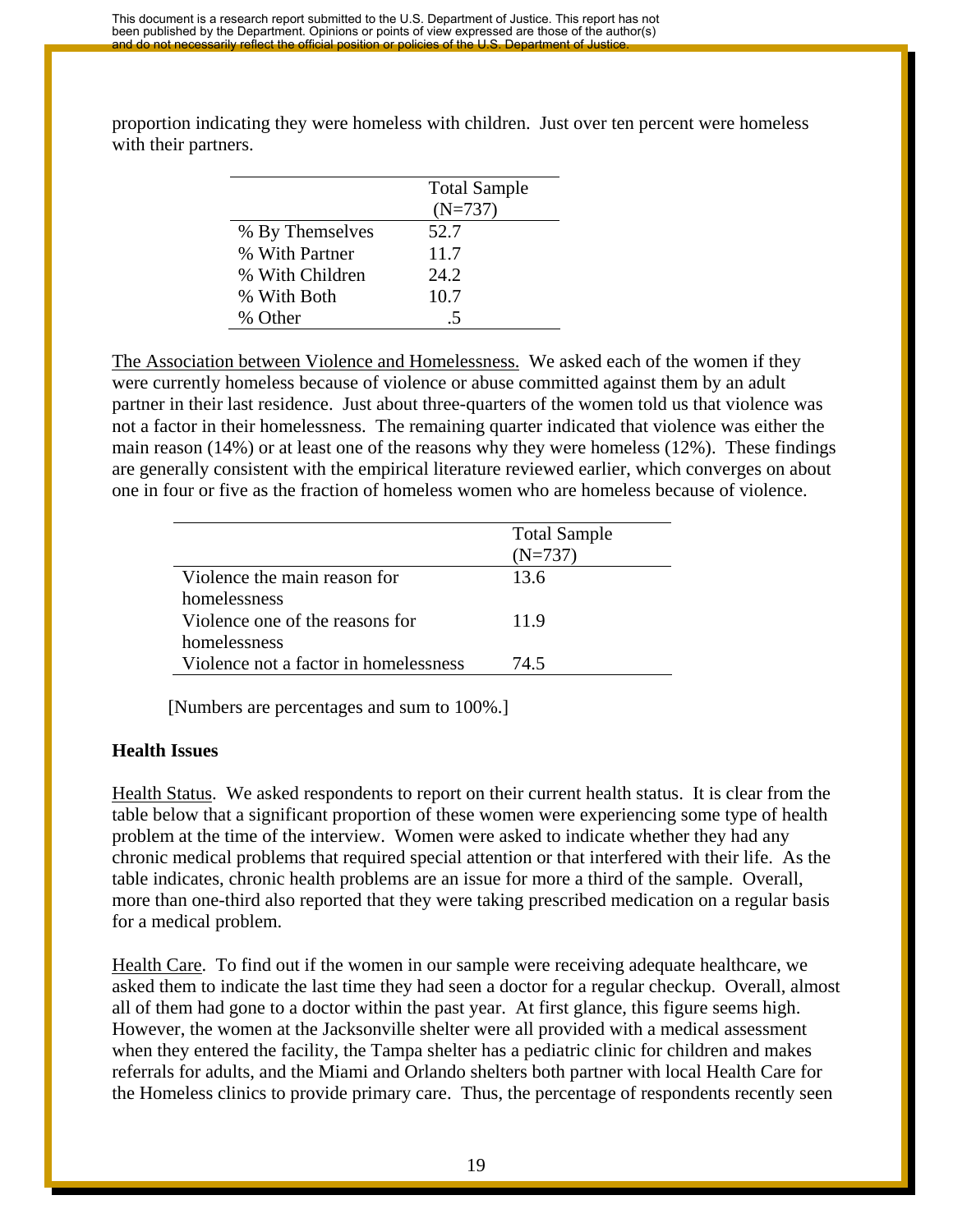by a doctor is a result of proactive policies in place at the participating shelters, not a statement about the general accessibility of the health care system to homeless people.

We also asked respondents where they went to get medical or dental care when either they or their children needed it. Almost half reported that they received medical care from a doctor's office. Just over twenty percent of the women receive their care from a free clinic and just under ten percent go to the Emergency Room for medical care. Approximately ten percent of the women indicated that they could not afford medical care.

|                                            | <b>Total Sample</b> |
|--------------------------------------------|---------------------|
|                                            | $(N=737)$           |
| % with chronic health problems             | 39.6                |
| % pregnant                                 | 7.9                 |
| % on medication                            | 37.2                |
| % saw doctor in past week                  | 20.1                |
| % saw doctor in past month                 | 23.0                |
| % saw doctor in past 6 mos.                | 24.2                |
| % saw doctor in past year                  | 13.5                |
| % saw doctor more than 1 year ago          | 16.9                |
| % never seen doctor                        | 0.8                 |
| % yearly pelvic                            | 60.6                |
| % receive medical care from doctors office | 45.3                |
| % receive medical care from ER             | 9.5                 |
| % receive medical care from a free clinic  | 21.7                |
| % can't afford to get care                 | 9.9                 |

## **Reported Health Problems**

Pregnancy Related Abuse. Consistent with the literature on pregnancy-related violence (e.g. Jasinski, 2001) almost one-quarter of the women in the sample indicated that they had been physically abused while they were pregnant. Approximately one-third indicated that they had experienced a miscarriage in their lifetime. Almost one-quarter of the women indicated they had had an abortion.

|                            | Total     |
|----------------------------|-----------|
|                            | $(N=737)$ |
| % Abused while pregnant    | 23.1      |
| % Miscarriage              | 32.5      |
| % Miscarriage due to abuse | 24.3      |
| % Abortion                 | 24.5      |

Subjective Health Assessment. In addition to objective questions about health, we also asked the women to subjectively assess their health. The "subjective health status" question we employed was identical to the health question asked in the General Social Surveys (GSS). As the following table indicates, while slightly more than 60% of our sample indicated that their health was good to excellent, the corresponding percentage for the US as a whole is higher (about 76%). So,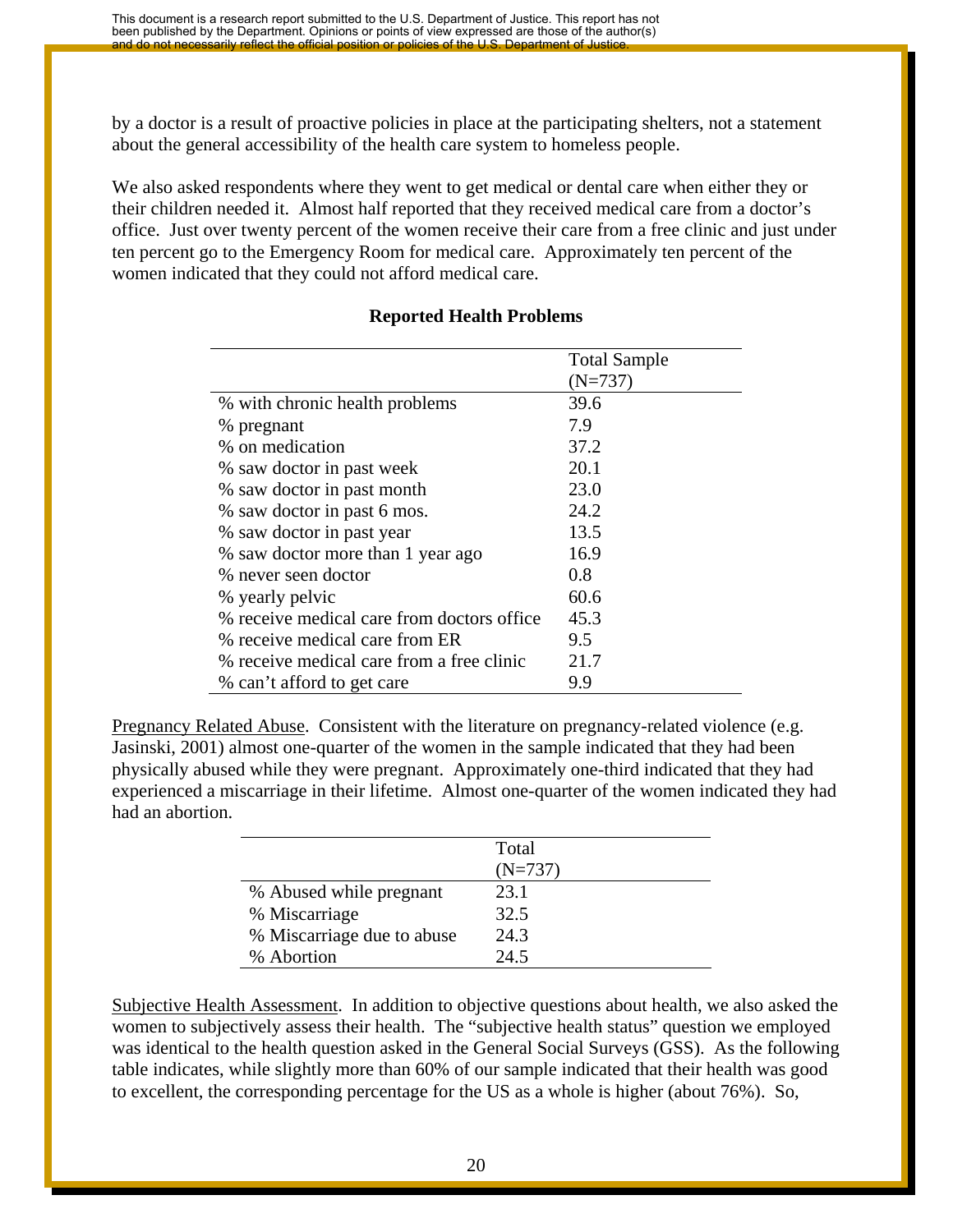|                  | Florida Four City Study | US(GSS) |
|------------------|-------------------------|---------|
|                  |                         |         |
| Health excellent | 21.8                    | 32.0    |
| Health good      | 40.4                    | 44.0    |
| Health fair      | 28.8                    | 19.0    |
| Health poor      | 88                      | 6 U     |

homeless women are more likely to be in fair or poor health than the overall population, hardly a surprising result.

## **Conclusions**

An analysis of the demographic characteristics of our sample provides a snapshot of the women who participated in the Florida Four City Study. Our sample was disproportionately African American, primarily single, and not native Floridians. Although the majority of women in our sample reported they had children, most women were homeless by themselves. In addition, most of the women were single and perceived that their health was either good or excellent. Each of these factors will be considered in more detail in this report as they relate to either risk for victimization experiences or consequences of such victimization.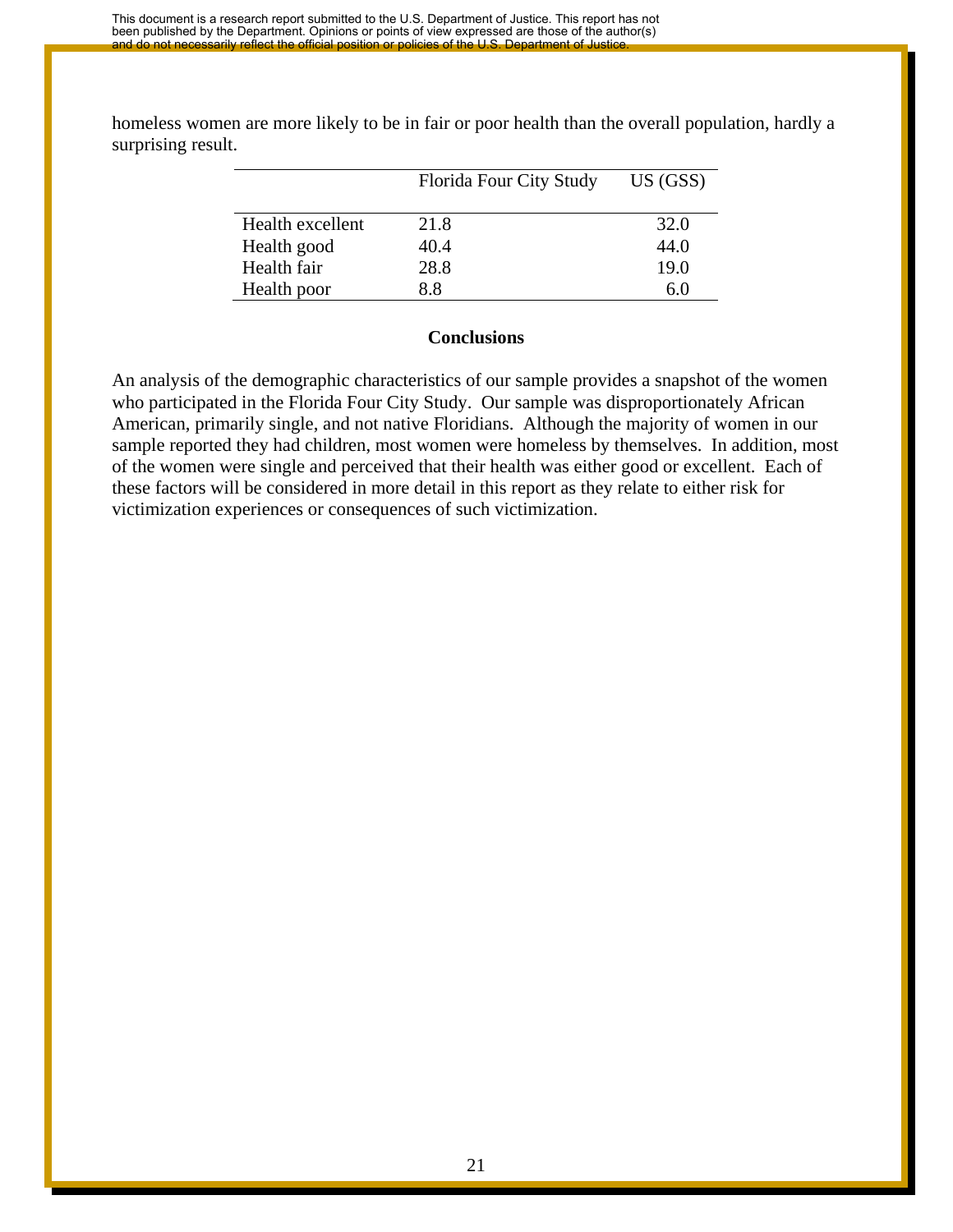## **Chapter 3**

## **Victimization of Homeless Men and Women Compared to National Samples**

As indicated in Chapter 1, although there is general agreement that rates of violence against homeless women are high, rates vary from study to study, most likely a result of using a variety of measures and samples. Although a comparison with a national sample is not an ideal comparison because of the unique characteristics of homeless women, it is at least a starting point. Furthermore, since we used the same measures of victimization as were used in the National Violence Against Women Survey (Tjaden and Thonnes, 2000), a comparison between our results and those of the national survey is a logical first step. Please note that this table represents victimization by any offender.

## **Table 3-1: Lifetime Violence Victimization**

|                               | <b>Violence Against Homeless</b><br><b>Women Survey</b> |                      | <b>National Violence Against</b><br><b>Women Survey</b> |                   |
|-------------------------------|---------------------------------------------------------|----------------------|---------------------------------------------------------|-------------------|
| <b>Type of Victimization</b>  | Women<br>$(n=737)$                                      | Men<br>$(n=91)$      | Women<br>$(n=8000)$                                     | Men<br>$(n=8000)$ |
| <b>Total Rape</b>             | 55.9                                                    | <b>Not Available</b> | 17.6                                                    | 3.0               |
| Completed                     | 53.9                                                    | 14.3                 | 14.8                                                    | 2.1               |
| <b>Attempted Only</b>         | 22.9 <sup>1</sup>                                       | Not Available        | 2.8                                                     | 0.9               |
| <b>Total Physical Assault</b> | 72.2                                                    | 86.8                 | 51.9                                                    | 66.4              |
| Threw something               | 46.0                                                    | 54.9                 | 14.0                                                    | 22.4              |
| Pushed, grabbed, shoved       | 62.0                                                    | 65.9                 | 30.6                                                    | 43.5              |
| Pulled hair                   | 35.3                                                    | 7.7                  | 19.0                                                    | 17.9              |
| Slapped, hit                  | 58.4                                                    | 50.5                 | 43.0                                                    | 53.7              |
| Kicked, bit                   | 27.8                                                    | 30.8                 | 8.9                                                     | 15.2              |
| Choked, tried to drown        | 34.5                                                    | 11.0                 | 7.7                                                     | 3.9               |
| Hit with object               | 32.5                                                    | 49.5                 | 21.2                                                    | 34.7              |
| Beat up                       | 45.2                                                    | 48.4                 | 14.1                                                    | 15.5              |
| Threatened with a gun         | 20.1                                                    | 46.2                 | 6.2                                                     | 13.1              |
| Threatened with a knife       | 24.9                                                    | 37.4                 | 5.8                                                     | 16.1              |
| Used gun                      | 7.4                                                     | 29.7                 | 2.6                                                     | 5.1               |
| Used knife                    | 14.3                                                    | 36.3                 | 3.5                                                     | 9.6               |
| Rape and/or physical          | 77.7                                                    | 90.1                 | 55.0                                                    | 66.8              |
| assault                       |                                                         |                      |                                                         |                   |
| <b>Stalking</b>               | 25.4                                                    | 3.3                  | 8.1                                                     | $2.2\phantom{0}$  |
| Any of the above              | 78.3                                                    | 90.1                 | 55.9                                                    | 66.9              |

[Note: all numbers represent percentages]

<sup>1</sup> This percentage cannot be directly compared to the National survey. In the National survey, the rapes are differentiated between ever completed, and ever attempted *only*. In the VAHW survey, the attempted rape could have happened in addition to a completed rape.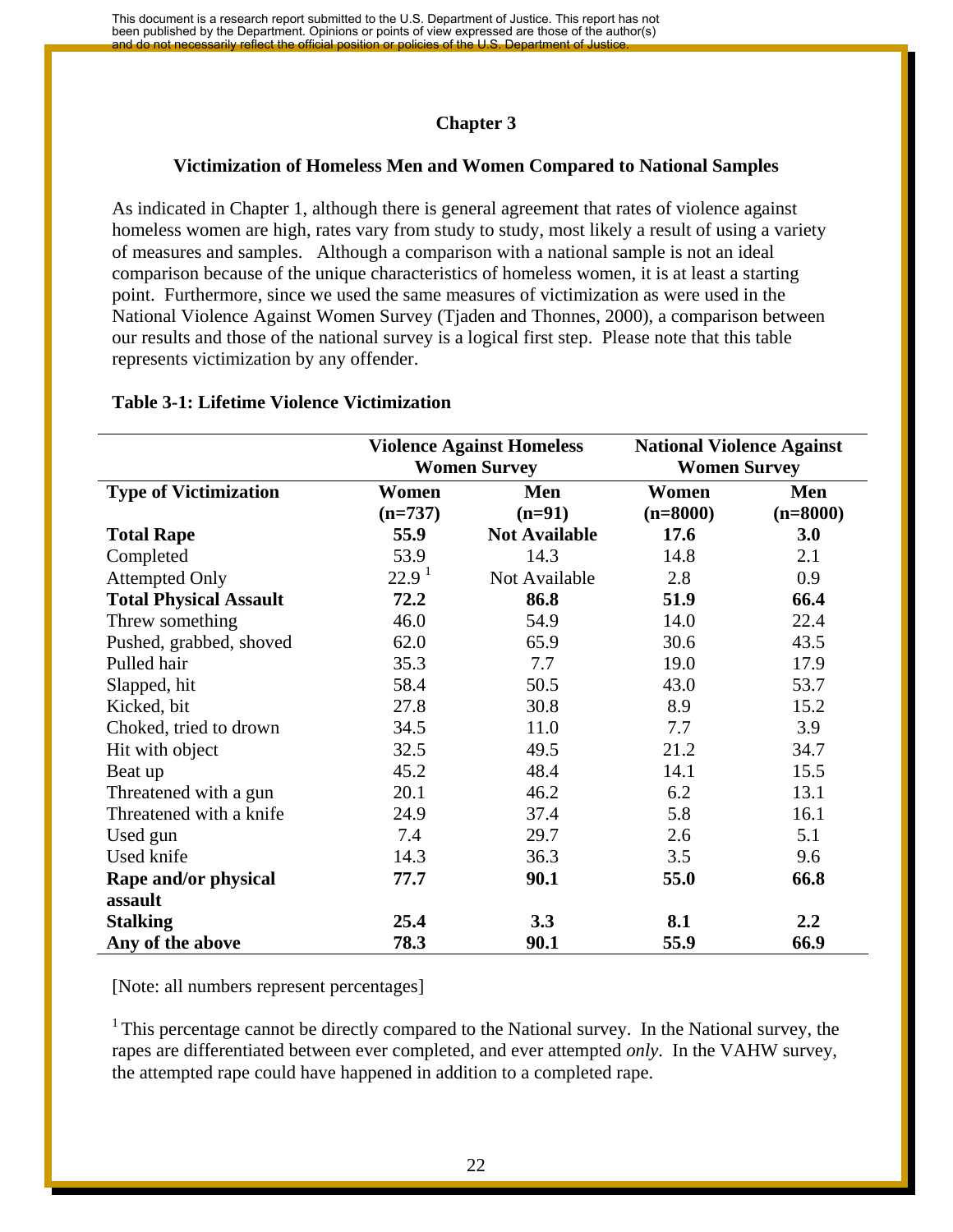Victimization Experiences of Homeless Women. It is clear from the table that the women in our study were *much more likely* to be victimized than the women in the national survey (NVAWS). More than half of the women in the Florida study reported that they had been victims of completed or attempted rape in their lifetimes. This is more than double the percentage of the women in the national sample. Almost three–quarters of the women in our sample, compared to just over half of the women in the NVAWS, indicated that they had been physically assaulted in their lifetime. What is even more troublesome is that for many of the specific physical assault items, the rate of victimization was on the order of three to four times greater for homeless women than women in general. Approximately one-quarter of the homeless women also reported that they had been stalked in their lifetime, compared to less than ten percent of the women in the NVAWS.

Victimization Experiences of Homeless Men. Both our study and the NVAWS asked men about their victimization experiences, so we are able to compare the two. Again, similar to the victimization reported by homeless women, homeless men are a highly victimized group. The Florida survey did not ask homeless men about attempted rape victimizations, however, they were asked about complete rape, physical assault, and stalking. Homeless men were more likely than men in the NVAWS to report lifetime victimization rates of completed rape, physical assault, and stalking.

|                                | <b>Violence Against Homeless</b><br><b>Women Survey</b> |               | <b>National Violence Against</b><br><b>Women Survey</b> |            |
|--------------------------------|---------------------------------------------------------|---------------|---------------------------------------------------------|------------|
|                                |                                                         |               |                                                         |            |
| <b>Type of Victimization</b>   | Women                                                   | Men           | Women                                                   | Men        |
|                                | $(n=737)$                                               | $(n=91)$      | $(n=8000)$                                              | $(n=8000)$ |
| Rape (attempted and completed) | 25.1                                                    | Not Available | 7.7                                                     | 0.3        |
| Physical assault               | 63.0                                                    | 39.6          | 22.1                                                    | 7.4        |
| <b>Stalking</b>                | 19.8                                                    | 0.01          | 4.8                                                     | 0.6        |

[Note: all numbers represent percentages of the total respective samples]

Victimization by an Intimate Partner. In addition to general victimization, we also asked about victimization that was perpetrated by an intimate partner. Women in the Florida sample were much more likely to report being raped (either attempted or completed) than were NVAWS women. Moreover, their rates of physical assault were almost three times greater than those reported by women in the national sample. Reports of stalking by an intimate partner were more than four times higher among women in the Florida sample than among women across the US. Reports of intimate partner physical assault were also higher for the men in the Florida sample compared to the men in the NVAWS.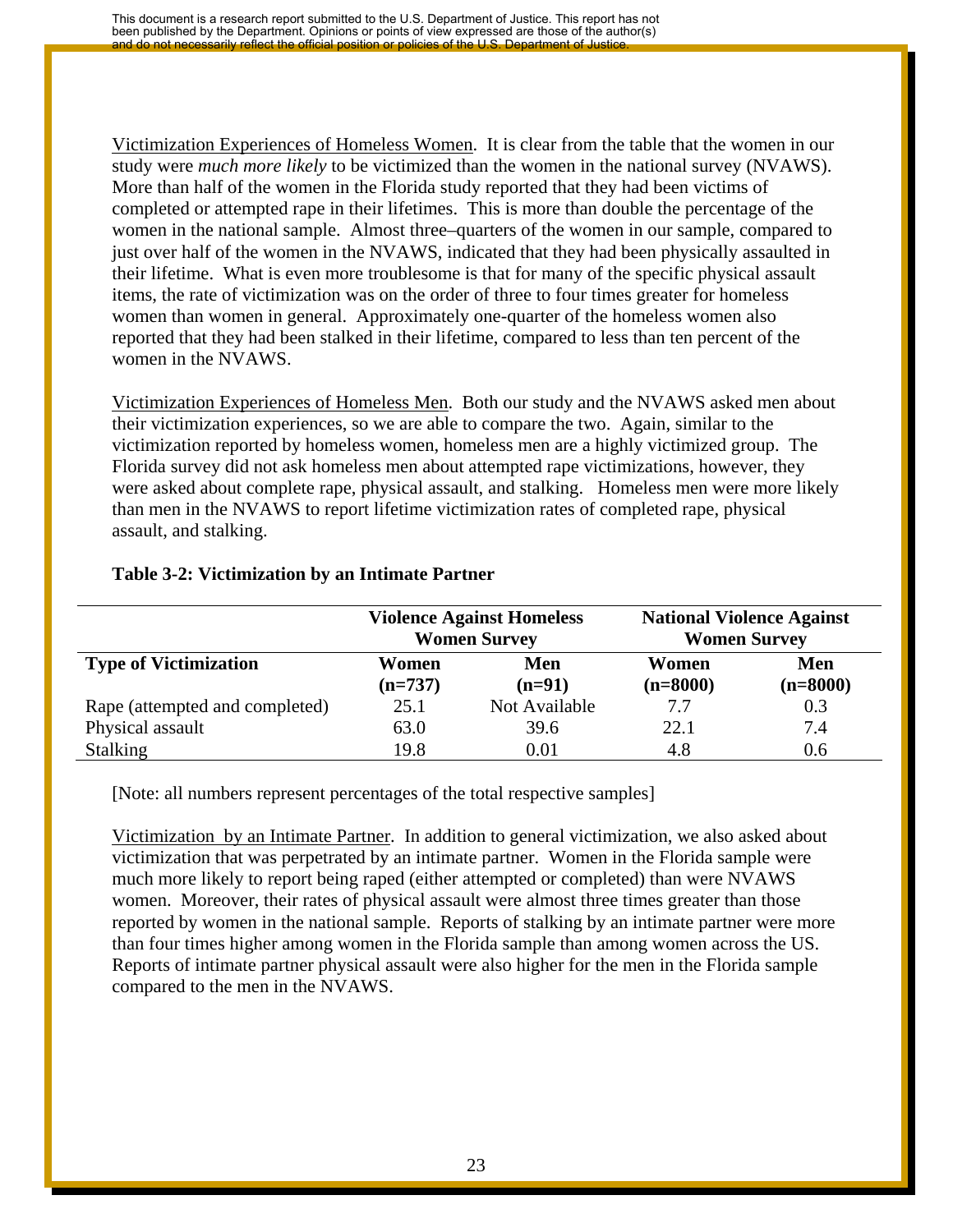Other victimization findings are interest:

- Of women who were stalked, 79.3% (n=146) were stalked at least once by an intimate partner.<sup>2</sup>
- Of those women who were raped (attempted or completed), 44.9% (n=185) were raped at least once by an intimate partner. $^{2}$
- Of those women who were physically assaulted as adults, 87.9% (n=464) were assaulted at least once by an intimate partner.<sup>3</sup>
- Of those men who were physically assaulted as adults,  $45.6\%$  (n=36) were assaulted at least once by an intimate partner.  $3$

 $2$  Intimate partner is defined as current or former spouse, a woman or man the respondent lives with or used to live with, or a date/boyfriend.

<sup>3</sup> Intimate partner is defined as a female or male partner.

### Gender Differences in victimization experiences

Not only were the men and women in our study much more likely to be victimized, there were important gender differences as well. Men were significantly more likely to be physically victimized than women. These differences, however, changed direction when only victimization by an intimate partner was considered. Among men and women who indicated that they had been stalked, raped, or physically assaulted as an adult, a large proportion of them indicated that at least one of the incidents was perpetrated by an intimate partner. There are some important gender differences however, as women were significantly more likely to report that at least one stalking incident and one physical assault incident was perpetrated by an intimate partner.

In addition to the questions comparable with the NVAWS, we also asked the women in our sample to tell us about other types of victimization they may have experienced. On top of the physical, sexual, and stalking experiences that many of the women in our sample reported, many also reported being victims of crimes such as robbery, theft, and assault. Moreover, 14.4% of the women who reported one of these behaviors told us that it happened while they were staying at a homeless shelter.

| <b>Crime</b>                     | $\%$ of Total Sample (N=737) |  |  |  |
|----------------------------------|------------------------------|--|--|--|
|                                  |                              |  |  |  |
| Victim of Robbery                | 40.9                         |  |  |  |
| Pick-pocketed                    | 10.9                         |  |  |  |
| Had things stolen from them      | 63.5                         |  |  |  |
| Been seriously beat up           | 32.4                         |  |  |  |
| Been stabbed or cut with a knife | 12.0                         |  |  |  |
| Been shot at with a gun          | 4.3                          |  |  |  |

## **Table 3-3: Criminal Victimization**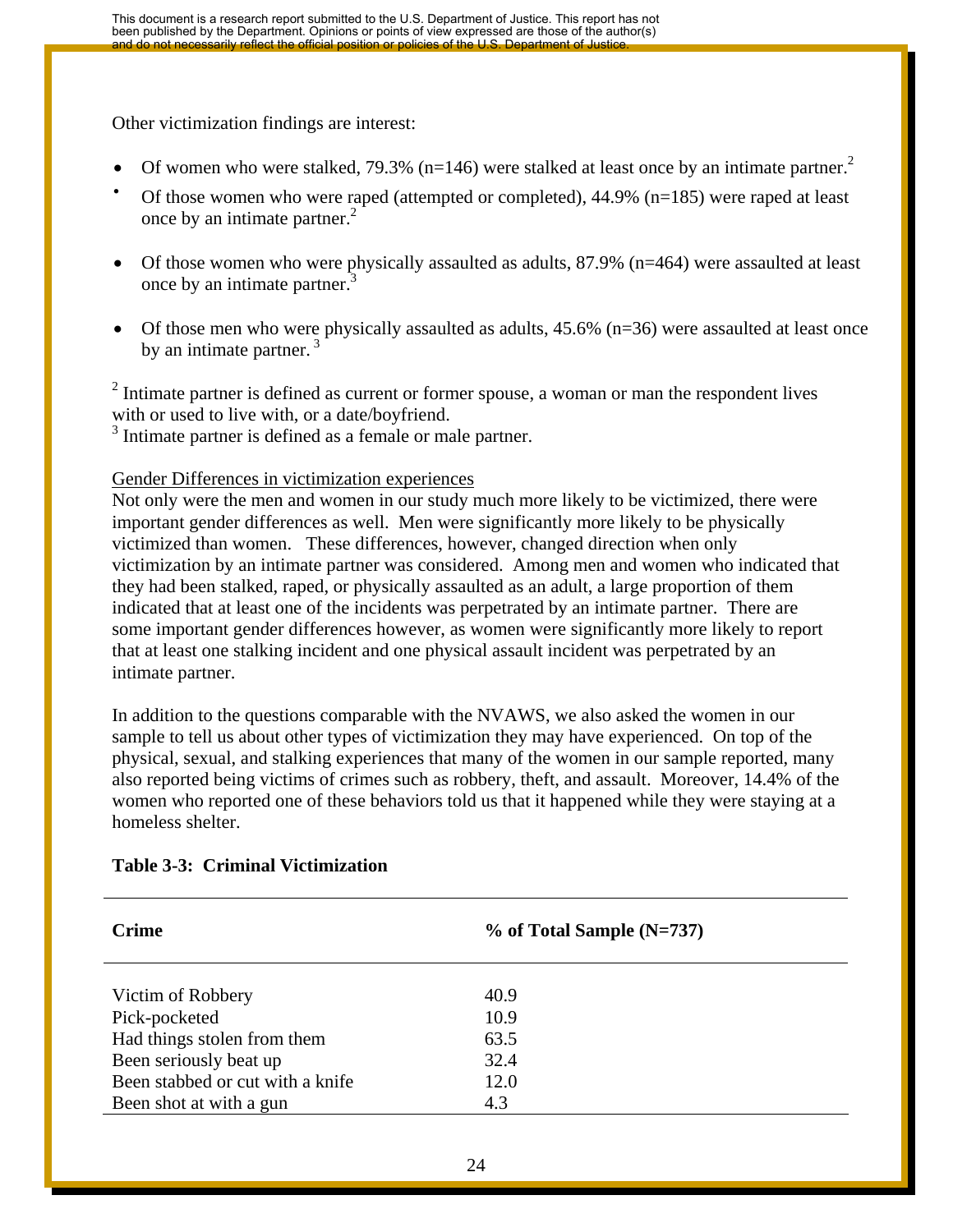#### **Women as Perpetrators**

We also asked the women in the sample about their experiences as perpetrators of crime and violence. Similar to other research on homeless populations (e.g. DeLisi, 2000; Fischer, Ross, Breakey, 1993), the women in our sample had committed a number of different types of criminal and violent acts. The two most frequently reported criminal offenses were shoplifting and drug possession. Almost one-third of the women indicated they had shoplifted as an adult and almost twenty percent reported having possessed drugs. Far fewer women indicated they had committed such offenses as vandalism, selling drugs, forgery, or a violent crime. It is interesting to note that just under ten percent of the women indicated they had committed the crime of domestic violence and almost five percent indicated they had committed child abuse.

As is typical with most crimes, a much smaller proportion of women were arrested and then convicted for the crimes they did commit. Still, it is notable that six percent of the women who committed domestic violence were arrested and that almost three percent of these women were convicted for that offense.

| In adult lifetime, have you<br>ever done any of the | $%$ Yes | Average<br>number of | Among those who<br>committed offense | <b>Among those</b><br>arrested |
|-----------------------------------------------------|---------|----------------------|--------------------------------------|--------------------------------|
| following?                                          |         | times/               | percent arrested                     | percent                        |
|                                                     |         | s.d.                 |                                      | convicted                      |
| Shoplifting                                         | 27.9    | 4.1/6.5              | 57.7                                 | 60.0                           |
| Vandalism                                           | 2.9     | 2.1/2.4              | 31.6                                 | 33.3                           |
| Drug possession                                     | 18.2    | 5.8/10.8             | 57.3                                 | 71.8                           |
| Drug selling                                        | 6.6     | 5.3/9.6              | 45.7                                 | 90.5                           |
| Public intoxication                                 | 10.7    | 6.0/9.9              | 38.5                                 | 60.0                           |
| Loitering                                           | 6.7     | 6.5/12.0             | 29.8                                 | 69.2                           |
| Disorderly conduct                                  | 7.8     | 3.8/6.1              | 65.5                                 | 58.3                           |
| Forgery                                             | 6.3     | 2.9/7.6              | 73.9                                 | 85.3                           |
| Weapons offenses                                    | 2.9     | 1.4/0.6              | 90.0                                 | 64.7                           |
| Burglary, larceny                                   | 2.1     | 4.2/6.0              | 66.7                                 | 70.0                           |
| Robbery, armed robbery                              | 2.3     | 1.3/1.0              | 76.5                                 | 69.2                           |
| Assault                                             | 7.9     | 3.2/4.2              | 79.3                                 | 54.5                           |
| Homicide, manslaughter                              | .08     | 1.7/0.8              | 66.7                                 | 100                            |
| Driving while drunk                                 | 8.7     | 4.6/7.6              | 54.8                                 | 97.1                           |
| Contempt of court                                   | 5.3     | 2.0/3.2              | 63.2                                 | 83.3                           |
| Child abuse or neglect                              | 4.8     | 2.3/3.8              | 37.1                                 | 38.5                           |
| Domestic violence                                   | 8.2     | 2.6/6.9              | 76.3                                 | 47.7                           |

#### **Table 3-4: Criminal Behaviors Perpetrated by Women (N=737)**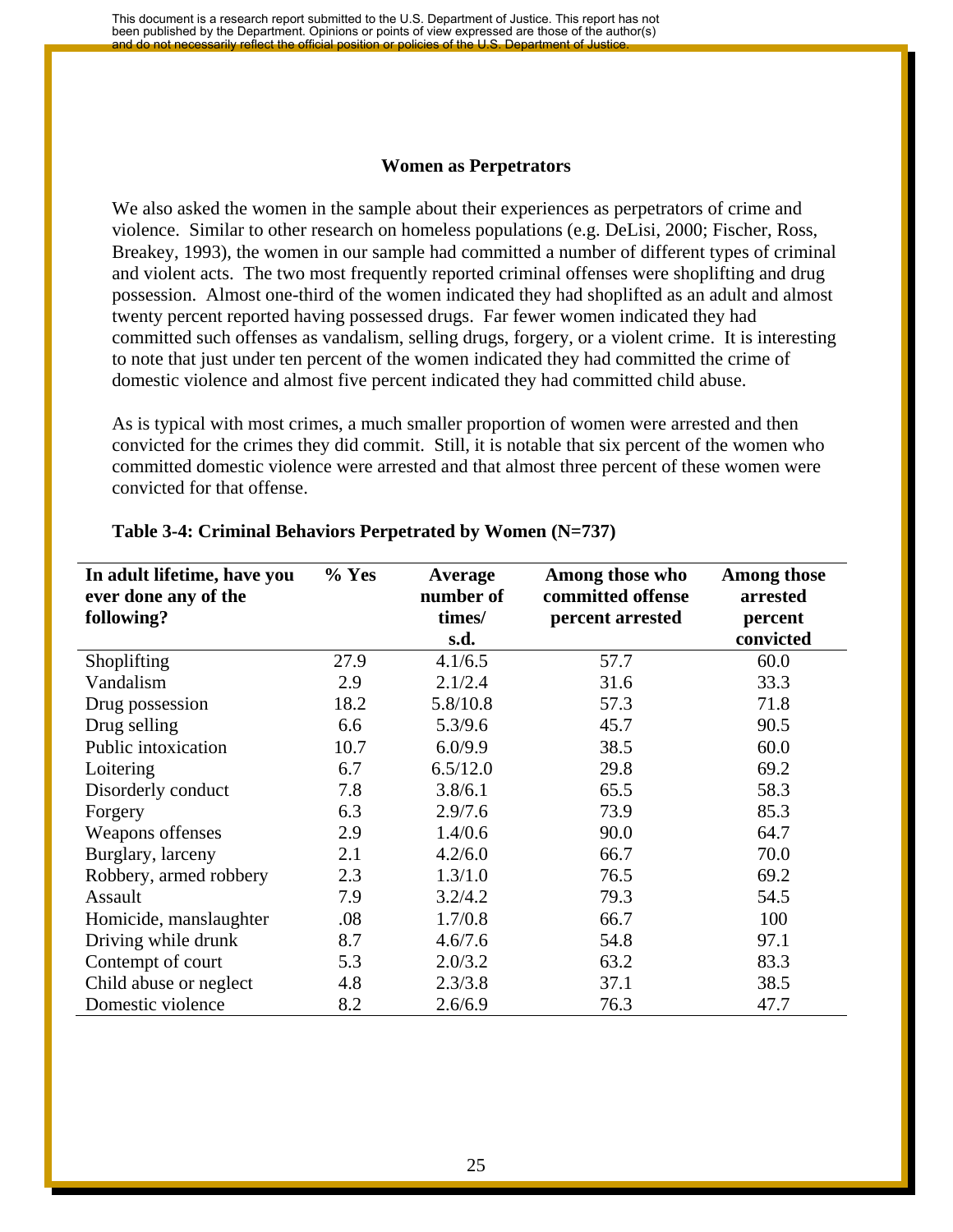Also of interest:

- Only 35 women of 720 who answered the question (5%) were on probation, parole, or community control" at the time of the interview.
- However, nearly half (45%) had spent some time in prison or jail as adults.

In addition to involvement in criminal activities, survival strategies employed by homeless women often include prostitution to trade sex for money, shelter, or drugs. Of course these types of activities put women in risky situations and increase their risk for victimization. In our study only a small proportion of the women indicated that they had worked as a prostitute or as a stripper at some point in their lives. About half of the women who had been prostitutes were prostitutes at the time we interviewed them. What is perhaps more disconcerting, however, is that about a fifth of the women who had worked as a prostitute at some point in their lives had been forced to do so.

|  | Table 3-5: Experience Working as a Prostitute (N=737) |
|--|-------------------------------------------------------|
|--|-------------------------------------------------------|

| Ever Worked as Prostitute              | 13.3 |  |
|----------------------------------------|------|--|
| <b>Currently Working as Prostitute</b> | 7.4  |  |
| Forced to Work as Prostitute*          | 22.4 |  |
| Ever Work as Stripper                  | 11.1 |  |
| Currently Working as Stripper          | 2.5  |  |
| Forced to Work as Stripper**           | 7.5  |  |
|                                        |      |  |

[Note: All numbers are percents.]

\*As a percentage of those who had ever worked as a prostitute.

\*\*As a percentage of those who had ever worked as a stripper.

## **Conclusions**

Compared to women and men in large national samples, the homeless women and men in our study experienced much higher victimization rates. Moreover, these experiences remained high across different types of victimization. Similar to prior work on homeless populations, the women in our sample were also perpetrators of crime. Particularly noteworthy are the survival strategies used by a large proportion of the women in the study.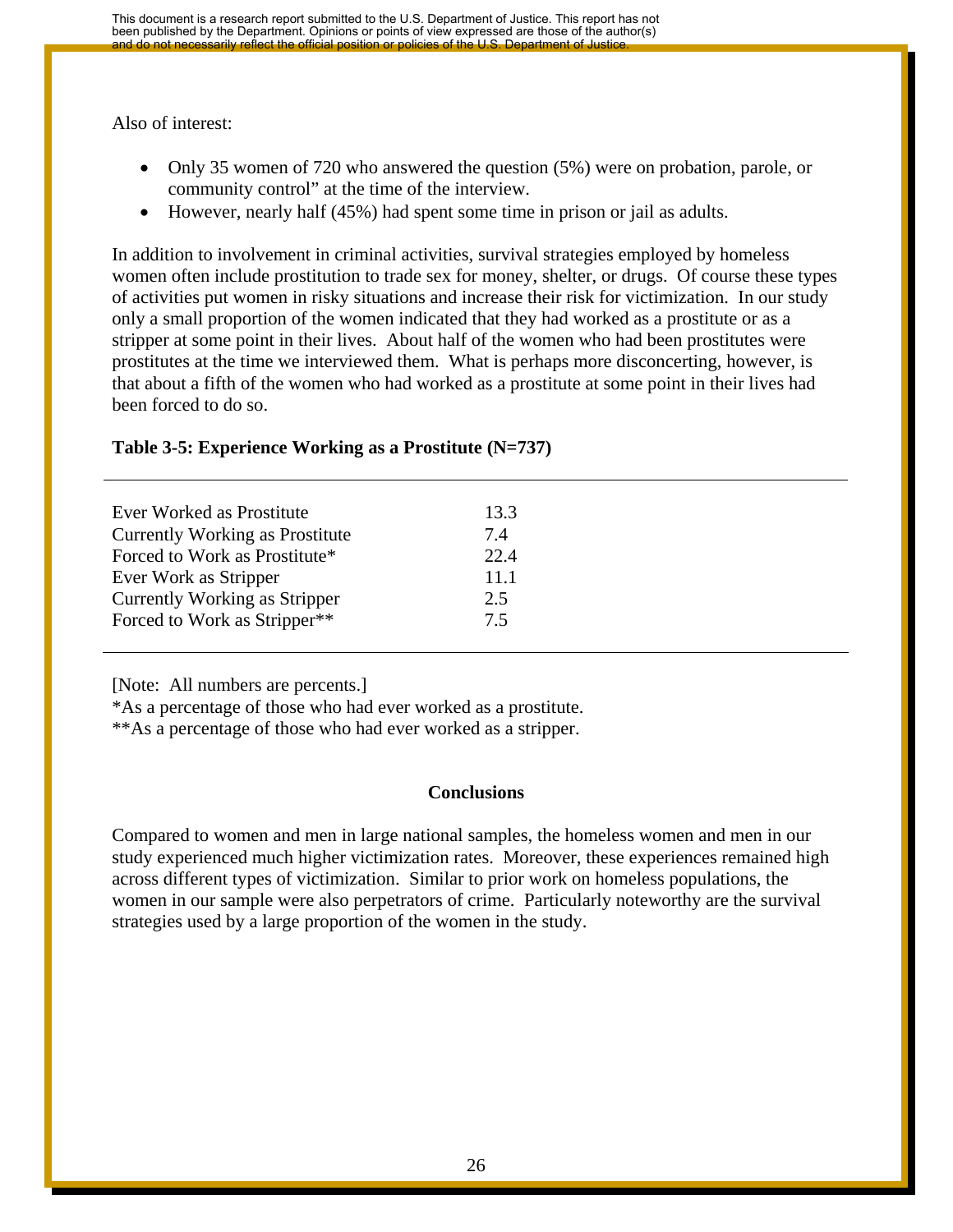#### **Chapter 4:**

## **Does Context Matter? Differences Across Cities**

A second possible reason for the generally chaotic state of the literature on the experience of violence by homeless women is that almost all extant studies are single-site studies, and it is certainly possible, indeed likely, that the true underlying rate of violence (against people in general, against women, and against homeless women) varies from one site or one city to the next. Our study was done in four cities specifically so this hypothesis could be examined.

Crime Rate Differences. The table, below, shows 2001 Uniform Crime Report data for the four Florida cities included in the analysis. Measured either by property or violent crime, Jacksonville is the safest of these three cities by a pretty wide margin. Of the remaining three cities, Tampa has the highest violent crime index but by a very small margin over Orlando and Miami; Orlando has the highest property crime rate. All else held constant, and assuming that the violent crime rate is the better indicator for our purposes, this table leads to the expectation that homeless women in Jacksonville will report fewer episodes of violence than homeless women in the other three cities.

> UCR Violent Crime Rates in Four Florida Cities (Source: http://www.bestplaces.net/html/crime\_compare.asp)

|                             | <b>Violent Crimes</b> | <b>Property Crimes</b><br>$(per 100,000$ Population) |
|-----------------------------|-----------------------|------------------------------------------------------|
|                             |                       |                                                      |
| <b>US National Average:</b> | 506                   | 3618                                                 |
| Miami                       | 2017                  | 8163                                                 |
| Tampa                       | 2073                  | 8866                                                 |
| Orlando                     | 2059                  | 9671                                                 |
| Jacksonville                | 1115                  | 5824                                                 |

Note: Rates are for legal cities, not metropolitan areas or MSAs.

There are, of course, numerous ways in which these four cities and their homeless populations might differ and it is important to explore at least some of them, just to determine what variables need to be held constant in a multivariate analysis.

Demographic characteristics. Differences in educational attainment across the four cities were not statistically significant, but differences in racial composition were. In Orlando, the sample was almost equally split between White and African American women, whereas in Miami, as expected, Hispanic/Latina women made up a larger proportion of the sample.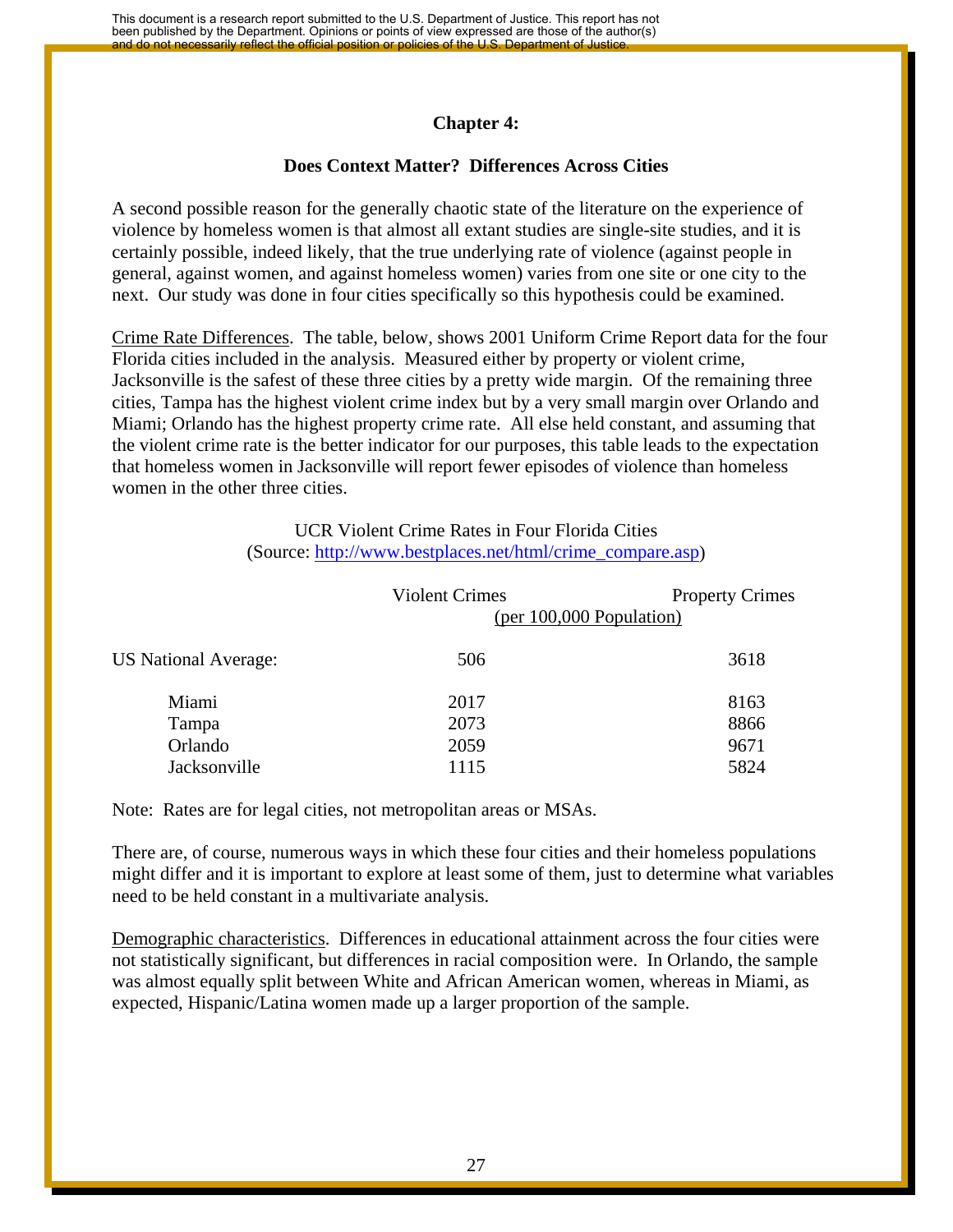This document is a research report submitted to the U.S. Department of Justice. This report has not been published by the Department. Opinions or points of view expressed are those of the author(s) and do not necessarily reflect the official position or policies of the U.S. Department of Justice.

|                 | <b>Total Sample</b><br>$(n=737)$ | Orlando<br>$(n=199)$ | <b>Miami</b><br>$(n=192)$ | <b>Tampa</b><br>$(n=200)$ | <b>Jacksonville</b><br>$(n=146)$ |
|-----------------|----------------------------------|----------------------|---------------------------|---------------------------|----------------------------------|
| White           | 33.7                             | 41.3                 | 16.1                      | 38.0                      | 40.7                             |
| African         | 46.7                             | 41.8                 | 52.1                      | 44.0                      | 49.7                             |
| American        |                                  |                      |                           |                           |                                  |
| Hispanic/Latino | 14.5                             | 14.8                 | 27.1                      | 10.0                      | 3.4                              |
| Asian           | 0.4                              | $1.0\,$              |                           | 0.5                       |                                  |
| Other           | 4.4                              | $1.0\,$              | 4.7                       | 6.0                       | 6.2                              |

#### **Table 4-1: Racial/Ethnic Differences Across Four Florida Cities**

[Note: All numbers represent percentages]

Significant differences found:  $\chi^2 = 78.04$ , p < .001

The women in Miami were also more likely to be single and the women in Jacksonville were least likely to be single compared to women from the other two cities. Women in Miami were also less likely to be divorced compared to the other women in the sample.

|  | <b>Table 4-2: City Differences in Marital Status</b> |  |  |
|--|------------------------------------------------------|--|--|
|--|------------------------------------------------------|--|--|

|                | <b>Total</b><br>sample<br>$(N=737)$ | <b>Orlando</b><br>$(N=199)$ | <b>Miami</b><br>$(N=192)$ | <b>Tampa</b><br>$(N=200)$ | <b>Jacksonville</b><br>$(N=146)$ |
|----------------|-------------------------------------|-----------------------------|---------------------------|---------------------------|----------------------------------|
| Married        | 14.7                                | 14.1                        | 15.1                      | 16.0                      | 13.0                             |
| Cohabiting     | 2.3                                 | 0.5                         | 5.2                       | 2.5                       | 0.7                              |
| Divorced       | 24.7                                | 28.1                        | 16.7                      | 26.0                      | 28.1                             |
| Separated      | 11.1                                | 7.7                         | 7.8                       | 12.0                      | 18.5                             |
| Widowed        | 4.10                                | 6.7                         | 2.1                       | 3.0                       | 4.8                              |
| Single $(N.M)$ | 43.1                                | 42.1                        | 53.1                      | 40.5                      | 34.9                             |

Note: All numbers represent percentages

Significant differences found:  $\chi^2 = 38.14$ , p < .01

Parental Status of Respondent. In Tampa ninety percent of the women reported that they had a child. Women in Tampa had more children than women in the other three cities and women in Orlando had the fewest. In addition, Orlando homeless women were, on average, older than women from the other cities when they had their first child.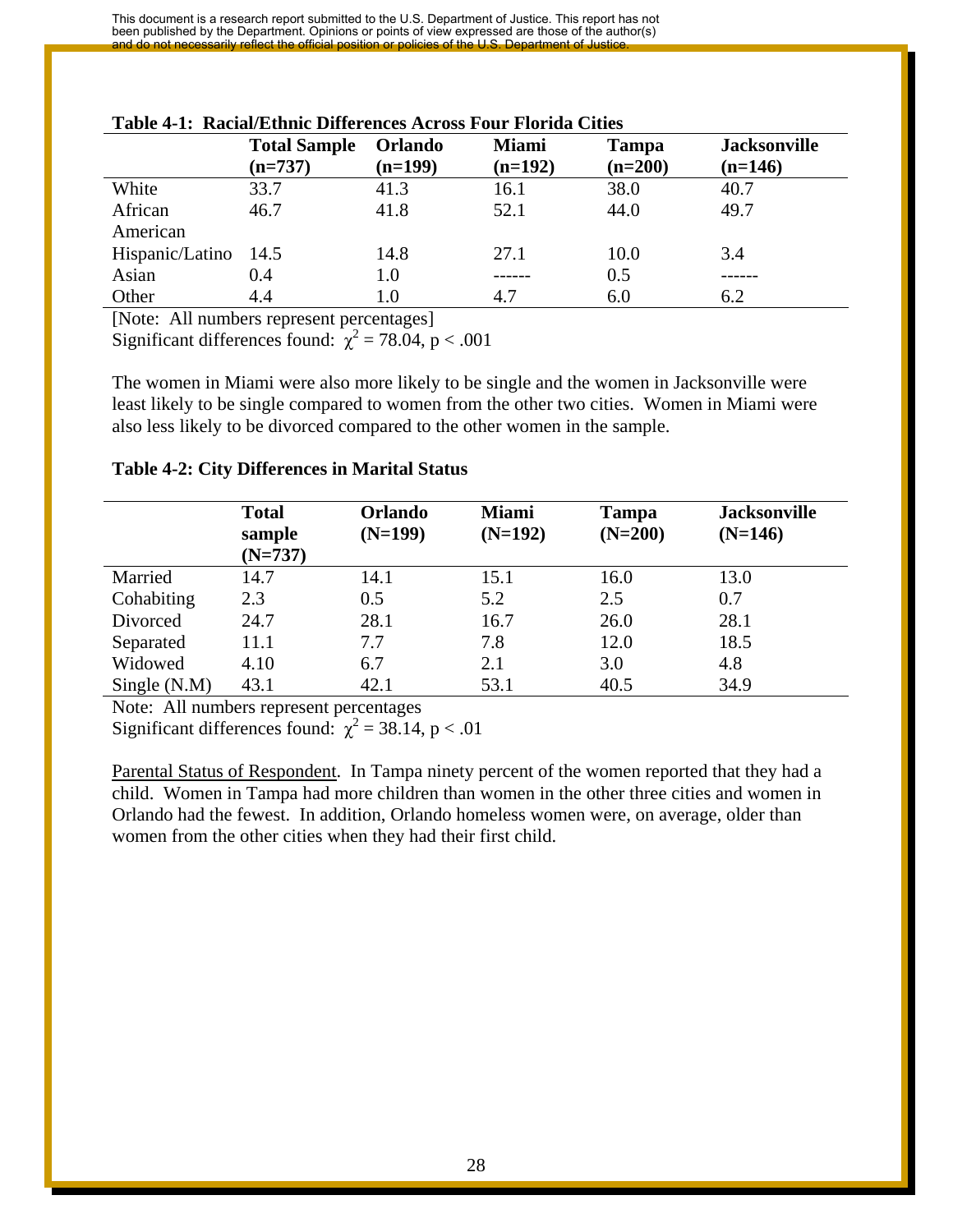|                             | <b>Total sample</b><br>$(N=737)$ | <b>Orlando</b><br>$(N=199)$ | <b>Miami</b><br>$(N=192)$ | <b>Tampa</b><br>$(N=200)$ | <b>Jacksonville</b><br>$(N=146)$ |
|-----------------------------|----------------------------------|-----------------------------|---------------------------|---------------------------|----------------------------------|
| % With no                   | 20.3                             | 27.2                        | 24.6                      | 10.5                      | 19.4                             |
| Children                    |                                  |                             |                           |                           |                                  |
| Number of<br>children       | 2.39(2.03)                       | 2.05<br>(1.86)              | 2.23<br>(2.26)            | 2.88<br>(1.96)            | 2.42(1.91)                       |
| Age when<br>had $1st$ child | 19.84 (4.34)                     | 20.36<br>(4.72)             | 19.95<br>(4.78)           | 19.43<br>(3.82)           | 19.72 (4.04)                     |

## **Table 4-3: City Differences in Parental Status**

Entries are means (standard deviations). There are significant differences in the Mean number of children: Tampa and Orlando  $p < .001$ ; Tampa and Miami  $p < .05$ . No significant differences for the age when woman had her first child.

Homelessness Histories. Women from Tampa were the youngest (29.97 years) when they first became homeless and women from Jacksonville were the oldest (35.98 years). With the exception of women from Jacksonville, these women were homeless for a total period lasting less than two years. When they were asked about the longest single period in which they were homeless, their responses ranged from just over a half a year (Jacksonville) to over one-and-ahalf years (Miami).

|                                     | <b>Total</b><br>sample<br>$(N=737)$ | <b>Orlando</b><br>$(N=199)$ | <b>Miami</b><br>$(N=192)$ | Tampa<br>$(N=200)$          | <b>Jacksonville</b><br>$(N=146)$ |
|-------------------------------------|-------------------------------------|-----------------------------|---------------------------|-----------------------------|----------------------------------|
| Age first<br>homeless               | 33.0 (12.02)                        | 33.1 (12.32)                | 33.8 $(12.01)^a$          | 29.9 (11.40)                | 35.9 $(11.65)^b$                 |
| Total<br>homeless<br>(years)        | 1.6(3.36)                           | $1.5(3.29)^c$               | 1.4(2.72)                 | 2.3(4.35)                   | $1.0 (2.30)^d$                   |
| Longest time<br>homeless<br>(years) | 1.1(1.68)                           | 0.8(.842)                   | 1.7(2.37)                 | $1.2$ $(1.80)$ <sup>e</sup> | 0.6(1.10)                        |

#### **Table 4-4: Homeless Histories**

There were significant differences in the mean age of first homelessness.<br><sup>a</sup> Tampa and Miami  $p < .05$ 

 $<sup>b</sup>$  Tampa and Jacksonville p < .001.</sup>

There were significant differences in the total time homeless.<br><sup>c</sup> Orlando and Miami  $p < .01$ ;

<sup>d</sup> Miami and Jacksonville  $p < .01$ .

There were significant differences in the longest time homeless.<br>  $\degree$ Tampa and Jacksonville p <.01.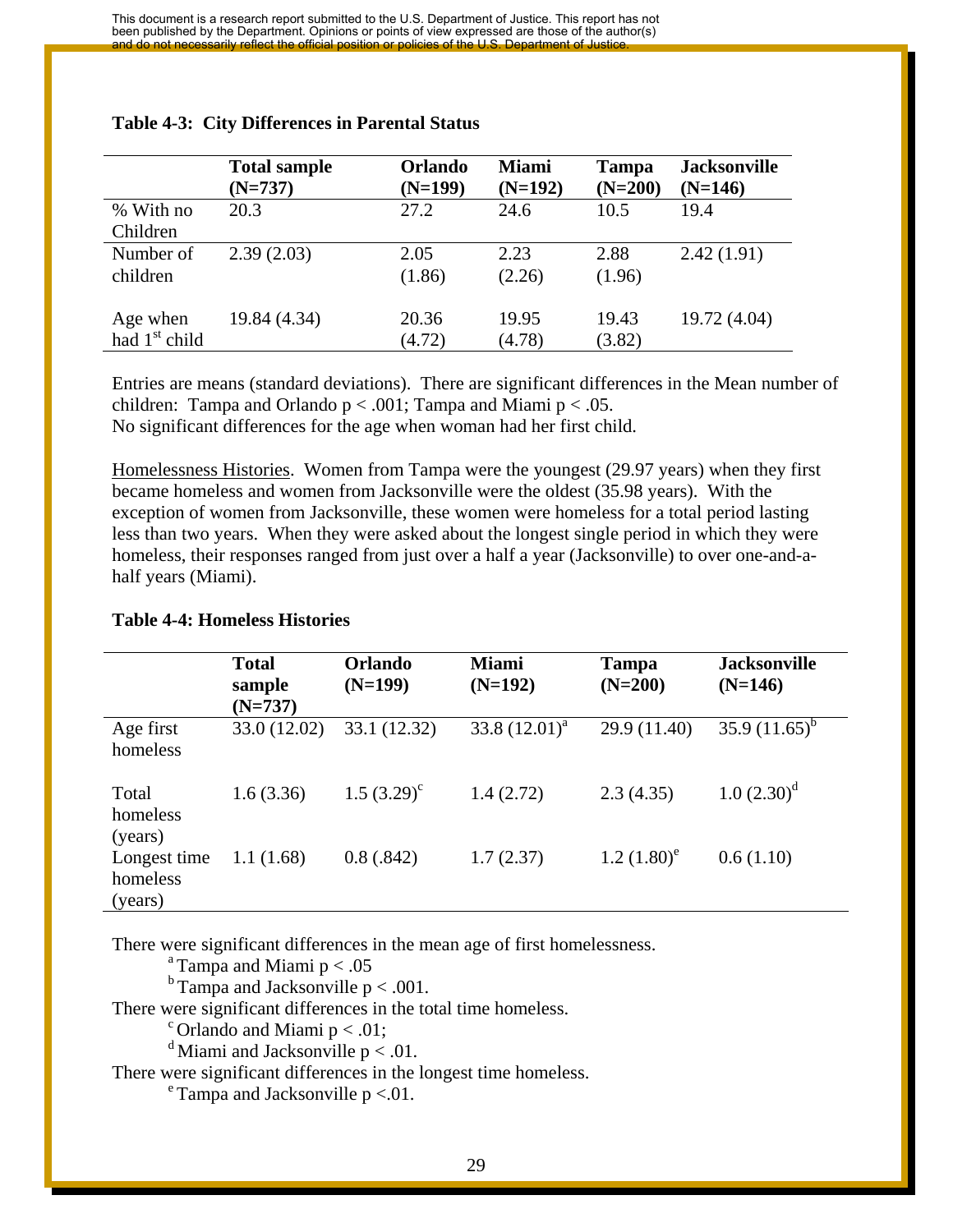We also asked the women with whom they were homeless. Women in Tampa reported that they were more likely than women from the other three cities to be homeless with their partner, whereas women from Orlando were least likely to be homeless with their partner. In, fact almost two thirds of the women from Orlando indicated they were homeless by themselves.

|                 | <b>Total sample</b><br>$(N=737)$ | <b>Orlando</b><br>$(N=199)$ | <b>Miami</b><br>$(N=192)$ | <b>Tampa</b><br>$(N=200)$ | <b>Jacksonville</b><br>$(N=146)$ |
|-----------------|----------------------------------|-----------------------------|---------------------------|---------------------------|----------------------------------|
| % By themselves | 52.7                             | 61.3                        | 51.6                      | 40                        | 59.7                             |
| % With Partner  | 11.7                             | 5.0                         | 15.8                      | 17.5                      | 7.6                              |
| % With Children | 24.2                             | 26.1                        | 20.0                      | 26.5                      | 24.3                             |
| % With Both     | 10.7                             | 7.5                         | 11.1                      | 16.0                      | 7.7                              |
| % Other         | $.5\,$                           |                             | 1.6                       |                           |                                  |

## **Table 4-5: City Differences in Homeless Experiences**

Significant differences found:  $\chi^2 = 42.36$ , p < .001

Violence and homelessness. We asked each of the women if they were currently homeless because of violence or abuse committed against them by an adult partner in their last residence. Just about three-quarters of the women in all four cities told us that violence was not a factor in their homelessness. The results are remarkably similar across the four cities, and in all cases the proportion of women self-reporting they are homeless as a result of violence is considerably less than the oft-cited 50 percent.

We do not want to minimize the experiences of violence in the lives of these women. Clearly, violence is an important factor in many of their lives. But it is equally important not to exaggerate. In our study, about one woman in four is homeless at least in part because of violence in the home, in general and in each city studied.

Our confidence in this result is increased by the lack of city differences. Further support comes from a recent independent chart review of women at the Coalition facility in Orlando, where 15.2% mentioned at intake that DV was the main reason why they are homeless (Beyer and Wilson, 2005), virtually the same as our result. These results also increase our confidence in our data because it suggests that women were NOT sampled preferentially because of violence histories. Consequently, we believe that our data accurately depict the experiences of violence in the lives of homeless women.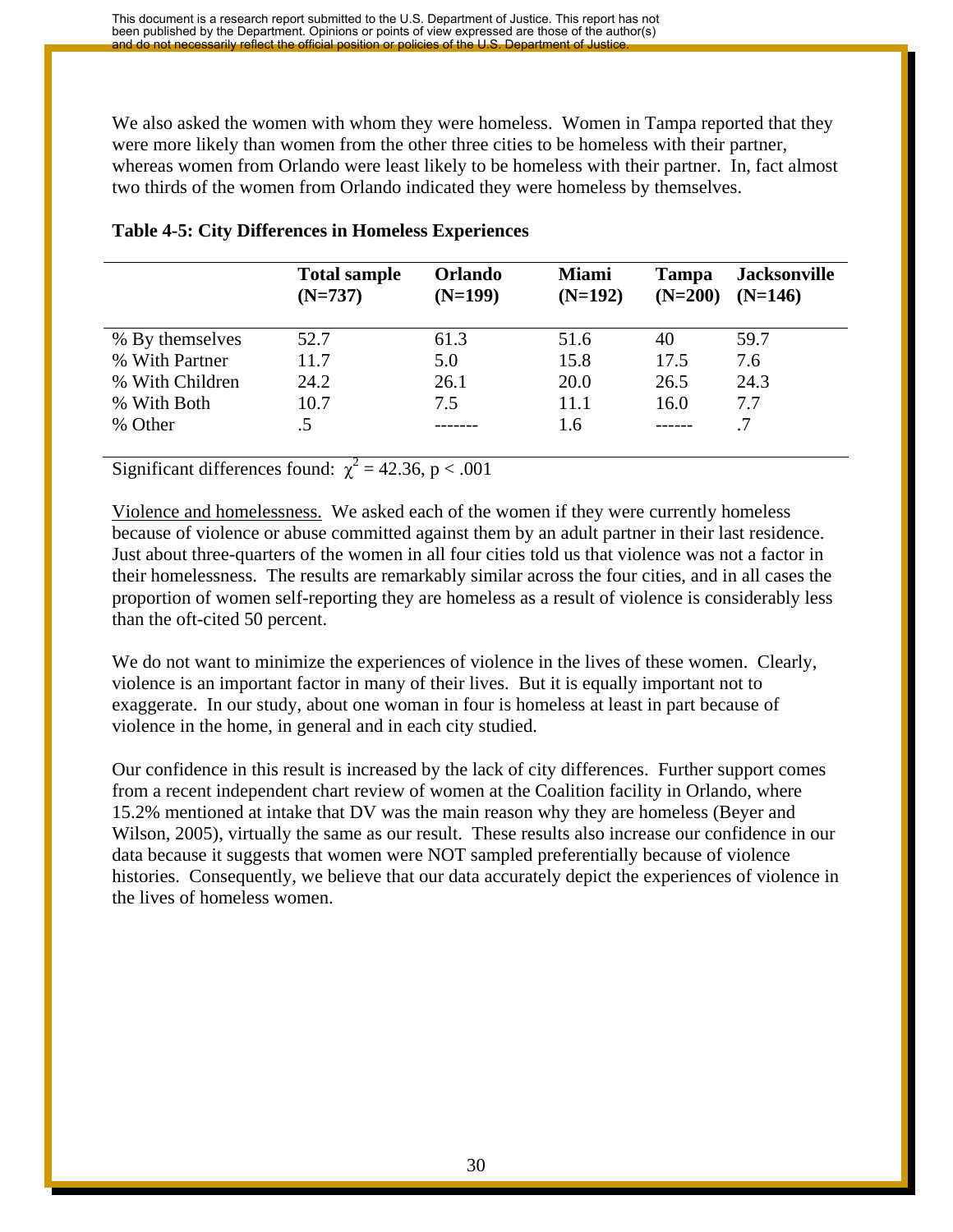This document is a research report submitted to the U.S. Department of Justice. This report has not been published by the Department. Opinions or points of view expressed are those of the author(s) and do not necessarily reflect the official position or policies of the U.S. Department of Justice.

|                                             | <b>Total sample</b><br>$(N=737)$ | <b>Orlando</b><br>$(N=199)$ | <b>Miami</b><br>$(N=192)$ | <b>Tampa</b><br>$(N=200)$ | <b>Jacksonville</b><br>$(N=146)$ |
|---------------------------------------------|----------------------------------|-----------------------------|---------------------------|---------------------------|----------------------------------|
| Violence the main<br>reason homeless        | 13.60                            | 16.30                       | 13.00                     | 15.00                     | 9.00                             |
| Violence one of the<br>reasons homeless     | 11.90                            | 9.20                        | 12.50                     | 13.50                     | 12.40                            |
| Violence not a<br>factor in<br>homelessness | 74.50                            | 74.50                       | 74.50                     | 71.50                     | 78.60                            |

### **Table 4-6: Violence as a Reason for Being Homeless: Differences by City**

Although violence may not be the main reason most of these women are homeless, it is certainly clear that different aspects of being homeless are associated with risk for physical and sexual victimization (see following table). Being homeless for longer periods of time and more often was significantly associated with victimization.

|                                    | <b>Not Victimized</b> | <b>Yes (Victimized)</b> |  |
|------------------------------------|-----------------------|-------------------------|--|
|                                    |                       |                         |  |
| <b>Physical Victimization</b>      |                       |                         |  |
| Total Time Homeless (In Yrs)       | 0.76                  | 1.92                    |  |
| Number of Times Homeless           | 3.42                  | 6.90                    |  |
| Longest Single Time Homeless (Yrs) | 0.93                  | 1.13                    |  |
| Sexual Victimization               |                       |                         |  |
| Total Time Homeless (In Yrs)       | 0.88                  | 2.17                    |  |
| Number of Times Homeless           | 3.27                  | 8.02                    |  |
| Longest Single Time Homeless (Yrs) | 0.81                  | 1.24                    |  |

#### **Table 4-7: Associations Between Homeless Characteristics and Victimization**

Note: The columns compare women who were victimized (physically in the top panel, sexually in the bottom panel) with women who were not. Thus, women in the sample who had suffered physical victimization had been homeless for a total of 1.92 years, vs. only 0.76 years for nonvictims. These results show an obvious relationship between homeless history and victimization.

Health Status. Chronic health problems are an issue for more than half of the women in Jacksonville and almost half of the women in Tampa, with far lower percentages in the other two sites. No more than ten percent of the women at any of the interview sites were pregnant at the time of the interview. Overall, more than one-third of the women reported that they were taking prescribed medication on a regular basis for a medical problem; however, in Tampa, where a higher proportion of the women indicated they had chronic health problems, almost half of the women were taking prescription medication.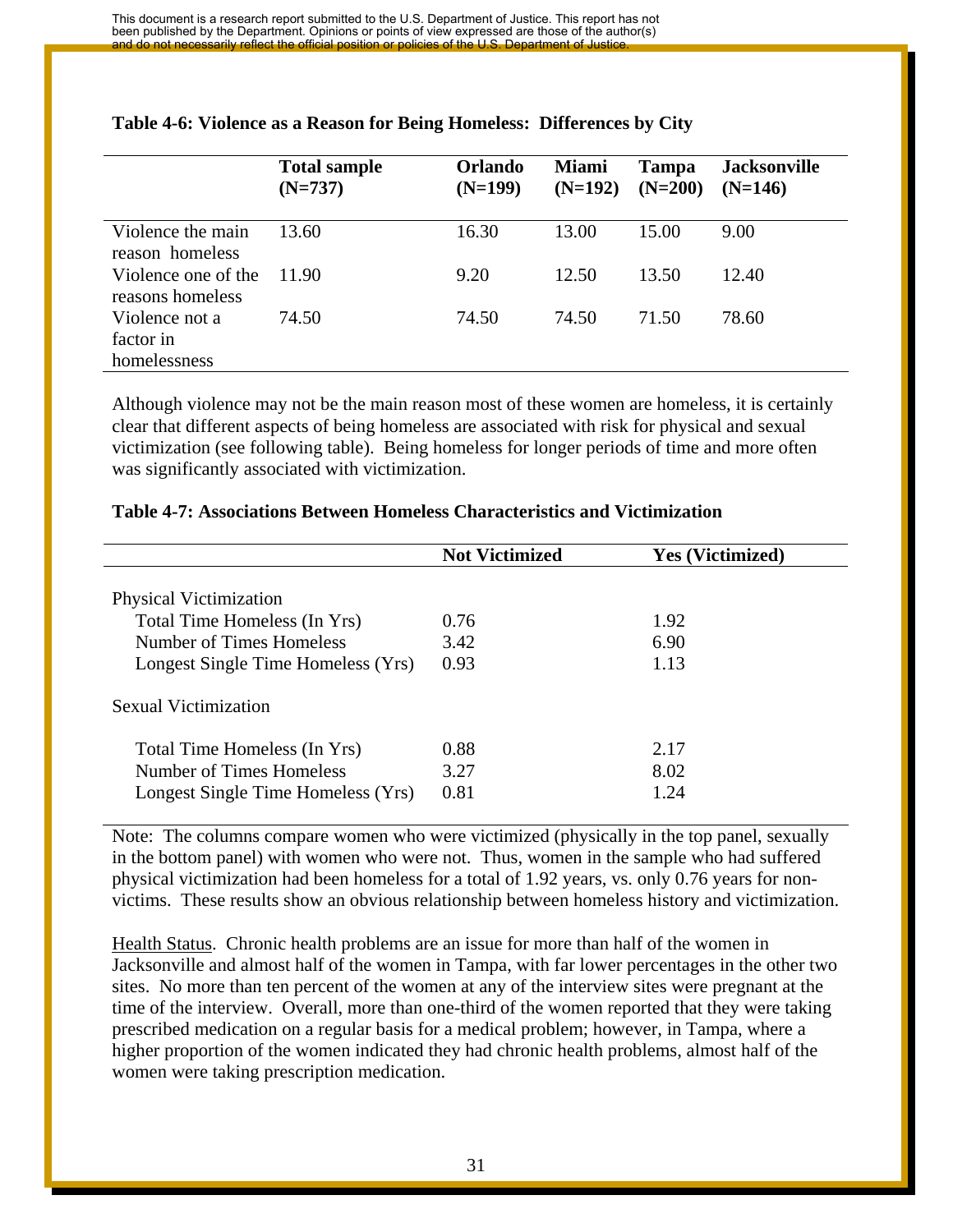Health Care. Half of the women in Miami had visited a doctor within the week prior to the interview. Just over half (Jacksonville) to two thirds (Tampa) of the women indicated that they get a yearly pelvic exam. Women in Tampa were more likely than women from the other three cities to go to a free clinic for medical care and women from Jacksonville were more likely to report that they could not afford medical care.

|                               | <b>Total</b>      | Orlando   | <b>Miami</b> | <b>Tampa</b> | <b>Jacksonville</b> |
|-------------------------------|-------------------|-----------|--------------|--------------|---------------------|
|                               | sample            | $(N=199)$ | $(N=192)$    | $(N=200)$    | $(N=146)$           |
|                               | $(N=737)$         |           |              |              |                     |
| % with chronic health         | 39.6              | 32.6      | 28.3         | 46           | 54.1                |
| problems                      |                   |           |              |              |                     |
|                               |                   |           |              |              |                     |
| % pregnant                    | 7.9               | 5.8       | 7.7          | 9.5          | 8.9                 |
|                               |                   |           |              |              |                     |
| % on medication               | 37.2              | 32.8      | 36.8         | 34           | 48.6                |
|                               |                   |           |              |              |                     |
| Dr. past week                 | 20.1              | 10.3      | 50.0         | 7.5          | 12.3                |
| Dr. past month                | 23.0              | 23.6      | 23.1         | 21           | 24.7                |
| Dr. past 6 mos.               | 24.2              | 26.7      | 15.6         | 26.5         | 28.8                |
| Dr. past year                 | 13.5              | 19.5      | 5.9          | 17.0         | 10.3                |
| Dr. more than 1 year          | 16.9              | 19.5      | 3.2          | 25.0         | 19.9                |
| Never                         | $\boldsymbol{.8}$ | .5        | .5           | $.5\,$       | 2.1                 |
|                               |                   |           |              |              |                     |
| % yearly pelvic               | 60.6              | 61.0      | 58.0         | 67.5         | 54.1                |
|                               |                   |           |              |              |                     |
| Med care from doctors office. | 45.3              | 37.5      | 37.5         | 47.0         | 56.2                |
| Med care from ER              | 9.5               | 7.3       | 7.3          | 13.5         | 11.0                |
| Med care from a free clinic   | 21.7              | 13.5      | 13.5         | 25.0         | 15.8                |
| Can't afford to get care      | 9.9               | 5.7       | 5.7          | 11.0         | 15.1                |

## **Table 4-8: Health Care Experiences Across Four Florida Cities**

Pregnancy Related Abuse. Women from Tampa also reported the highest proportion of pregnancy-related abuse. Approximately one-third of the women in the sample indicated that they had experienced a miscarriage in their lifetime. Again, women from Tampa were more likely than women from the other three cities to report a miscarriage. Between 15.1 % (Jacksonville) and 35.7% (Miami) of the women who had experienced a miscarriage indicated that it was the result of physical abuse. Almost one-quarter of the women indicated they had had an abortion. With the exception of Jacksonville, city differences were minimal.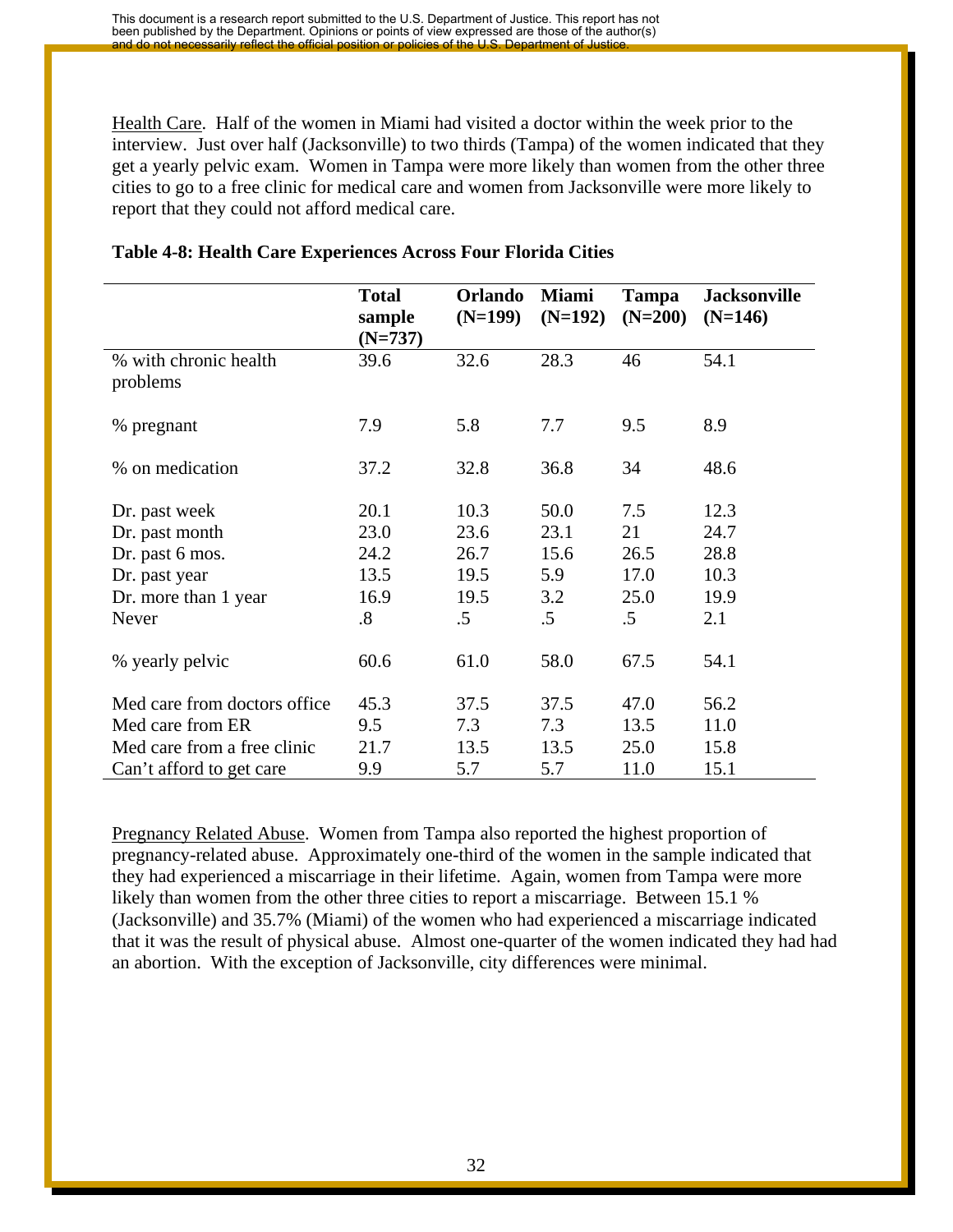|                             | <b>Total</b><br>sample<br>$(N=737)$ | Orlando<br>$(N=199)$ | <b>Miami</b><br>$(N=192)$ | <b>Tampa</b><br>$(N=200)$ | <b>Jacksonville</b><br>$(N=146)$ |
|-----------------------------|-------------------------------------|----------------------|---------------------------|---------------------------|----------------------------------|
| % abused<br>while pregnant  | 23.1                                | 20.6                 | 17.8                      | 30.7                      | 22.6                             |
| % miscarriage<br>% abortion | 32.5(24.3)<br>24.5                  | 27.3(17.6)<br>28.6   | 24.6(35.7)<br>28.6        | 42.2(28.6)<br>28.1        | 36.3(15.1)<br>18.6               |

## **Table 4-9: Pregnancy Related Abuse**

Health Assessment. When asked to subjectively rate their health, women from Miami were more likely to indicate that their health was good to excellent and women from Jacksonville were least likely to report good health. Other city differences were minimal.

|                  | <b>Total</b><br>sample<br>$(N=737)$ | <b>Orlando</b><br>$(N=199)$ | <b>Miami</b><br>$(N=192)$ | <b>Tampa</b><br>$(N=200)$ | <b>Jacksonville</b><br>$(N=146)$ |
|------------------|-------------------------------------|-----------------------------|---------------------------|---------------------------|----------------------------------|
| Health excellent | 21.8                                | 34.0                        | 34.0                      | 16.0                      | 20.5                             |
| Health good      | 40.4                                | 35.6                        | 35.6                      | 46.0                      | 38.4                             |
| Health fair      | 28.8                                | 23.9                        | 23.9                      | 36.5                      | 29.5                             |
| Health poor      | 8.8                                 | 6.4                         | 6.4                       | 7.5                       | 11.6                             |

|  |  |  |  |  | Table 4-10: Subjective Health Assessment by Homeless Women in Four Florida Cities |  |
|--|--|--|--|--|-----------------------------------------------------------------------------------|--|
|--|--|--|--|--|-----------------------------------------------------------------------------------|--|

City Differences in Victimization. Although large proportions of the women in our study identified as victims of violence, there were important (and significant) city differences in the overall victimization rates. Women in Tampa were the most likely to report any sexual or physical victimization (89.5%) and women in Miami were the least likely (64.1%). Women from Orlando (79.4%) and Jacksonville (76.0%) were in between.

Unfortunately, these differences do not exactly mirror the patterns of violent crime reported earlier. Tampa has the highest violent crime rate and women from Tampa were indeed the most likely to be victims. On the other hand, Jacksonville has the least amount of crime but Jacksonville women did not report the least victimization – that distinction goes to women from Miami. This pattern suggests that the victimization experiences of homeless women do not depend *entirely* on their city of residence but that city-specific effects may indeed be of some importance.

Are these zero-order city differences robust in the face of statistical controls for variables that we now know to differ across the four locations? We conducted a multivariate logistic regression with victimization as the dependent variable and the following independent variables: marital status, race, city, who the women were homeless with, age they first became homeless, number of times homeless, and number of children. In the regression, the reference group for marital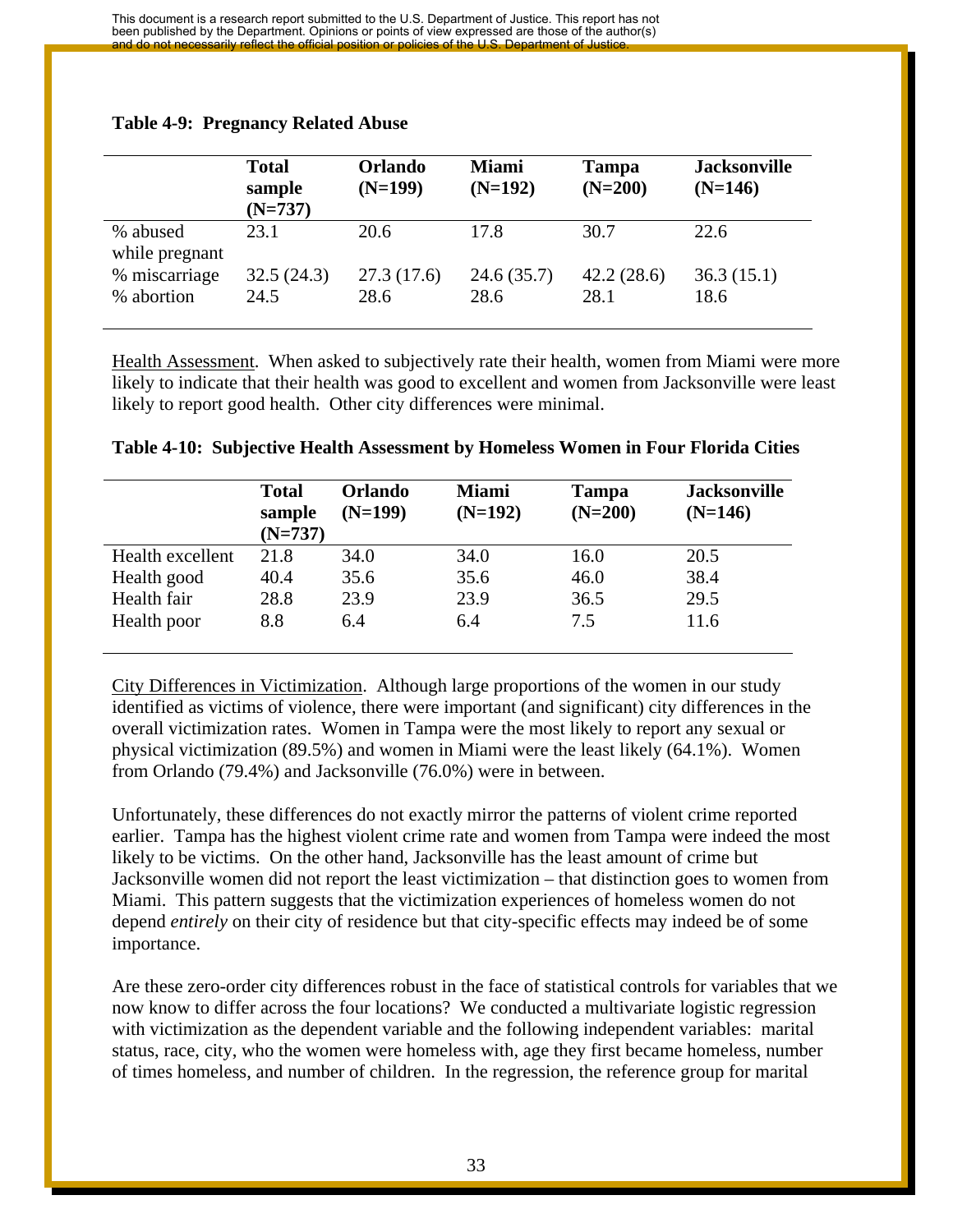status was married, the reference group for race was white, the reference group for who they were homeless with was "by themselves," and the reference group for city was Orlando.

The multivariate results suggest that some demographic factors are "protective" (decreasing the risk for adult victimization) while others act as risk factors (increasing the risk). Being divorced or separated (relative to being married), being homeless more often, and having more children were associated with *increased* odds of victimization as an adult. In contrast, African American and Hispanic women (compared to white women) were less likely to be victimized. Finally, net of all other variables in the model, women from Miami were still less likely to be victims.

| <b>Variable</b>                               | B      | S.E. | <b>Odds Ratio</b> | <b>P</b> Value |
|-----------------------------------------------|--------|------|-------------------|----------------|
| Cohabitating                                  | .41    | .69  | 1.51              | .550           |
| <b>Divorced</b>                               | 1.08   | .38  | 2.94              | .005           |
| <b>Separated</b>                              | 1.49   | .53  | 4.40              | .005           |
| Widowed                                       | .99    | .68  | 2.69              | .144           |
| Single                                        | .09    | .34  | 1.09              | .796           |
| <b>African American</b>                       | $-48$  | .25  | .62               | .052           |
| Hispanic/Latina                               | $-71$  | .32  | .49               | .028           |
| Other                                         | .22    | .61  | 1.24              | .724           |
| <b>Miami</b>                                  | $-.74$ | .28  | .48               | .009           |
| Jacksonville                                  | $-16$  | .30  | .85               | .596           |
| Tampa                                         | .15    | .30  | 1.16              | .633           |
| Homeless with a dult partner no children      | .33    | .37  | 1.40              | .366           |
| Homeless with children no adult partner       | .05    | .28  | 1.15              | .867           |
| Homeless with both children and adult partner | $-.28$ | .40  | .75               | .483           |
| Age first homeless                            | $-.02$ | .01  | .99               | .171           |
| <b>Number of times homeless</b>               | .37    | .11  | 1.45              | .001           |
| Amount of time homeless                       | .07    | .08  | 1.07              | .378           |
| <b>Number of Children</b>                     | .25    | .67  | 1.28              | .000           |
| Constant                                      | .41    | .62  | 1.50              | .510           |

| Table 4-11: Multivariate Model predicting adult victimization $(N=737)$ |  |
|-------------------------------------------------------------------------|--|
|                                                                         |  |

Model Chi-Square: 123.755, P < .001 Nagelkerke R Square: .259

It is, of course, possible that Miami respondents differ from other respondents in factors that we have not measured or have not included in the analysis. The residual effect for living in Miami, that is, may still be spurious. But it might also be real, and if it is, then the implication is that homeless women in different cities experience violence at significantly different rates. *Per se*, this is not a surprising result. Serious students of crime would be far more surprised to learn that all homeless women suffered equivalent levels of victimization regardless of city context. The importance of the finding lies only in the implication for how we interpret victimization results from single-site studies or how we can compare different results as reported from different cities. The possibility of real differences in victimization rates across cities apparently undermines the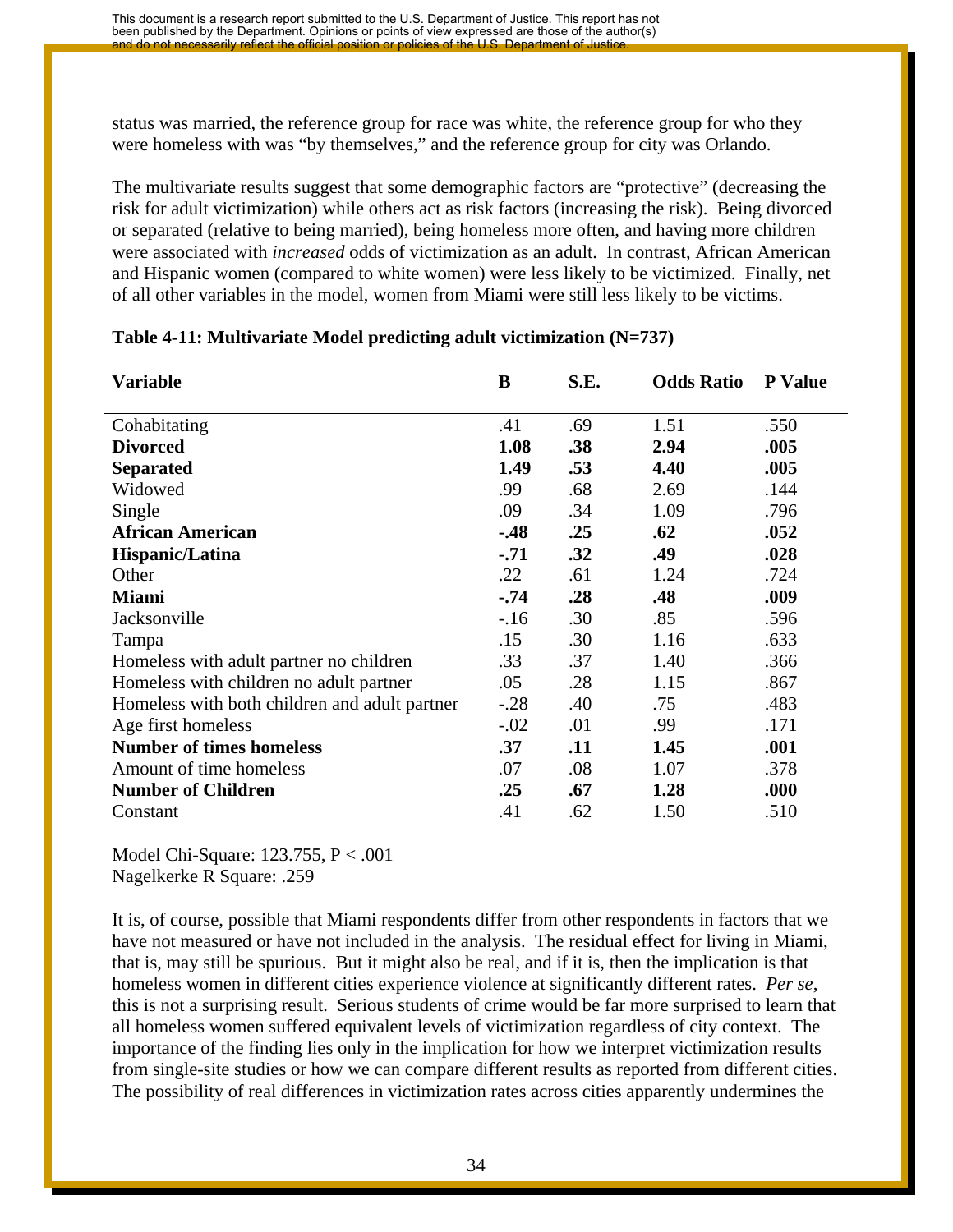value of single-site studies and findings. The implications of these findings for researchers are that extra effort should be made to develop multi-site studies if generalizations are to be made beyond a specific geographical location.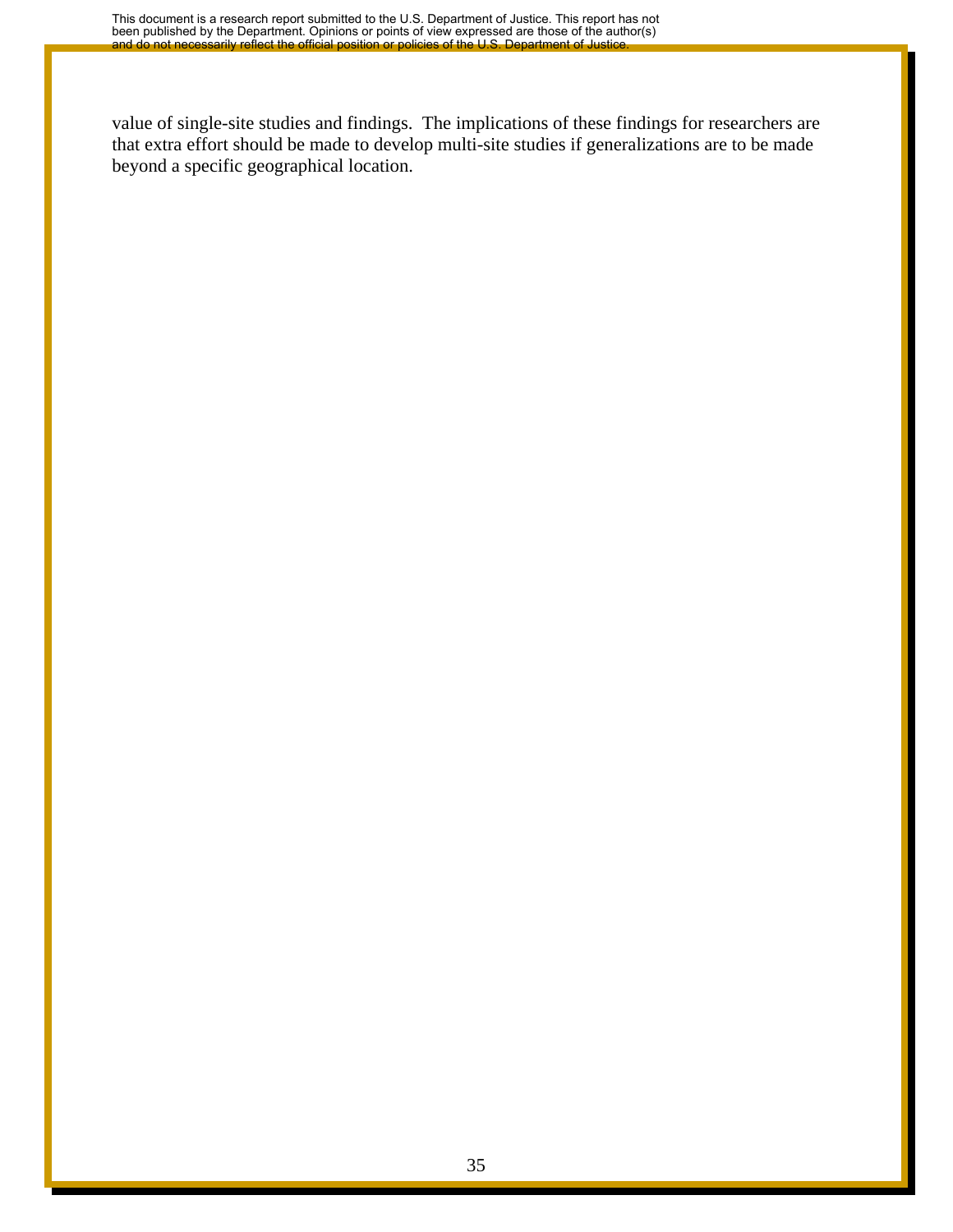## **Chapter 5:**

#### **Homeless Women and Homeless Men**

One of the problems in the literature is a general absence of comparison groups and an important strength, therefore, of the research design for this project is the ability to make comparisons between homeless women and men. For this purpose, a somewhat modified questionnaire was developed and administered to ~100 men who sought shelter at the Men's Pavilion in Orlando. This facility is on the same site as the Center for Women and Families where our Orlando women were recruited, and both facilities are managed by the Coalition for the Homeless of Central Florida. In this chapter we examine gender differences in victimization and perpetration by men and women.

In the general population, men are more likely to be victims of violence than women. The questions to be raised in this chapter are, first, whether the same is true for homeless people, and if so, then secondly, whether the gender difference is or is not robust in the face of statistical controls for other variables known to differ between men and women in the sample.

| Lifetime Victimization        |                                               |                      |  |
|-------------------------------|-----------------------------------------------|----------------------|--|
|                               | <b>Violence Against Homeless Women Survey</b> |                      |  |
| <b>Type of Victimization</b>  | Women<br>$(n=737)$                            | Men<br>$(n=91)$      |  |
| <b>Total Rape</b>             | 55.9                                          | <b>Not Available</b> |  |
| Completed                     | 53.9                                          | 14.3                 |  |
| <b>Attempted Only</b>         | 22.9 <sup>1</sup>                             | Not Available        |  |
| <b>Total Physical Assault</b> | 72.2                                          | 86.8                 |  |
| Threw something               | 46.0                                          | 54.9                 |  |
| Pushed, grabbed, shoved       | 62.0                                          | 65.9                 |  |
| Pulled hair                   | 35.3                                          | 7.7                  |  |
| Slapped, hit                  | 58.4                                          | 50.5                 |  |
| Kicked, bit                   | 27.8                                          | 30.8                 |  |
| Choked, tried to drown        | 34.5                                          | 11.0                 |  |
| Hit with object               | 32.5                                          | 49.5                 |  |
| Beat up                       | 45.2                                          | 48.4                 |  |
| Threatened with a gun         | 20.1                                          | 46.2                 |  |
| Threatened with a knife       | 24.9                                          | 37.4                 |  |
| Used gun                      | 7.4                                           | 29.7                 |  |
| Used knife                    | 14.3                                          | 36.3                 |  |
| Rape and/or physical assault  | 77.7                                          | 90.1                 |  |
| <b>Stalking</b>               | 25.4                                          | 3.3                  |  |
| Any of the above              | 78.3                                          | 90.1                 |  |

#### **Table 5-1: Gender Differences in the Experience of Violence**

[Note: all numbers represent percentages]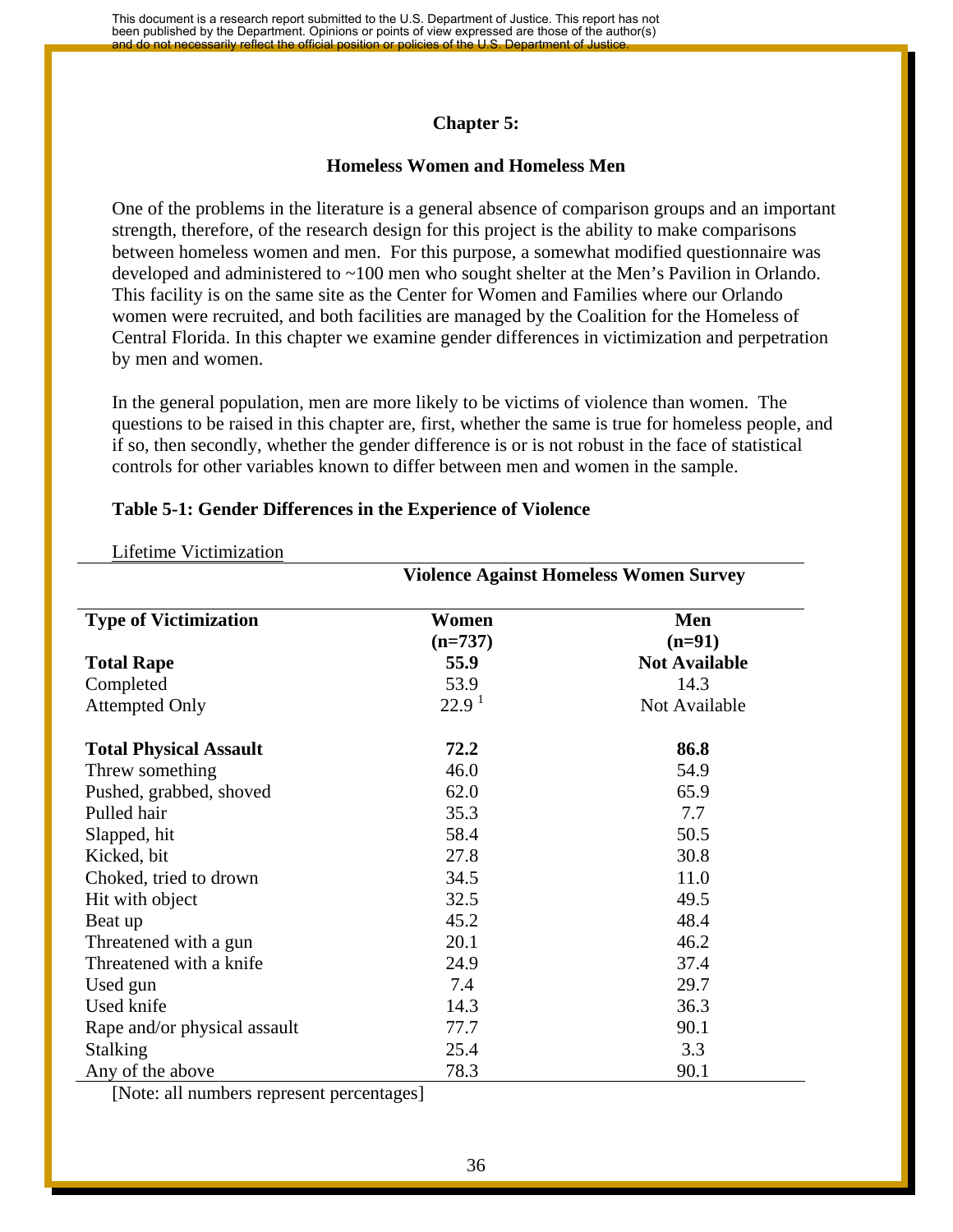This document is a research report submitted to the U.S. Department of Justice. This report has not been published by the Department. Opinions or points of view expressed are those of the author(s) and do not necessarily reflect the official position or policies of the U.S. Department of Justice. sarily reflect the official position or policies of the U.S. Department of Justic

Although, as expected, men were more likely to report any lifetime victimization than women, there are important gender differences in the patterns of victimization. Men's victimization is driving primarily by physical assault, whereas a significant proportion of women were likely to be sexually assaulted or stalked. Within the category of physical assault there are also important gender differences. Women, for example, were more likely to report having their hair pulled, or being choked. In comparison, men were more than three times as likely to report having a gun used against them and just over two times as likely to report a knife attack. Consistent with the different type of victimizations experienced by men and women, women were much more likely to be victimized by an intimate partner.

|                                | <b>Violence Against Homeless</b><br><b>Women Survey</b> |                 |  |
|--------------------------------|---------------------------------------------------------|-----------------|--|
| <b>Type of Victimization</b>   | Women<br>$(n=737)$                                      | Men<br>$(n=91)$ |  |
| Rape (attempted and completed) | 25.1                                                    | Not Available   |  |
| Physical assault               | 63.0                                                    | 39.6            |  |
| <b>Stalking</b>                | 19.8                                                    | 0.01            |  |

#### **Table 5-2: Gender Differences in Intimate Partner Victimization**

Note: all numbers represent percentages of the total respective samples

## **Gender Differences in Perpetration**

In addition to differences in the types of victimization experienced by men and women in our sample, we also considered differences in offenses perpetrated. Our results are consistent with other research on homeless populations. In Wright et al.'s (1998) New Orleans study of homeless alcohol and drug abusers, for example, illegal activities contributed to the largest share of income. These activities included petty crime, theft, drug dealing, and, for the women, prostitution.

In the Florida study, reports of criminal offending were common, but there were some notable gender differences. Men were much more likely to report drug offenses such as possession and sales than were women. In addition, men were more likely than women to report having committed violent offenses such as weapons offenses, armed robbery, and assault. Men were also four times more likely to report that they had perpetrated domestic violence. It is also of note that men were more likely than women to be arrested and convicted for the offenses they committed.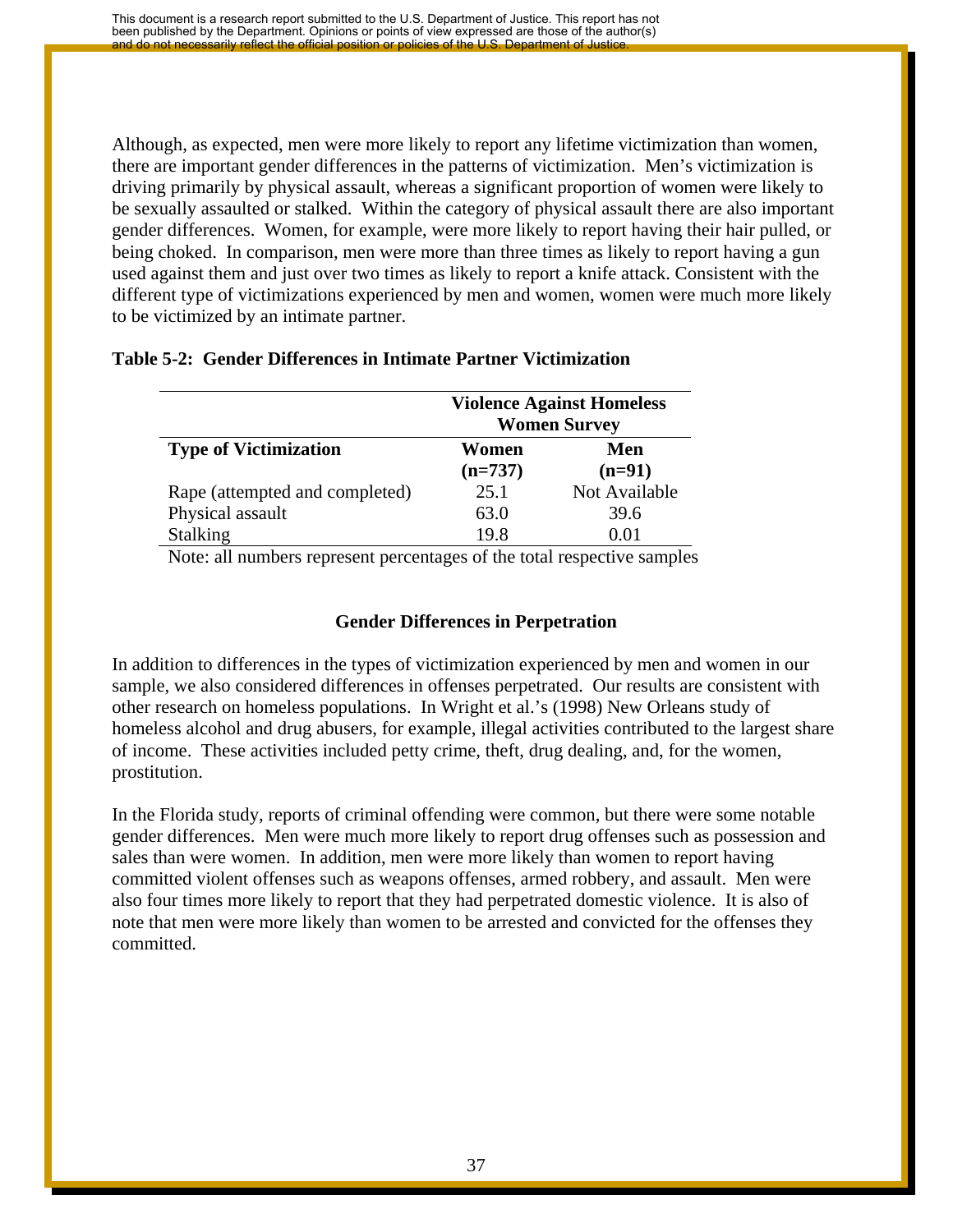|                                                                   | Homeless Women (N=737) |                                     |          | Homeless Men (N=91) |                |                                |                  |                  |
|-------------------------------------------------------------------|------------------------|-------------------------------------|----------|---------------------|----------------|--------------------------------|------------------|------------------|
| In adult lifetime, have<br>you ever done any of<br>the following? | Yes                    | Average<br>$#$ of<br>times/<br>s.d. | Arrested | Convicted           | Yes            | Average #<br>of times/<br>s.d. | Arrested         | Convicted        |
| Shoplifting                                                       | 27.7                   | 4.0/6.5                             | 15.3     | 9.0                 | 56             | 4.0/4.5                        | 35.2             | 27.5             |
| Vandalism                                                         | 2.8                    | 3.0/3.2                             | 0.8      | 0.3                 | 9.9            | 3.4/3.7                        | 2.2              | 1.1              |
| Drug possession                                                   | 18.0                   | 5.8/10.6                            | 10.2     | 6.9                 | 53.8           | 2.9/2.7                        | 47.3             | 42.9             |
| Drug selling                                                      | 6.5                    | 5.5/9.4                             | 2.8      | 2.6                 | 30.8           | 3.9/4.2                        | 22.0             | 22.0             |
| Public intoxication                                               | 10.6                   | 6.1/9.7                             | 4.1      | 2.6                 | 19.8           | 4.6/5.3                        | 14.3             | 7.7              |
| Loitering                                                         | 6.6                    | 6.8/11.2                            | 1.9      | 1.2                 | 18.7           | 1.9/2.2                        | 15.4             | 11.0             |
| Disorderly conduct                                                | 7.7                    | 4.0/6.0                             | 4.9      | 2.8                 | 15.4           | 2.2/2.5                        | 13.2             | 8.8              |
| Forgery                                                           | 6.2                    | 3.2/7.5                             | 4.6      | 3.9                 | 9.9            | 2.5/3.1                        | 8.8              | 6.6              |
| Weapons offenses                                                  | 2.8                    | 2.7/2.9                             | 2.4      | 1.5                 | 14.3           | 6.5/14.9                       | 11.0             | 11.0             |
| Burglary, larceny                                                 | 2.0                    | 4.6/5.7                             | 1.5      | 0.9                 | 13.2           | 1.3/9                          | 12.1             | 9.9              |
| Robbery, armed                                                    | 2.3                    | 2.5/2.9                             | 1.8      | 1.2                 | 13.2           | 2.4/3.1                        | 11.0             | 11.0             |
| robbery                                                           |                        |                                     |          |                     |                |                                |                  |                  |
| Assault                                                           | 7.9                    | 3.4/4.2                             | 6.2      | 3.3                 | 27.5           | 3.8/5.8                        | 25.3             | 16.5             |
| Homicide,                                                         | .08                    | 4.1/3.7                             | 0.5      | 0.4                 | $\overline{0}$ | $\boldsymbol{0}$               | $\boldsymbol{0}$ | $\boldsymbol{0}$ |
| manslaughter                                                      |                        |                                     |          |                     |                |                                |                  |                  |
| Driving while drunk                                               | 8.7                    | 4.7/7.5                             | 4.6      | 4.5                 | 23.1           | 3.8/6.1                        | 15.4             | 14.3             |
| Contempt of court                                                 | 5.3                    | 2.4/3.5                             | 3.3      | 2.8                 | 19.8           | 2.5/4.6                        | 18.7             | 14.3             |
| Child abuse or neglect                                            | 4.7                    | 3.1/4.1                             | 1.8      | 0.7                 | 1.1            | refused                        | 1.1              | $\mathbf{0}$     |
| Domestic violence                                                 | 8.1                    | 3.0/6.8                             | 6.1      | 2.8                 | 33.0           | 2.2/2.7                        | 31.9             | 23.1             |

# **Table 5-3: Crimes Committed by Homeless Men and Women**

# **Table 5-4: Are you currently on probation, parole, or community supervision?**

|     | Homeless Women $(n=720)$ | Homeless Men $(n=91)$ |  |
|-----|--------------------------|-----------------------|--|
| No  | 95.0                     | 86.8                  |  |
| Yes | 5.0                      | 13.2                  |  |

[Note: all numbers represent percentages]

# **Table 5-5: Spent any time in jail/prison as adult?**

|                | Homeless Women $(n=720)$ | Homeless Men $(n=91)$ |
|----------------|--------------------------|-----------------------|
| N <sub>o</sub> | 55.4                     | 9.9                   |
| Yes            | 44.6                     | 90.1                  |

[Note: all numbers represent percentages]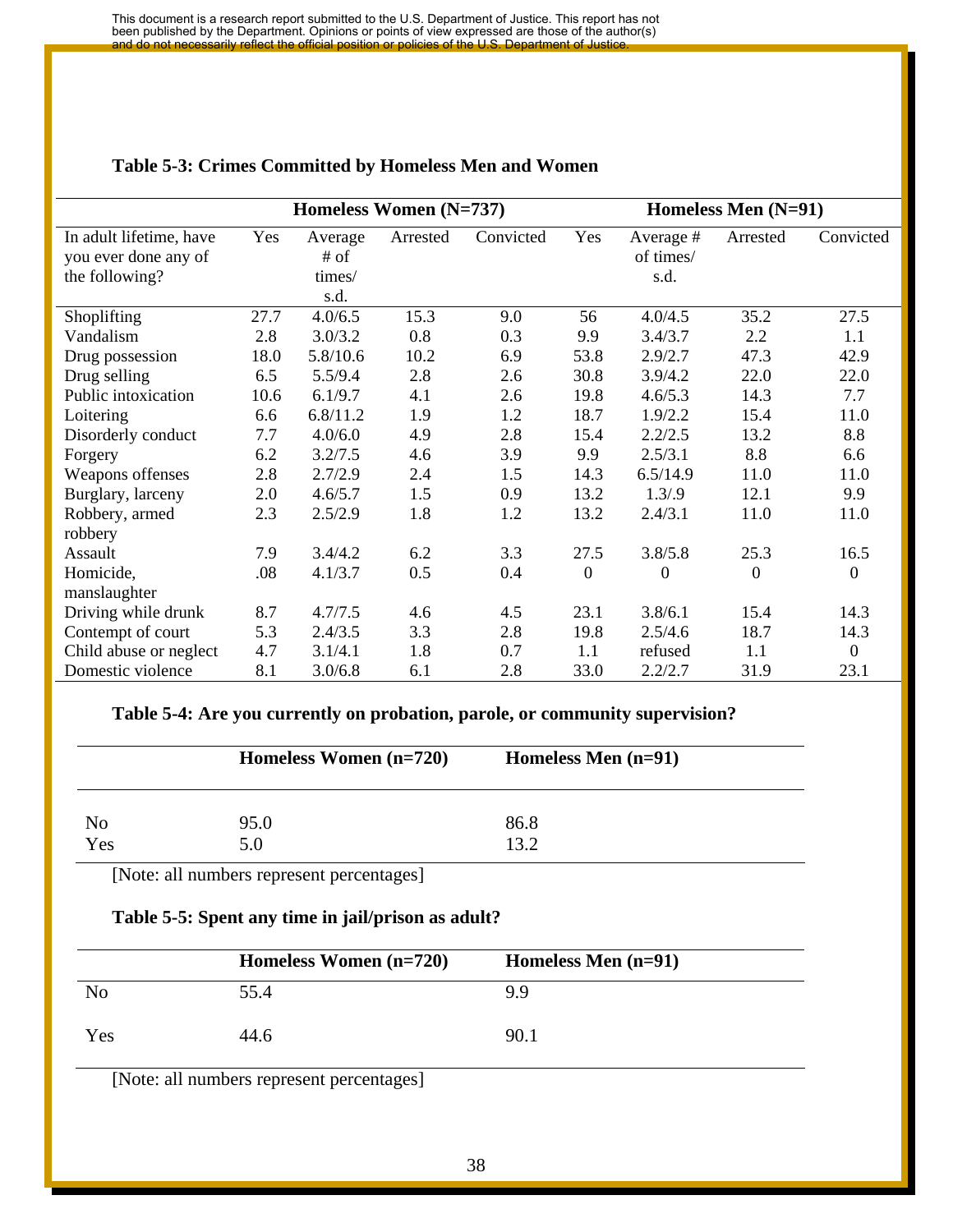Consistent with greater levels of self-reported perpetration of criminal offenses, men were more likely than women to report currently being supervised by the criminal justice system. It is worth noting that almost the entire sample of men and almost half of the women had spent time in jail or prison. These numbers are much higher than for the US population but are consistent with data from the National Survey of Homeless Assistance, Providers, and Clients (Burt, Laudan, Aron, & Valente, 2001) in which over two thirds of the men and approximately onethird of the women had been in jail for more than five days, state or federal prison and/or a juvenile detention center. According to the US Department of Justice the lifetime chances of a person going to state or federal prison were 11.3% for men and 1.8% for women (Bureau of Justice Statistics, 2005).

Particularly relevant for our sample is the link between victimization and incarceration. In the US more than half of the women in jail were victims of physical or sexual abuse. The women and men in our study are characterized by several of the demographic factors that are associated with incarceration including victimization and racial/ethnic minority status. These factors, together with the distinct possibility that as offenders they relied on representation from public defenders, could account for the disproportionately higher rate of incarceration in our sample compared to the US figures.

Are the gender differences reported above "real" or an artifact of other ways that men and women in our sample differ? Detailed analyses of gender differences in background characteristics and homeless histories revealed that:

- The men are predominantly African American (75%) whereas the women are much more diverse.
- Women, on average, had more children then men.
- A greater proportion of women compared to men reported that they were divorced, widowed, or cohabitating; men were more likely to be married.
- Women, on average were married a greater number of times than men.
- Although both men and women first became homeless in their early thirties, men were homeless an average of one and a half years longer than women, were homeless more often than women, and had longer episodes of homelessness.
- A much higher proportion of men were homeless by themselves. In contrast, women were likely to be homeless with children, an adult partner, or both.
- Although men experience higher overall rates of victimization, women were more likely than men to have left their childhood home due to violence or abuse.
- Subjective health status was about the same for both men and women, but women were more likely to go to a doctor's office for medical care while men were more likely to go to a free clinic. A larger proportion of women than men indicated that they could not afford medical care.

In regression models predicting experiences with violence holding many of the above factors constant (see below, Tables 11.1 and 11.2), there proves to be **no difference** between homeless men and homeless women in physical assault by any offender, so the zero-order differences reported above wipe out once other confounds are statistically controlled. However, there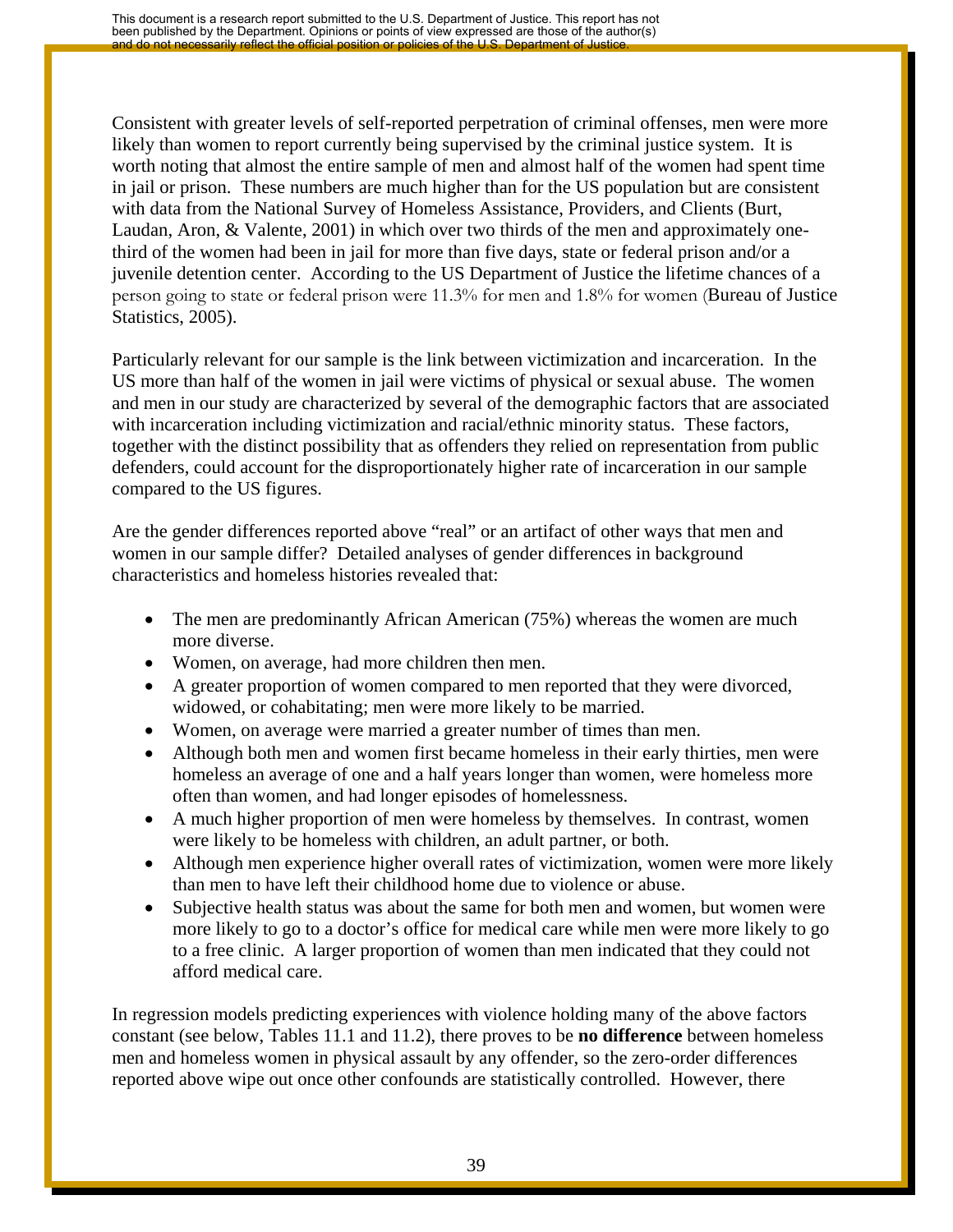remains a large effect for physical assault by intimate partners, with women significantly more likely than men to experience this form of violence, even with other factors held constant.

#### **Conclusions**

Many of the men and women that participated in our study reported extremely high rates of victimization and even perpetration of certain crimes. When we looked at differences between the men and women in the sample, there were several obvious ones. First, men reported higher physical victimization rates, whereas women reported higher sexual victimization rates. This is consistent with general patterns of criminal victimization. The gender difference in overall physical victimization, however, disappears when other obvious differences between homeless men and women are controlled.

In addition, men reported somewhat different patterns of offending and much higher conviction rates compared to women. Although the design of our study does not allow us to determine the causal order of offending and victimization experiences, the argument can be made that the activities associated with criminal offending can put individuals at an increased risk for victimization as well. Beyond the gender differences in victimization and offending, however, that mirror those in the general population, the extremely high rates of victimization are perhaps the most noteworthy finding from this portion of the study. Previous research has suggested that victimization is associated with a number of negative consequences and consequently samples of homeless individuals who experience higher levels of victimization are at an even greater risk for these negative outcomes.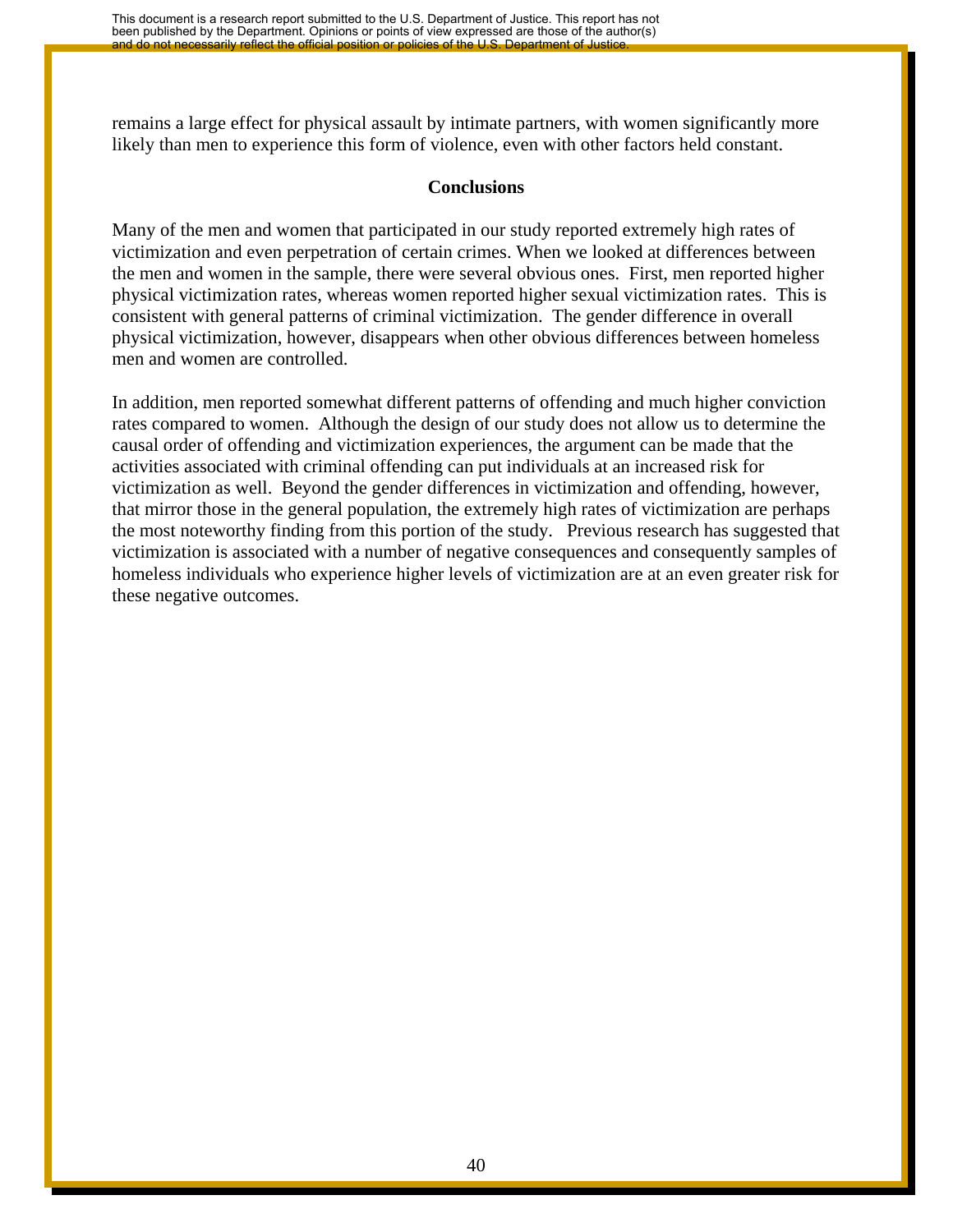## **Chapter 6: Risk Factors and Routine Activities**

Many homeless women are victims of violence, but some are not. Some are victimized only once or twice while others are victimized again and again. What factors explain the differential amounts of victimization homeless women experience?

Most prior analysis has focused on women's early life experiences such as childhood physical, emotional, and sexual abuse as the main explanatory factors (Browne, 1993; Browne and Bassuk, 1997; Clarke et al., 1997; Gilbert et al., 1997; Goodman, 1991; Schaff and McCane, 1998; Simons and Whitbeck, 1991; Wenzel et al., 2001). However, much recent victimization literature has found that lifestyle variables influence victimization risks for both violent and property crime (Mustaine and Tewksbury, 1997). Specifically as it pertains to homeless people, previous research has found that alcohol and drug abuse, prostitution, greater time spent on the street, greater number of homeless episodes, trading drugs for shelter, and panhandling are all predictive of elevated victimization risks (e.g., Alexander, 1996; Bennett, 1005; Geissler, et al., 1995; Kilpatrick et al., 1997; Tyler, Hoyt, and Whitbeck, 2001; Tyler et al., 2001; Wenzel, Leake and Gelberg, 2000, 2001; Wright et al., 1998).

Routine Activity Theory is particularly well suited to an examination of how lifestyles influence risks for violent victimization. This approach is based on two central propositions. First, routine activities create criminal opportunity structures by increasing the frequency and intensity of contacts between potential offenders and suitable targets. Second, the subjective value of a target and its level of guardianship determine the choice of a particular victim by an offender. Both structural aspects of specific environmental contexts (proximity and exposure of offenders to potential victims) and choice (target attractiveness and perceived level of guardianship) are important for understanding the occurrence of criminal events (Miethe and Meier, 1990; Mustaine and Tewksbury, 1997).

As we have already stressed, it is hard to imagine a lifestyle that increases one's contacts with potential offenders in locations that are as conducive to criminal opportunities as those of homeless persons. As such, our purposes in this chapter are two-fold: first to describe in some detail the "routine activities" of the women in the sample, then to examine those activities as predictors of the amount of violence these women experience.

One important aspect of the routine activities of homeless people, one plausibly related to their victimization, is the daily struggle for overnight shelter. Many of the places where homeless people sleep render them easy targets for victimization. Further, it cannot even be presumed that homeless people who spend their nights in indoor shelters are immune to victimization, since many shelters are themselves dangerous places where victimization is a frequent occurrence.

In subsequent tables, we describe the lifestyles and routine activities of our sample of homeless women. Later in the chapter, we examine the effects of these lifestyles and routine activities on patterns of victimization.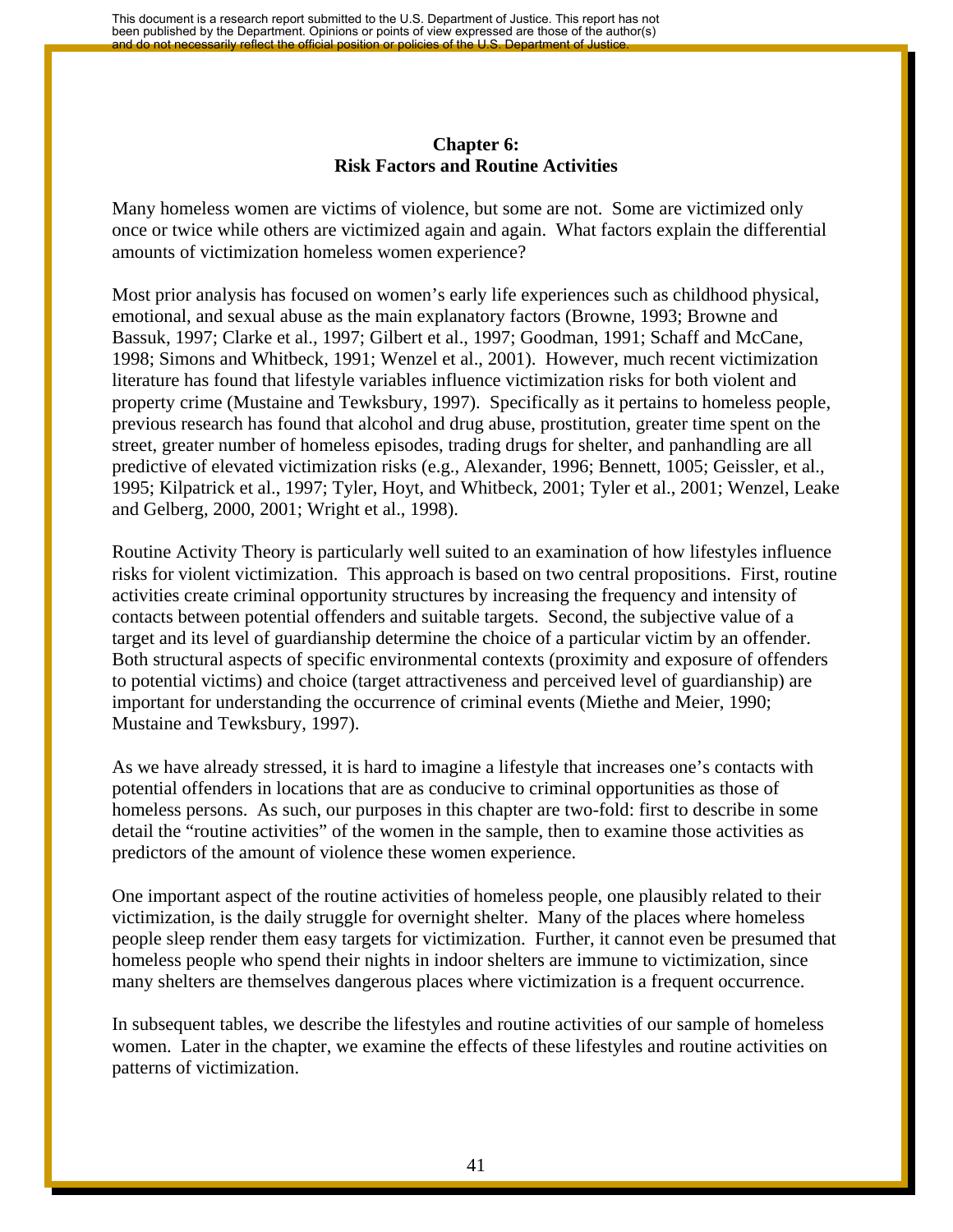To begin, what are the customary sleeping arrangements of the women in the sample? Table 6-1 shows the proportions that spent at least one night out of the prior thirty sleeping in various locations:

|            | Table 6-1: In the month before coming to the shelter, did you spend any nights in the |  |
|------------|---------------------------------------------------------------------------------------|--|
| following? |                                                                                       |  |

|                                           | Yes  | N <sub>0</sub> |
|-------------------------------------------|------|----------------|
| Indoor public place (movie theater, ER)   | 5.4  | 94.6           |
| Abandoned building                        | 6.3  | 93.8           |
| Car or other private vehicle              | 12.2 | 87.8           |
| On the street or some other outdoor place | 21.7 | 78.3           |
| Emergency homeless shelter                | 21.7 | 78.3           |
| Shelter for battered women                | 6.0  | 94.0           |
| Hotel or motel                            | 29.9 | 70.1           |
| Your own apartment or house               | 30.5 | 69.5           |
| Parent or guardian's apartment or house   | 14.2 | 85.8           |
| Someone else's apartment or house         | 42.1 | 57.9           |
| In a hospital                             | 8.2  | 91.8           |
| In a psychiatric or mental facility       | 5.0  | 95.0           |
| Alcohol or drug treatment program         | 3.1  | 96.9           |
| Jail or prison                            | 4.8  | 95.2           |
| Any "drink house" or "after hours club"   | 2.5  | 97.5           |
| Any crack house                           | 3.3  | 96.7           |
| Any nights spent with a client (john)     | 2.9  | 97.1           |

Note: All numbers represent percentages in Tables 6-1 through 6-22.

What immediately stands out is the large proportion  $(42%)$  who spent their nights at someone else's apartment or house. Almost one-third also spent at least one night in their own apartments or houses and nearly as many had at least one night in a hotel or motel. Also significant, nearly one-fourth of the women had spent at least one night in an emergency homeless shelter or on the street or some other outdoor place. Although the numbers are much smaller, some of these women also stayed in abandoned buildings, alcohol or drug treatment programs, jail, or psychiatric facilities, among others.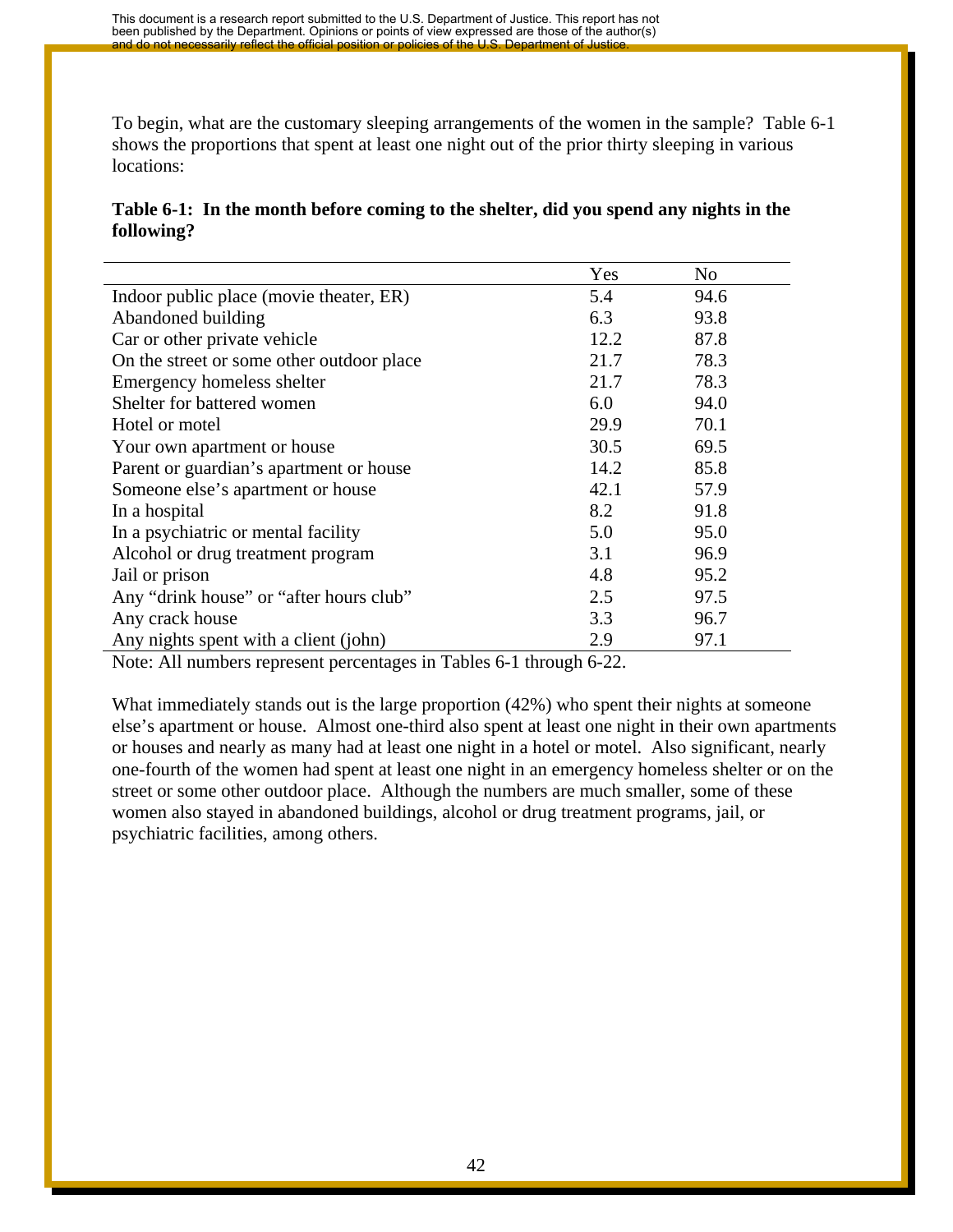| At home inside                                | 35.9 |  |
|-----------------------------------------------|------|--|
| At home outside                               | 1.2  |  |
| Inside the home of a family member or friend  | 25.2 |  |
| Outside the home of a family member or friend | 2.7  |  |
| In my car or vehicle                          | 4.0  |  |
| In someone else's car or vehicle              | 1.8  |  |
| On a sidewalk, bench or under a bridge        | 5.3  |  |
| In an abandoned building                      | 3.2  |  |
| At the bus station                            | 1.1  |  |
| At the train station                          | 0.5  |  |
| In a park                                     | 2.6  |  |
| In the bushes                                 | 0.8  |  |
| At a homeless shelter                         | 15.1 |  |
| At a domestic violence shelter                | 2.3  |  |
| Some other place                              | 17.4 |  |

## **Table 6-2: Before you came to the shelter, where did you usually sleep?**

Note: Multiple responses were possible.

We also asked women to indicate their *usual* sleeping locations to give us a better sense of their everyday lives. In addition to spending nights with family and friends, women in the sample reported sleeping primarily either at their own place or at the house of a family member or friend. In addition, fifteen percent of the women indicated that their usual sleeping place was a homeless shelter. Although some women reporting sleeping in cars, outside of homes, or in parks, the percentages were relatively small.

The large number who report sleeping in their own places or with family and friends is a useful reminder that most homeless women (and men, for that matter) are **not** chronically homeless, but rather transitionally or episodically homeless. The transitionally homeless are people whose homelessness is a temporary situation, often lasting for a week or less – for example, people who are "between" apartments or who have hit a rough patch in the road and need a few days to a few weeks to get back on their feet. Perhaps as many as three quarters of the homeless fit this pattern. The episodically homeless are people who bounce in and out of stable housing situations. The remainder, the chronically homeless, are people who, once homeless, tend to remain homeless for periods of months to years. They represent perhaps a tenth of the total homeless population but probably consume half the shelter capacity and social services set aside for homeless people.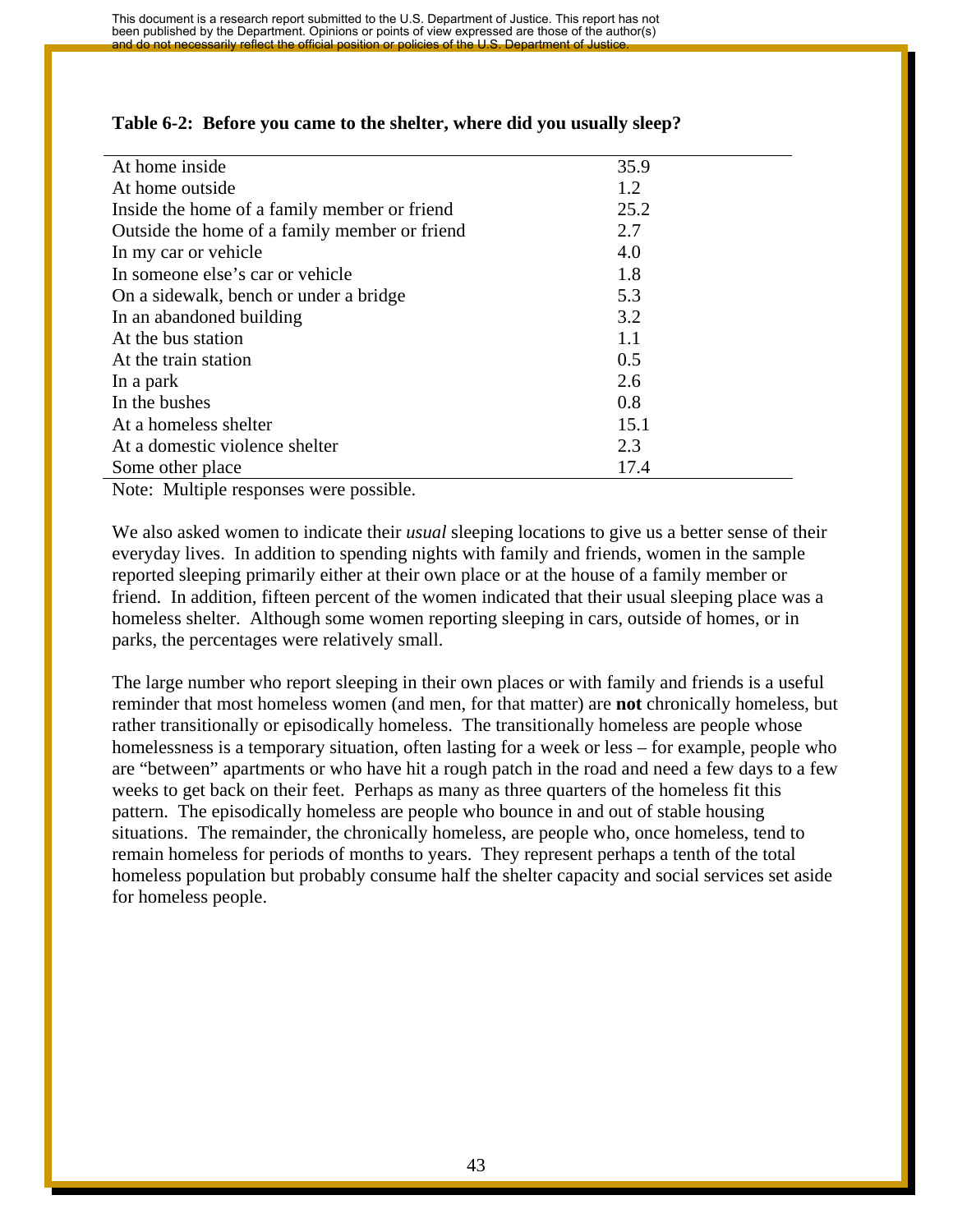**Table 6-3: During the month before you came to the shelter, how many of your days or nights did you spend in a place where lots of homeless people gathered?** 

| All of them        | 13.5 |
|--------------------|------|
| Most of them       | 9.1  |
| About half of them | 6.1  |
| Some of them       | 15.3 |
| None of them       | 55.9 |

**Table 6-4: During the month before you came to the shelter, how many of your days or nights did you spend in a place where drugs were being bought or sold?** 

| All of them        | 6.7  |
|--------------------|------|
| Most of them       | 5.6  |
| About half of them | 4.5  |
| Some of them       | 14.0 |
| None of them       | 69.2 |

**Table 6-5: During the month before you came to the shelter, how many of your days or nights did you spend in a place where prostitutes were soliciting clients?** 

| All of them        | 5.3  |
|--------------------|------|
| Most of them       | 3.1  |
| About half of them | 2.2  |
| Some of them       | 11.6 |
| None of them       | 77 7 |

Tables 6-3 to 6-5 provide further details on day-to-day living experiences of the sample. More than four in ten customarily spent time in places where homeless people gathered; just under a third spent at least some days and nights in places where drugs were bought or sold; about a quarter spent some time where prostitutes solicited clients. Needless to add, all of these can be assumed to increase the risks of victimization.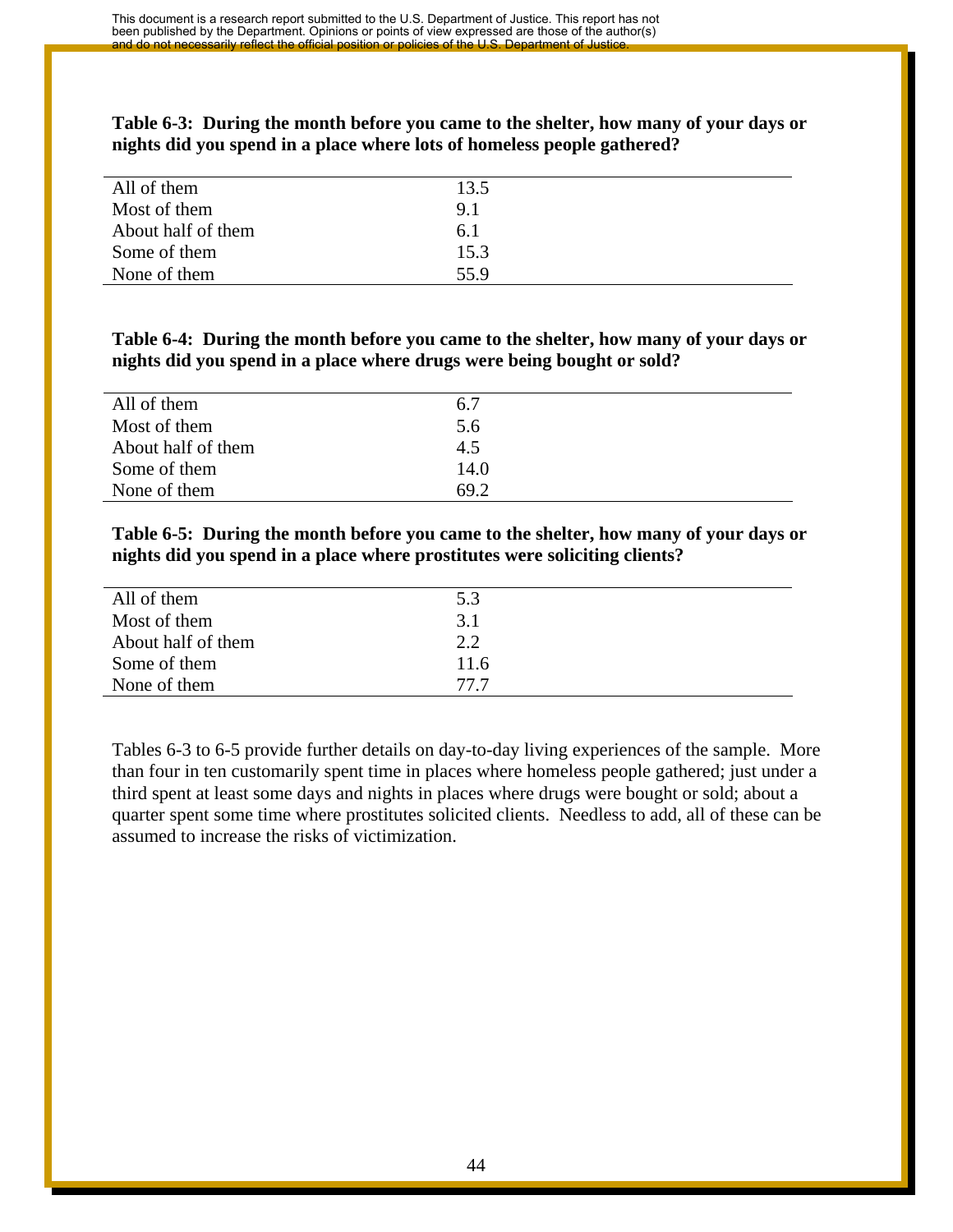| At home                                                   | 34.3 |
|-----------------------------------------------------------|------|
| At a homeless shelter                                     | 14.6 |
| At a domestic violence shelter                            | 1.9  |
| At a restaurant                                           | 17.9 |
| At the home of a family member or friend                  | 24.3 |
| Social services or faith based provider                   | 2.2  |
| Senior citizens center                                    | 0.3  |
| Church meal program                                       | 6.2  |
| Where ever I can find food                                | 3.6  |
| Soup kitchen                                              | 9.1  |
| Garbage bins or cans                                      | 0.3  |
| I was often not sure where my next meal was going to come | 4.8  |
| from                                                      |      |
| Some other place                                          | 10.3 |

## **Table 6-6: Before you came to the shelter, where did you usually eat your meals?**

Consistent with their reports of staying with family and friends, about one quarter indicated that before coming to the shelter they ate meals with someone they knew (e.g. family or friend). In addition, about a third of the women ate their meals at their own home. Relatively small proportions ate their meals at social services agencies such as soup kitchens, senior centers or church meal programs in the time period immediately before coming to the shelter. This is further evidence that homeless women are not isolated from people for whom they care.

## **Table 6-7: During a typical day before coming to the shelter, how much time was spent at the following?**

|                                        | A lot | Some | Very<br>little | None |
|----------------------------------------|-------|------|----------------|------|
| At work                                | 25.2  | 10.5 | 5.4            | 59.0 |
| At school                              | 5.1   | 4.4  | 5.8            | 84.6 |
| At a crowded outdoor location          | 9.5   | 12.9 | 17.2           | 60.4 |
| At an outdoor location that is not     | 11.4  | 25.9 | 21.5           | 41.3 |
| crowded                                |       |      |                |      |
| At a crowded indoor public location    | 14.2  | 25.3 | 18.1           | 42.4 |
| At a private indoor location           | 25.2  | 24.4 | 14.5           | 35.8 |
| Traveling from one location to another | 23.8  | 33.8 | 25.7           | 16.7 |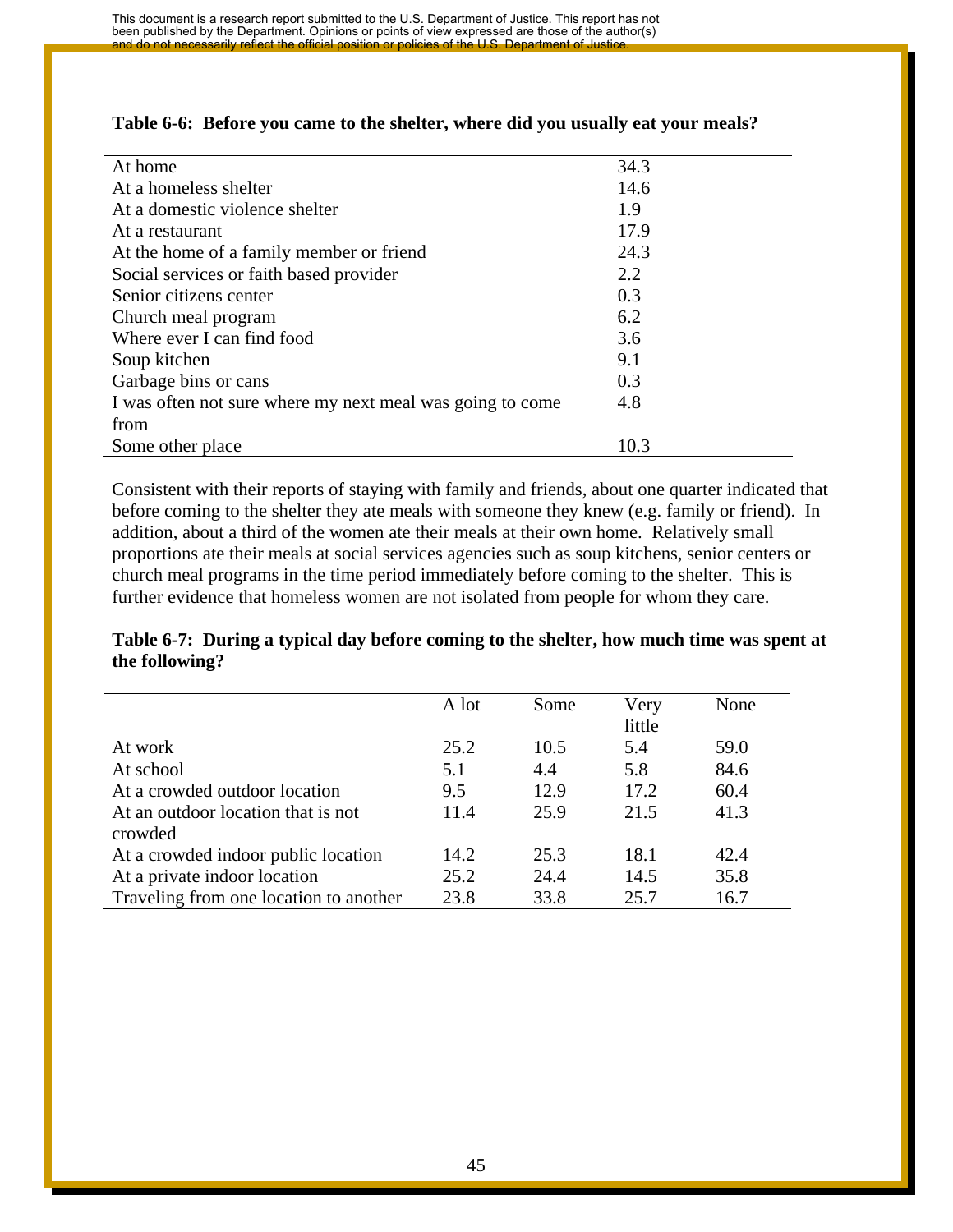|                                        | A lot | Some | Very   | None |
|----------------------------------------|-------|------|--------|------|
|                                        |       |      | little |      |
| At work                                | 14.0  | 8.5  | 5.3    | 72.3 |
| At school                              | 1.3   | 3.5  | 4.5    | 90.8 |
| At a crowded outdoor location          | 4.3   | 10.5 | 13.3   | 71.8 |
| At an outdoor location that is not     | 8.3   | 20.2 | 15.9   | 55.6 |
| crowded                                |       |      |        |      |
| At a crowded indoor public location    | 8.5   | 19.9 | 15.9   | 55.7 |
| At a private indoor location           | 30.8  | 21.9 | 12.4   | 34.9 |
| Traveling from one location to another | 11.4  | 24.2 | 29.9   | 34.4 |

# **Table 6-8: During a typical evening before coming to the shelter, how much time was spent at the following?**

This document is a research report submitted to the U.S. Department of Justice. This report has not been published by the Department. Opinions or points of view expressed are those of the author(s) and do not necessarily reflect the official position or policies of the U.S. Department of Justice.

arily reflect the official position or policies of the U.S. Department of Justic

To assess the types of locations where the women spent their typical days and evenings before coming to the shelter, we asked an assortment of questions results from which appear in Tables 6-7 and 6-8. During a typical day, these women, in general spent most of their time at school, at crowded outdoor locations, at private indoor locations, and at work. Certainly this indicates that prior to becoming homeless, the majority of these women were engaging in activities to support themselves (and their families) and support their efforts at self-sufficiency.

Tables 6-9 and 6-10 report results from questions asking about problems and general social disorganization in the places where these women spent their average days and nights. Prior to becoming homeless, most of the women in this sample did not feel that they spent time during a typical day or evening where there were relatively serious social and community problems. In all cases, less than one-third of the sample reported serious problems in any of the specific areas we asked about:

|                                          | Not serious | Somewhat | Very    |
|------------------------------------------|-------------|----------|---------|
|                                          |             | serious  | serious |
| Trash and litter lying around            | 62.3        | 21.1     | 16.6    |
| Neighborhood dogs running loose          | 69.5        | 19.1     | 11.4    |
| Inconsiderate or disruptive neighbors    | 61.7        | 22.7     | 15.6    |
| Vacant houses and unkempt lots           | 69.7        | 14.8     | 15.5    |
| Too much noise                           | 59.4        | 21.3     | 19.3    |
| Unsupervised youth                       | 60.2        | 17.6     | 22.2    |
| People drunk or high in public           | 51.7        | 20.9     | 27.4    |
| Abandoned cars or car parts lying around | 73.5        | 14.8     | 11.5    |

#### **Table 6-9: How serious was the following during a typical day before coming to the shelter?**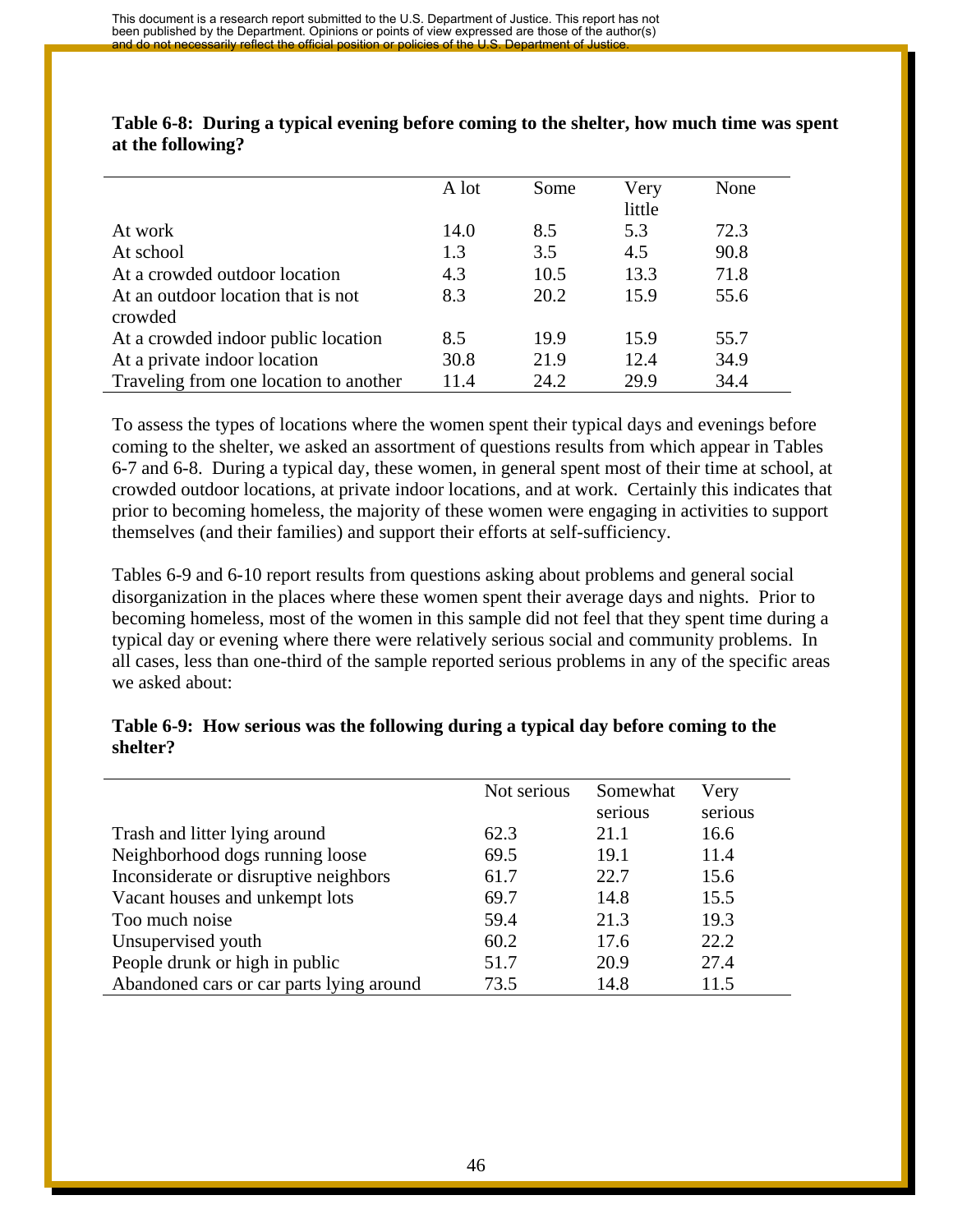|                                          | Not serious | Somewhat | Very    |
|------------------------------------------|-------------|----------|---------|
|                                          |             | serious  | serious |
| Trash and litter lying around            | 65.3        | 20.8     | 15.7    |
| Neighborhood dogs running loose          | 68.0        | 17.9     | 13.9    |
| Inconsiderate or disruptive neighbors    | 59.8        | 23.9     | 16.3    |
| Vacant houses and unkempt lots           | 69.1        | 15.6     | 15.3    |
| Too much noise                           | 56.9        | 23.7     | 19.3    |
| Unsupervised youth                       | 61.8        | 17.3     | 20.8    |
| People drunk or high in public           | 53.6        | 19.5     | 26.7    |
| Abandoned cars or car parts lying around | 73.6        | 13.9     | 12.4    |

# **Table 6-10: How serious was the following during a typical evening before coming to the shelter?**

During a typical day, the most common problem reported was "people drunk or high in public" (27% very serious), followed by "unsupervised youth" (22% very serious). Slightly lower proportions said they spent time in locations with too much noise and with inconsiderate or disruptive neighbors. And likewise during a typical evening.

Tables 6-11 and 6-12 report data that help us identify the neighborhood structures where homeless women spent time before coming to the shelter, another element in describing their lifestyles. Regarding their typical day, the highest proportions of women spent time in locations where there were convenience stores, grocery stores, churches, and neighborhoods made up primarily of homes (all with over 70% so indicating). And again, likewise for the typical evening. The types of structures that were least likely to be in the locations where the women spent a typical day or evening were places where there was gang graffiti or gang activity, a gathering place for prostitutes, a high school, and a nightclub.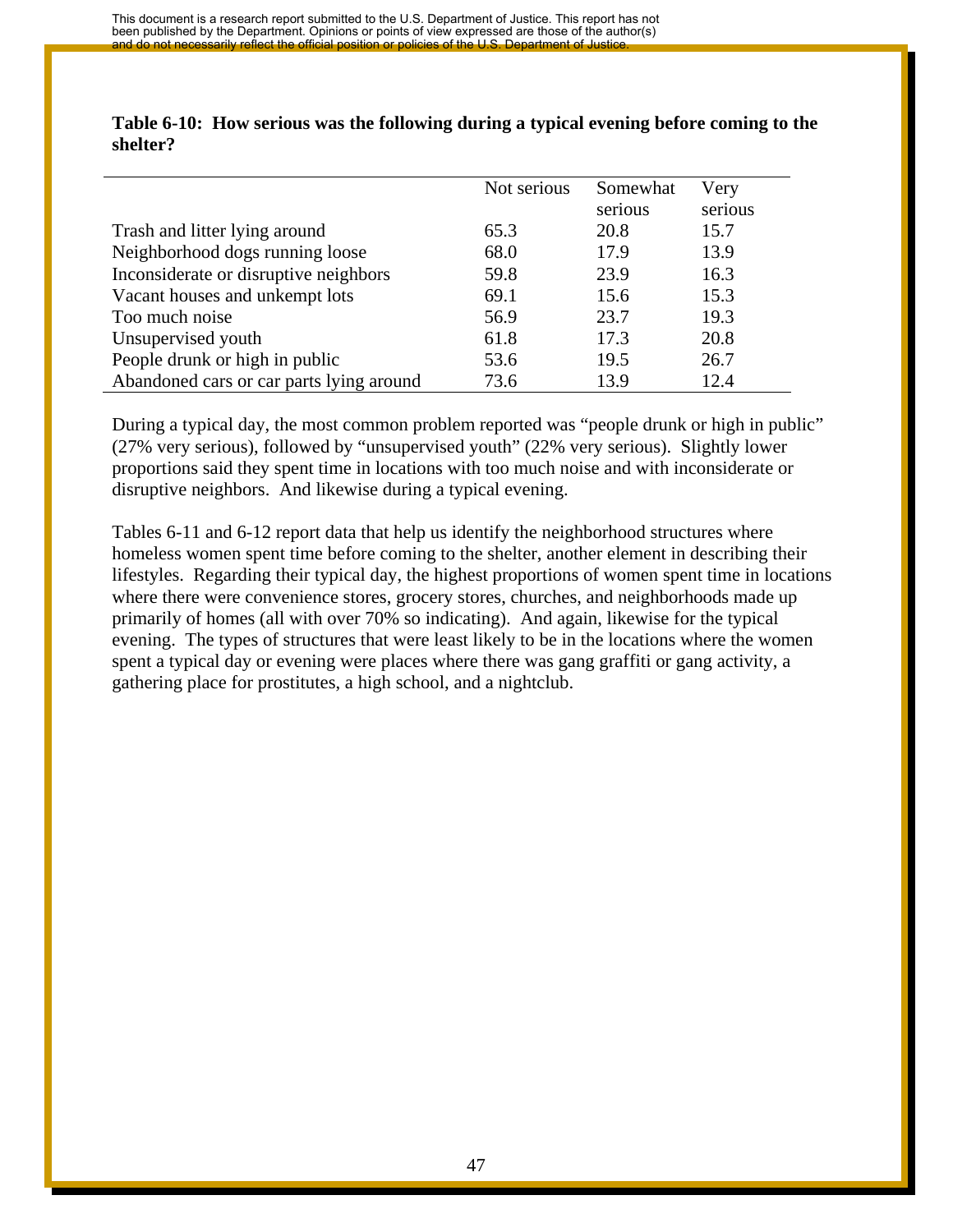|                                              | <b>Yes</b> | N <sub>0</sub> |  |
|----------------------------------------------|------------|----------------|--|
| Grocery store                                | 75.7       | 24.3           |  |
| Interstate hwy                               | 55.5       | 44.5           |  |
| Public park or playground                    | 59.9       | 40.1           |  |
| Fast food restaurant                         | 68.6       | 31.4           |  |
| Sit down family restaurant                   | 50.1       | 49.9           |  |
| Elementary school                            | 44.2       | 55.8           |  |
| Liquor store                                 | 43.5       | 56.5           |  |
| Fire station                                 | 31.7       | 68.3           |  |
| Nightclub                                    | 26.0       | 74.0           |  |
| Convenience store                            | 73.3       | 26.7           |  |
| Apartment complex                            | 64.6       | 35.4           |  |
| Neighborhood of houses                       | 76.0       | 24.0           |  |
| Church                                       | 71.9       | 28.1           |  |
| Location with gang graffiti or gang activity | 19.8       | 80.2           |  |
| Police station                               | 33.7       | 66.3           |  |
| High school                                  | 25.6       | 74.4           |  |
| Neighborhood bar or tavern                   | 32.6       | 67.4           |  |
| Gathering place for prostitutes              | 24.4       | 75.6           |  |
| Gathering place for drug dealers             | 37.0       | 63.0           |  |
| Gathering place for neighborhood youth       | 34.9       | 65.1           |  |

# **Table 6-11: Which of the following was nearby a typical place where you spent a homeless day before coming to the shelter?**

# **Table 6-12: …a homeless evening…?**

|                                              | Yes  | N <sub>0</sub> |  |
|----------------------------------------------|------|----------------|--|
| Grocery store                                | 74.0 | 26.0           |  |
| Interstate hwy                               | 53.7 | 46.3           |  |
| Public park or playground                    | 58.2 | 41.8           |  |
| Fast food restaurant                         | 67.1 | 32.9           |  |
| Sit down family restaurant                   | 48.4 | 51.6           |  |
| Elementary school                            | 43.0 | 57.0           |  |
| Liquor store                                 | 43.6 | 56.4           |  |
| Fire station                                 | 31.1 | 68.9           |  |
| Nightclub                                    | 28.3 | 71.7           |  |
| Convenience store                            | 70.8 | 29.2           |  |
| Apartment complex                            | 62.5 | 37.5           |  |
| Neighborhood of houses                       | 73.0 | 27.0           |  |
| Church                                       | 68.3 | 31.7           |  |
| Location with gang graffiti or gang activity | 21.7 | 78.3           |  |
| Police station                               | 32.9 | 67.1           |  |
| High school                                  | 25.6 | 74.4           |  |
| Neighborhood bar or tavern                   | 32.0 | 68.0           |  |
| Gathering place for prostitutes              | 26.7 | 73.3           |  |
| Gathering place for drug dealers             | 38.3 | 61.7           |  |
| Gathering place for neighborhood youth       | 33.2 | 66.8           |  |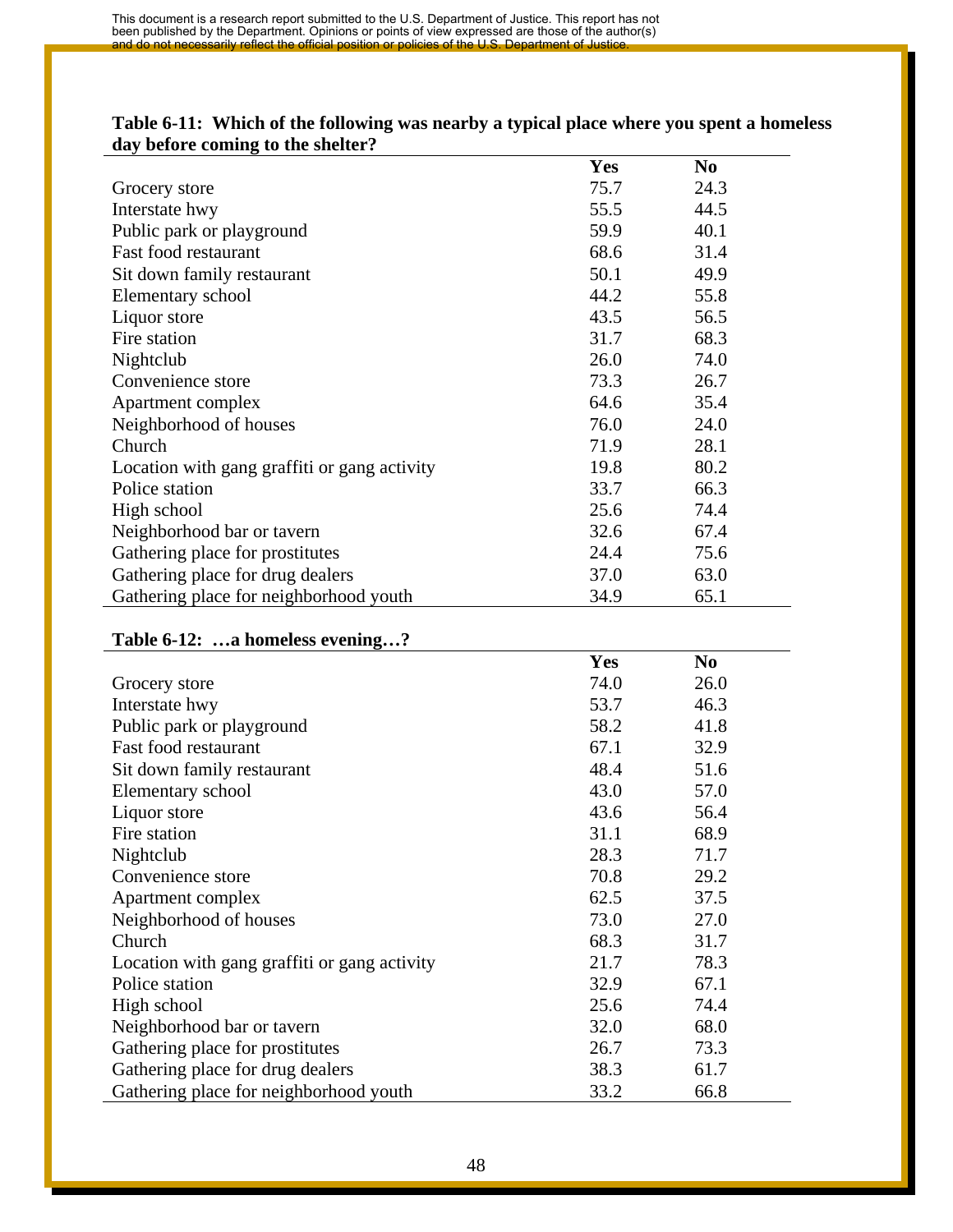## **Table 6-13: How often during a typical day do you encounter groups of people hanging out on the street?**

| Always    | 41.6 |
|-----------|------|
| Sometimes | 23.2 |
| Rarely    | 16.7 |
| never     | 18.5 |

In addition (Table 6-13), most of the women reported frequent encounters with groups of people hanging out on the street during the day.

#### **Table 6-14: Do you spend most of your days indoors or out?**

| Indoors            | 56.2 |
|--------------------|------|
| Out of doors       | 34.2 |
| No regular pattern | 9.6  |

#### **Table 6-15: Do you spend most of your evenings indoors or out?**

| Indoors            | 73.5 |
|--------------------|------|
| Out of doors       | 18.3 |
| No regular pattern |      |

Just over half of the women in this sample reported that they spent their days indoors while a much higher percentage reported spending their evenings indoors. It is likely, given patterns noted above in Tables 6-7 and 6-8, that when the women were indoors they were at home, work, or school. Correspondingly, when they were out of doors they were likely to be traveling from one location to another or spending time in out door locations, some of which were not crowded and some of which were.

#### **Table 6-16: With whom do you typically spend your holidays?**

| With parents                              | 3.8      |
|-------------------------------------------|----------|
| With children                             | 16.8     |
| With family members                       | 25.7     |
| With partner or spouse                    | 10.2     |
| With friends                              | 6.5      |
| Alone                                     | 18.1     |
| In jail                                   | 0.4      |
| At church                                 | 1.0      |
| With multiple family members              | 14.0     |
| With multiple people non family           | $\Omega$ |
| Multiple places                           | 3.5      |
| $[Noto: all numbers measurement process]$ |          |

[Note: all numbers represent percentages]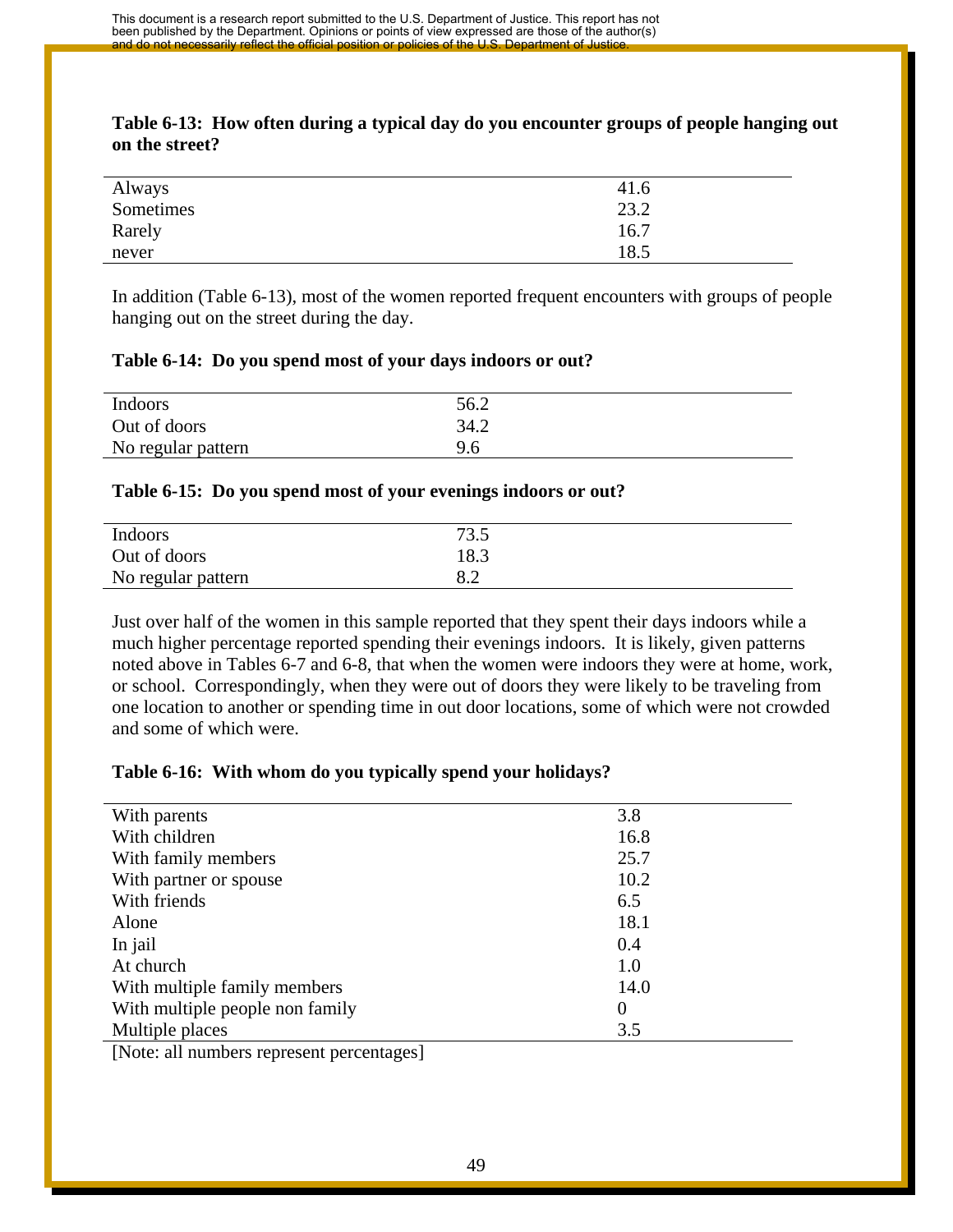This document is a research report submitted to the U.S. Department of Justice. This report has not been published by the Department. Opinions or points of view expressed are those of the author(s) and do not necessarily reflect the official position or policies of the U.S. Department of Justice.

Several lines of data summarized above make it plain that many or most of the homeless women in this sample do not live in abject isolation, apart from any social support networks. A significant proportion of them have some type of more or less regular contact with family and friends. Holidays are no exception (Table 6-16). One quarter of the women indicated they typically spent holidays with their family members. Another ten percent spent holidays with their partner or spouse, and an even greater proportion (17%) spent holidays with children. At the same time, 18% said they typically spend holidays alone.

| Table 6-17: During the day how often do you travel from one location to the next? |  |  |  |  |  |  |
|-----------------------------------------------------------------------------------|--|--|--|--|--|--|
|                                                                                   |  |  |  |  |  |  |

| Several times a day | 39.9 |  |
|---------------------|------|--|
| 1-2 times a day     | 36.0 |  |
| Infrequently        | 12.1 |  |
| Rarely              | 10.5 |  |
| Never               | 15   |  |
|                     |      |  |

## **Table 6-18: During the evening how often do you travel from one location to the next?**

| Several times a day | 13.0 |
|---------------------|------|
| 1-2 times a day     | 24.7 |
| Infrequently        | 13.2 |
| Rarely              | 31.8 |
| Never               | 17.4 |

Although many of the women in the sample told us they had places to sleep and eat, this does not imply they are not part of a mobile population. In fact, about three quarters of the women reported they travel from one location to the next at least once a day and a little over one third reporting traveling at least once from one location to the next in the evening.

## **Table 6-19: During the day how do you usually get from one location to the next?**

| On foot                                          | 23.2     |
|--------------------------------------------------|----------|
| Drive myself in private transportation           | 14.0     |
| Someone else drives me in private transportation | 4.8      |
| Public transportation                            | 38.2     |
| Cab                                              | $\theta$ |
| Bicycle                                          | 0.1      |
| Hitchhike                                        | 0.1      |
| Other                                            | 0.5      |
| Multiple ways                                    | 7.7      |
| Public transportation and on foot                | 11.4     |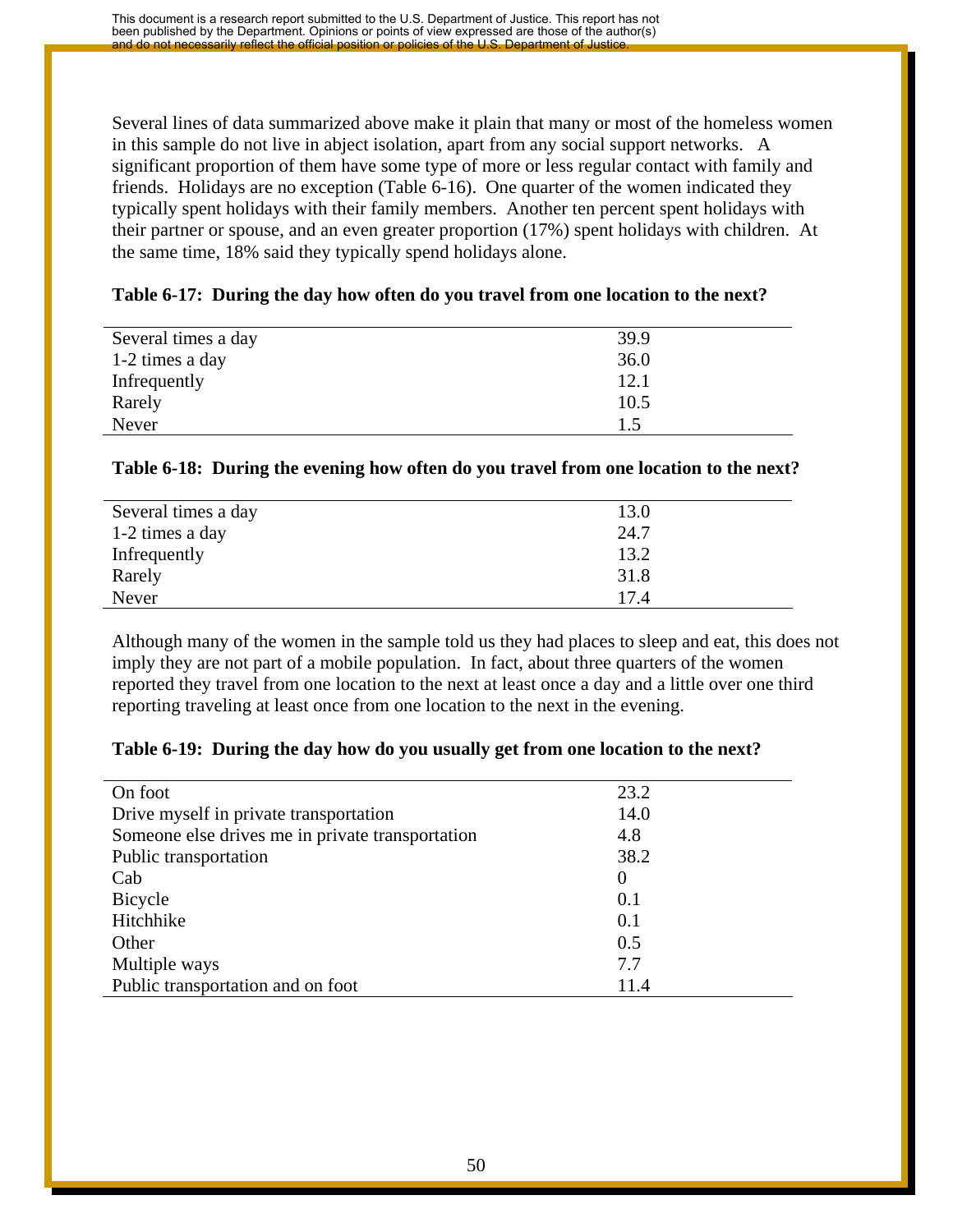This document is a research report submitted to the U.S. Department of Justice. This report has not been published by the Department. Opinions or points of view expressed are those of the author(s) and do not necessarily reflect the official position or policies of the U.S. Department of Justice. sarily reflect the official position or policies of the U.S. Department of Justic

| On foot                                          | 26.9 |
|--------------------------------------------------|------|
| Drive myself in private transportation           | 13.8 |
| Someone else drives me in private transportation | 9.9  |
| Public transportation                            | 29.7 |
| Cab                                              | 0.3  |
| Bicycle                                          | 0.1  |
| Hitchhike                                        | 0    |
| Other                                            | 3.9  |
| Multiple ways                                    | 6.4  |
| Public transportation and on foot                | 9.1  |

## **Table 6-20: During the evening how do you usually get from one location to the next?**

In the daytime, when the women in the sample traveled from one location to the next, most of them used public transportation or walked. None of the women reporting taking a cab to get around and only a fraction reporting hitchhiking, biking, or having someone else drive them. Similar patterns are evident for travel at night with the exception that a higher proportion of women get from one place to the next in private transportation (their own or someone else's). Most of the women, however, report using public transportation.

#### **Table 6-21: During the day when you go from one location to the next, who are you with?**

| I am alone                                 | 54.0 |
|--------------------------------------------|------|
| My children only                           | 16.9 |
| My adult partner only                      | 9.5  |
| My adult partner and my children           | 6.2  |
| Friends                                    | 8.2  |
| Other                                      | 2.5  |
| Multiple answers given, no regular pattern | 2.7  |
|                                            |      |

## **Table 6-22: During the evening when you go from one location to the next, who are you with?**

| I am alone                                 | 41.6 |
|--------------------------------------------|------|
| My children only                           | 20.1 |
| My adult partner only                      | 11.7 |
| My adult partner and my children           | 8.4  |
| Friends                                    | 11.2 |
| Other                                      | 5.3  |
| Multiple answers given, no regular pattern | 1.8  |

When women in the sample go about their day to day business, over half of them are alone and a much smaller proportion report being with their children. Similarly when going about their business at night, women travel primarily alone or with their children. In contrast to daily travel, a higher proportion of women traveled at night with friends and adult partners.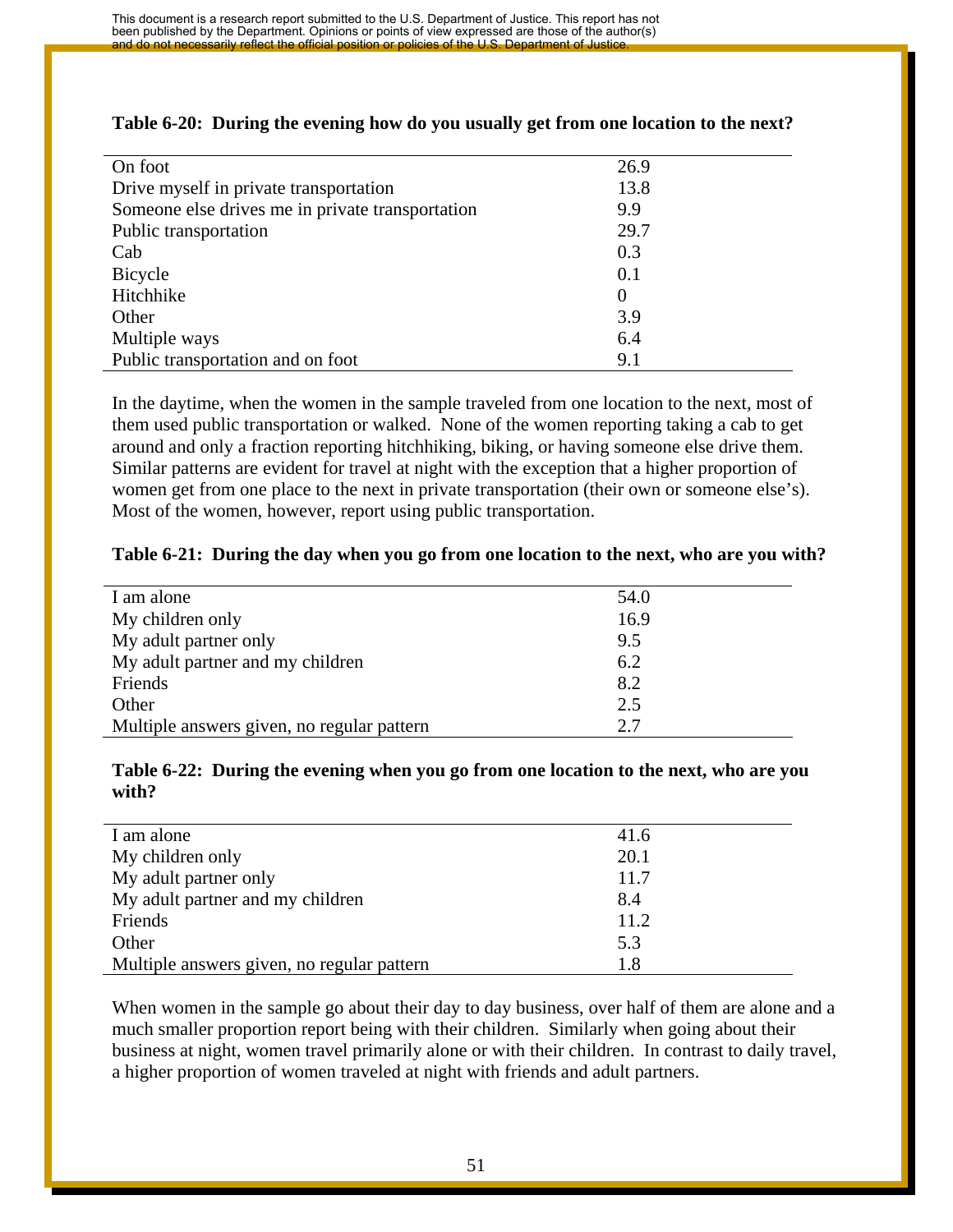Having described the daily routine activities of these women, we can now turn to the real strength of routine activity theory which is the identification of and explanations for which types of daily routines are the most risky. Lifestyles that are significantly related to victimization are an important element in the experience of violence that is part of the lives of homeless women.

When assessing routine activity theory, most recent scholars have gauged not just where people spend their time, but the conditions and types of people that are present in these locations. Specifically, where people spend their time and who is present in those locations are indicators of the degree to which someone's daily routines put them at risk for victimization. Further, some of the activities in which people engage can influence their suitability as a target and their ability to protect themselves. Below, we discuss the results of the analyses we conducted to assess which types of lifestyles influenced these homeless women's victimization risks. The significant relationships we uncovered are summarized in Table 6-23.

**Table 6.23: Summary of lifestyle factors significantly associated with risk of victimization by violence**.

| <b>Lifestyle Activity</b>                                          | <b>Pearson Chi-</b><br><b>Square</b> |
|--------------------------------------------------------------------|--------------------------------------|
| Prior to coming to the shelter, spent more days in locations:      |                                      |
| Where drugs were being bought or sold                              | 13.43*                               |
| Where prostitutes were soliciting clients                          | 34.13*                               |
| Did not sleep at home or home of family member                     | $11.47*$                             |
| Slept in a vehicle                                                 | $5.18*$                              |
| Slept inside a foreign location                                    | $11.47*$                             |
| Slept at a shelter                                                 | 5.80*                                |
|                                                                    |                                      |
| <b>Current homeless lifestyle:</b>                                 |                                      |
| Spent bulk of evening indoors                                      | $8.33*$                              |
| Spent less time at work - day                                      | $8.38*$                              |
| Spent less time in indoor crowded location - day                   | $8.63*$                              |
| Spent more time traveling from one location to another - day       | $25.43*$                             |
| Spent less time at work $-$ evening                                | $10.40*$                             |
| Spent more time traveling from one location to another $-$ evening | $16.65*$                             |
| Spent less time in private indoor location – evening               | 8.15                                 |
|                                                                    |                                      |
| Being an offender in criminal behavior                             | 79.64*                               |

\* t  $\leq$  0.5

To begin, one important assessment for routine activity theory is the concept that where people go is important in the determination of their victimization risks because people who spend time away from home or in the vicinity of "hot spots" or other locations where the risks are higher are more likely to be victims of criminal violence because they are in closer proximity to potential offenders. We found that women who, prior to coming to the shelter, spent more days in locations where there were drugs being bought or sold and in places where prostitutes were soliciting clients were more likely to be victims of violent crime (defined as sexual, physical, and stalking) than women who spent fewer days at these types of locations ( $t = .000$  and .009, respectively). The risks these women faced for violent victimization were also significantly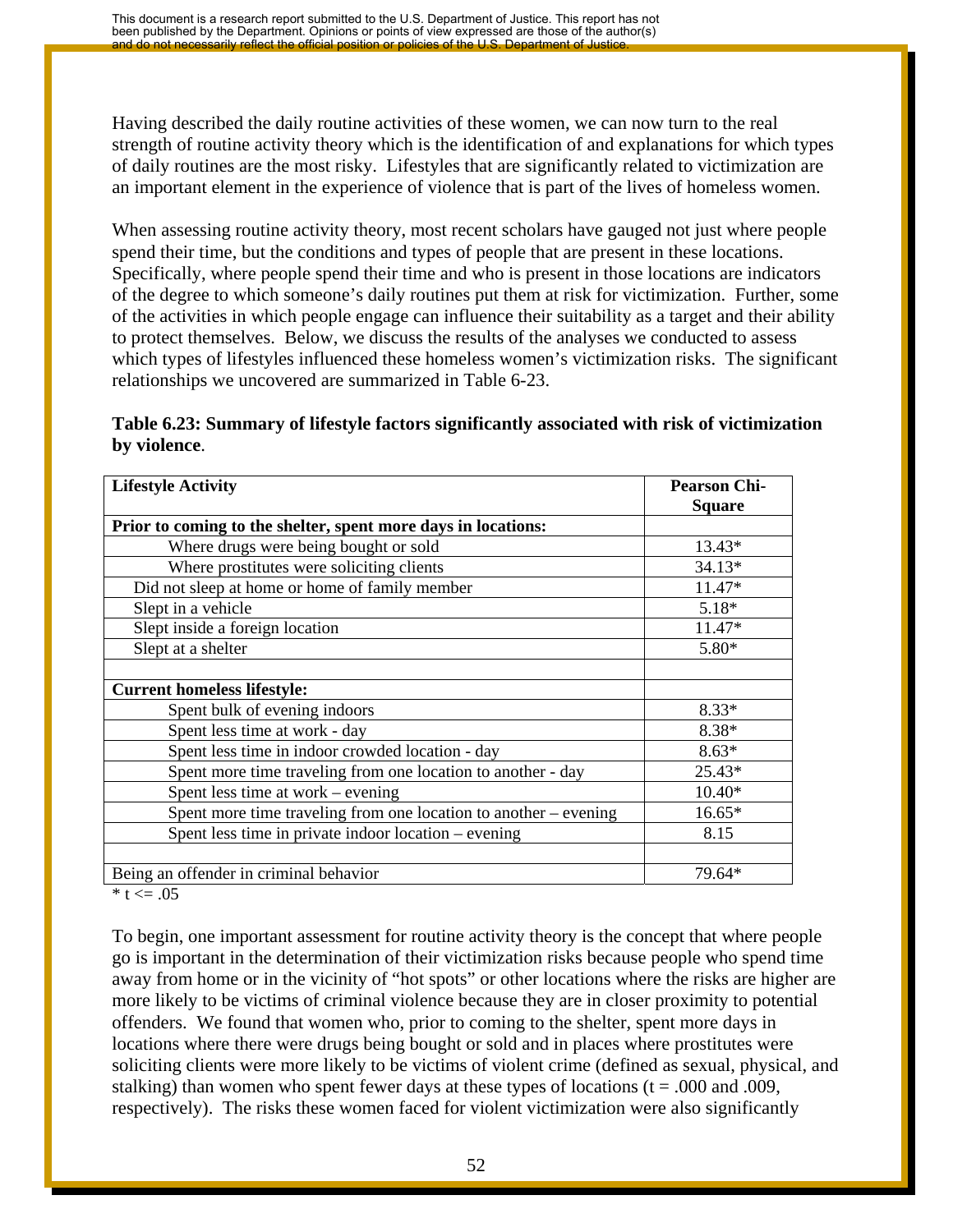related to where they slept prior to coming to the shelter. More specifically, women who slept at home or at the home of a family member or friend had significantly lower risks for victimization than women who had not slept at home or at a family member or friend's home. Women who slept in a vehicle prior to coming to the shelter had significantly higher risks for victimization than women who had not slept in a vehicle.

Continuing, women who had slept in an inside foreign location (such as a flop house) had higher risks for victimization than women who had not slept in an inside foreign location prior to coming to the shelter. Finally, women who slept at a shelter prior to coming to the current shelter had significantly *higher* risks for violent victimization than women who had not slept in another shelter. These findings are all in the expected direction, as each particular location that is associated with higher rates of victimization would be expected to have higher numbers of potential offenders.

Sleeping outdoors, for example, in one's car, surely makes one a more vulnerable target. As with sleeping in flophouses or cheap hotels, such locations provide little guardianship, limited or non-existent familiarity with the other people at the locations, propinquity to other crimes (prostitution, drug-dealing), and contact with any number of potential offenders. These locations are not inaccurately described as "hot spots" and, as we have just seen, increase the risk of victimization.

Our findings also suggest that shelters are not always safe places to go when one is homeless. Certainly, shelters can and do provide respite, shelter, food, and possibly some assistance in receiving services. But they do not always provide high levels of physical safety, and routine activities theory tells us why: shelters are rife with potential offenders (witness, e.g., the perpetration rates discussed earlier in this report) and provide limited opportunities for guardianship (even shelter staff are limited in their guardianship roles by understaffing, underfunding, or preoccupation with other goals and clients).

Not surprisingly, the sleeping location that appears to confer the highest degree of safety is one's own home or the home of a family member or friend. This is to be expected since kith and kin are more often guardians than offenders (although they prove to be offenders often enough). The implication, however, is that the best "defense" against the risks of victimization that result from being homeless is – to not be homeless!

Regarding current lifestyle factors, women who typically spend their evenings outdoors had higher risks for victimization, while those who spent the bulk of their evening time indoors had significantly lower risks for victimization. This too is consistent with routine activity theory, as scholars typically posit that people who are outside have higher risks for violent victimization because they are in closer proximity to potential offenders in locations where guardianship is compromised.

Where women spent the greater portions of their days was also significantly related to their risks for violent victimization. Specifically, women who spent more time at work during the day were less likely to be victimized than women who spent less of their time at work. Likewise, women who spent more of their day in a crowded indoor public location had lower risks for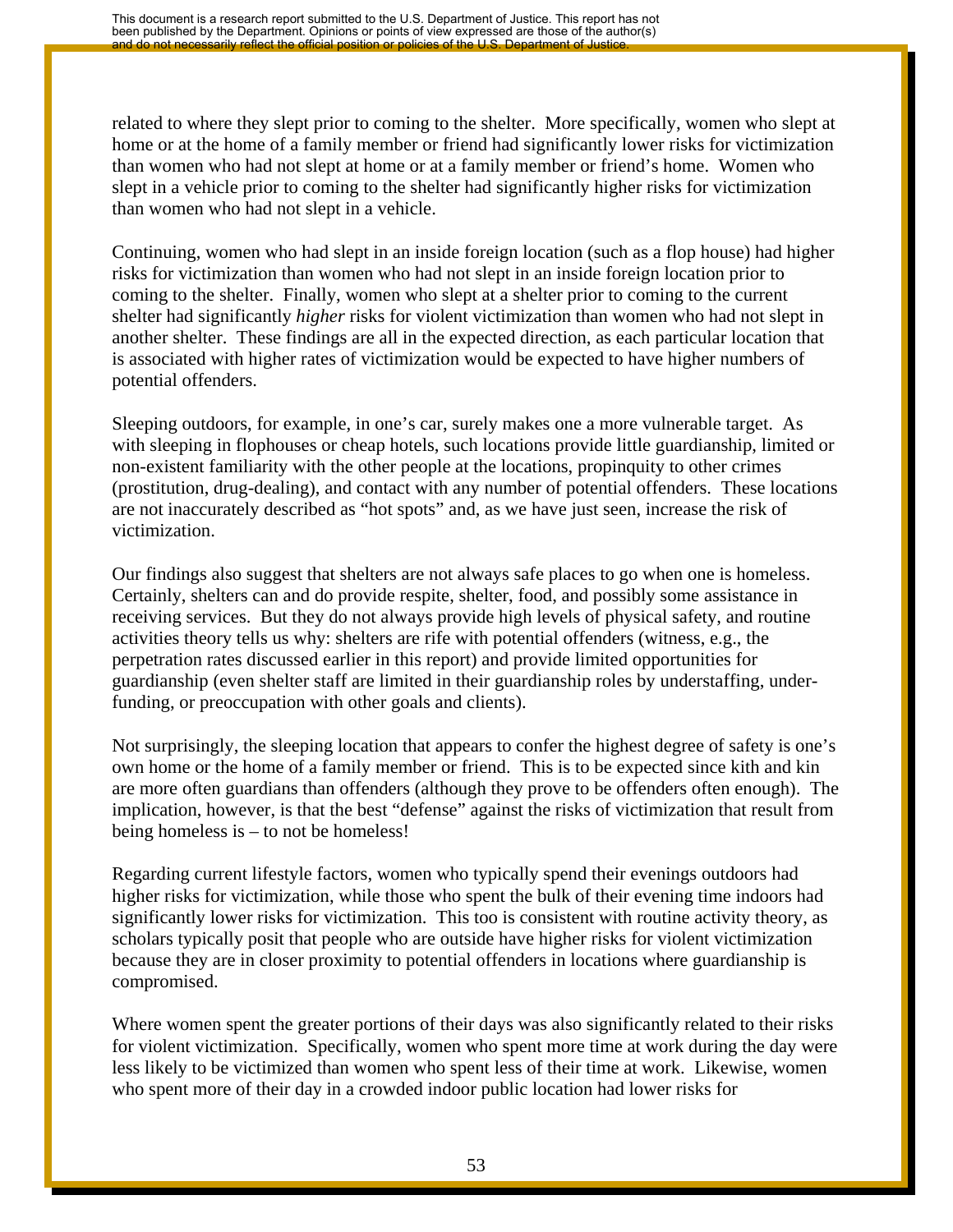This document is a research report submitted to the U.S. Department of Justice. This report has not been published by the Department. Opinions or points of view expressed are those of the author(s) and do not necessarily reflect the official position or policies of the U.S. Department of Justice. sarily reflect the official position or policies of the U.S. Department of Justic

victimization than women who did not spend much of their day in this type of place. These findings, initially, seem to be contrary to routine activity theory expectations, however, given the particular nature of the sample, it may be that for homeless women, work is a safer location in which to spend the day than the possible alternatives (e.g., out on the street). Further, even though the indoor location is crowded, and should therefore have more potential offenders, it may be that the types of indoor locations vs. outdoor locations where these homeless women go are safer because they are indoors and not as isolated as the types of outdoor locations they frequent.

Also consistent with expectation, women who traveled from one location to another a lot during the day had higher risks for victimization than women who did not spend much of their daytime traveling. Regarding the typical places where women spent their evenings, the relationship between spending time at work and traveling from one place to another was identical to the daytime work-victimization and travel-victimization relationships. We also find that the amount of time women spent at a private indoor location in the evening was significantly related to their risks for victimization.

Jensen and Brownfield (1986) have pointed out that the dichotomy between victims and offenders is often artificial in that being an offender is itself a risk factor for victimization. As we saw earlier, very large numbers of the women in this sample were both victims and offenders. Are our recent offenders also likely to be victims? To assess this question, we created a variable taking the value of one if a woman had recently committed any of the following types of crimes: shoplifting, vandalism, drug possession, drug-dealing, public drunkenness, loitering, disorderly conduct, forgery, weapons offenses, burglary or larceny, robbery, assault, homicide or manslaughter, DUI, contempt of court, child abuse or neglect, or domestic violence; and the value of zero otherwise. We then crosstabulated this variable with the variable measuring violent victimization. As anticipated, there was a significant relationship in the predicted direction: offenders are more likely to be victims themselves than non-offenders.

An important theoretical conclusion of the preceding analyses is that routine activities theory provides a moderately successful explanation of victimization patterns in a sample of homeless women. This conclusion is important because scholars have seldom examined models built on routine activity theory principles within specific populations, so the relative applicability of this theory to specific groups has been largely unspecified. Additionally, these findings clearly reveal that the factors that facilitate prediction of victimization for women who are homeless encompass the three central elements of routine activity theory: exposure to offenders, target suitability, and presence or absence of capable guardians. As such, it is clear that utilizing the unique lifestyles and routines of women who are homeless provides a good test of routine activities theory as well as a moderately good explanation for why some homeless women are more likely to be victims of violence than other homeless women.

Many of the themes that surface in the foregoing analysis find more poignant expression in the qualitative component of the study. Of the 20 women interviewed in the qualitative study, 11 had spent at least one night on the streets, as opposed to in a shelter, a friend's house, a hotel or some other temporary lodging. Most (but not all) of the time these 11 women were alone while on the streets. For some of the women interviewed, street life was extended, and for others, it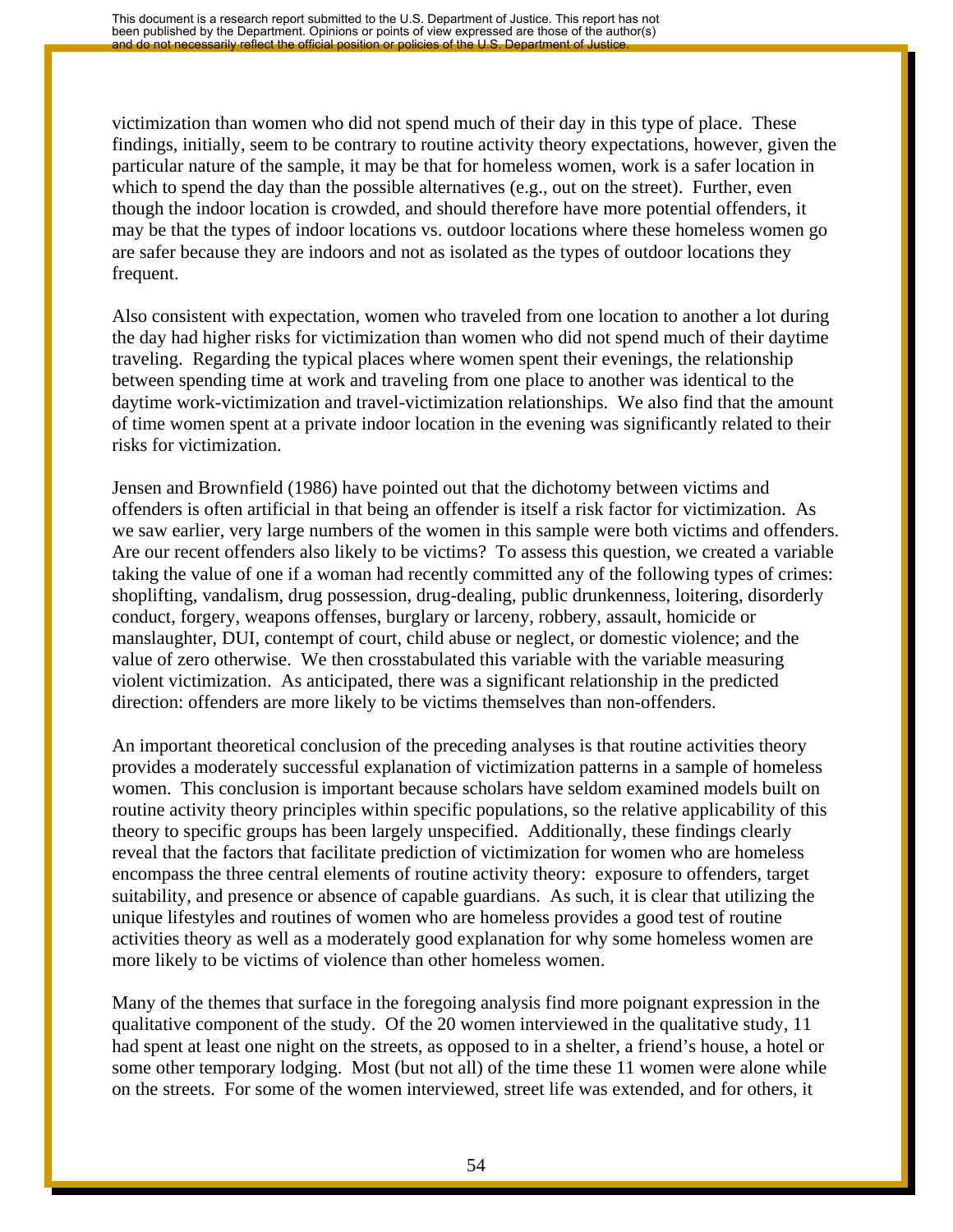occurred in the less frequent circumstance when they had nowhere else to go. Both groups experienced victimization, especially sexual attack and mugging, and their gender increased their vulnerability to and fear of sex-related violence as well as other threats to their safety. Indeed, to survive while on the streets, the women both endured numerous problems and engaged a variety of strategies.

Molly, for instance, spent one night on the streets and some time at the Vacation Lodge, an extended stay hotel that she says was oriented towards people with lower incomes. During her time at the hotel, she was raped. She says, "I felt vulnerable when they came in and used my body the way they did. You know. I'm not safe here. What I did was sort of like put booby traps up to my door so it would wake me up if anybody would come in my room." Ultimately, Molly ran out of money and had to leave the Vacation Lodge. With nowhere else to go, she spent one night on the street, sitting up awake at the bus stop in the dark. In the morning, on a tip from someone she met at the Vacation Lodge, she took the bus to the homeless shelter. For Molly, her time at the hotel was more damaging and dangerous than her one night on the street. However, she feared for her safety while at the bus stop, in part because of her earlier experiences of sexual victimization.

Indeed, the fear of sexual victimization was a major concern for the women interviewed. Rena's response illustrates this theme:

"Yeah, put myself on a program to get to the next shelter. And just go ahead on and quit being – bite my pride. Because I never thought the day [would come] I'd have to come here, but look where I'm at. Because I'd rather be up here than to be out there, somebody sticking their dick in my mouth or in my vagina or in my whatever you want to call it or just taking advantage of me. Really, I say, oh well, let's go, bite your tongue, let's go. Here I am. Sometimes you have to let your pride go. And I'm going, I'm not ashamed of it. I say, it beats prostituting. I'm not out prostituting to stay with anybody. I'm not out, you know, doing whatever. I'm here."

Junie, who spent one night on the street, echoed this sentiment. "I was afraid. Because, you know, it was a park. I was afraid of, just people, you know. If strange – any strange men would – but no one would walk through the park at night, so I was ok." To combat this fear, the women who spent a limited amount of time on the street engaged Molly's strategy of not sleeping all night. Similar to Molly, Ruby spent one night on the streets after she ran out of money while staying at a hotel. Unlike Molly, she was with her husband at the time. She says, "Awful. Awful. I never thought a day in my life I'd be out here in this cold. It was cold . . . I didn't sleep. No, I didn't [feel safe]. I was so tired, I was so tired. But I had to sit up all night long." Rena also notes that any time she had to spend a night on the streets, she did not sleep. She describes, "I'd just sit up all night. Every time. Every single time. Sit straight up. That's right. Tired as hell and just sit up." She would sleep during the day, when more people were around. Her biggest fear, as noted above, was sexual victimization.

Another way the women strategized to avoid violent sexual assault while on the streets was to engage in sexual behavior in exchange for money, food or safety. It is important to note that this exchange was exploitive and abusive of the women; however, on the streets it was one of the only options available to them. Some were involved in sex work. Tracy worked as a prostitute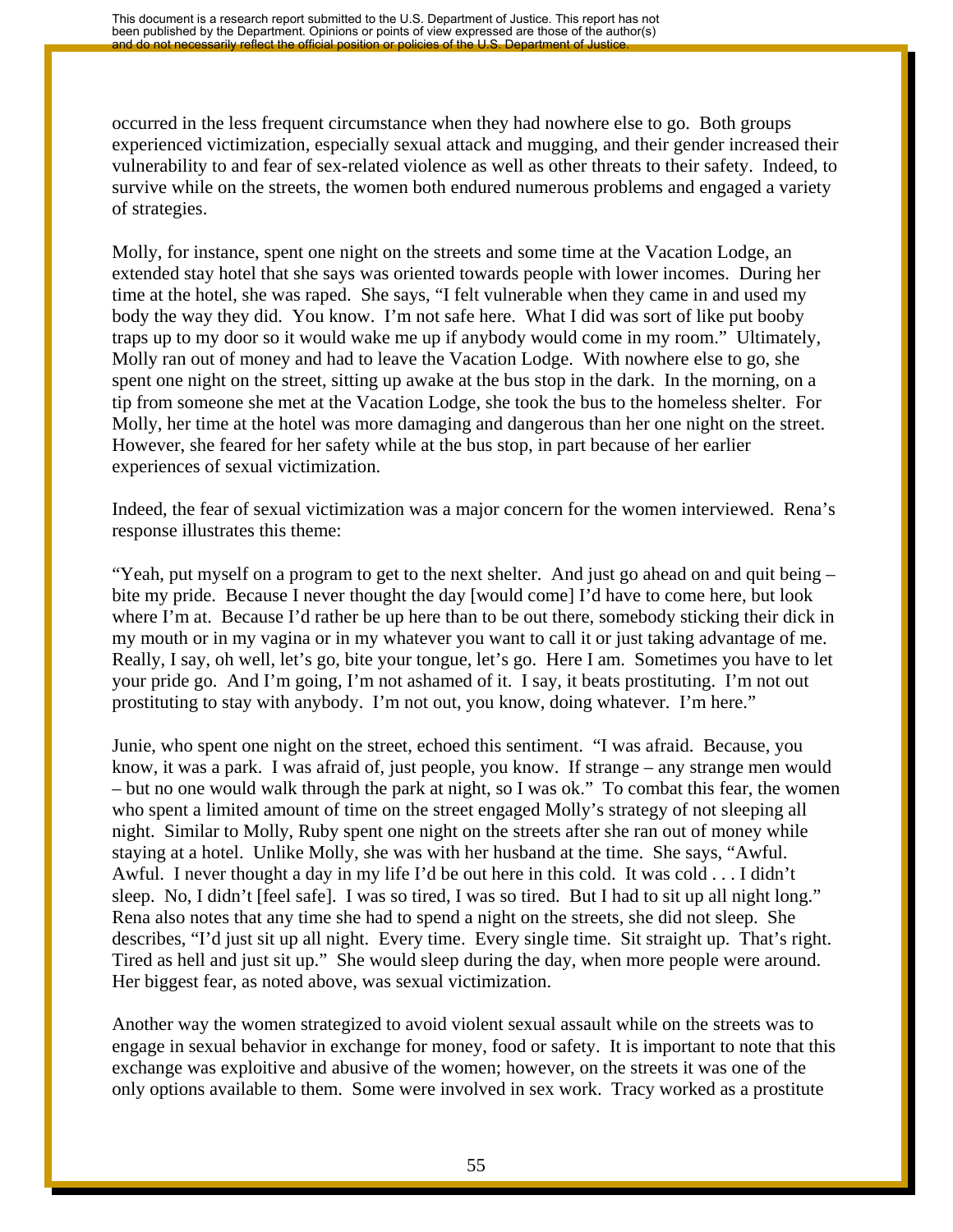for 27 years, and Hayley worked as a stripper for 15 years. Others described what might be interpreted as "survival sex." Tamara, who spent extended lengths of time on street, says:

"By being a woman – a homeless woman that's on the street, it's dangerous. You have homeless men, and it's co-ed when you're sleeping on the street. It's co-ed and some of them want women to give them favors sexually. Too, sometimes, they get bold enough, they try to rape the women, and a lot of homeless women do be raped. Raped and murdered. They will murder them in the alleyways and you will find homeless women in the dumpster. Someone slit her throat . . . Always, the homeless women are being approached in the street by homeless men that want to have sex with them, oral sex with them. Some of them offer them money and some of them don't offer them anything, or tell them they'll beat them up if they don't. And most of the homeless women are scared, and they'll go ahead and do it . . . Mostly homeless women that don't have checks monthly, how they make their money is tricking to regular men that have families, wives and children. They park on the corners; they meet them at certain times, and these are homeless women. That's how they survive. They do that as we speak."

Sex then becomes a way to avoid murder or battery, and in other cases it is prostitution. Both were seen by Tamara as survival strategies. Marion also spent an extended period of time on the street and engaged in survival sex. She does not, however, interpret it this way. Offered a shower and warm clothes by a man driving by, she took him up on it. Her narrative portrays the encounter as one of willingness and consent.

"Well, I remember one time while I was homeless I was walking down the street crying. I was crying – it was late at night and I was tired and I was scared because it was like a weekend and there was a lot of people on the street. And they was looking at me and I was scared and this guy stopped. And he said, "Are you ok?" And I told him no and he said "Why?" because I told him that I stunk so bad that people thought I was a dope addict and I'm not, I was just homeless and he said, "Well, you could come to my house and take a shower" and he said "I won't bother you." And he was a young good-looking guy and I told him ok, you know? So he took me to his place – he said I couldn't spend the night because he had roommates. You know, but he would give me – he said he had some clean clothes and I could take a shower. And he would give me something to eat. So I got – he gave his word  $\ldots$  He got in the shower. He got in the shower me. I had sex with him. When I got in the shower, he got in the shower with me and he was kind of attractive, so I didn't mind."

By saying that she "didn't mind" because the man was "attractive," Marion contextualizes the sex with the stranger as one of mutual desire and consent. Yet when asked, "Do you feel like you had sex with him in exchange for these things [i.e. clothes, food, shower]?" Marion seems unsure, replying, "No, he made me feel – I guess he made me feel that I had sex with him because I wanted to have sex with him." Later on, she says, "I was grateful for that shower and them clean clothes." These basic needs, then, were dominant, and she was willing to have sex as part of the deal as long as she was not hurt or scared. Indeed, the man promised her, "Don't be scared. I'm not gonna hurt you." At the time, this was enough. It is very possible, if not likely, that she really did "mind," but that this is the price, in her desperation, that she was willing to pay.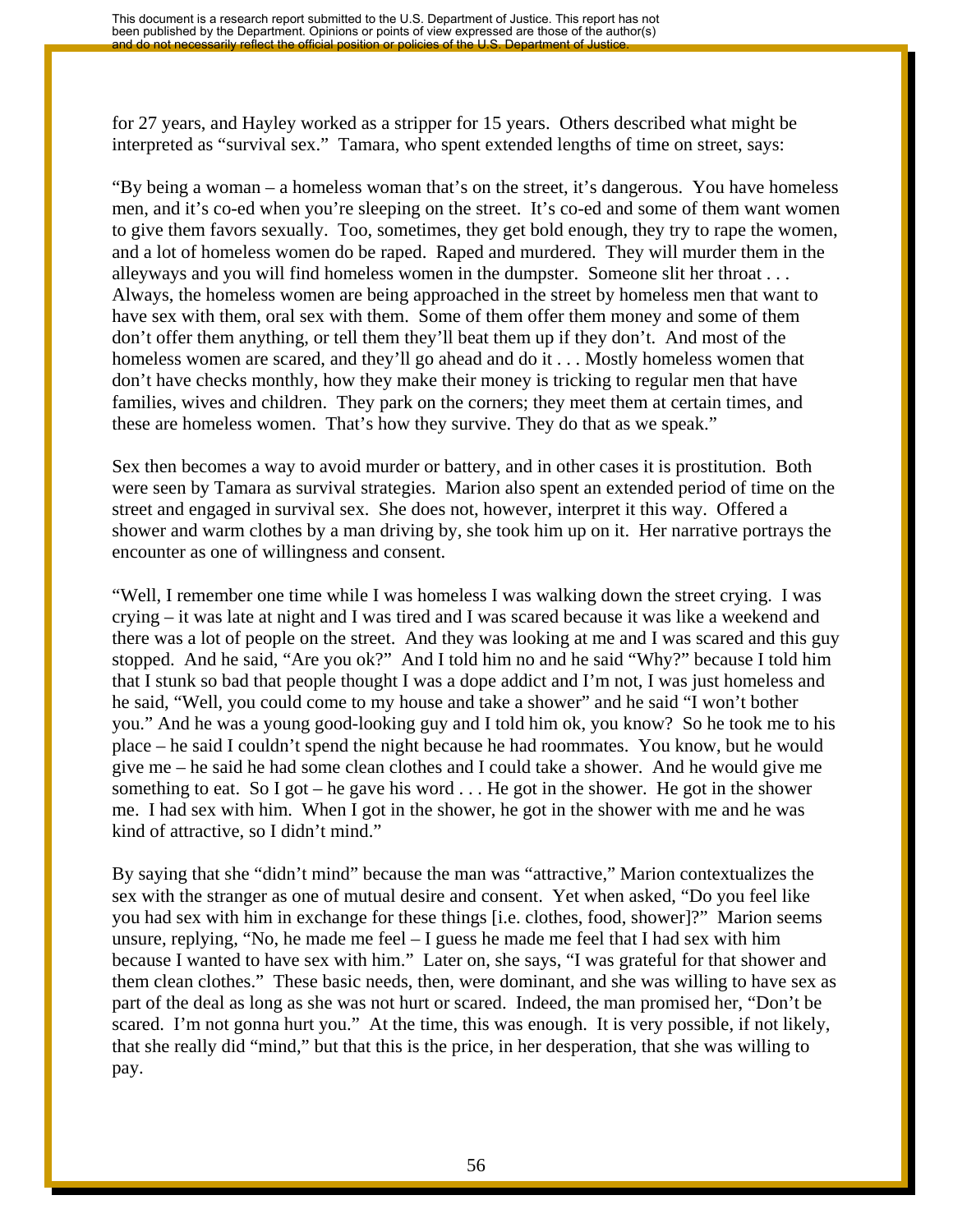Additional survival strategies were used by women who were on the streets for lengthy periods of time. While on the street alone, Mo connected with a "crew." She describes, "Sometimes when I was by myself, I was more on edge because I had to stay more alert. It wasn't like I could just sleep and be ok. But when I had my crew with me, one of us would stay awake. We'd take shifts. I didn't sleep by myself very often. But there was a few times, and I didn't sleep real good." Finding a crew enabled her to feel safe sleeping at night. She explains discovering her crew: "You meet people out there sometimes that could be really close to you and what – they might need something you know and you might need something they know and you just kind of hook up together and you chill." Through meeting these people Mo not only gained a sense of safety but also learned how to develop other street survival strategies, like "taking an old ATM card to the ATM and learning how to pull out some cash." Tamara also emphasized the strategy of finding a crew, or what she calls a "team." She says, "Get a team together of females. Don't go off and sleep by yourself. Most homeless women will go get a box and get in it by themselves. That's the wrong thing to do. Because the guy will get in it with you and he will put his hand right over your mouth and nobody can hear anything." Tamara spearheaded the team effort:

"They will come up to me at night when I did go by myself and say, do you want to hang out? Do you want to do this? And then I thought of the team, getting the team together – some good women that's not on drugs . . . So I would pick and choose and we would get a team and I ended up with three and we would sleep among each other, you know, like one here, one here, one here, so we could hear and then we'd have a little stick within our little sleeping bags and that's how we slept."

Forming a "team" or "crew" thus became a successful survival strategy.

Women who were homeless on the streets for longer periods ranged from those who actively held down a job to those who drifted through each day, focused on having their minimum needs met. Their strategies corresponded to where along this continuum they fell. Marion, for instance, developed a sort of apathy about her circumstances. Before 9/11, she stayed in airports. After that, she felt increasingly isolated and neglected by society. "I had a little money to catch the bus, I'd get on the bus and people – I started smelling so bad and I ran out of money and people wouldn't give me money and I was lost. . . And my feel were so swollen and I couldn't walk no more, 'cause they was swollen and bruised up, because all I had been doing for 5 or 6 days was walking . . ." When asked how she survived on a day-to-day basis during this time, she says she simply did not eat. "I wouldn't eat. I didn't have no money to eat." She adds,

"I used to go 5 or 6 days without eating, but believe it or not, after a while your body gets used to not eating. You know, and after awhile, it's like, what's hungry? You be thirsty a lot, but you don't be hungry. You know, and I say, well, I can live off water. And I used to beg for water all the time. But then you stink so bad, people don't want you in they business stinking, and they say, you know, do you have the money to buy it?"

Tamara, in contrast, held down a job while living on the streets. While homeless in Washington, D.C., she slept outside the church across from the White House. She describes her routine of preparing for work: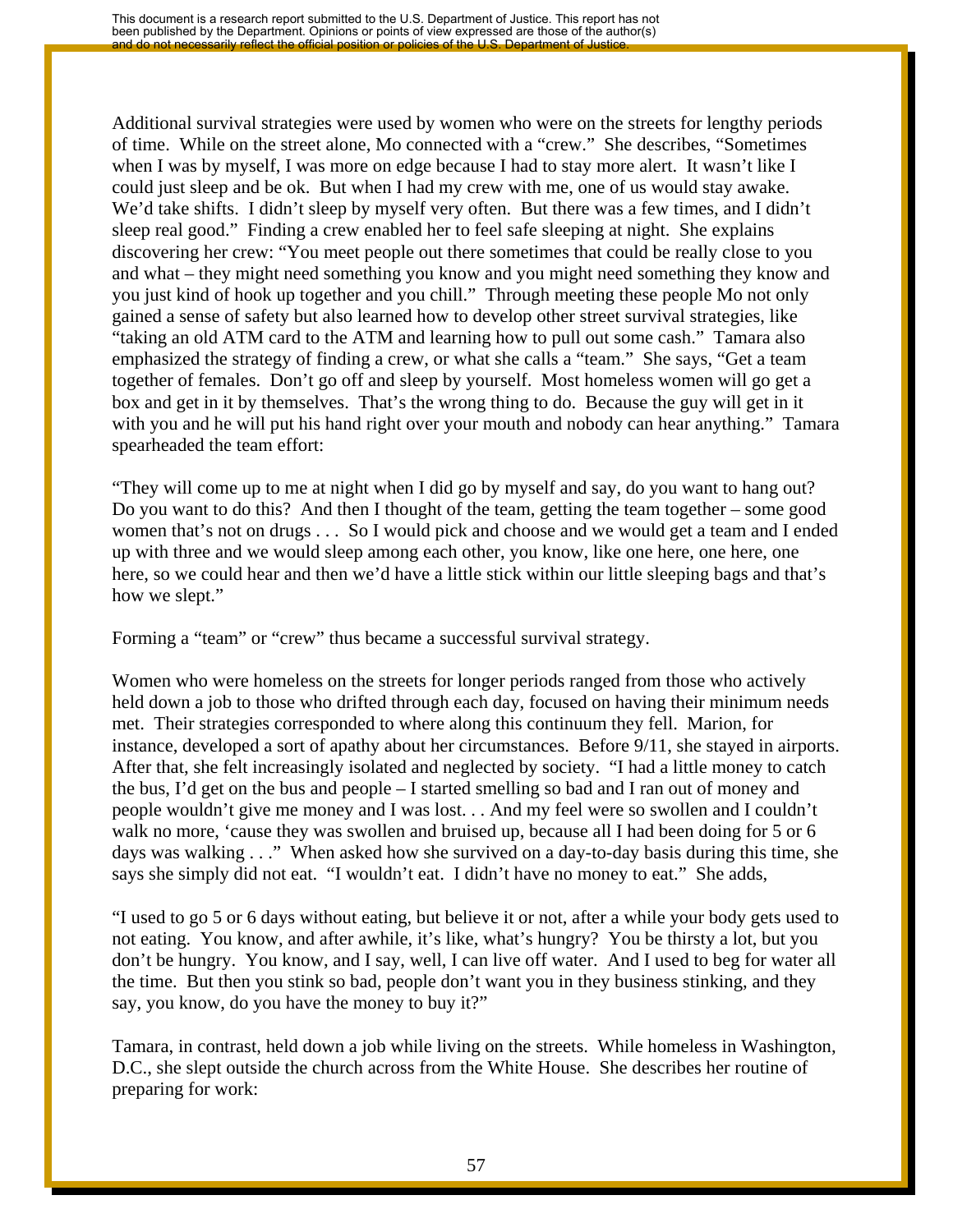"I would go to Burger King or McDonald's to the bathroom in the morning and wash up to go to work. My bags that I was carrying, I would take them to my job and put them in my locker. I would change, then I started going to work early so that I could use their showers because we had a gym and you could take showers. I'd take a shower and go to my locker and change clothes and I did that for a long time."

Tamara was also diabetic and informed a nun at a church that offered free meals. The nun offered to refrigerate and store Tamara's insulin. In the morning, she would go to the church for the shot of insulin, and would do this again at the end of the day. But making it through each day, even with these strategies in place, was very difficult, as Tamara describes:

"I had to work. I had to go to work presentable. I couldn't go there looking like I had just slept in the street. Mentally and physically I was stressed out. I couldn't sleep fully at night because you scared. So you sleep with like one eye open and one eye closed. You don't totally get rest. There's no way you gonna go lay down in the street and get a full night's sleep. Because you're too scared. So every day I was fighting to keep my sanity. To go to work. After dealing with homeless men trying to have sex with me, trying to take my money, talking to homeless women that's talking out of they head or they mental, sleeping in the street hoping that nobody is going to come and kill me in my sleep or a rat's gonna come and bite me, and then prepare myself to look presentable, to got to work and talk on a normal, average level among my coworkers and my boss, not to be sleepy, not to looked drained, not to – it was stressful."

Tamara's narrative illustrates how, even with strategies for survival, the lifestyle of living on the streets was one of vigilance, danger and fear. These were the day-to-day lives of these women.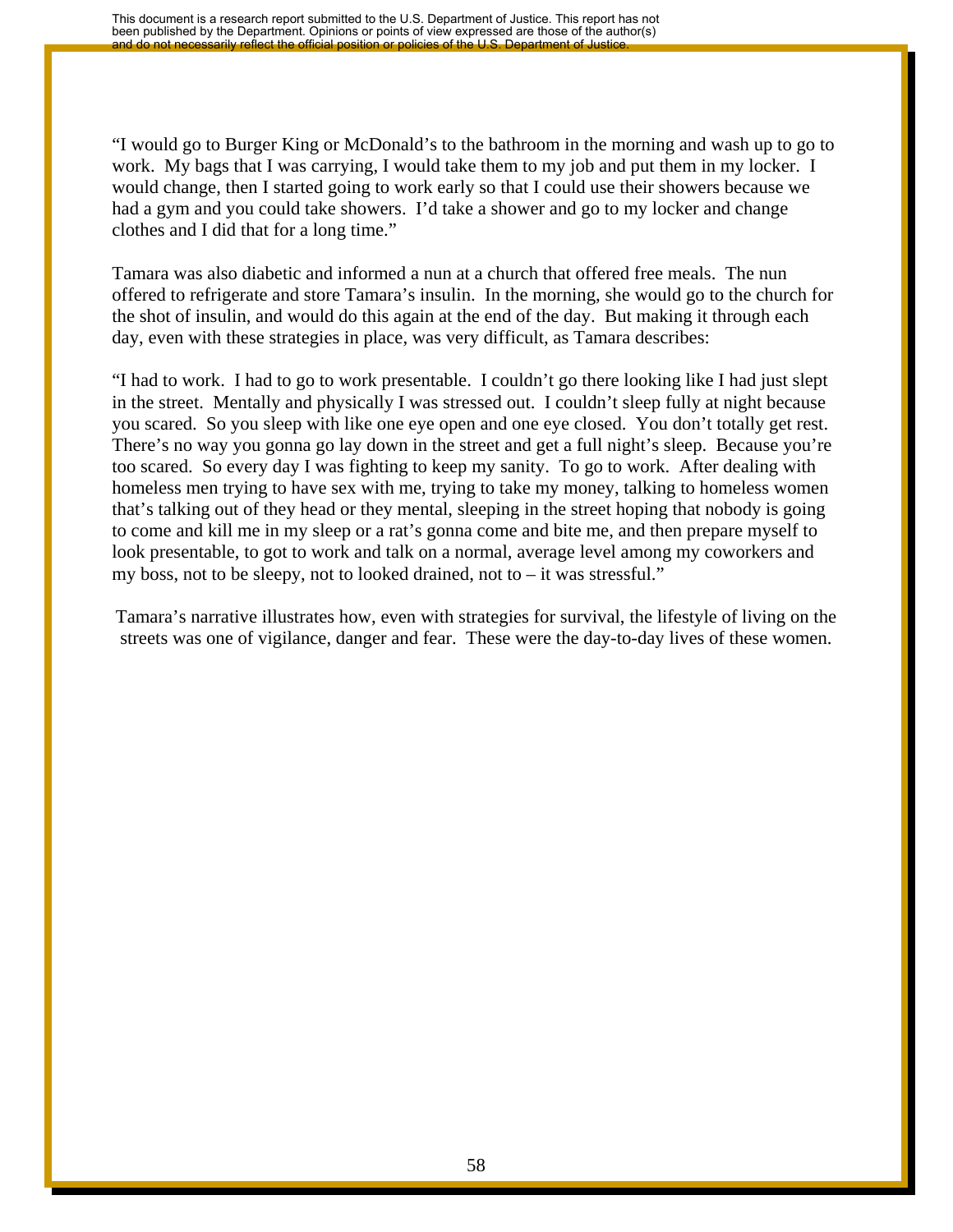#### **Chapter 7:**

## **The Childhood Nexus**

One of the well-documented risk factors for adult victimization is childhood abuse and victimization. Large proportions of women in our sample experienced negative childhood events including psychological and physical aggression. It is also apparent that family instability was common as women reported changes in parental marital status that included divorce. In addition, approximately two-thirds of the women witnessed their parents yelling at each other and another forty percent saw physical violence in the home. Interestingly, however, even given these negative circumstances, almost half of the women (45.2%) said their childhood was happy or very happy. In this chapter we first examine the childhood experiences reported by the women in the Florida Four City Survey.

|                                                  | <b>Total Sample</b> |  |
|--------------------------------------------------|---------------------|--|
|                                                  |                     |  |
| % experienced childhood psychological aggression | 66.7                |  |
| % experienced minor childhood violence           | 49.8                |  |
| % experienced severe childhood violence          | 49.8                |  |
| % experienced any childhood violence             | 59.4                |  |
| % parents ever married                           | 75.3                |  |
| % parents ever divorced, separated, or widowed   | 64.5                |  |
| Mean number of times parents divorced, SD in ()  | 1.55(2.05)          |  |
| % adults yelled at each other                    | 62.2                |  |
| % adults hit each other                          | 39.7                |  |
| % very unhappy childhood                         | 14.2                |  |
| % unhappy childhood                              | 9.9                 |  |
| % so-so childhood                                | 30.7                |  |
| % happy childhood                                | 26.4                |  |
| % very happy childhood                           | 18.8                |  |

To investigate the association between city of interview and childhood experiences we looked at each of these experiences across the four cities. There were some differences in childhood experiences across the four cities (data not shown). Women in Tampa reported the highest percentage of childhood psychological aggression, any childhood violence and severe childhood violence. In addition, they were also more likely to report that the adults in the household hit each other. Not surprisingly then, these women were also least likely to have had a happy or very happy childhood. Women from Orlando were more likely than women from the other three cities to report parental verbal aggression. It should be noted, however, that although the interviews for this study took place in a particular city, we do not know if a particular childhood experience occurred in that city.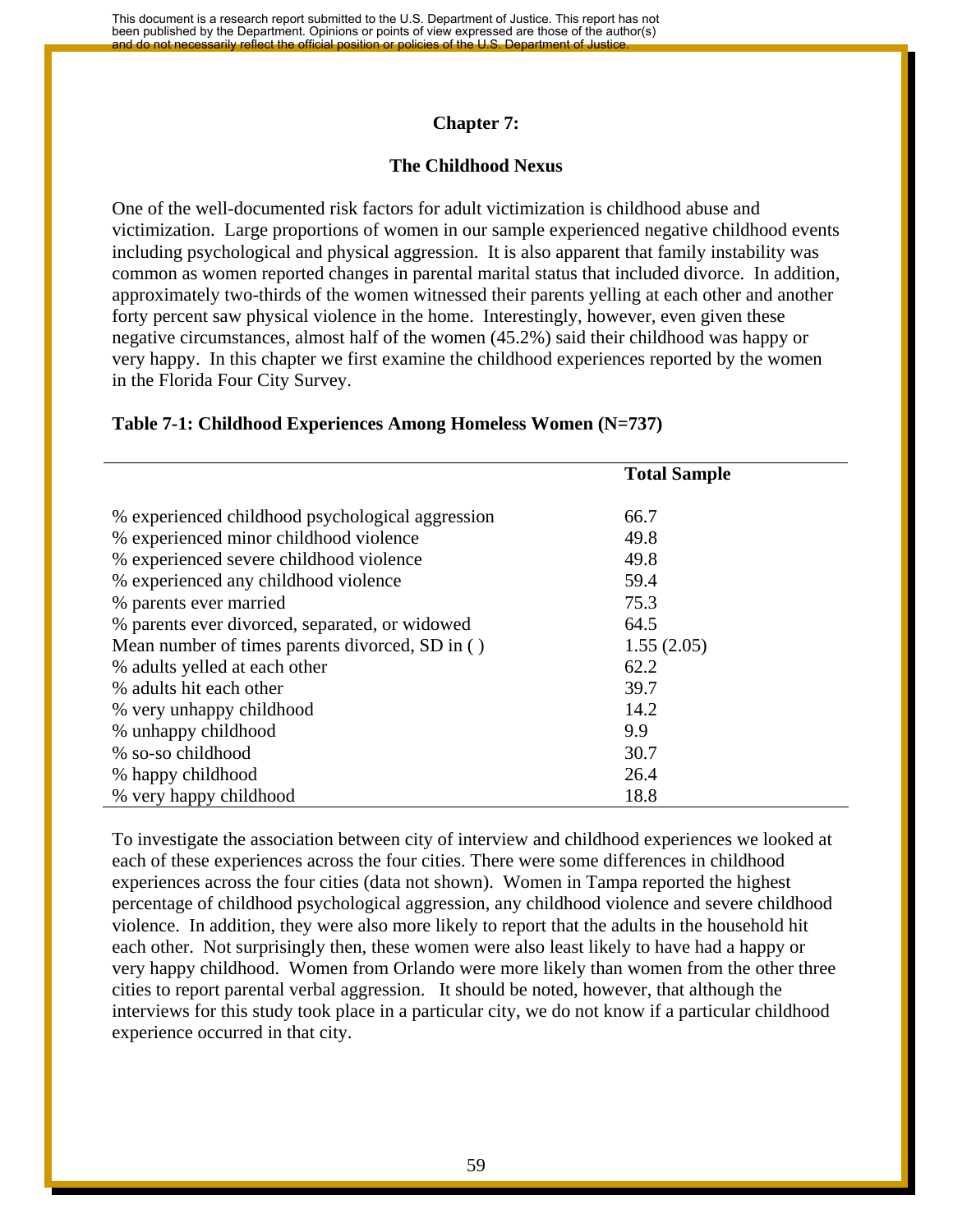|                                       | <b>Total</b><br><b>Sample</b> | Orlando Miami<br>$(n=199)$ | $(n=192)$ | <b>Tampa</b><br>$(n=200)$ | <b>Jacksonville</b><br>$(n=146)$ |
|---------------------------------------|-------------------------------|----------------------------|-----------|---------------------------|----------------------------------|
|                                       | $(n=737)$                     |                            |           |                           |                                  |
| % Very unhappy childhood <sup>a</sup> | 14.2                          | 14.5                       | 9.5       | 19.6                      | 12.9                             |
| % Unhappy childhood                   | 9.9                           | 10.4                       | 7.9       | 11.1                      | 10.2                             |
| % So-so childhood                     | 30.7                          | 33.2                       | 28.4      | 32.7                      | 27.6                             |
| % Happy childhood                     | 26.4                          | 30.6                       | 19.5      | 27.1                      | 29.1                             |
| % Very happy childhood                | 18.8                          | 11.4                       | 34.7      | 9.5                       | 20.5                             |

The following table shows the city-by-city breakdown of the "happy childhood?" responses: **Table 7-2: How would you characterize your own childhood?** 

<sup>a</sup> chi square = 55.5, p < .001

To further investigate the association between level of happiness and negative childhood events we conducted crosstabulations between each of the negative childhood event variables and the level of childhood happiness. When we compared the reports of childhood happiness with the women's recollection of negative childhood events (e.g. violence), not surprisingly, we found that women who had experienced any of the negative childhood events (ranging from adults yelling at each other to severe child abuse) were much more likely to report an unhappy to very unhappy childhood. The data follow:

| Table 7-3: Associations between childhood happiness and negative childhood events |  |  |  |
|-----------------------------------------------------------------------------------|--|--|--|
|                                                                                   |  |  |  |

|                                                                                    | Yes  | N <sub>0</sub> |
|------------------------------------------------------------------------------------|------|----------------|
| Adults in hh yelled at each other                                                  |      |                |
| % Unhappy or Very Unhappy                                                          | 33.9 | 8.3            |
| Adults in hh hit each other                                                        |      |                |
| % Unhappy or Very Unhappy                                                          | 42.7 | 12.2           |
|                                                                                    |      |                |
| <b>Experienced Childhood Psychological Aggression</b><br>% Unhappy or Very Unhappy | 33.5 | 24.4           |
|                                                                                    |      |                |
| <b>Experienced Childhood Minor Violence</b>                                        |      |                |
| % Unhappy or Very Unhappy                                                          | 41.1 | 7.3            |
| <b>Experienced Childhood Severe Violence</b>                                       |      |                |
| % Unhappy or Very Unhappy                                                          | 40.8 | 7.9            |
|                                                                                    |      |                |
| Experienced any Childhood violence (Minor or Severe)                               |      |                |
| % Unhappy or Very Unhappy                                                          | 36.8 | 5.9            |

Note: All differences were significant  $p < .001$ . To clarify the table: Among women who recalled that the adults in their childhood home yelled at one another, 33.9% said that their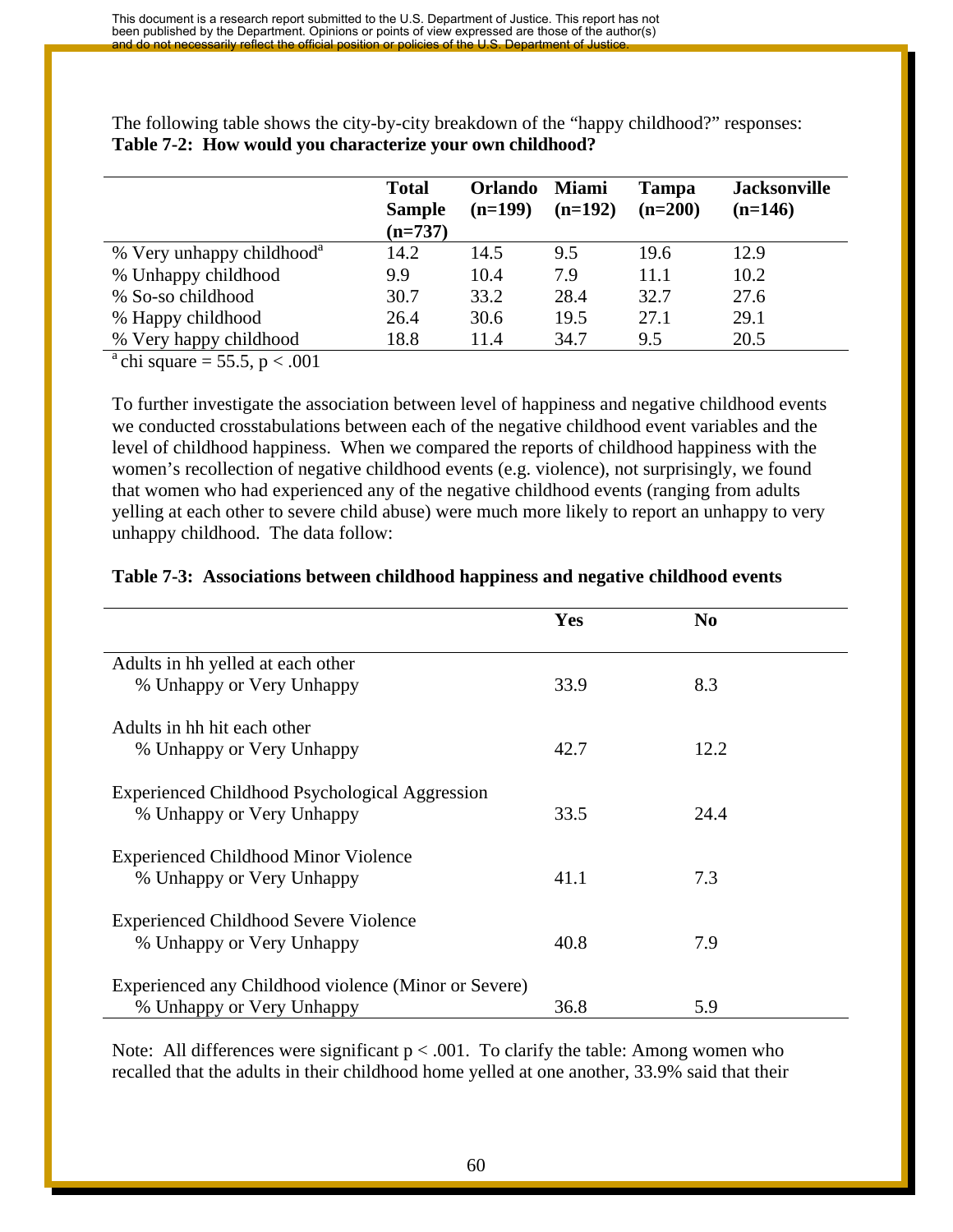childhoods had been "unhappy" or "very unhappy." In contrast, among those who did not recall adults yelling at one another, only 8.3% reported unhappy or very unhappy childhoods.

Given the proliferation of negative childhood experiences, it is not surprising that those experiences influenced these women as adults. For the women in our study, childhood violence was significantly related to their experience of homelessness. Women who experienced childhood minor or severe violence were on average 3 years younger when they first become homeless, and they were homeless more frequently and for longer periods of time. It is apparent that violence did play some role in the experiences of homelessness for these women, even though most did not identify childhood experiences with violence as one of the reasons they were homeless. This information comes primarily from an open ended question in the survey instrument where we asked the women to tell us some of the reasons they left home the first time they became homeless. Women who experienced childhood violence were also one and a half times more likely to use alcohol and almost twice as likely to use drugs as adults than women who did not experience such violence.

Childhood experiences were also important as they shaped the worldview of these women. Indepth interviews with the women as part of the qualitative portion of the study revealed that experiences in childhood provided certain messages about women's sexuality, relationships, men, and violence. These messages had real effects as the women matured into adulthood.

As children, many saw women brutalized, abused, and degraded. Often, the women experiencing this violence were our respondents' mothers. In addition to the trauma of witnessing and enduring abuse, seeing women mistreated in these ways relayed powerful meanings. Tamara succinctly states, "All my life I have seen men beat women." Similarly, Eliza recalls, "I thought that's the way life was. Because in the neighborhood I grew up in, it was nothing to see a woman dragged, knocked down, stomped and beat . . . So many women, including my mother – they stood there and they took it . . . So I took on that generational trait. You were just supposed to take it."

This normalization of violence was gender-specific; the women almost always described seeing violence perpetrated by men against women. This was mapped onto their concept of adult relationships. Ruby describes, "All my relationships I had were very abusive and that's what I thought love was about. I didn't know no better. Any time they would beat me up and - they would beat me up bad and they would tell me later on they loved me. And I'd say, ok. And keep going and going and going that way. And that's like I learned it."

Another component to the messages about relationships and men was specific to sex. From both mothers and fathers, the women recalled hearing about how women were only good for one thing, and that one thing did not count for very much. Eliza's father told her she should have been a boy, saying, "You're gonna grow up and be a whore and have a belly full of babies. And you're not gonna be any good."

Both Ruby and Mo learned that men only wanted women for sex, and that women should therefore use their sexuality to their advantage. Mo remembers seeing her mother with many different men, and reflects on a conversation when her mother told her, "Oh, if you ever want to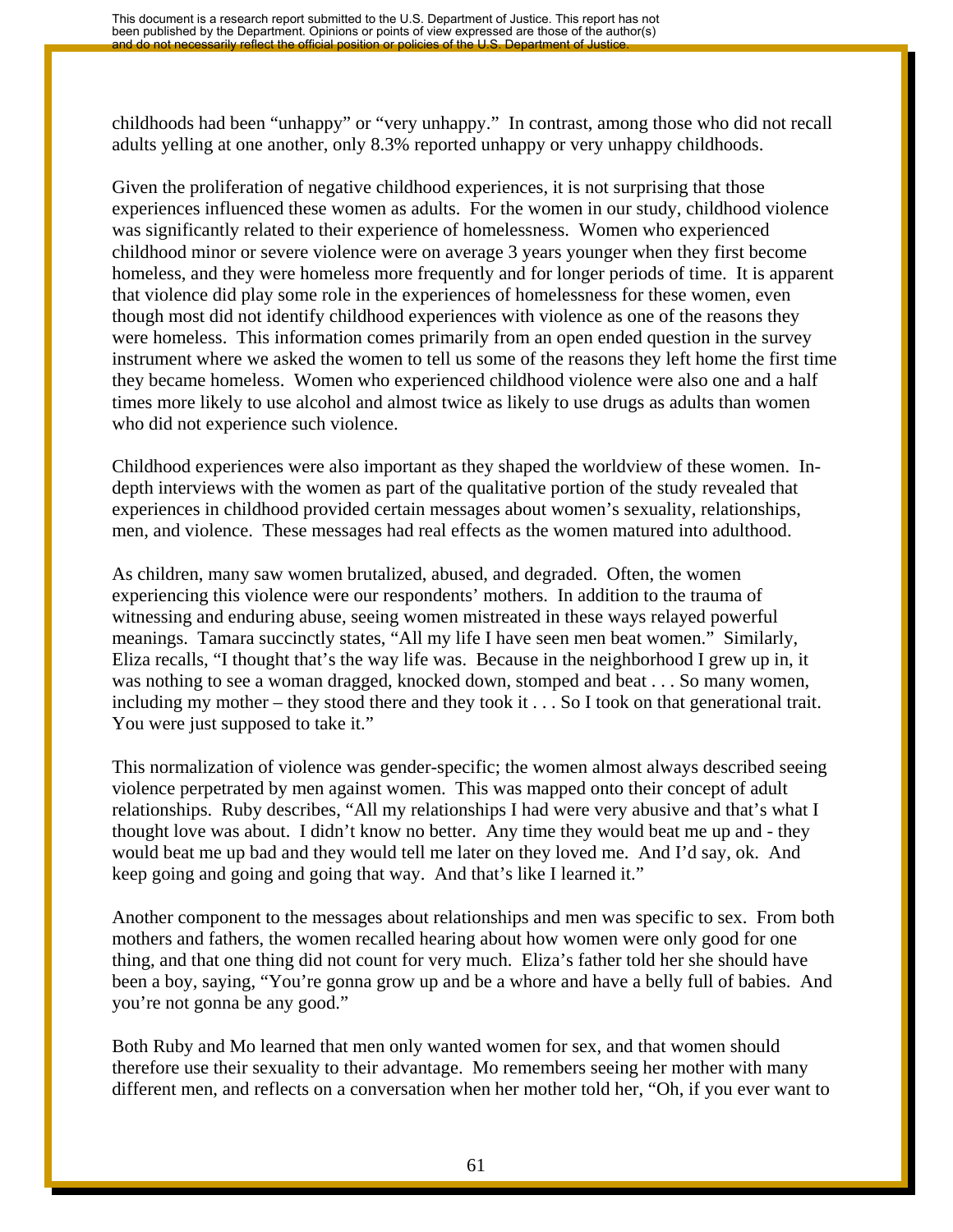get a guy's attention, wear this kind of stuff, act this way, do this." Likewise, according to Ruby, "[My mother] taught me to lay up with the mens to get what I want. I was supposed to go to bed with all these different mens to get what I want. I didn't know no better. That's what we were supposed to do. My mom always said we had a money maker." Ruby recalls her mother visiting men, working as a de facto prostitute. She says, "I knew she had a lot of different mens. We was well-known as we was growing up as kids." Through messages like this, the women learned that degrading, exploitive and abusive treatment was simply their lot in life.

Women in the quantitative part of the study had similar experiences. Childhood violence was one mechanism providing entry into sexually exploitative work. For example, women who experienced minor or severe childhood violence were more than twice as likely to work as prostitutes or strippers, professions that likely increased their risk for violence and further solidified their ideas about men, women, and sexuality.

In the qualitative component of this study, the average age that the women left home for good was about 18. Although it seems reasonable, this number belies the amount of shuffling in and out of residences, the early pregnancies and marriages, and the abuse the women experienced while young. Furthermore, the place they lived as children was often not a "home" in the sense that it provided support, survival or protection. They often lived in an environment characterized by abuse and violence, poverty, loss and dislocation, parental drug and alcohol use, and illness. These factors led to transience and displacement beginning at a relatively young age.

By the age of 19, Amelia had already been shuttled between numerous "caretakers." She lived with her father until the age of 9, when he died. She then moved in with her brother for a year and a half, and then her grandmother from ages 11-15, who then also died. Amelia finally moved in with her mother, only to be kicked out at age 18 by a new stepfather. It took her less than a year to become homeless. Fully 16 of the 20 women we interviewed recounted some sort of physical or sexual abuse as children, with nearly all identifying emotional abuse or neglect.

Eliza lived with her mother, father and siblings until she was 7. Because of violence and drinking between her parents, she lived with her uncle for a year. After returning to her parents at age 8, she was removed by the state and sent to a children's home. After a year or two, she was sent back home, where she was molested by her father and physically, verbally and emotionally abused. She was beaten by her mother when she tried to confide her father's abuse. The parental neglect led her to wander the streets at night looking for food and a little bit of care. The first older man she met at age 13 or 14 who fed her when she was hungry became the father of her first two children. He was both a drug addict and abusive.

The sense one gets from the qualitative interviews is that these early abuse experiences left permanent scars on these women and profoundly warped their sense of what is normal and acceptable in adult relationships with men, and this in turn leads to a hypothesis that women who experience the most abuse as children will continue to be abused in later life. These results were mirrored by the quantitative portion of the study as many of the women who reported childhood victimization also reported adult victimization. Specifically, 86% of the women who experienced physical violence as a child also experienced physical victimization as an adult (P <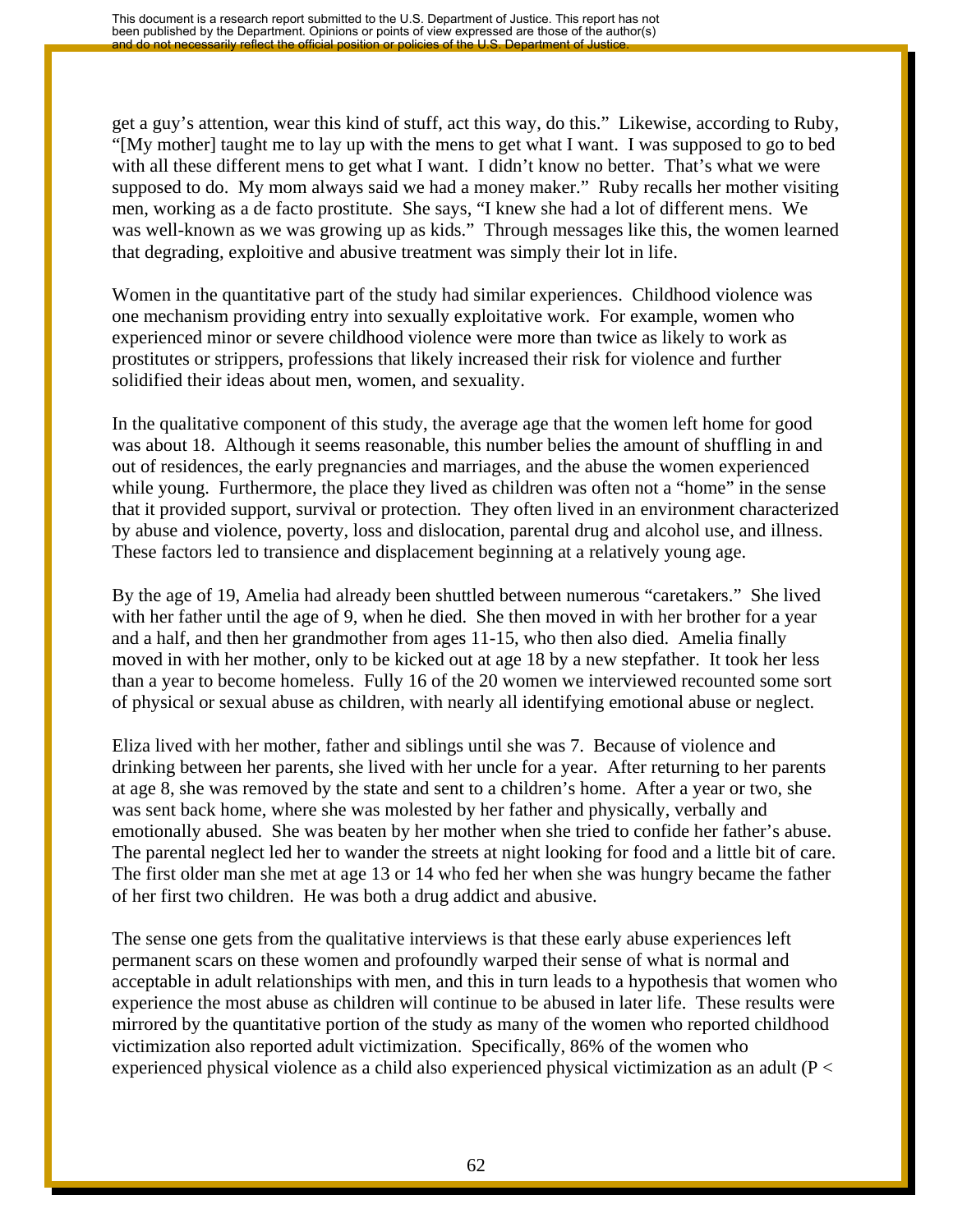.001). When sexual victimization was included, 92% of the women who had experienced childhood violence also had been victimized as an adult.

The effects of early experiences with violence linger into adulthood and adult relationships. We asked the women in our study a series of questions about their current or most recent partner to gain a sense of the quality of their intimate relationships. These questions asked about the controlling, isolating, and abusive behaviors of their intimate partners. Women who were childhood victims of violence identified more negative behaviors in their partners than did women who were not victimized. In addition, they also indicated that these negative behaviors occurred more frequently. Although our cross-sectional data do not allow us to presume causality, it is obvious that childhood experiences do influence adult relationships.

Women were asked to think about their current or most recent adult partner and were asked

**Table 7-4: "Would you say your adult partner…"** 

|                                                                                  | <b>No Childhood</b><br><b>Violence</b> | <b>Experienced</b><br><b>Childhood Violence</b> |
|----------------------------------------------------------------------------------|----------------------------------------|-------------------------------------------------|
| Has a hard time seeing things from your                                          | $2.32^{a}$                             | 2.63                                            |
| viewpoint?                                                                       |                                        |                                                 |
| Is jealous or possessive?                                                        | 2.16                                   | 2.68                                            |
| Tries to provoke arguments?                                                      | 1.86                                   | 2.29                                            |
| Tries to limit your contact with family or<br>friends?                           | 1.75                                   | 2.00                                            |
| Insists on knowing who you are with at all<br>times?                             | 2.05                                   | 2.54                                            |
| Calls you names or puts you down in front of<br>others?                          | 1.59                                   | 2.01                                            |
| Makes you feel inadequate?                                                       | 1.73                                   | 2.16                                            |
| Is frightened of you?                                                            | 3.69                                   | $3.61^{b}$                                      |
| Shouts or swears at you?                                                         | 1.71                                   | 2.21                                            |
| Frightens you?                                                                   | 1.61                                   | 2.02                                            |
| Prevents you from knowing about or having                                        | 1.54                                   | 1.85                                            |
| access to money even when you ask?                                               |                                        |                                                 |
| Prevents you from working?                                                       | 1.30                                   | 1.60                                            |
| Insists on changing where you are living even<br>when you don't need or want to? | 1.28                                   | 1.73                                            |
| Threatens you with the safety of your children?                                  | 1.17                                   | 1.35                                            |
| Threatens you with the safety of your animals?                                   | 1.08                                   | 1.16                                            |
| Threatens you with the safety of your friends?                                   | 1.14                                   | 1.40                                            |
| Insists on you having sex without a condom?                                      | 1.55                                   | 2.07                                            |
| Prevents you from seeking medical attention?                                     | 1.19                                   | 1.38                                            |
| Disappears for a day or days at a time?                                          | 1.41                                   | 1.71                                            |
| Leaves you alone without food, money, or<br>supplies?                            | 1.22                                   | 1.55                                            |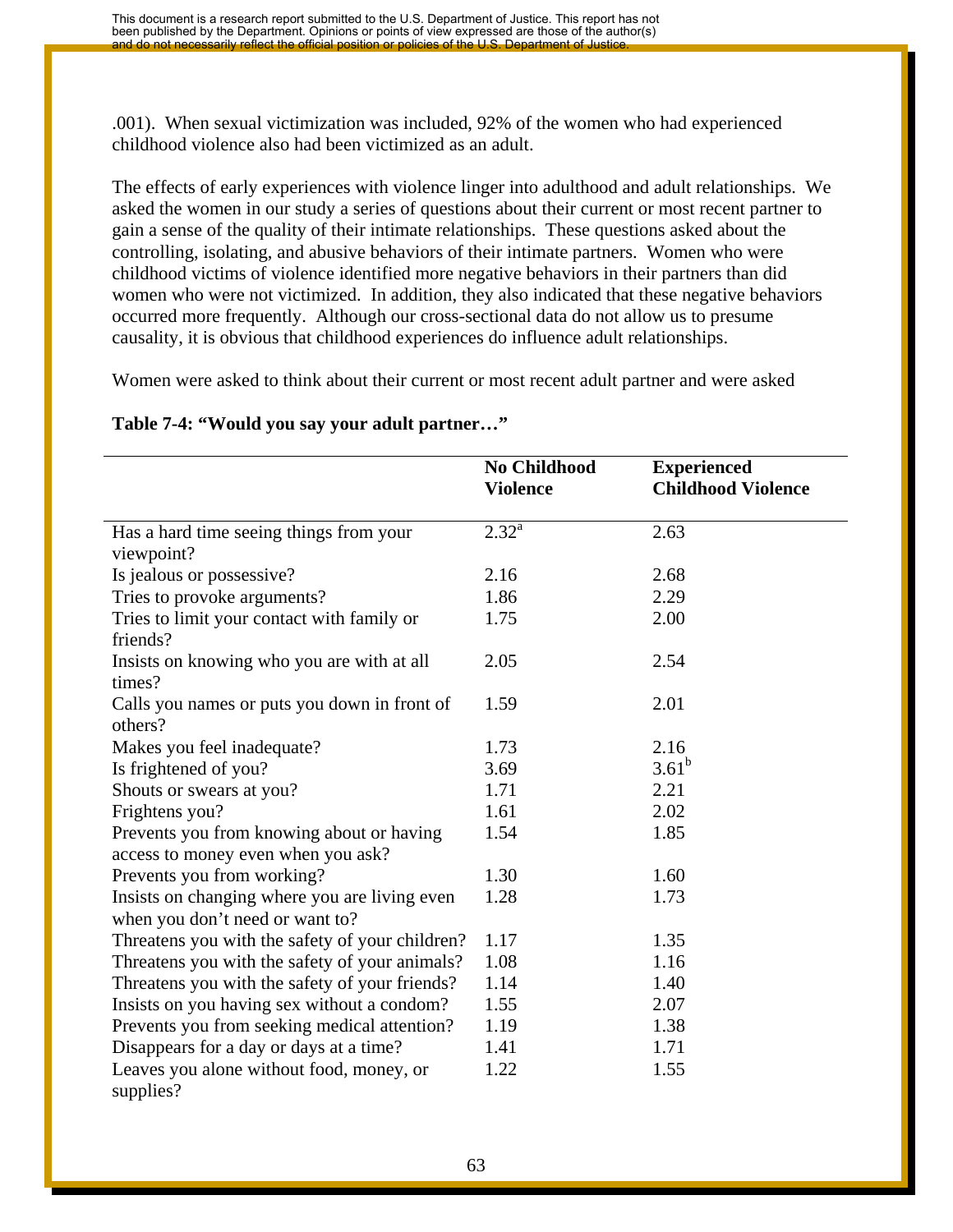| This document is a research report submitted to the U.S. Department of Justice. This report has not |  |
|-----------------------------------------------------------------------------------------------------|--|
| been published by the Department. Opinions or points of view expressed are those of the author(s)   |  |
| and do not necessarily reflect the official position or policies of the U.S. Department of Justice. |  |
|                                                                                                     |  |

| Steals from you?                                  | 1.25 | 1.50 |
|---------------------------------------------------|------|------|
| "Borrows" your credit card or money and does 1.22 |      | 1.52 |
| not pay you back?                                 |      |      |

<sup>a</sup> Numbers are mean scores. Responses for all questions ranged from 4 (Almost often) to 1 (Never). A higher score indicates the behavior occurred more often.

 $\overrightarrow{b}$  All analyses with the exception of this are statistically significant.

One of the mechanisms through which childhood victimization may increase the risk for entering into unhealthy adult relationships is its relationship to self-esteem and depression. In our study, childhood victimization was not significantly associated with adult self-esteem. It was, however, associated with depression. Women who were victims of childhood abuse were more than twice as likely as women who reported no abuse to feel that the term depressed described them very well. Furthermore, depression was significantly associated with adult victimization (stalking, sexual, or physical assault). It is important to note that the measure of depression in these analyses is a subjective assessment by the women themselves rather than a clinical diagnosis. Again, although causal ordering cannot be conclusively established, the association between childhood negative events, depression and adult victimization cannot be ignored.

Childhood victimization was also significantly related to other types of victimization as well. Women who had experienced minor or severe abuse as children were more likely to be robbed, pick-pocketed, have things stolen from them, have been seriously beat up, stabbed or cut with a knife and shot at with a gun.

Childhood victimization was also related to perpetration. Women who were victimized as children were more than twice as likely to have committed at least one criminal offense in their life. Moreover, women who experienced childhood abuse (minor or severe) committed almost three times as many offenses compared to women who did not experience any childhood abuse. Clearly negative childhood experiences, such as abuse, have a profound effect on other behaviors including both victimization and perpetration. It is imperative, therefore, that any examination of violence among homeless women includes both childhood and adult experiences.

#### **Conclusions**

A common theme in the victimization literature is the relationship between childhood victimization experiences and later adult victimization, perpetration, and other negative outcomes. These relationships also exist among the women in the Florida Four City Study. Women who grew up in household where adults were yelling or hitting each other were not as happy as women who grew up in households where these events did not happen. In addition, women who experienced childhood violence were more likely to report unhappy childhoods compared to women who were not victimized as a child. Childhood violence also appears to be related to homelessness as these women were first homeless at a younger age, were homeless more frequently and for longer periods of time. Finally, childhood experiences of violence appear to be associated with adult negative outcomes as well.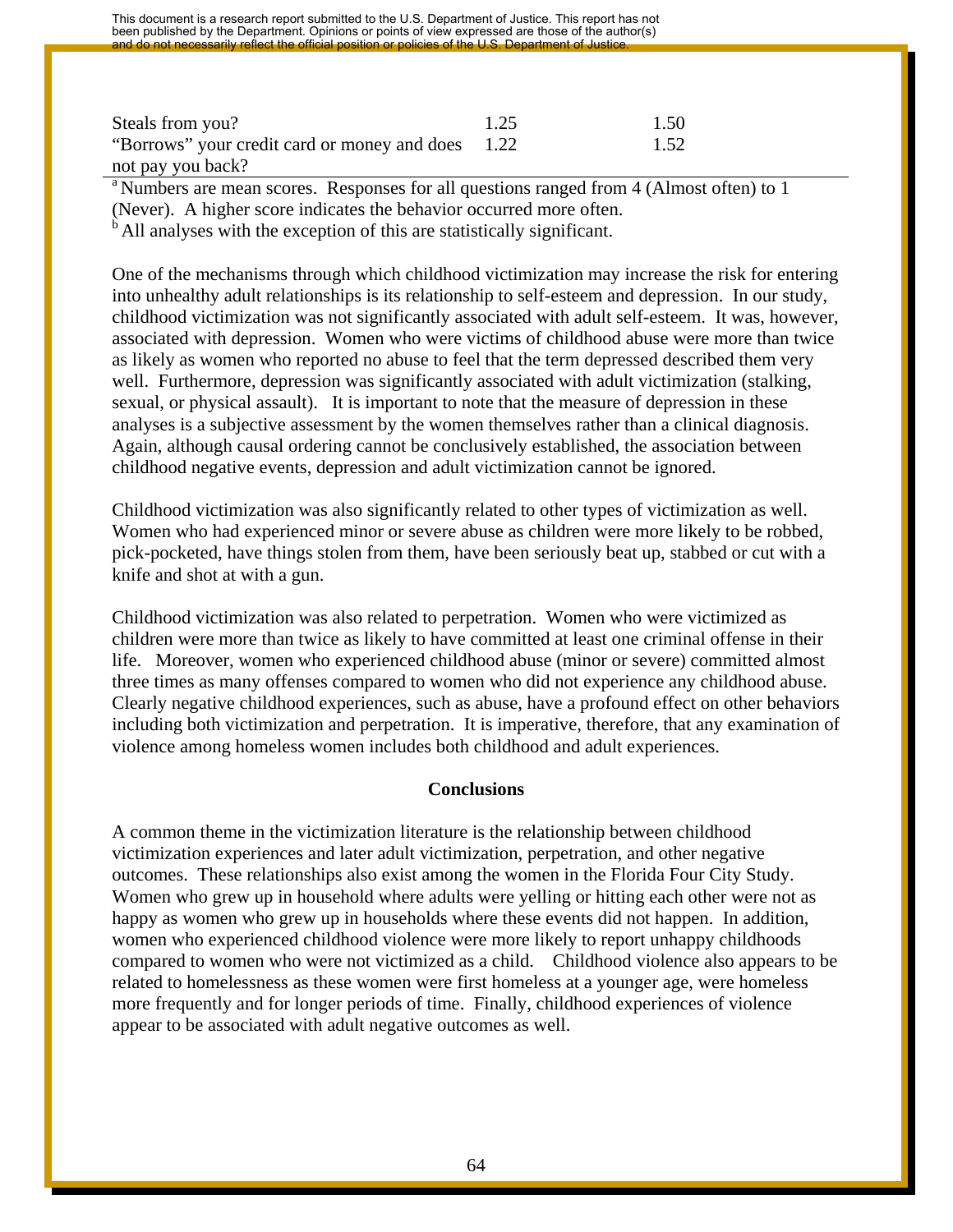#### **Chapter 8:**

#### **Violence as a Cause of Homelessness among Women**

The quantitative data suggest that about one homeless woman in four is homeless in whole or in part because of violence. Results from the qualitative interviews suggest that there are multiple ways that violence leads to homelessness for women. Further, the violence these women experienced was situated, always, within a larger context of poverty, neglect, loss, dislocation, drugs, alcohol and illness, the combined effect of which is desperation and destitution. The ways that violence was a major cause of the women's eventual homelessness can be subsumed under two distinct but (as we have just seen) related umbrellas: the effects of child abuse and violent adult relationships.

As we have seen, child abuse was common in the young lives of these women. Sixteen of the 20 qualitative interviewees recalled physical or sexual abuse, and all were neglected or emotionally abused in some way. The effects of this abuse were far-reaching, setting the women up for social, emotional and behavioral deficits that bled into later life decisions and choices.

One significant consequence of being abused as a child is that it led some of the women to "early independence" or a premature departure from the childhood home at a younger-than-average age. This is consistent with research that finds that among homeless and runaway youth a substantial proportion experienced child abuse (see Janus, McCormack Burgess & Hartmann, 1987; Silbert & Pines, 1981; Tyler, Hoyt and Whitbeck, 2000; Whitbeck, et al., 2001). In 8 of the 20 cases, the women left home in their teens by way of marriage or pregnancy, and 6 of the women were kicked out or ran away.

Whatever the reason, leaving was often a favorable alternative to a violent childhood home. Marriage or pregnancy, for instance, seemed like a good excuse to escape.

"It started out at 19 or 18. I mean, I ran away from home, I got out and got married and started having kids just to get away from that. And if I wouldn't have been brought up the way I was brought, maybe things would have been different. Maybe I would have gone to school. Maybe I would have waited to have kids and my life would have been more stable and things wouldn't have happened the way they happened." (Diane)

Indeed, these new situations only contributed to the economic and emotional instability of the women. Sara left home because of severe abuse and had a child at the age of 15. She says, "I guess I just got tired of being the punching bag in the family so I left . . . but I guess being at the age of 14, 15 years old, you can't fend for yourself, you can't get a job, nothing." The difficulties of supporting themselves at young ages put these women at risk for homelessness, which was often experienced as a **positive** alternative to continuing to live in a violent home. Mo noted that she became homeless the first time to escape her abusive father, and calls her life on the streets a choice. "I just know I kinda left for a little while and [my father] didn't know where I was for about two or three years. I did that on purpose. I didn't contact no one in my family for a long time . . . In my case, sometimes it was a choice because I didn't want to be found. I didn't want nobody to know me so it was easier to be homeless."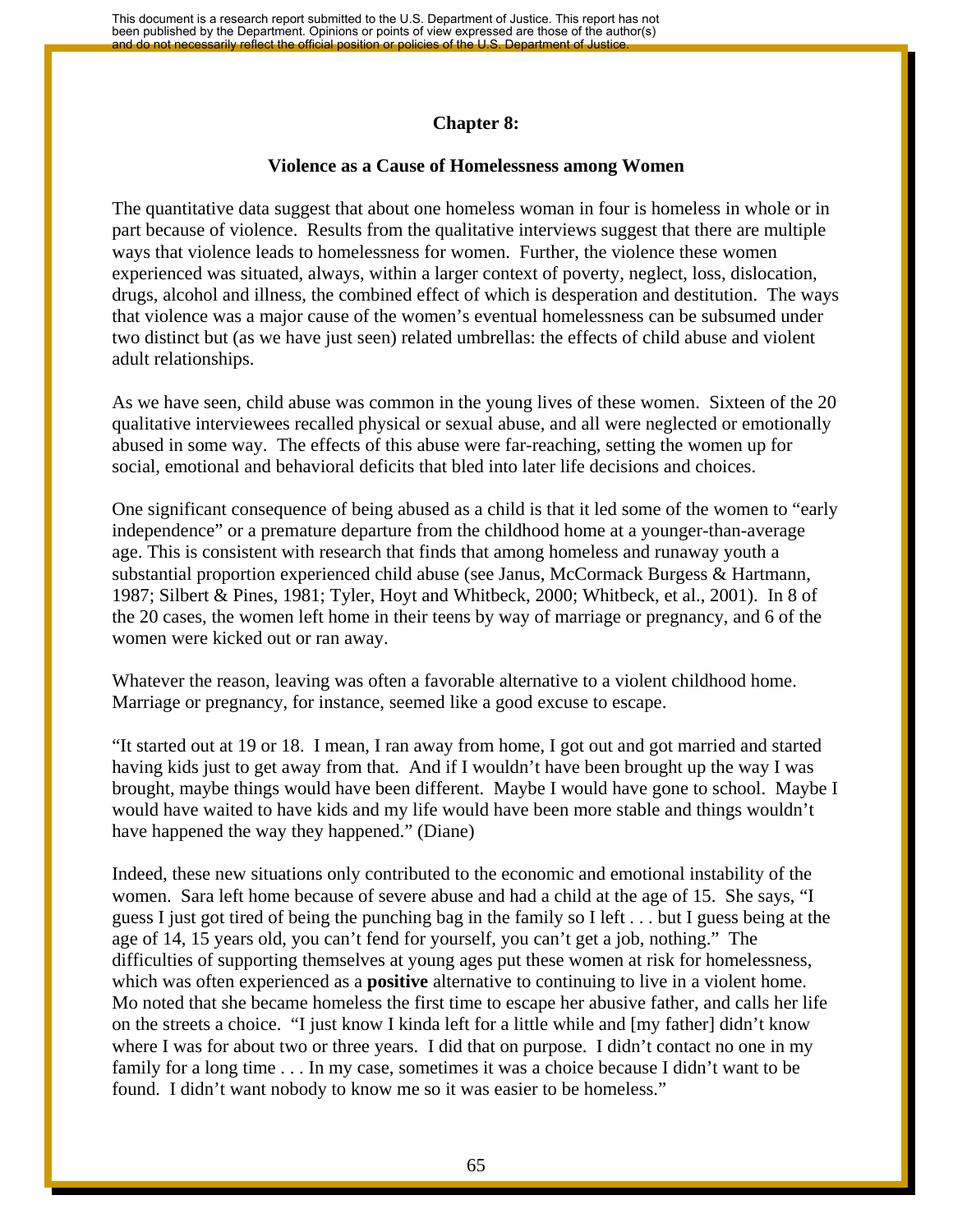Others thought they were starting over by leaving the childhood home for some other living situation, only to find their new situation as abusive and unsatisfactory as the old. Consider Cammie, who left home and got married at 18 and tried to "use" her first marriage to start a new family blueprint:

"Because I was very much in love with the guy that I was marrying and I had it in my head that I was going to be able to show my parents that you could have a marriage and make it work and you know, children, and not have alcohol and drugs in the middle of it and do things right. And I mean, I looked at it in a very positive light . . . My thought was, I'm going to show everybody in my family, especially my parents that you can have a family and you can do it right."

Cammie then endured years of mental and physical abuse from her husband. In contrast, Eliza, at 13, did not pursue a relationship with an older man, but drifted into it while wandering the streets hungry, looking to stay away from her parents' abuse.

"He said, "What's your name?" He was real nice; he had a pocket full of money, wallet full of money. It was a summer night and I got in his car and I felt safe. And we rode over to where we ate. And he actually fed me and I was actually full . . . He would feed me. I would be hungry. And I would still go home and act like this kid I was. But I'd get hungry. And sometimes there wasn't a pot of beans or some bread in the oven and I'd go find it. And he'd say, "You eat?" And I'd say, "no." And he'd say, "Let's go get something to eat." He fed me . . . But again, it was a nightmare. It was a daydream, waking up from a nightmare, because I thought he was just so nice, and then after I gave up my virginity and the babies started coming, he wasn't so nice anymore . . . I couldn't go tell my mother because I always see her get beat up, her head split open, or her throwing a frying pan and splitting my father's head, so it was kind of [one] abuse upon another."

Eliza's attraction to this first "boyfriend" was clearly in the alternative he apparently represented to the home life she had been leading. But such relief as he provided was evidently short-lived.

Intimate relationship violence permeated the women's narratives of emerging adulthood, and directly affected their livelihood and health, causing in no small part their eventual homelessness. Eighteen of the 20 women interviewed had experienced at least one violent adult relationship. Domestic violence contributed to the women's homelessness through several possible avenues that frequently overlapped. Some, for instance, remained with an abusive partner, at times trapped by fear, a partner that was not economically stable for reasons that included drug or alcohol abuse or unemployment. In these cases, the women became homeless with the abuser. Others saw that homelessness was a likely possibility if they left (or it was the only way out of the violent relationship) and ultimately, this became preferable. Generally, domestic violence contributed to a general downward spiral in which the women were preoccupied with daily survival, beaten down, depressed, and unsuccessful at making choices or having opportunities that improved their stability. Again, it is important to keep in mind that the domestic violence in the lives of these women was located within a matrix of factors that included poverty, loss, dislocation, drugs, alcohol and illness, and these factors also contributed to the eventual homelessness.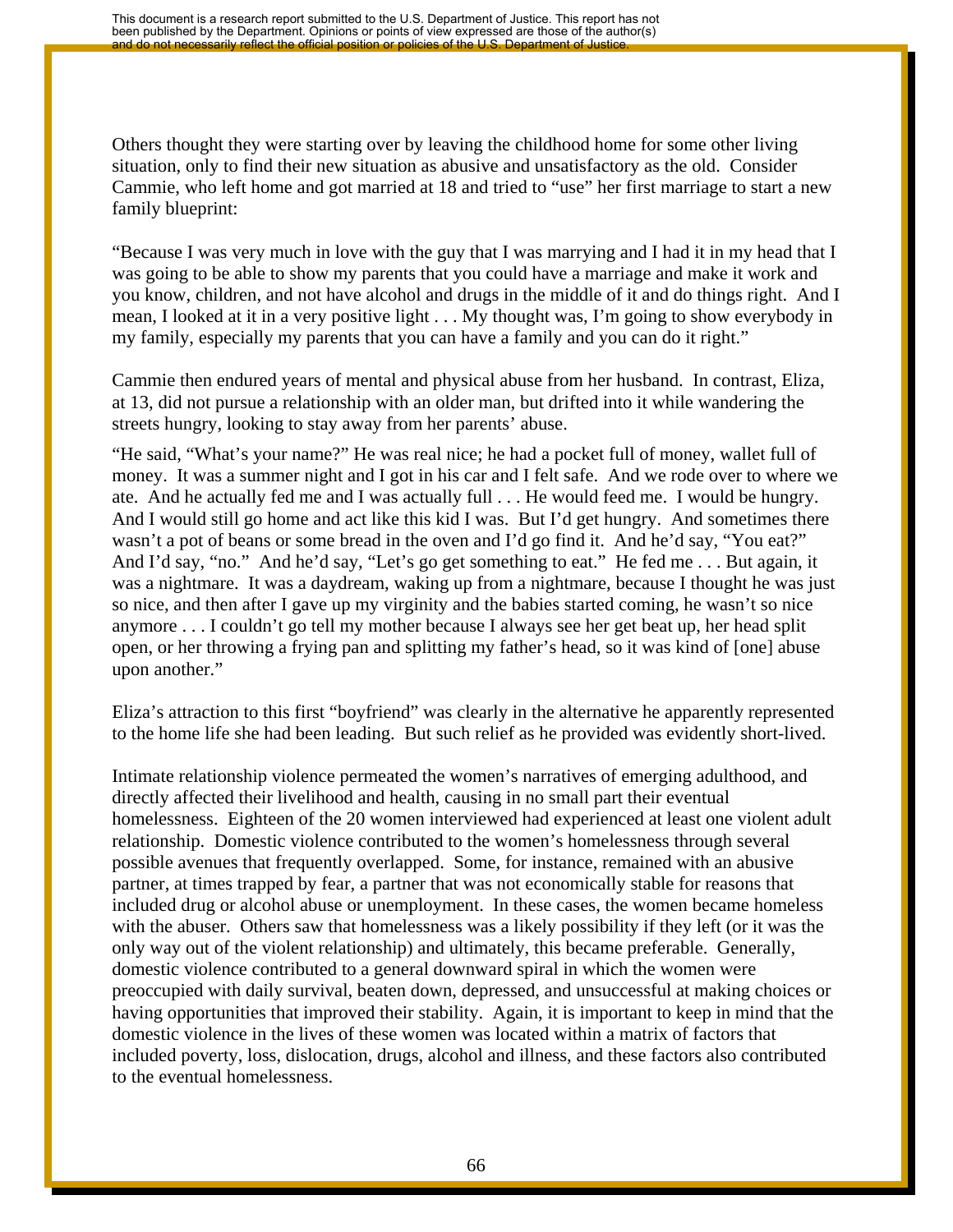Sara's ex-boyfriend was very violent to both her and her children. He was arrested numerous times for child abuse and battery against her, but she dropped charges out of fear. This was not idle fear; he would call Sara from jail to threaten and harass her, and on one occasion returned home only to beat her, choke her, and hit her son, leaving a bruise on the side of his face. He held Sara and their five children hostage for an entire weekend, at the end of which they finally escaped. Sara was briefly homeless with this man, and he threatened to kill her if she tried to leave. She says,

"I guess for the longest time, I stayed with him because I wanted my kids to have a family environment. I wanted them to have a mother and a father to grow up with. But he's not really a father for them. And it just got to a point where I was just tired. I was tired of being scared. I was tired of not being allowed to do anything. I was just tired of everything and I had reached my limit with him . . . I couldn't take it no more. And the day after the trial, they TPR'd [Termination of Parental Rights] his rights as well because of his drug problem. And that night he threatened to kill me. He said that he'd already lost his kids, he wasn't about to lose me and so that was just it for me."

This was the turning point for Sara, and she left and went directly to the homeless shelter. Her fear still lingers, however: "When I was with him, I was afraid of when he was gonna beat on us again, and then when I wasn't with him, I was afraid of when he was gonna pop up on me."

Women who were victims of intimate partner violence along with the myriad of other losses, dislocations and abuses they had experienced sunk deeper into a miasma of immobilization and desperation. Homelessness often occurred at the end of this road.

"I think the violence and abuse probably led to [the homelessness] because when I get down in the dumps, I'm always thinking about all that bad stuff. And then I've been through so much trauma in the last couple of years that I just felt so beat down and just so lost and I'm asking myself, how did I go from self-sufficient, taking care of myself, to I was losing everything?"(Natalie)

"You know, I think the abuse had a lot to do with it. The liquor, a lot, too. But the abuse, you say, you know – you keep on having these failed relationships. You think somebody, they're supposed to love you, calm you. And started from your childhood. All these harm you, then your family harm you, then your husbands harm you, your boyfriends harm you. You say, you know, there's no use to even trying to do anything, 'Cause I get up, somebody going to knock me down." (Marion)

The connections between violence and homelessness made by Natalie and Marion were represented in many of the women's narratives. Diane reiterates, "It's the violence and the drugs and everything that has gotten me to this point of being homeless." Effects of violence, both in childhood at the hands of caretakers and in adult intimate partner relationships, facilitated their homelessness in many ways, not the least of which was the erasure of the women's feelings of value, self-worth and self-sufficiency. Without these, Natalie says, "It's hard to get out of the pattern of thinking there's something wrong with you, and then you end up like this and you're like, well, I guess they were right all along. I am worthless, I am useless, I am unlovable."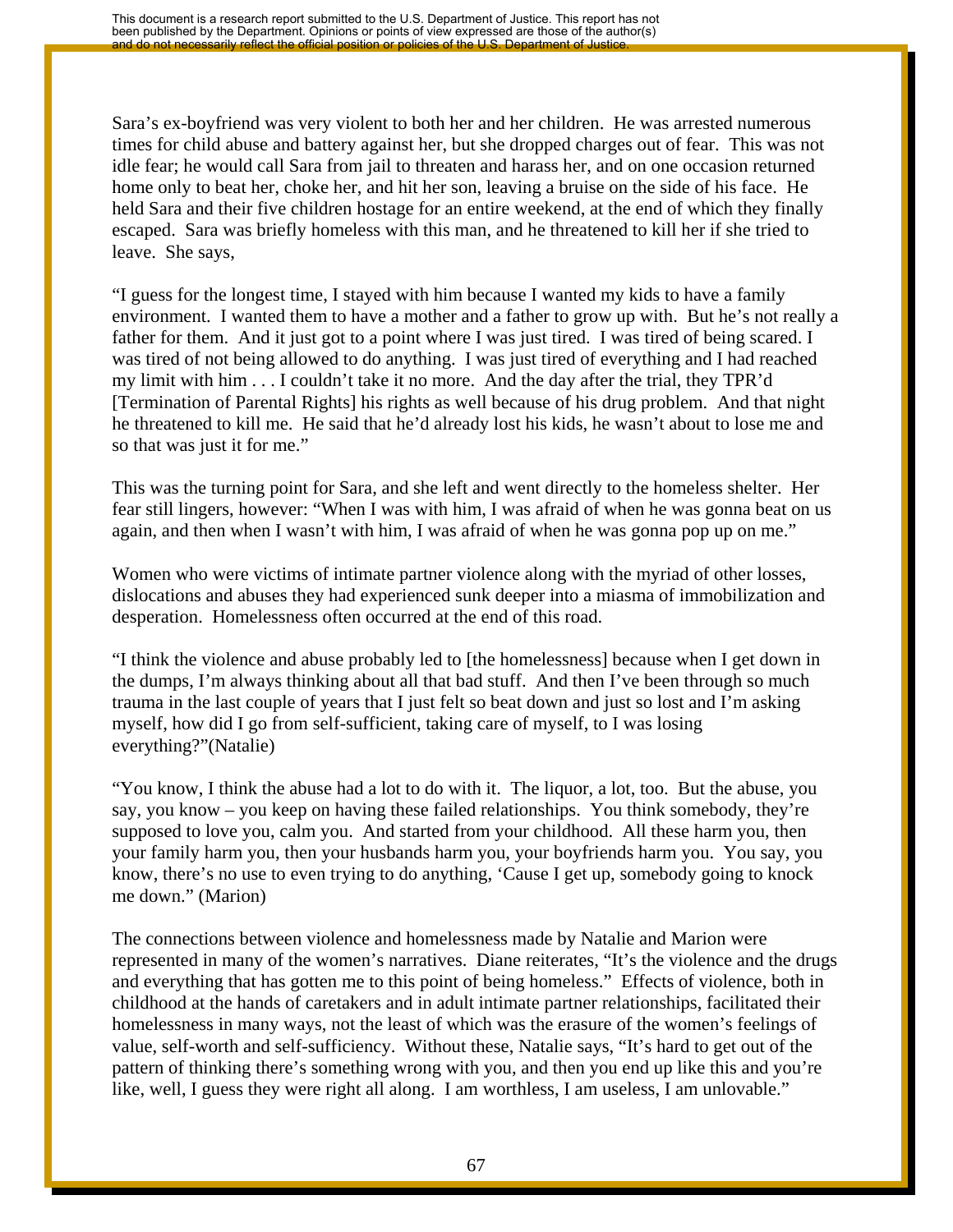Hayley points out that this was never where she wanted to be, saying, "Everybody that's in this [homeless] situation, whether or not they want to admit it, has been abused or has abused somebody in their life to get to this point. You didn't get here by your own free will. Somebody dragged you here, kicking and screaming, probably."

As these women have described, the path to homelessness is fraught with peril and frequently begins early in life. Childhood violence often provides an unstable foundation upon which to build a life and sets the stage for later unhealthy relationships and behaviors. By the time homeless women arrive at a shelter, their cumulative negative experiences have shaped their view of the world and the chances of obtaining a "normal" life may be beyond reach. Shelters and shelter workers are prepared to deal with the external issues of being homeless such as food, clothing, and shelter, but it is likely they are ill prepared for the complex internal issues resulting from years of violent terror and betrayal. The barriers to self-sufficiency for these women, who have endured years of psychological, physical and sexual abuse, are massive and cannot be overcome simply with a place to sleep.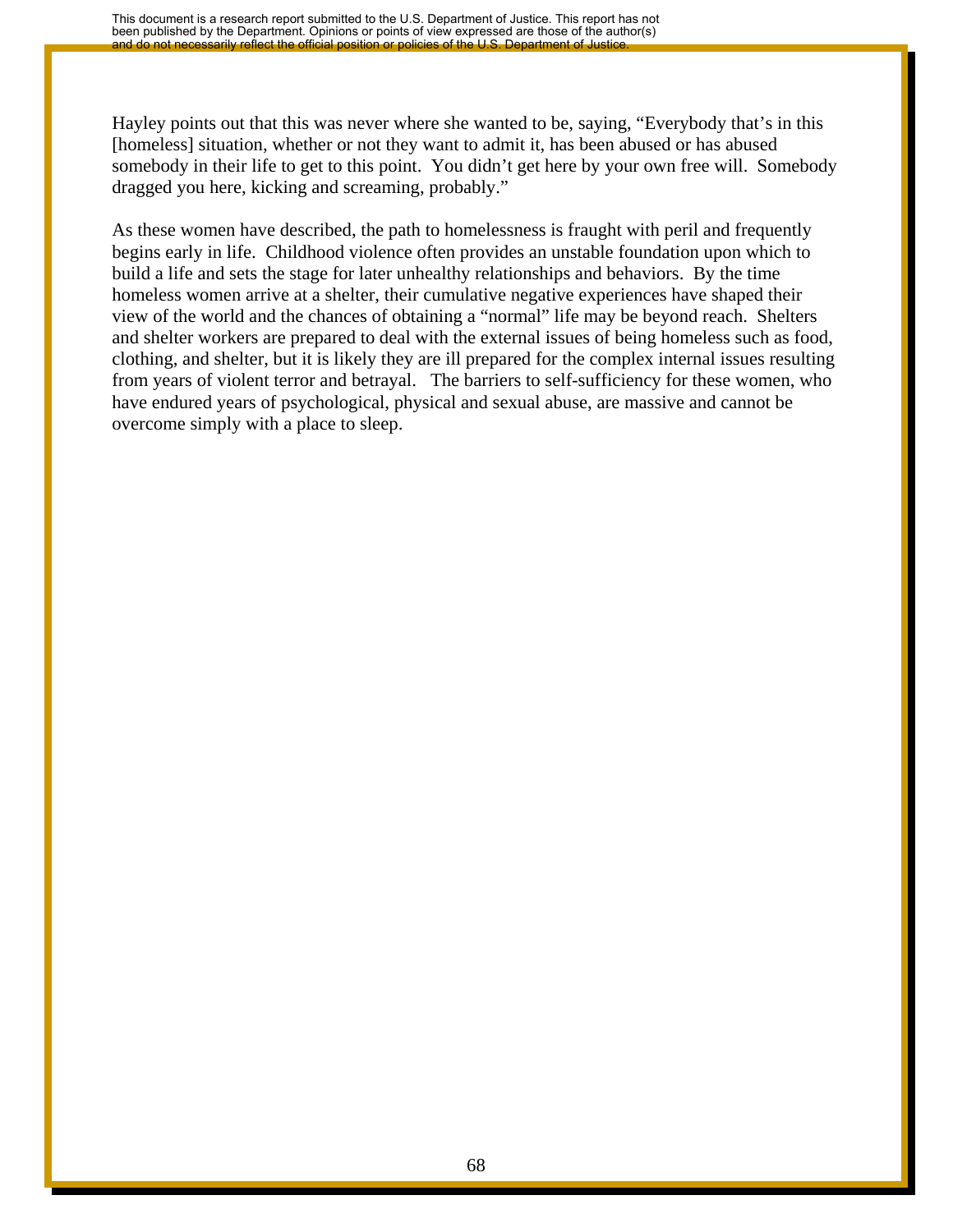## **Chapter 9:**

## **The Criminal Justice Response**

Most studies of violence against homeless women have discussed the implications of their results for care providers or for the police, but none (so far as we know) has yet asked samples of victimized homeless women whether their victimizations were reported to the authorities and if so, with what effects or results. In fact, homeless people often do not get attention as victims, but rather as perpetrators of crimes, many of which are part of the survival strategies they use to stay alive. An important part of the Florida Four City Study, therefore is an examination of the interaction victims had with the criminal justice system.

#### **Table 9-1: Did you report any of these sexual assault experiences to the police**

|                                                     | <b>Homeless Women</b>  |              |              |                        |                          | <b>Homeless</b><br>Men |
|-----------------------------------------------------|------------------------|--------------|--------------|------------------------|--------------------------|------------------------|
|                                                     | <b>Vaginal</b><br>Rape | Oral<br>Rape | Anal<br>Rape | Rape<br>with<br>Object | <b>Attempted</b><br>Rape | Rape                   |
| % Experienced forced sex                            | 50.8 (371)             | 22.2(162)    | 11.9(88)     | 15.4(113)              | 22.9(167)                | 14.3(13)               |
| <b>Among Victims</b><br>% Reported to police<br>Yes | 39.6 (147)             | 27.7(43)     | 33.7(29)     | 29.5(33)               | 22.0(36)                 | 0(0)                   |
| N <sub>o</sub>                                      | 60.4(224)              | 72.3(112)    | 66.3(57)     | 70.5(79)               | 78.0 (128)               | 100(13)                |

Note: all numbers represent percentages unless otherwise noted. Numbers in parentheses are the frequencies.

Similar to many sexual assault crimes (Catalano, 2004), many of the women in our sample did not report their sexual victimization to the police. The sexual victimization most often reported to the police by the women in the study was vaginal rape, and even then less than forty percent of the victims reported it to the police. Around thirty percent of the female victims reported oral, anal and object rape offenses and even fewer reported attempted rapes. Among the thirteen men who said they had been raped, none reported this to the police.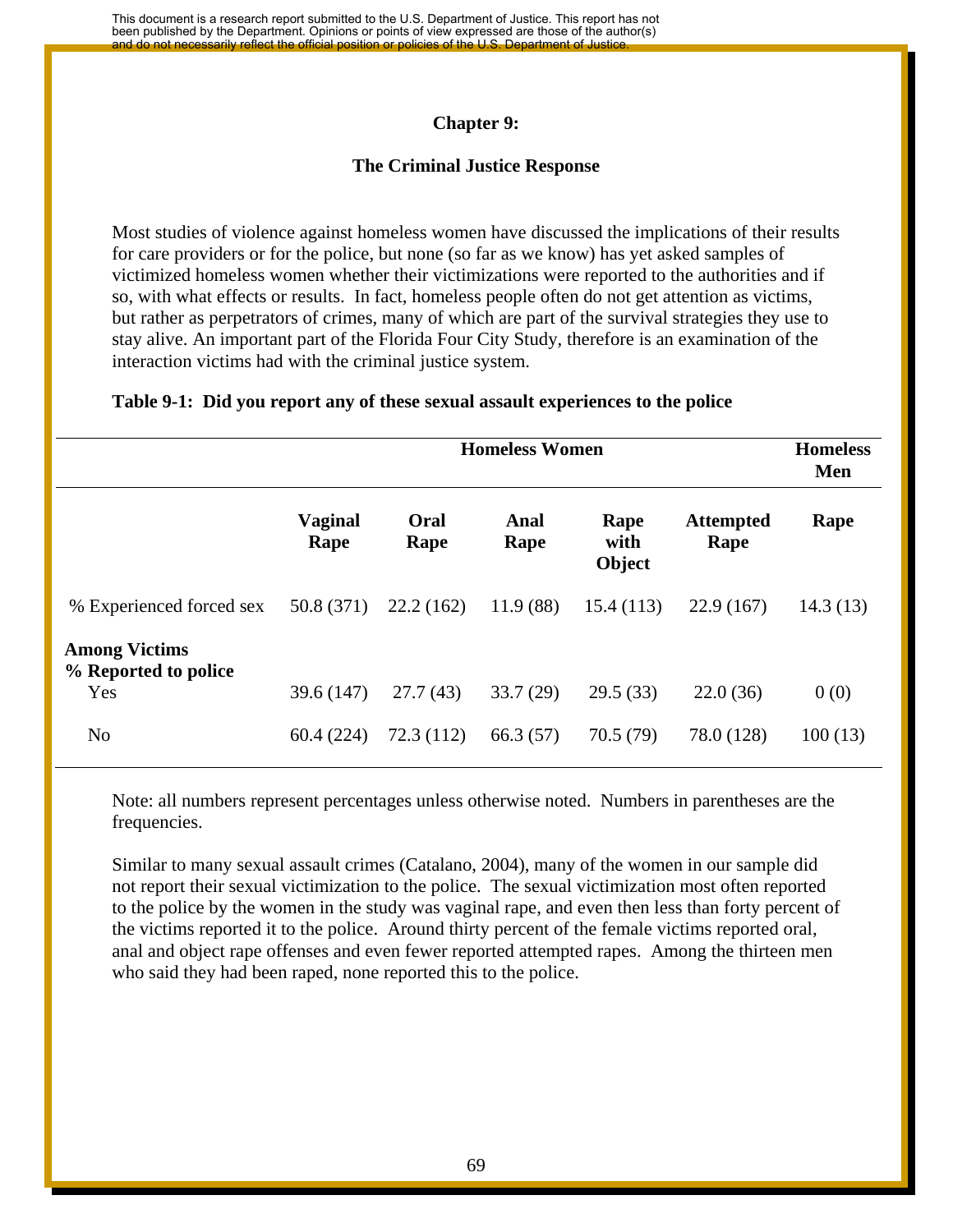## **Table 9-2: did you report any of these physical victimization experiences to the police**

|                                | <b>Homeless</b><br>Women | <b>Homeless</b><br>Men |
|--------------------------------|--------------------------|------------------------|
| Percentage/frequency           | 72.2 (528)               | 86.8 (89)              |
| <b>Report to police</b><br>Yes |                          |                        |
| N <sub>0</sub>                 | 54.4 (287)               | 36.7(29)               |
|                                | (233)<br>44.1            | 63.3(50)               |

Note: all numbers represent percentages unless otherwise noted. Numbers in parentheses are frequencies.

In contrast to sexual victimizations, a greater proportion of both men and women in our sample reported physical assaults to the police. Physical assaults do not carry the same stigma as sexual assaults, particularly for men, and therefore may be more likely to be reported to the police.

#### **Reasons Men and Women did not report their victimization**

For the men and women who did not report their victimization to the police, we asked them to tell us the reasons why. Among men, responses included taking care of the problem themself thinking the police would not do anything about it, fear of getting in trouble, embarrassment, an unwillingness to discuss it, and being told by parents to forget it. Women provide more varied responses for not reporting their sexual assault victimizations. However, fear of repercussions from the perpetrator and embarrassment and shame were the major reasons for not contacting the police. This fear stemmed from a variety of sources including not knowing what to do in response to this type of victimization, embarrassment that others would know what happened, and death threats from perpetrators.

In addition, women also commented that because they had used drugs or had committed other offenses, they did not think the police would do anything. Others indicated that they thought their behavior had played a role in their victimization and that it was somehow their fault and should not be reported to the police. More disturbing, perhaps, is that several of the women told us that they did not report their sexual victimization to the police because they felt that being a victim was "normal." Victims of attempted sexual assault also indicated that since there was no completed act, they did not feel like the police should be contacted. Among the most common reasons women gave for not reporting their physical victimization to the police were being afraid of perpetrator retaliation, dependency on the perpetrator, and not feeling that the incident was serious enough to warrant reporting.

The interaction with the criminal justice system of the women interviewed in the qualitative portion of this study mirrored those in the quantitative portion in many ways. There were those who, as adults or as children, did not report their victimization to law enforcement. For those who did report their victimization, several outcomes were possible. Sometimes, police were called but were simply ineffectual in assisting the women. Other times, the women interpreted criminal justice responses as directly punitive, adversarial or in conflict with their needs.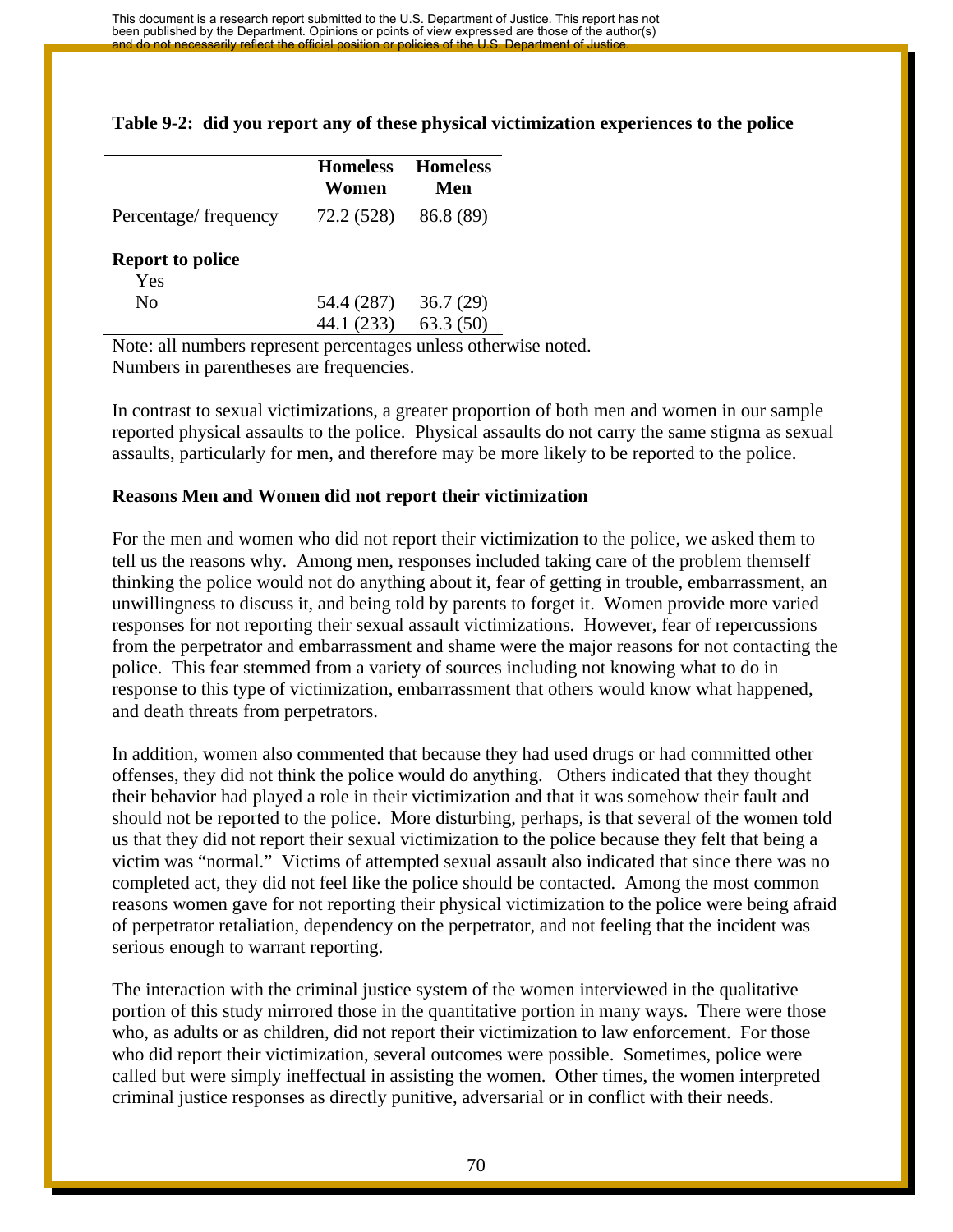Considering how often the women were victims of violence, their engagement of the criminal justice system was at best sporadic. Many described episodes of abuse as children and as adults that were never reported. Eliza recalls a childhood neighborhood in which violence against women was so routine that it was rarely considered severe enough to warrant a call to law enforcement. When police were contacted, they were friendly with the men in the neighborhood, who were seldom punished for their acts.

"Because in the neighborhood I grew up in, it was nothing to see a woman dragged, knocked down, stomped and beat. And there was no safe house, there was no shelter that a wife or a woman could run to and really be protected, shielded and safe. So, many women – the women that I knew, including my mother – they stood there and they took it. And if the police were called, they were so friendly and familiar with the people in the neighborhood, they would kind of pat the man or – in other words, "keep it down" - so there was no safety zone, unless you took a - I've seen some women escape by getting on a Greyhound and splitting. But I saw a lot of women die as a result of being abused".

Life lessons like those which Eliza describes reinforced to the women that they would never be safe and would never get protection from police. Ruby's experiences in childhood also fortified this message. Molested by her father, she reported this sexual abuse to her mother and sisters. In response, her mother said Ruby was a whore and her sisters said she was lying. When asked if the police got involved, Ruby replies, "Oh, I wouldn't dare. Ooohh, I'd been hurt. I would have been hurt. My mom would have beat me." Fears of retaliation or a belief that the police would not do anything extended into adulthood. The father of Sherie's abusive husband was the chief of police in her small town. Natalie also lived in a small town, and her husband's mother was very well known and connected. Natalie says, "She knew the sheriff and all the people, you know, in the court."

The following table shows data from the survey concerning the demographic differences between women who reported their victimization and those who did not. Black women were more likely to report their victimization compared to women of other racial/ethnic groups. Education was also associated with reporting to the police, but not in a linear fashion. Women with some high school education up to some college education were likely to report their victimization, however, women with an associates degree or more were much less likely to contact the police. Women who were single or divorced were more likely to report their victimization compared to women who were married, cohabitating, separated or widowed. Women who were sexually victimized by an intimate partner at least once were less likely to report their victimization to the police than were those women who were not sexually victimized by an intimate partner. In contrast, women who were physically assaulted by an intimate partner were more likely to have contacted the police compared to women who were not physically assaulted by an intimate partner.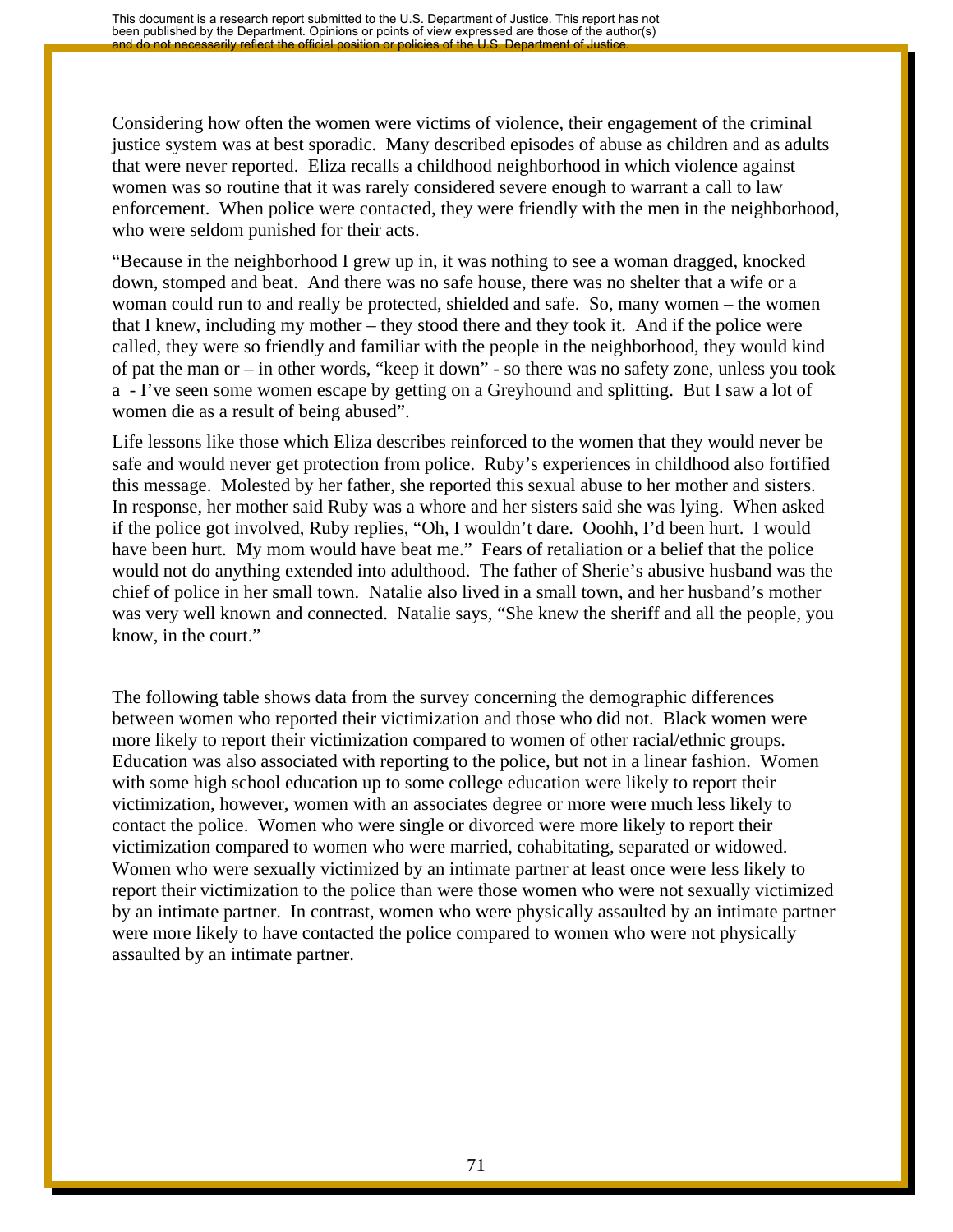|                                        | <b>Homeless Women</b>          |                              | <b>Homeless Men</b>           |                             |  |
|----------------------------------------|--------------------------------|------------------------------|-------------------------------|-----------------------------|--|
|                                        | Did not<br>report<br>$(n=390)$ | <b>Reported</b><br>$(n=340)$ | Did not<br>report<br>$(n=62)$ | <b>Reported</b><br>$(n=29)$ |  |
| Race/ethnicity                         |                                |                              |                               |                             |  |
| White                                  | 46.6                           | 53.4                         | 70.6                          | 29.4                        |  |
| <b>Black</b>                           | 55.8                           | 44.2                         | 70.6                          | 29.4                        |  |
| Hispanic                               | 67.0                           | 33.0                         | 40.0                          | 60.0                        |  |
| Asian                                  | $\overline{0}$                 | 100.0                        | <b>NA</b>                     | <b>NA</b>                   |  |
| All other                              | 40.6                           | 59.4                         | $\boldsymbol{0}$              | 100.0                       |  |
| <b>Level of schooling</b>              |                                |                              |                               |                             |  |
| No formal schooling                    | 50.0                           | 50.0                         | $\overline{0}$                | $\boldsymbol{0}$            |  |
| 8 <sup>th</sup> grade or less          | 44.4                           | 55.6                         | 100.0                         | $\overline{0}$              |  |
| Some high school, no degree            | 50.0                           | 50.0                         | 74.3                          | 25.7                        |  |
| High school degree                     | 59.1                           | 40.9                         | 78.6                          | 21.4                        |  |
| Some college                           | 53.6                           | 46.4                         | 44.4                          | 55.6                        |  |
| Associate's degree                     | 53.6                           | 46.4                         | $\boldsymbol{0}$              | 100.0                       |  |
| Bachelor's degree                      | 38.5                           | 61.5                         | 80.0                          | 20.0                        |  |
| Post-graduate degree                   | 50.0                           | 50.0                         | $\theta$                      | 100.0                       |  |
|                                        |                                |                              |                               | $X^2$ =14.341, p < .05      |  |
| <b>Current marital status</b>          |                                |                              |                               |                             |  |
| Married                                | 57.4                           | 42.6                         | 54.4                          | 45.5                        |  |
| Cohabiting                             | 52.9                           | 47.1                         | $\boldsymbol{0}$              | $\overline{0}$              |  |
| Divorced                               | 48.6                           | 51.4                         | 85.7                          | 14.3                        |  |
| Separated                              | 33.3                           | 66.7                         | 83.3                          | 16.7                        |  |
| Widowed                                | 50.0                           | 50.0                         | 50.0                          | 50.0                        |  |
| Single, never married                  | 60.1                           | 39.9                         | 71.1                          | 28.9                        |  |
|                                        |                                | $X^2 = 21.349$ , p < .01     |                               |                             |  |
| Age first homeless (mean /s.d.)        | (33.4/12.4)                    | (32.5/11.6)                  | (32.9/9.6)                    | (34.2/11.3)                 |  |
| Total time homeless in yrs (mean/s.d.) | (1.36/2.9)                     | (1.86/3.8)                   | (3.4/3.6)                     | (2.9/2.7)                   |  |
| Number of times homeless (mean/s.d)    | (4.47/13.3)                    | (7.36/21.0)                  | (3.9/5.4)                     | (2.9/2.5)                   |  |

**Table 9-3: Those who reported victimization to police at least once: Demographic comparisons with those who did not report** 

**F=14.37, p < .05**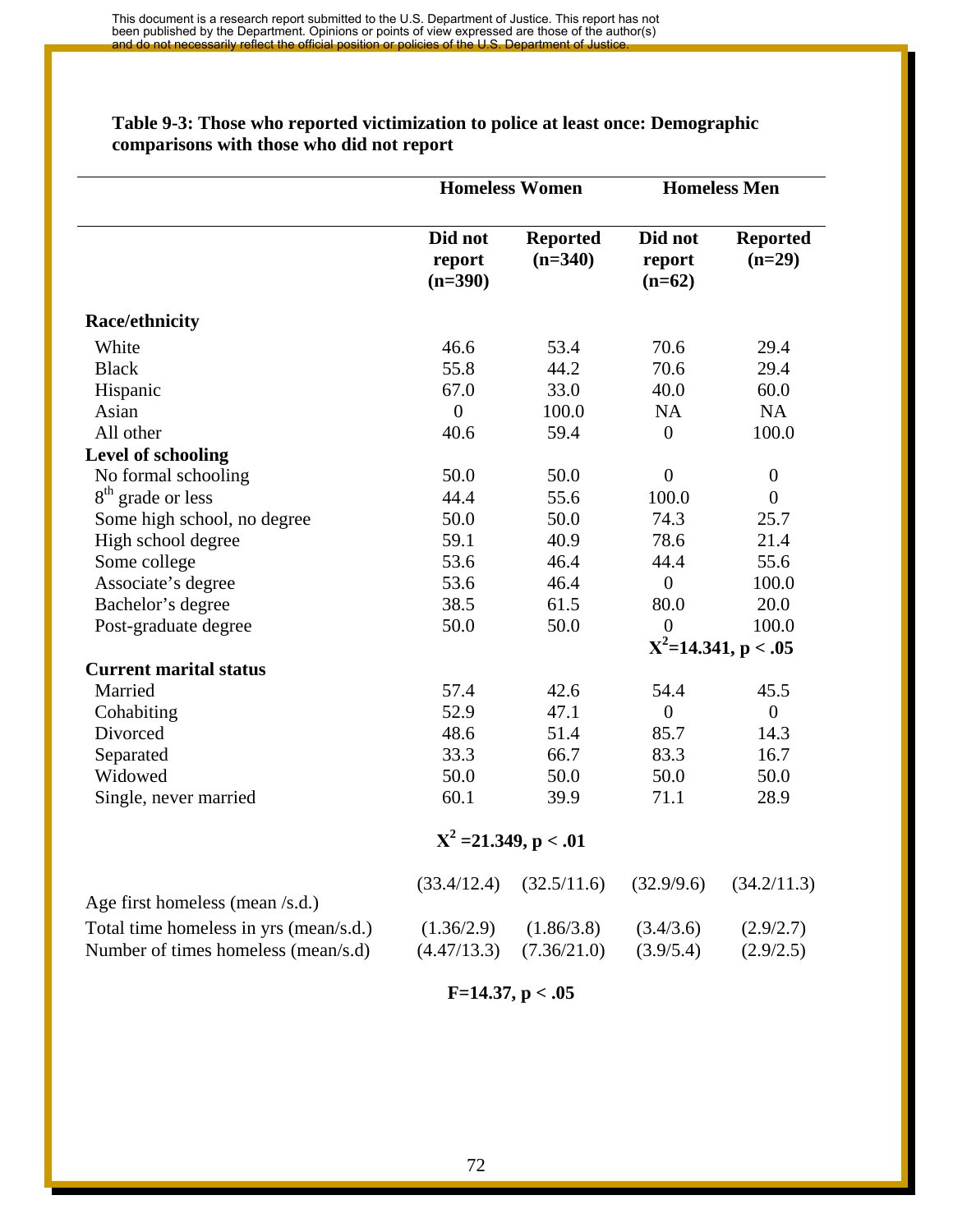#### **Victimized by intimate partner at least once**

| Rape (attempted and completed) |      |                          |      |      |
|--------------------------------|------|--------------------------|------|------|
| Yes                            | 59.2 | 40.8                     | 65.4 | 34.6 |
| No                             | 36.6 | 63.4                     | 84.6 | 15.4 |
|                                |      | $X^2 = 28.56$ , p < .001 |      |      |
| Physical victimization         |      |                          |      |      |
| Yes                            | 35.3 | 64.7                     | 70.9 | 29.1 |
| N <sub>0</sub>                 | 84.2 | 15.8                     | 63.9 | 36.1 |
|                                |      | $X^2 = 165.22, p < .001$ |      |      |

Note: all numbers represent percentages unless otherwise noted. Victimization refers to any victimization as a child or adult. Sexual victimization of men is not directly comparable to sexual victimization of women.

Among men, Black men were more likely to report victimization compared to men from other racial/ethnic groups. Similar to women victims, victimized men with educational attainment between some high school and some college were most likely to report their victimization. Married and single men were also likely to report their victimization to the police. In contrast to female victims, the relationship of the perpetrator to the victim did not seem to be as relevant a factor in determining whether or not a male victim would contact the police.

| Table 9-4: Police response to those who reported sexual victimization |  |
|-----------------------------------------------------------------------|--|
|                                                                       |  |

|                                               |                        |              | <b>Homeless Women</b> |                        |                          |
|-----------------------------------------------|------------------------|--------------|-----------------------|------------------------|--------------------------|
| <b>Police response</b>                        | <b>Vaginal</b><br>Rape | Oral<br>Rape | <b>Anal Rape</b>      | Rape<br>with<br>Object | <b>Attempted</b><br>Rape |
| See you in person and<br>take a report        | 71.4                   | 63.4         | 66.7                  | 67.6                   | 62.2                     |
| Arrest him or take him<br>into custody        | 39.5                   | 34.1         | 40.0                  | 41.2                   | 35.1                     |
| Refer you to court                            | 29.9                   | 26.8         | 30.0                  | 32.4                   | 21.6                     |
| Refer you to services                         | 49.0                   | 26.8         | 30.0                  | 29.4                   | 32.4                     |
| Give you advice on how<br>to protect yourself | 21.8                   | 14.6         | 23.3                  | 14.7                   | 21.6                     |
| Take you somewhere                            | 31.3                   | 14.6         | 33.3                  | 23.5                   | 24.3                     |
| Did nothing                                   | 10.9                   | 29.3         | 17.2                  | 29.4                   | 22.2                     |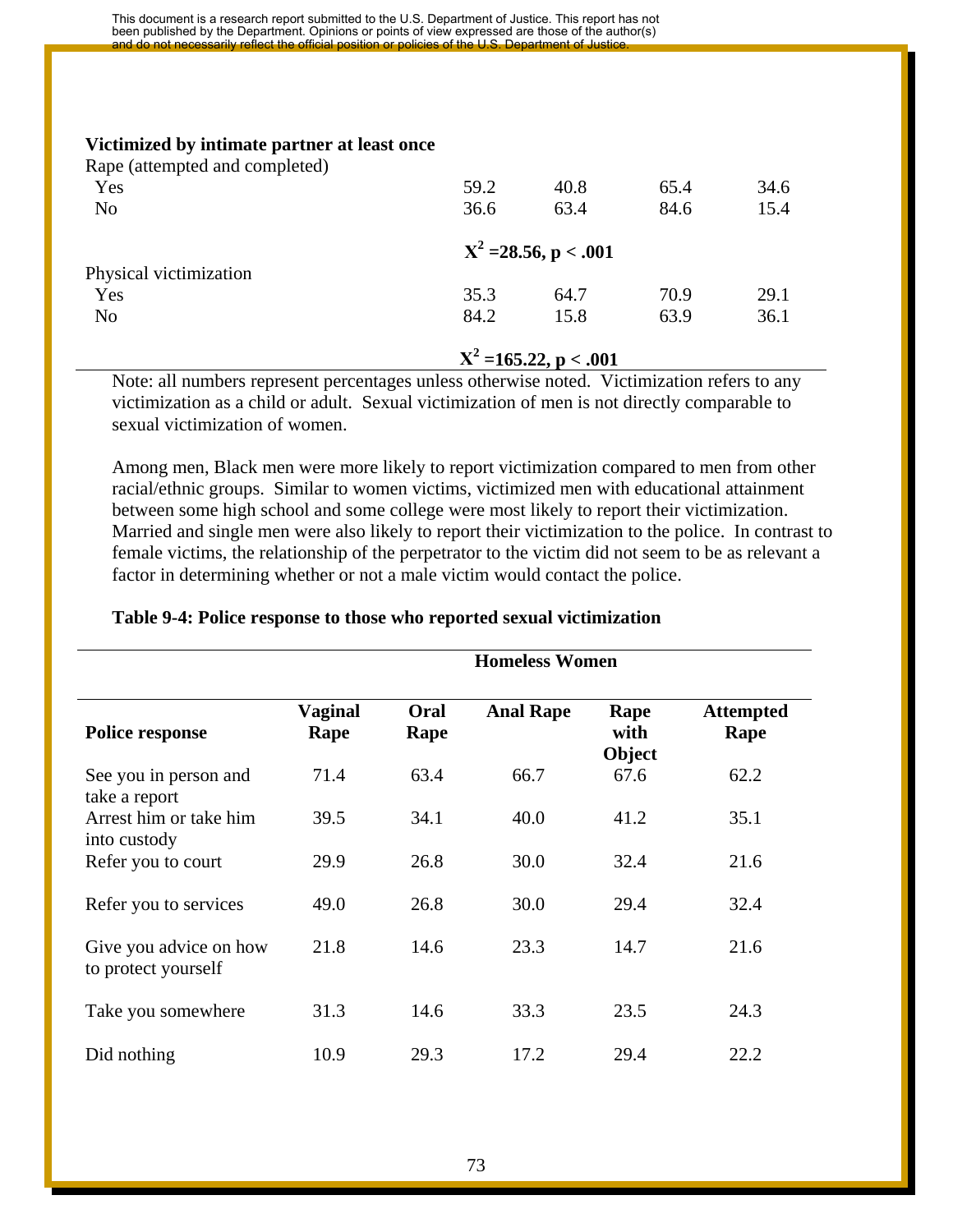|  | This document is a research report submitted to the U.S. Department of Justice. This report has not |
|--|-----------------------------------------------------------------------------------------------------|
|  | been published by the Department. Opinions or points of view expressed are those of the author(s)   |
|  | and do not necessarily reflect the official position or policies of the U.S. Department of Justice. |
|  |                                                                                                     |

| How Satisfied were you with the |      |      |      |      |      |
|---------------------------------|------|------|------|------|------|
| police response?                |      |      |      |      |      |
| Very satisfied                  | 20.0 | 17.1 | 33.3 | 21.2 | 24.3 |
| Satisfied                       | 31.0 | 24.4 | 26.7 | 24.2 | 18.9 |
| Dissatisfied                    | 19.3 | 12.2 | 20.0 | 12.1 | 10.8 |
| Very dissatisfied               | 29.7 | 46.3 | 20.0 | 42.4 | 45.9 |

Note: All numbers represent percentages unless otherwise noted. Questions about police response were only asked of respondents who indicated they had contacted the police about their victimization. Questions are not mutually exclusive.

Not all victims of sexual assault reported their victimization to the police. The percentage of sexual assault victims that did report ranged from a low of 22% (attempted rape) to a high of 39% (vaginal rape). When these women did report their victimizations, the police saw them in person and took a report in a majority of the incidents. At the same time, however, in approximately forty percent of attempted rape and oral rape incidents, the police did not take a report. Arrest of the offender was much less commonly reported by sexual assault victims and court or service referrals were made in only about thirty percent of the cases. Perhaps more startling is that among women who reported incidents of oral rape and rape with an object, almost a third indicated that the police did nothing. This variable police response is reflected in victim satisfaction levels. Regardless of sexual victimization type, a small proportion of women in our study reported were very satisfied with the police response to their calls.

|                                              | <b>Homeless</b><br>Women | <b>Homeless</b><br>Men |
|----------------------------------------------|--------------------------|------------------------|
| What was the police response?                |                          |                        |
| See you in person and take a report          | 68.9                     | 89.7                   |
| Arrest him or take him into custody          | 58.5                     | 37.9                   |
| Refer you to court                           | 34.5                     | 17.2                   |
| Refer you to services                        | 41.5                     | 17.2                   |
| Give you advice on how to protect yourself   | 26.1                     | 24.1                   |
| Take you somewhere                           | 21.5                     | 3.4                    |
| Did nothing                                  | 12.4                     | 3.4                    |
| Were you satisfied with the police response? |                          |                        |
| Very satisfied                               | 32.0                     | 27.6                   |
| Satisfied                                    | 30.0                     | 37.9                   |
| Dissatisfied                                 | 18.3                     | 17.2                   |
| Very dissatisfied                            | 19.8                     | 17.2                   |

**Table 9-5: Police response to those who reported physical victimization.**

Note: all numbers represent percentages unless otherwise noted. Police response options are not mutually exclusive.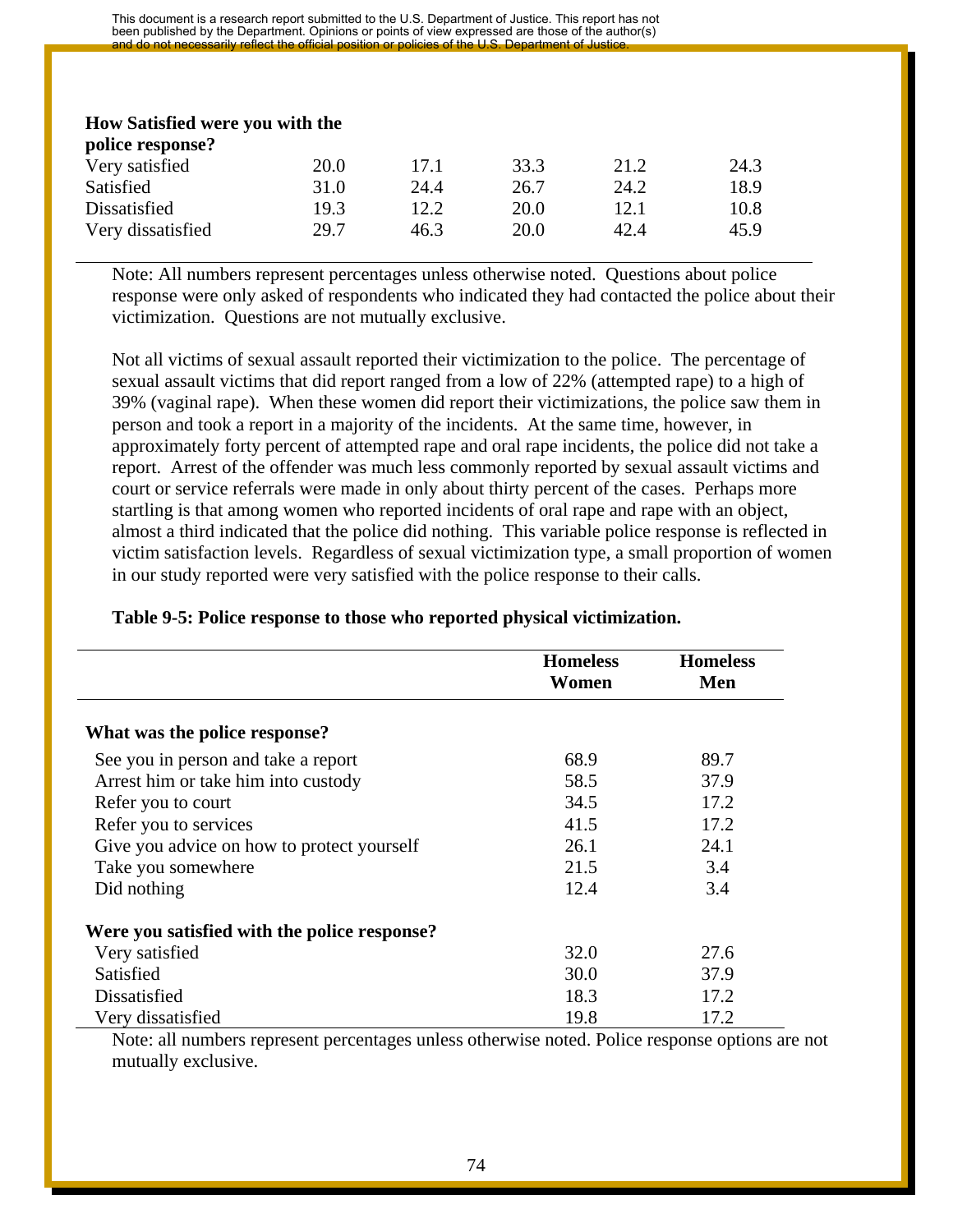About 72% of the women and 86% of the men reported their physical victimizations to the police. Among those who did report, just over two thirds of the women indicated that the police saw them personally and took a report. In comparison, almost ninety percent of men saw the police in person. It is possible that the greater number of physical assaults by strangers that men experience could account for this difference as they may be more likely to occur in public places where police are more likely to be called. Gender differences are also evident when police made arrests. Almost sixty percent of the female victims compared to less than forty percent of male victims reported that when the police came they took the offender into custody. Court referrals, service referrals, and no response happened much more often for women than for men. Women also were more likely to be removed from the scene of the crime.

The qualitative interviews help explain why the majority of victims were not satisfied with the police response they received. For example, on some occasions when women did contact law enforcement, the responses were ineffectual. As a child, Diane's family called the police numerous times about her father's violence. Not only did he abuse his family, but he also, according to Diane, terrorized their neighborhood.

"The police were called on him several times but he always managed to get himself out of it. Once I remember the police came and he faked a heart attack so instead of going to jail, he went to the hospital. He was very manipulative. He was also very smart."

April was molested by her uncle from 2 to 13. The police were called, but as the information was gathered it was found that there was "insufficient evidence." April describes, "I was spending the night with my cousin when I was about 13 and I was mentioning it to her and she made me tell her mom and nothing ever came about it. They called the police, and he got slapped on the wrist by the court system."

In some cases, women were cognizant of not being perceived as the "ideal" victim. One women stated, " . . . you know why they didn't do anything? Because it was a doggone crack house in a crack area. That's why. So they probably say, yeah, she's probably lying. I don't know what that man told them but when they took the handcuffs off . . . I was too pissed. I say, what the hell is good of the police. You know? Really."

Feelings of the police trivializing their victimization were not unusual, especially during times when the women were homeless. This contributed to their perceptions of law enforcement as ineffectual. The sense of being devalued because of their homeless status also led some interviewees to interpret police behavior as not just ineffectual, but adversarial and punitive. Like many of the women, Tamara was evicted from her apartment, which was the beginning of her cycle of homelessness. She felt that the sheriff's office arrived to forcibly remove her and her belongings from the residence without any notice or warning. Tamara also described police patrolling public spaces like parks to keep the homeless from staying too long. She says, "But during the day, you don't have nowhere to go. So a lot of people usually hang around shelters because they have little benches out front and you'll go sit on just to have a place to hang. Most parks -- the cops will run you out the parks, you know."

Punitive police reactions potentially made it more likely for women to return to their abusers. Sara exemplifies this circumstance. "I left because he was continuously smoking crack cocaine and he was beating on me. And moving away from him and in with a friend, but he kept my son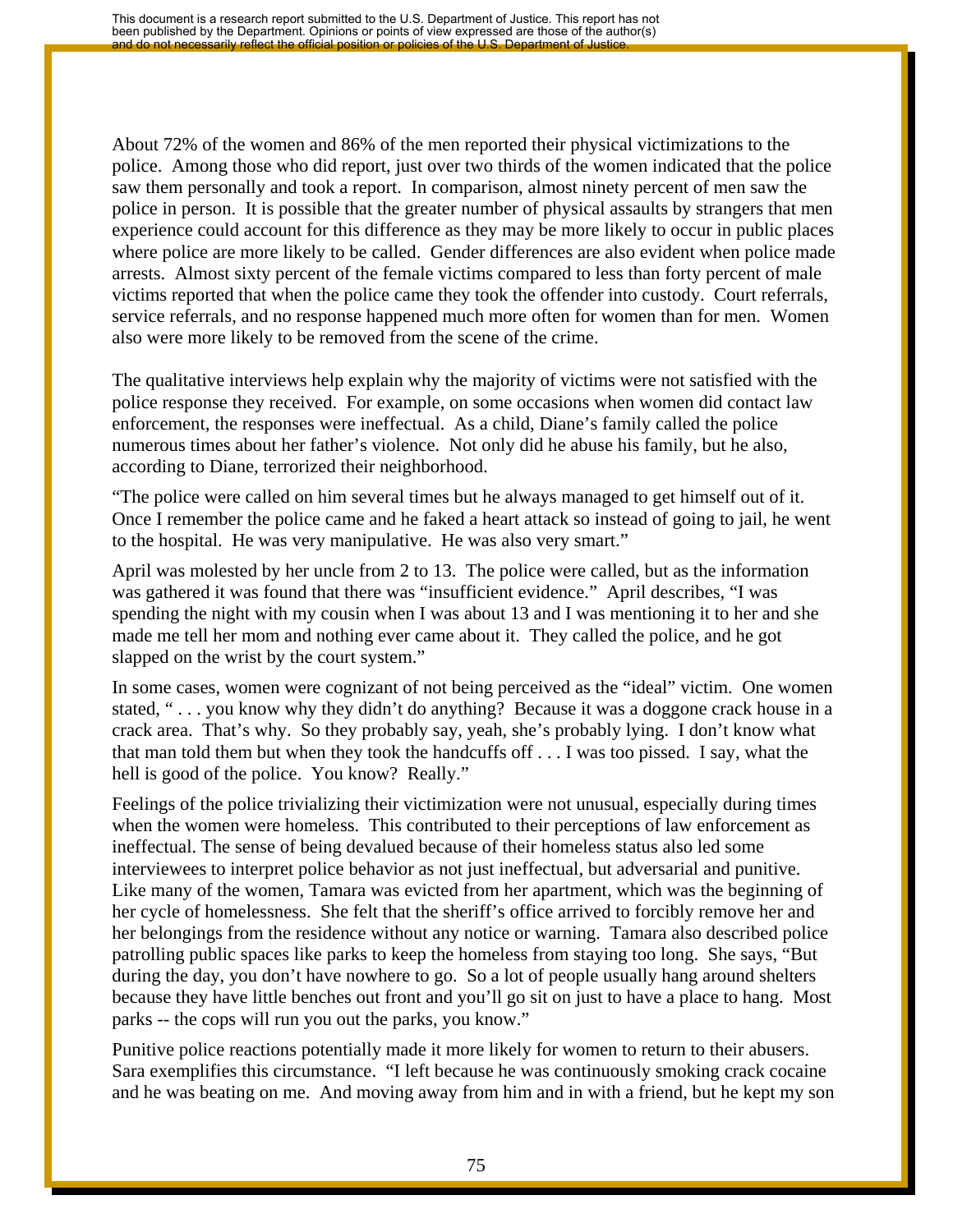and the police wouldn't allow me to take my son, because there's no custody papers. So eventually I went back for the simple fact of my child being there."

That was the first time Sara tried to leave her abuser. The second time, she faced the same barriers with the police. "I left him a second time when I had four children by him. He had threatened to kill me. I tried to take my kids out of the house and he wouldn't let me. I called the cops, told the cops that he was abusive and he had a history of it and I just wanted to go over there and get my stuff and my children and again they told me I couldn't take my kids if he didn't allow it and of course, he didn't."

 The lack of legal protection for both Sara and her children not only led her directly back into the violent situation, but it kept her children there as well.

These descriptions of both ineffectual or adversarial and punitive reactions by law enforcement were not the only experiences of the women in this study. They also related occasions when police were helpful and supportive. At times, then, there was justice. Indeed, the women reported that among the calls to police for safety and protection from an abusive partner, there were occasions when he was apprehended or taken to jail. Cammie described a particularly fortuitous circumstance. Police had been circling the area where she was staying in a hotel with her husband, who had kicked her out along with her belongings. The first time law enforcement drove past her sitting on the porch at 1:00 AM, they asked her if she needed help. She responded that she was fine, and that she was just waiting for her partner to pass out so that she could enter the hotel room and get the rest of her possessions. "They said, 'are you sure?' and I said, 'yeah, yeah, I'm fine. Don't worry about it.' Well, they go ahead and they pull off and the next thing I know he rips the door open and he says, 'get your ass back in the room.'" Diane and her husband scuffled as he tried to force her back into the hotel room. At this point, he head-butted her and broke her nose, which began bleeding "everywhere." He also seemed to think she had called the police on him.

"I knew if I got in the room with him, it was gonna be ugly, so I started running and he started coming after me. And there was a payphone right there by the road and I ran straight to that payphone and dialed 9-1-1 . . . and I swear to god I had barely gotten that much out of my mouth and the car that had come through the parking lot, one of them was a female and one of them was a male. They pulled up on the back side of the payphone and the police officer took the receiver out of my hand and hung it up. And I mean, [my husband] was coming at me like that, and then he's standing there trying to tell them, "I didn't touch her. I didn't lay a hand on her. I didn't do anything." And the one female cop says, "Is he crazy? Does he not realize we just saw you not 20 minutes ago and you were fine?"

In another emergency situation, Sara had just been battered by her husband, who this time had dislocated her hip. She describes, "When this particular occasion happened, I had to wait until we got on the city bus, which was very painful, because I couldn't hardly walk. So when we got on the bus, I told [the abuser] that I was gonna ask the bus driver about a connecting bus, but instead I told the bus driver to call the police out. And the police officers intervened on the bus."

The police took Sara to the hospital and then to the domestic violence shelter, but were not able to apprehend her partner until days later, at which time he was taken to jail. Marion also was taken directly to a domestic violence shelter after calling police.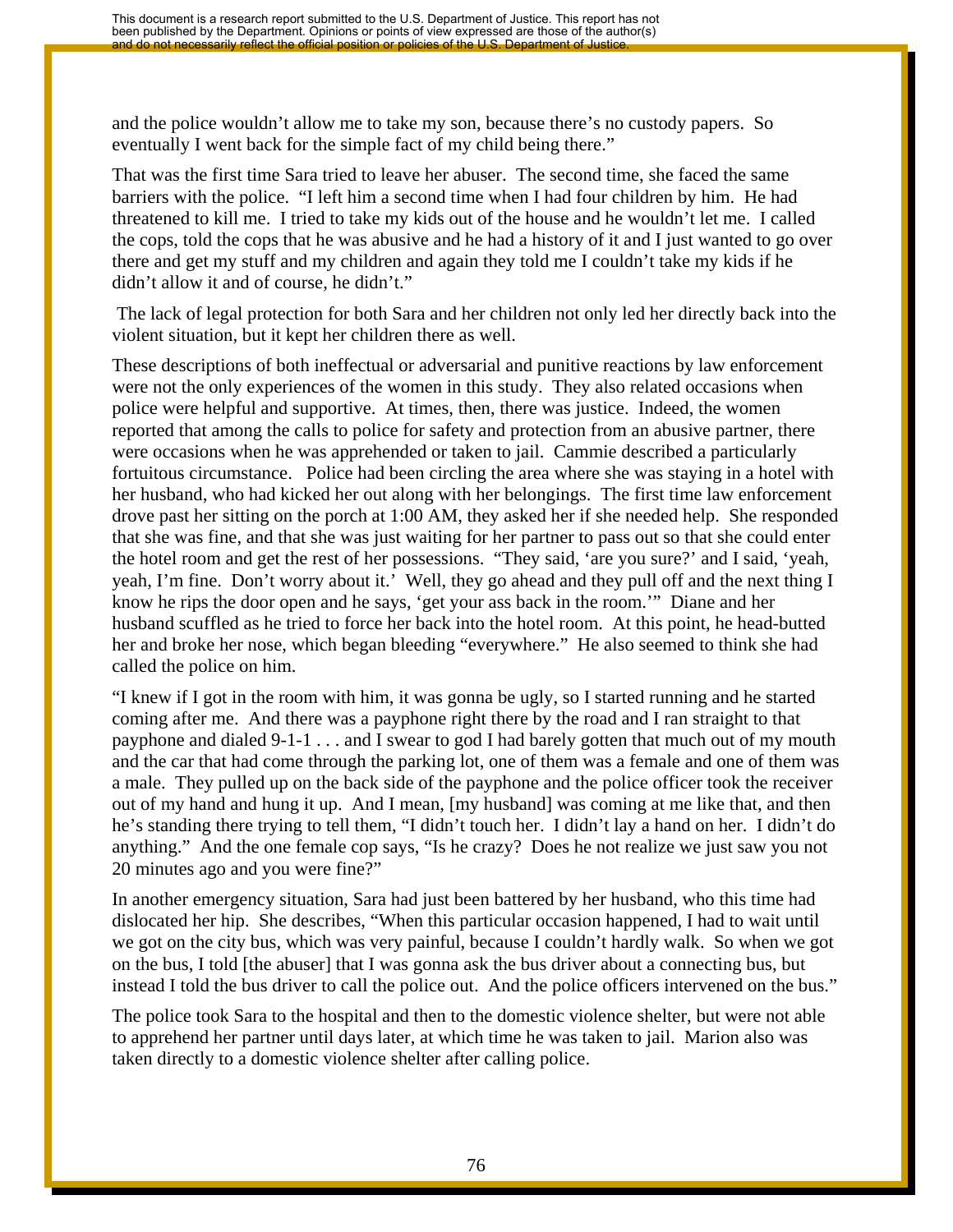The impact of law enforcement on women and men in our study is profound. Many of the women we interviewed noted that early negative contact with law enforcement tainted their expectations. They no longer waited for help. This is not unusual for victims of domestic violence, who have learned to expect little from law enforcement. Homeless women who live with violence have learned that to survive they need to rely only on themselves. This is particularly troublesome as we have demonstrated earlier in this report that a significant proportion of women in this sample experienced victimization and yet at the same time they are reluctant to involve law enforcement.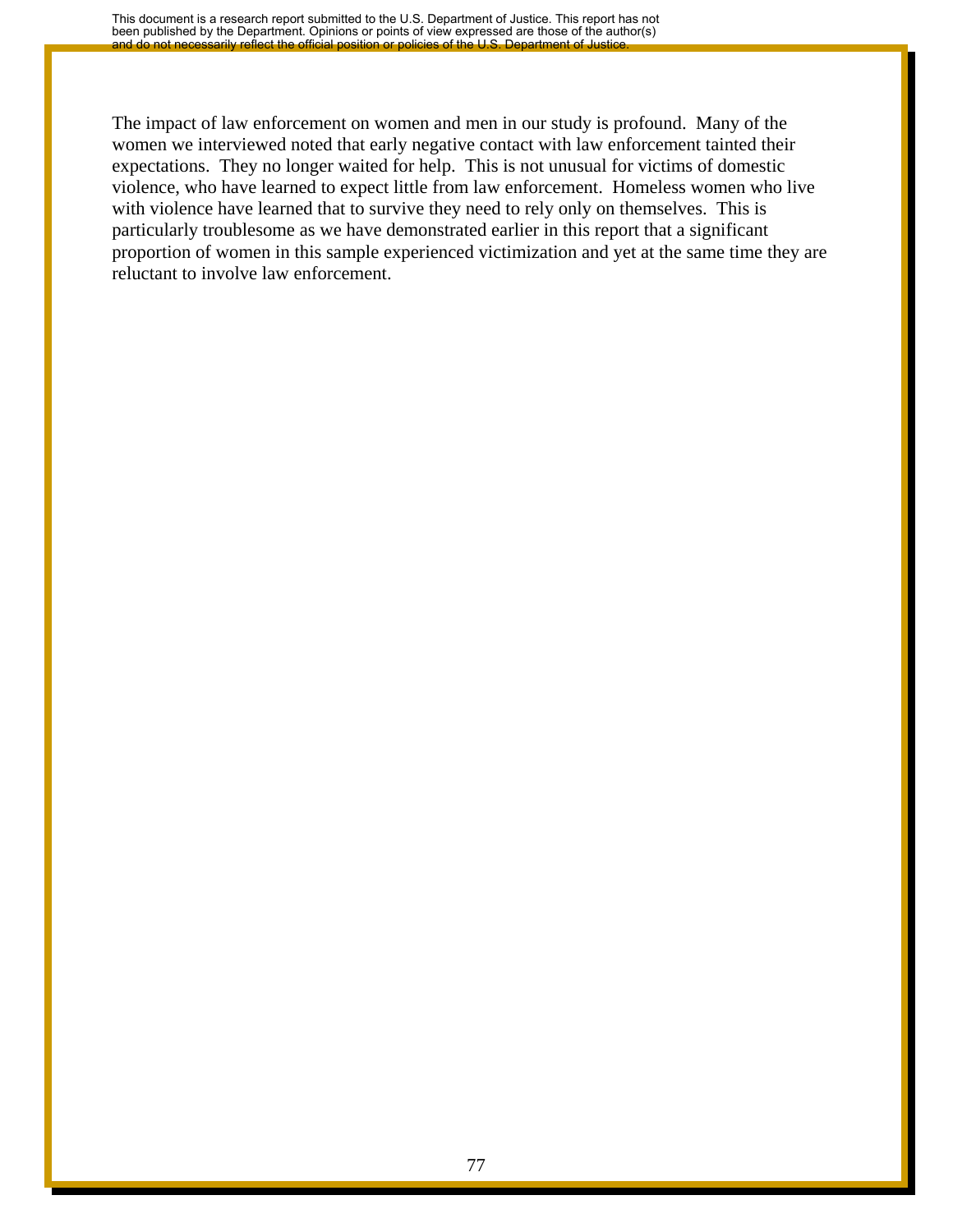## **Chapter 10:**

## **The Consequences of Violence in the Lives of Homeless Women**

One of the primary objectives of this study was to understand the complexity of the experience of violence among homeless women. This involved investigating the risk factors as well as the consequences of being homeless and a victim of violence. One obvious problem in sorting out the effects of violence on homeless women is that many of the same variables are risk factors for violence. In any cross-sectional study, causal order is a problem, and the current study is no exception. However, it is still possible to consider the relationships between factors that may be part of a reciprocal relationship.

## **Alcohol and Drug Use**

|     | Total<br>Sample<br>$(n=737)$ | Sexually<br>Victimized Women<br>$(n=412)$ |                    | Physically<br>Victimized<br>Women<br>$(n=528)$ |      | Women who<br>were stalked<br>$(n=184)$ |      |
|-----|------------------------------|-------------------------------------------|--------------------|------------------------------------------------|------|----------------------------------------|------|
|     |                              | N <sub>0</sub>                            | Yes                | N <sub>0</sub>                                 | Yes  | N <sub>0</sub>                         | Yes  |
| Yes | 44.2                         | 38.2                                      | 55.1               | 26.2                                           | 51.5 | 41.6                                   | 53.3 |
|     |                              |                                           | $X^2=15.9, P<.001$ | $X^2 = 37.8$ , P < 001 $X^2 = 7.6$ , P < 01    |      |                                        |      |

### **Table 10-1: Use of Alcohol in Past Year**

Note: all numbers represent percentages

A large proportion of the women in the sample used alcohol at some time in the year prior to the survey. What is particularly interesting is that the proportion of victims who reported alcohol use in the past year was relatively equal across victimization types and was comparable to the percentage of alcohol drinkers in the total sample. In all instances, however, victims were significantly more likely to have used alcohol in the year prior to the study.

#### **Table 10-2: How many drinks were consumed in a sitting?**

|                | Total sample<br>$(n=326)$ | Sexually<br>Victimized<br>Women<br>$(n=224)$ | Physically<br>Victimized<br>Women<br>$(n=272)$ | Women who<br>were stalked<br>$(n=98)$ |
|----------------|---------------------------|----------------------------------------------|------------------------------------------------|---------------------------------------|
|                | 4.17                      |                                              |                                                |                                       |
| Yes            |                           | 4.02                                         | 4.42                                           | 4.33                                  |
| N <sub>o</sub> |                           | 4.34                                         | 4.11                                           | 3.81                                  |

Note: all numbers represent the mean number of drinks among women who reported drinking alcohol in the year prior to the survey.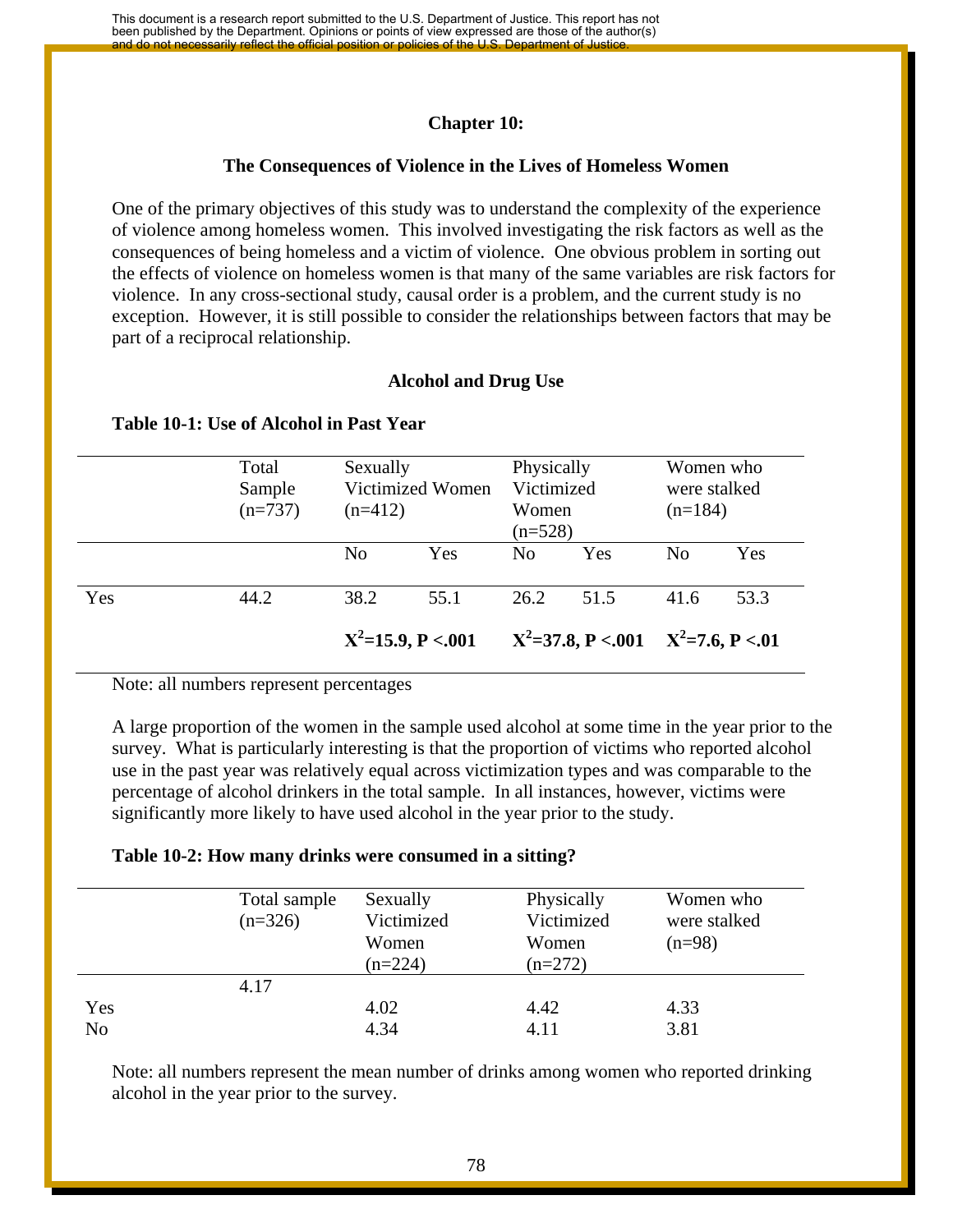Women were asked how many drinks they typically consumed in a setting. Among women who had consumed alcohol in the year prior to the survey, the average number of drinks per sitting was 4.17 with a standard deviation of 3.24. The literature on alcohol use frequently uses a cutoff of 4 drinks per setting for women to distinguish binge from non-binge drinkers. If we use this cutoff, over forty percent of the sample reported what would be considered binge drinking. Victims did not drink significantly more than non-victims.

|     | Total sample | Victim of Sexual<br>Assault |             |            | Victim of<br>Physical<br>Assault |            | Victim of<br><b>Stalking</b> |  |
|-----|--------------|-----------------------------|-------------|------------|----------------------------------|------------|------------------------------|--|
| Yes | 23.2         | N <sub>0</sub><br>25.7      | Yes<br>24.8 | No<br>28.8 | Yes<br>22.2                      | No<br>23.4 | Yes<br>22.3                  |  |

|  |  |  |  |  | Table 10-3: In past year, have you tried to cut down on drinking and failed? |  |
|--|--|--|--|--|------------------------------------------------------------------------------|--|
|  |  |  |  |  |                                                                              |  |

Note: all numbers represent percentages

In the total sample of homeless women, almost one quarter of the women reported that they had tried to cut down on their drinking at least once but were unable to do so. Similar percentages were observed across victimization types.

## **Table 10-4: Do you think of yourself as a person with a serious drinking problem?**

|     | Total<br>sample | Victim of Sexual<br>Assault |                  | Victim of<br>Physical<br>Assault |             | Victim of<br><b>Stalking</b> |             |  |
|-----|-----------------|-----------------------------|------------------|----------------------------------|-------------|------------------------------|-------------|--|
| Yes | 18.2            | No<br>14.0                  | Yes<br>24.1      | No<br>14.0                       | Yes<br>18.7 | No<br>19.0                   | Yes<br>17.0 |  |
|     |                 |                             | $X2=3.96, P<.05$ |                                  |             |                              |             |  |

Note: all numbers represent percentages

It is also notable that almost twenty percent of women in the entire sample considered themselves to have a serious drinking problem. Again, similar percentages were observed across victimization types with the exception of sexual assault victims who were significantly more likely to self-identify as having a serious drinking problem.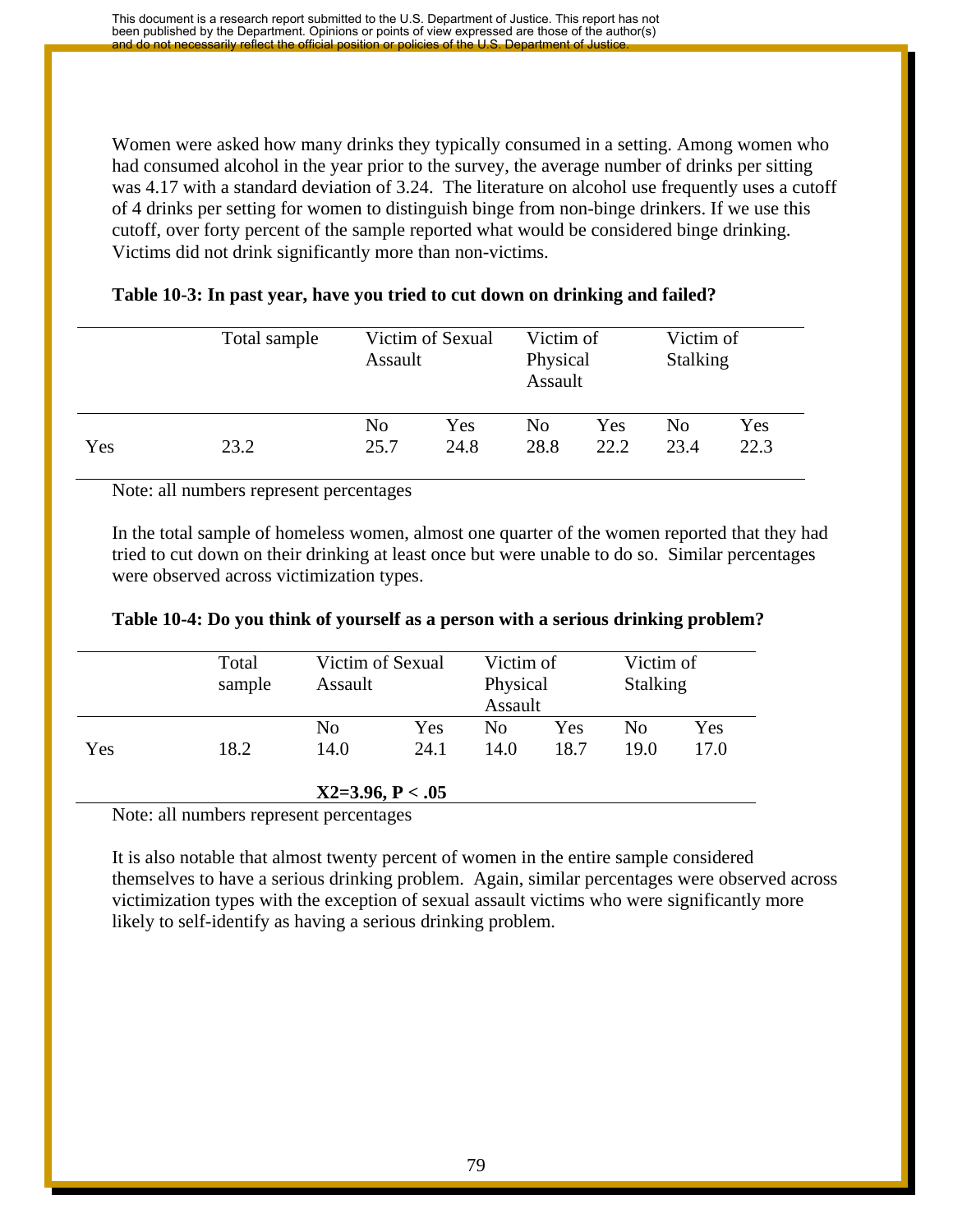This document is a research report submitted to the U.S. Department of Justice. This report has not been published by the Department. Opinions or points of view expressed are those of the author(s) and do not necessarily reflect the official position or policies of the U.S. Department of Justice.

### **Table 10-5: Used drugs in past year?**

|     | Total<br>sample<br>$(n=737)$ | Assault | Victim of Sexual   | Assault        | Victim of Physical   | Victim of<br><b>Stalking</b> |      |
|-----|------------------------------|---------|--------------------|----------------|----------------------|------------------------------|------|
|     |                              | No      | Yes                | N <sub>0</sub> | Yes                  | No                           | Yes  |
|     |                              | 26.4    | 36.3               | 16.3           | 32.8                 | 26.9                         | 31.5 |
| Yes | 18.2                         |         | $X2=6.85, P < .05$ |                | $X2=19.59, P < .001$ |                              |      |

Note: all numbers represent percentages

A significant proportion of women in our sample reported using drugs in the year prior to the survey. Particularly interesting is that both sexual and physical victimization increased the likelihood of drug use, but stalking did not.

### **Table 10-6: Type of drug used in the last year**

|                           | Total sample |
|---------------------------|--------------|
|                           | $(n=206)$    |
|                           |              |
|                           |              |
| Tranquilizers, sedatives, | 16.5         |
| sleeping pills            |              |
| Uppers, speed,            | 7.8          |
| amphetamines              |              |
| Anti-depressants          | 13.6         |
| Prescription pain killers | 16.5         |
| Marijuana, weed, grass    | 64.1         |
| Cocaine or crack          | 65.5         |
| Heroin                    | 4.4          |
| LSD, PCP, other           | 3.4          |
| psychedelics              |              |
| Other)                    | 6.3          |

Note: all numbers represent percentages

Among women in the sample, approximately two thirds used marijuana and cocaine in the year prior to the survey. Sexual assault victims were significantly more likely than women who were not sexually assaulted to have used tranquilizers, anti-depressants, marijuana and cocaine in the past year. Women who were physically assaulted were not significantly more likely to use drugs compared to non-victims. Stalking victims were more likely to use pain killers compared to women who were not stalked.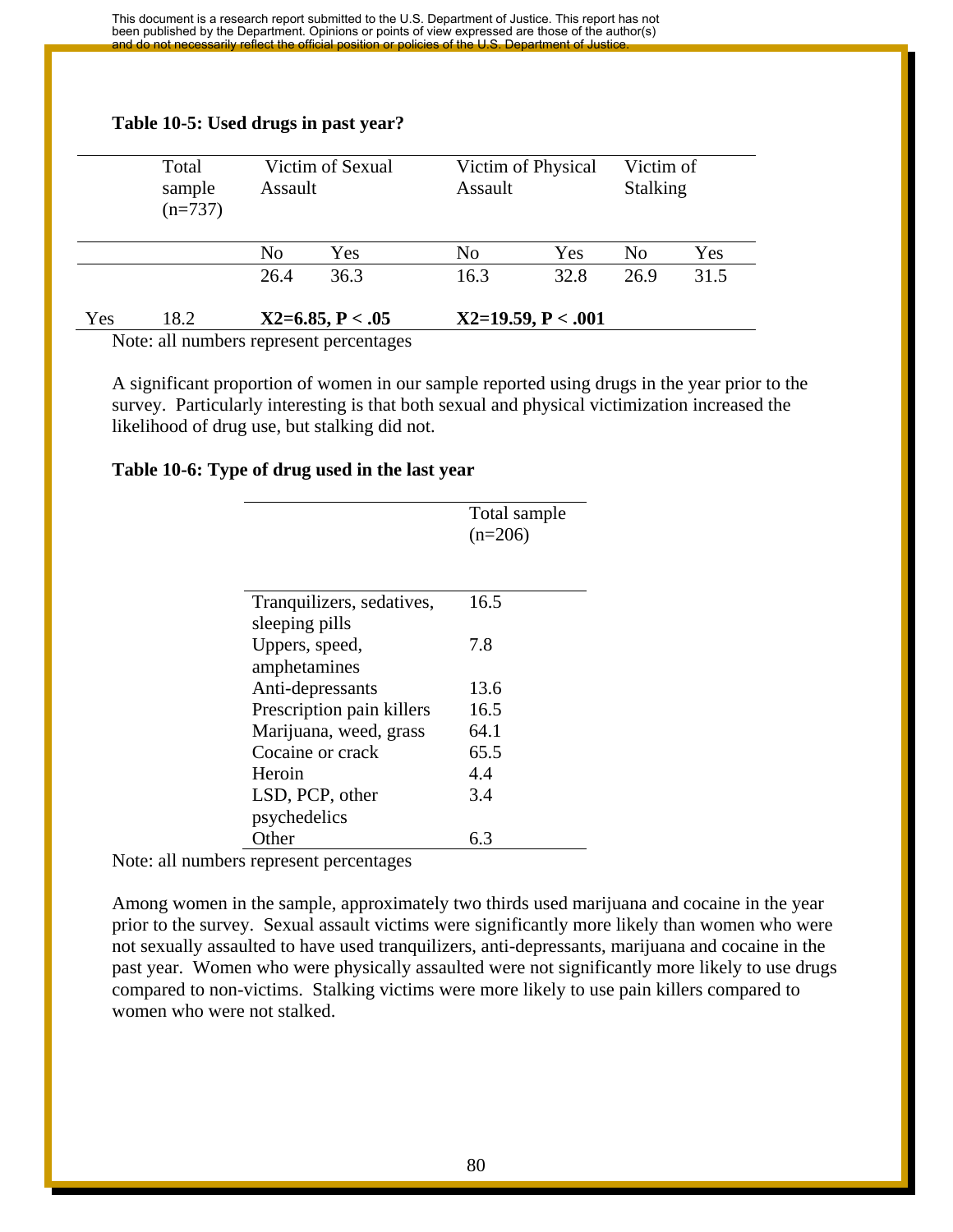## **Table 10-7: What is Your Preferred Drug**

|                | Total sample<br>$(n=206)$ | Sexually<br>Victimized<br>Women<br>$(n=144)$ | Physically<br>Victimized<br>Women<br>$(n=173)$ | Women who<br>were stalked<br>$(n=58)$ |
|----------------|---------------------------|----------------------------------------------|------------------------------------------------|---------------------------------------|
| Cocaine/crack  | 49.0                      | 50.7                                         | 50.6                                           | 48.2                                  |
| Marijuana/weed | 36.0                      | 34.7                                         | 36.9                                           | 33.9                                  |

Note: all numbers represent percentages

Consistent with the information in the previous table, across the board women indicated that cocaine and marijuana were their preferred drugs. Almost two thirds of the women in our study used their preferred drug infrequently (less than once a month). However, the only significant relationship between victimization and drug use was for sexual assault. Sexually victimized women were more likely to use drugs 2 days a week or more compared to women who were not sexually victimized.

# **Table 10-8: How often do you use your preferred drug?**

|                            | Total sample | Victim of<br><b>Sexual Assault</b> |      | Victim of<br>Physical<br>Assault |      | Victim of<br><b>Stalking</b> |      |
|----------------------------|--------------|------------------------------------|------|----------------------------------|------|------------------------------|------|
|                            |              | N <sub>o</sub>                     | Yes  | N <sub>o</sub>                   | Yes  | N <sub>o</sub>               | Yes  |
| Less than 1 day a<br>month | 57.1         | 57.9                               | 54.2 | 50.0                             | 58.5 | 55.9                         | 57.9 |
| 1 day a month              | 8.4          | 6.6                                | 9.4  | 6.3                              | 8.8  | 7.7                          | 10.5 |
| 1 day a week               | 7.9          | 9.2                                | 7.3  | 6.3                              | 8.2  | 6.3                          | 12.3 |
| 2 days a week              | 7.9          | 2.6                                | 12.5 | 6.3                              | 8.2  | 7.7                          | 8.8  |
| 3 days a week              | 8.4          | 3.9                                | 11.5 | 6.3                              | 7.6  | 9.1                          | 3.5  |
| 4 days a week or<br>more   | 11.3         | 19.7<br>$X2=16.42$                 | 5.2  | 25.0                             | 8.8  | 13.3                         | 7.0  |

 $P < .01$ 

Note: all numbers represent percentages

Although a majority of the women in our study said that they used drugs less than one day a month, a similar proportion also indicated that at some point they had tried to cut down on their drug use but were unable to do so. Sexually victimized women were significantly more likely than women who were not sexually victimized to say that they had tried to cut down their drug use.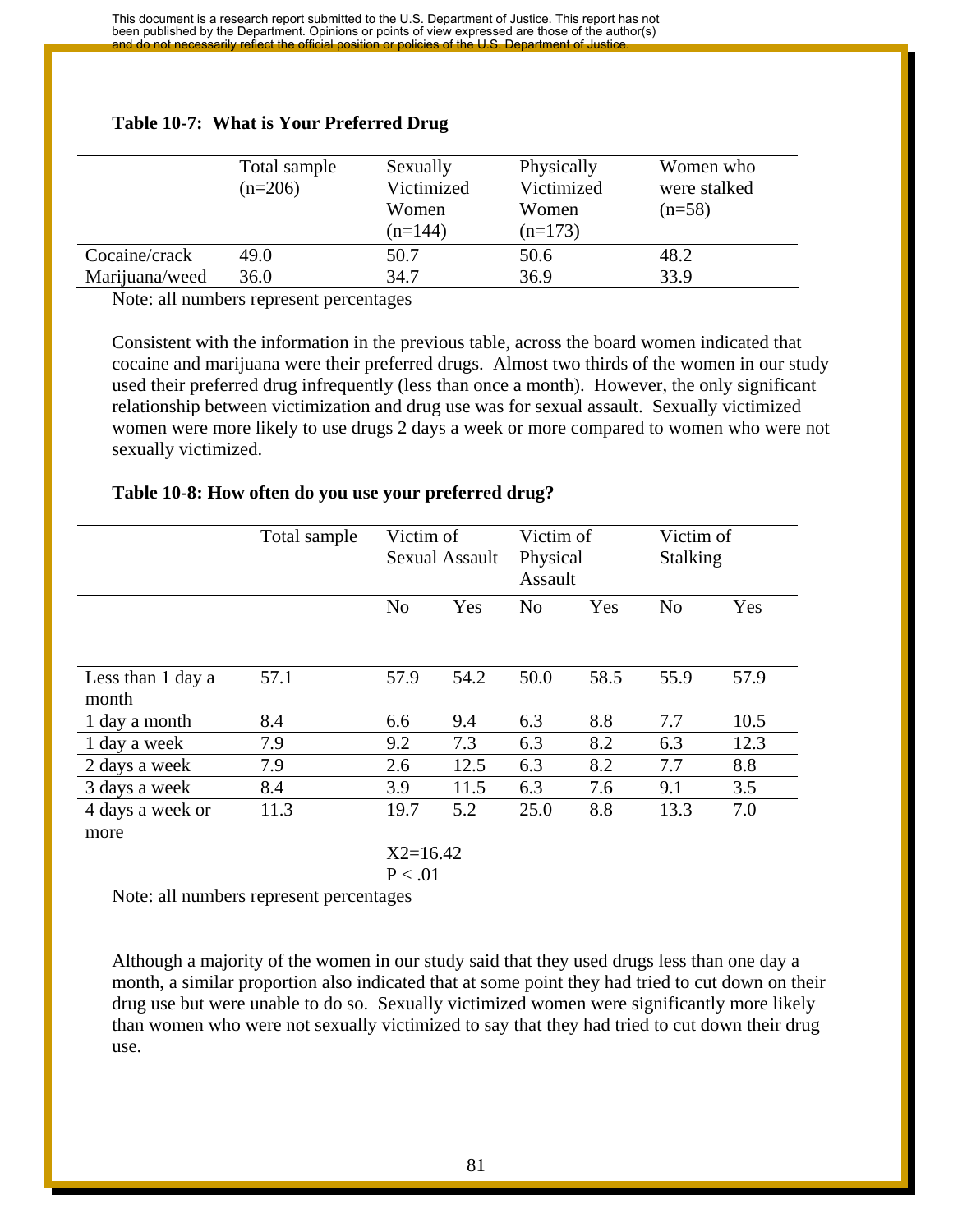|     | Total sample | Sexually<br>Victimized<br>Women          |             | Physically<br>Victimized<br>Women |             | Women who<br>were stalked |             |
|-----|--------------|------------------------------------------|-------------|-----------------------------------|-------------|---------------------------|-------------|
| Yes | 56.4         | No<br>50.7<br>$X2 = 3.69$<br>$P = 0.055$ | Yes<br>65.3 | No<br>59.4                        | Yes<br>55.9 | No<br>54.6                | Yes<br>58.6 |

# **Table 10-9: Have you tried to cut down on your drug use but couldn't?**

Note: all numbers represent percentages

# **Table 10-10: Do you think of yourself as someone with a serious drug problem?**

|     | Total sample | Victim of<br><b>Sexual Assault</b> |      |                |      | Victim of<br>Physical<br>Assault |      | Victim of<br><b>Stalking</b> |  |
|-----|--------------|------------------------------------|------|----------------|------|----------------------------------|------|------------------------------|--|
|     |              | N <sub>0</sub>                     | Yes  | N <sub>o</sub> | Yes  | No                               | Yes  |                              |  |
| Yes | 40.0         | 28.0                               | 53.8 | 37.5           | 40.5 | 39.6                             | 41.4 |                              |  |
|     |              | $X2 = 11.29$<br>P < .001           |      |                |      |                                  |      |                              |  |

Note: all numbers represent percentages

Given the large proportion of women who said they were unable to cut down on their drug use, it is not surprising that almost half of the women view themselves as having a serious drug problem. Sexually victimized women were significantly more likely than women who were not sexually victimized to feel they had a serious drug problem.

## **Table 10-11: Victimization Effects on Self Esteem**

|             | Total sample<br>$(n=737)$ | Sexually<br>Victimized<br>Women<br>$(n=412)$ |      | Physically<br>Victimized<br>Women<br>$(n=528)$ |      | Women who were<br>stalked<br>$(n=184)$ |      |
|-------------|---------------------------|----------------------------------------------|------|------------------------------------------------|------|----------------------------------------|------|
|             |                           | N <sub>o</sub>                               | Yes  | No                                             | Yes  | N <sub>o</sub>                         | Yes  |
| Self esteem | 29.2(5.4)                 | 30.0                                         | 27.9 | 30.9                                           | 28.6 | 29.9                                   | 27.3 |
|             |                           | P < .001                                     |      | P < .001                                       |      | P < .001                               |      |

\* Out of 40 possible, with higher score indicating higher self-esteem; Mean with SD in parentheses)\*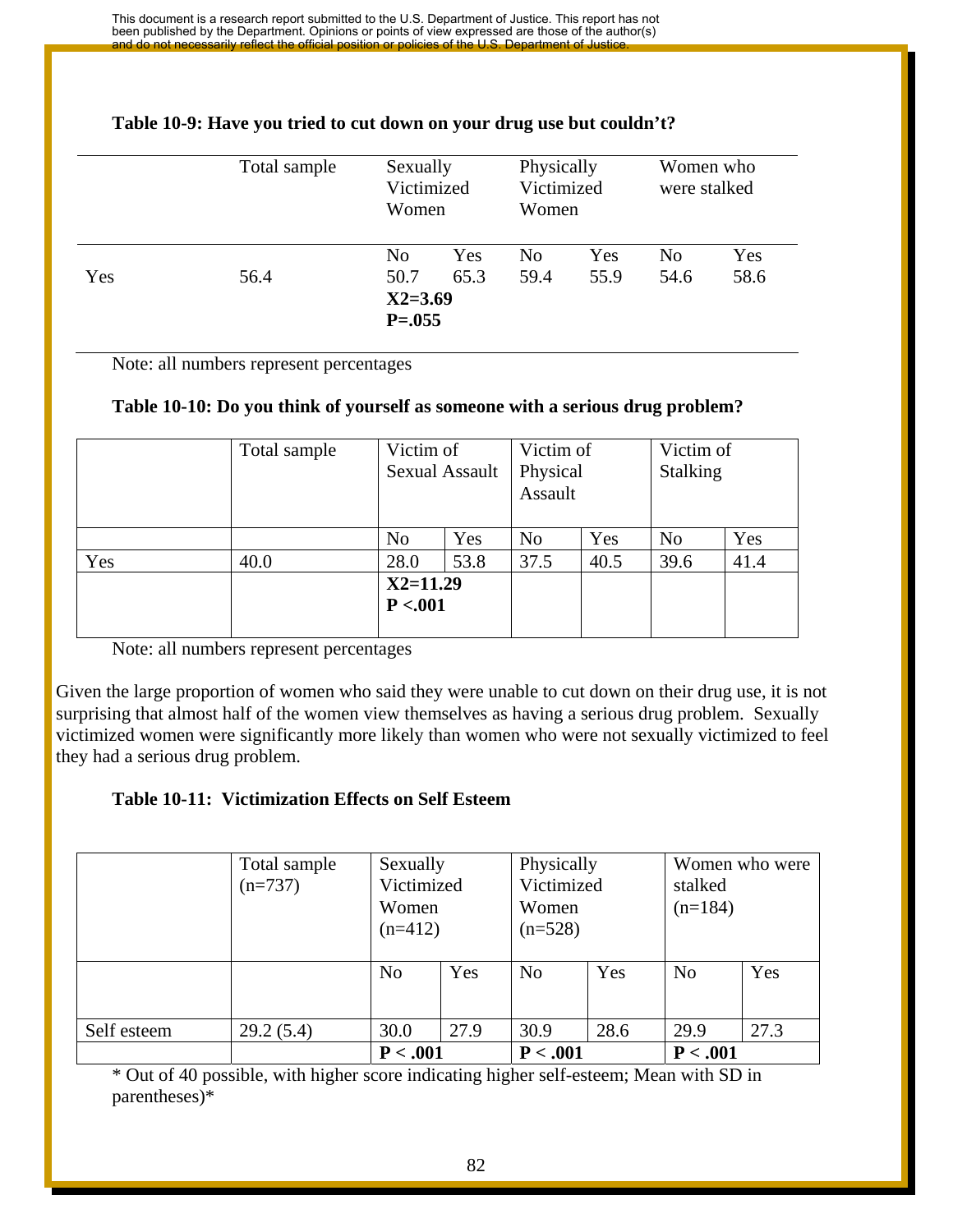This document is a research report submitted to the U.S. Department of Justice. This report has not been published by the Department. Opinions or points of view expressed are those of the author(s) and do not necessarily reflect the official position or policies of the U.S. Department of Justice.

We used the Rosenberg Self Esteem Scale to measure self-esteem. In the overall sample of homeless women self-esteem scores were in the moderate range. Victims of all types of assaults had significantly lower self-esteem scores compared to women who were not victims. The information obtained from the quantitative portion of the project suggests that women do not necessarily have unusually low levels of self-esteem. Our qualitative interviews, however, provide more insight into the complexity of measuring self-esteem particularly among a sample of victims.

For the women interviewed in the qualitative study, childhood and adulthood experiences of violence and abuse played a major role in their development of low self-esteem; many actually used this phrase verbatim. Dee, for instance, said that the result of her child abuse was "low self-esteem. It took me a while to let my husband touch me." Diane, who was called "worthless and no good" and told she would "never amount to anything" by her father, now says, "It's taken me like that last few years to get my self-esteem back." Mo recalls, "I absolutely hated myself." She felt her mother did not want her, and her father continually "threw that up in my face." From childhood, Natalie felt she was "ugly and unloved." Marion says she had "no self value."

Several interviewees associate their continued victimization as adults with the low self-esteem formed and carried on from childhood. Sara explains her first relationships:

> "I guess I have a real low self-esteem, so I guess I was just trying to get affection from anywhere I could, because I wasn't getting it from my father or my parents. So I guess when the other two guys showed me affection, I just kinda clinged to it."

Physical Injuries Resulting from Victimization

## **Table 10-12: Did physical victimization cause injury?**

| N <sub>0</sub>   | 35.0                                    |
|------------------|-----------------------------------------|
| Yes, one time    | 20.1                                    |
| Yes, a few times | 25.4                                    |
| Yes, many times  | 19.5                                    |
|                  | Note: all numbers represent percentages |

In a previous chapter, we reported that the rates of physical victimization among the women in our sample were much higher than those in the National Violence against Women Survey (Tjaden and Thoennes, 2000). Not surprisingly, the women in our sample reported a considerable amount of injury as a result of physical assaults. The most commonly reported injuries were bruises, black eyes, and broken bones.

## **Table 10-13: How serious was the injury?**

| Very serious                            | 44.1 |  |  |
|-----------------------------------------|------|--|--|
| Somewhat serious                        | 30.8 |  |  |
| Not too serious                         | 16.1 |  |  |
| Not serious at all                      | 90   |  |  |
| Note: all numbers represent percentages |      |  |  |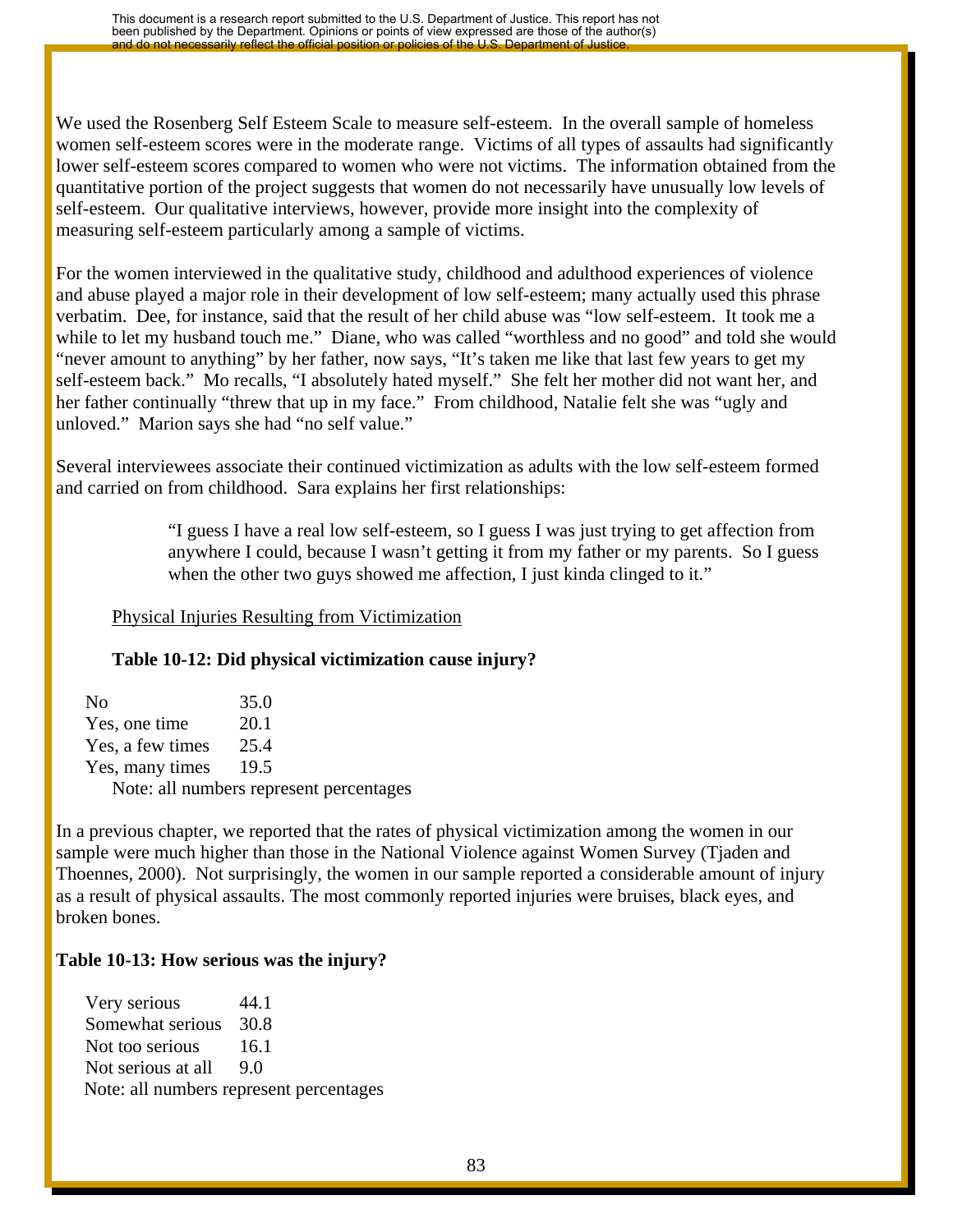# **Table 10-14: Did you receive medical care as a result of this injury?**

| N <sub>0</sub>                          | 43.6 |
|-----------------------------------------|------|
| Yes, outpatient                         | 6.9  |
| Yes, emergency room                     | 25.6 |
| Yes, hospital admission                 | 6.2  |
| Yes, other source of care               | 1.0  |
| Yes, care from multiple sources         | 7.5  |
| Note: all numbers represent percentages |      |

# **Table 10-15: Did you discuss the source of your injuries with medical personnel?**

| Yes | 67.3                                    |
|-----|-----------------------------------------|
| Nο  | 32.7                                    |
|     | Note: all numbers represent percentages |

Despite the fact that nearly three-quarters of those who were injured were seriously injured, many women did not receive medical care for their injuries and less than half of the women spoke with someone about the incident that led to the injury.

# **Table 10-16: Did you talk to a psychologist, social worker, or mental health professional about this incident?**

| Yes | 41.5                                                                                                                                                                                                                                                                                             |
|-----|--------------------------------------------------------------------------------------------------------------------------------------------------------------------------------------------------------------------------------------------------------------------------------------------------|
| No  | 58.5                                                                                                                                                                                                                                                                                             |
|     | $\mathbf{M}$ and $\mathbf{M}$ and $\mathbf{M}$ and $\mathbf{M}$ and $\mathbf{M}$ and $\mathbf{M}$ and $\mathbf{M}$ and $\mathbf{M}$ and $\mathbf{M}$ and $\mathbf{M}$ and $\mathbf{M}$ and $\mathbf{M}$ and $\mathbf{M}$ and $\mathbf{M}$ and $\mathbf{M}$ and $\mathbf{M}$ and $\mathbf{M}$ and |

Note: all numbers represent percentages

# Possible Effects on Personality and Social Psychology

We asked the women in the sample to assess their own character by telling us whether various statements (e.g., "I am a violent person') were very true of them, somewhat true, or not true at all. Consistent with the results from the self-esteem scale, many of the women in the sample described themselves in a generally positive manner. They felt that they were good parents, were not stupid and not lazy, and did not see themselves as violent. They also acknowledged some of the issues that were affecting their lives such as alcohol use. At the same time, approximately half of the sample did not fully endorse the statement "I am strong" and almost three quarters of the women did not completely characterize themselves as happy.

When we compared victims with non-victims (see the following table), several significant differences emerged. Victims of sexual assault were significantly more likely to feel that they are violent, make bad decisions, and feel that their past negatively affects their current life. They are also less likely to feel strong, confident and happy. Victims of physical assault reported similar characteristics with the additional endorsement of the statement "I cause others to be angry". Finally stalking victims were more likely to feel that they caused others to be violent and to feel ugly.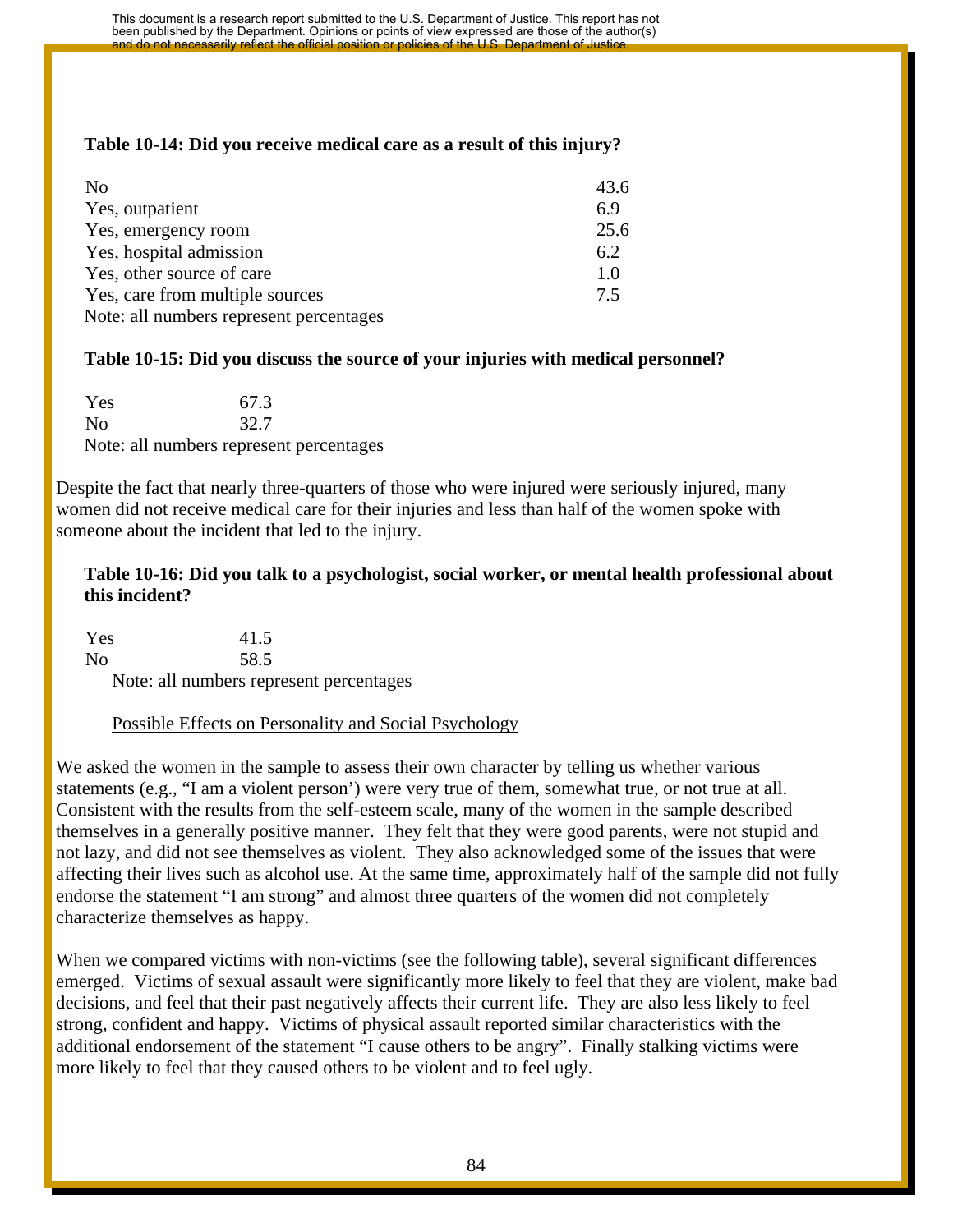|                                               | <b>Total</b>  | Victim of      |                       | Victim of      |                         | Victim of       |            |
|-----------------------------------------------|---------------|----------------|-----------------------|----------------|-------------------------|-----------------|------------|
|                                               | <b>Sample</b> |                | <b>Sexual Assault</b> |                | <b>Physical Assault</b> | <b>Stalking</b> |            |
|                                               |               |                |                       |                |                         |                 |            |
|                                               |               | N <sub>0</sub> | Yes                   | N <sub>0</sub> | Yes                     | N <sub>0</sub>  | <b>Yes</b> |
|                                               |               |                |                       |                |                         |                 |            |
| I am a violent person                         | 2.0           | 1.0            | $3.8*$                | 1.5            | 2.1                     | 1.8             | 2.7        |
| I often make bad decisions                    | 17.3          | 14.7           | 24.8**                | 6.9            | $21.3***$               | 13.5            | 28.8***    |
| My problems are my own fault                  | 24.8          | 23.9           | 30.5                  | 16.3           | 28.1**                  | 22.6            | $31.1*$    |
| I drink too much                              | 4.8           | 4.8            | 6.0                   | 4.5            | 4.7                     | 4.3             | 6.0        |
| I am strong                                   | 55.1          | 59.0           | $48.1*$               | 61.9           | 52.9*                   | 56.4            | 51.4       |
| I cause others to be angry                    | 6.0           | 5.1            | 9.4                   | 2.5            | $7.2*$                  | 4.8             | $9.3*$     |
| I cause others to be violent                  | 2.1           | 1.4            | 3.8                   | 0.5            | 2.5                     | 1.3             | $4.4*$     |
| I am a bad parent                             | 2.9           | 2.8            | 4.2                   | 1.0            | 3.6                     | 1.9             | 6.1        |
| I am a bad wife or partner                    | 1.7           | 1.4            | 2.7                   | 1.0            | 1.7                     | 1.7             | 1.7        |
| I am confident                                | 49.0          | 54.3           | 39.4***               | 59.5           | $45.1**$                | 52.9            | $37.7***$  |
| I am lazy                                     | 2.7           | 3.1            | 3.0                   | 2.0            | 2.8                     | 2.4             | 3.8        |
| I am stupid                                   | 2.2           | 1.7            | 3.4                   | 1.5            | 2.3                     | 1.7             | 3.8        |
| I am happy                                    | 34.0          | 38.0           | $28.0*$               | 49.0           | $28.2***$               | 36.2            | $27.2*$    |
| I am ugly                                     | 4.3           | 2.7            | 6.1                   | 1.0            | $5.3**$                 | 2.6             | 8.9***     |
| My past negatively affects my<br>current life | 21.2          | 17.2           | $31.3***$             | 8.5            | $26.0***$               | 15.8            | 36.3***    |

**Table 10-17: Self-described personality characteristics (% indicating statement is very true of them)** 

Note: all numbers represent percentages. Percentages are for those women who responded that the statement was very true. \* P < .05, \*\* P < .01, \*\*\* P < .001

We also created a summative scale to measure positive or negative self-concept (alpha= .81). This selfconcept scale ranged from 14 to 43 with higher scores indicating a more negative self-concept. We then looked at mean differences in self-concept by victimization type and found that sexual assault, physical assault, and stalking victims had significantly more negative self-concepts. To assess the cumulative effect of victimization we also correlated the number of victimizations with self-concept and found that a greater number of victimizations were significantly associated with a more negative self-concept.

In contrast to the results from the quantitative portion of the study, women who took part in the qualitative interviews had a more negative self-perception, but consistent with the data just reported, the more they had been victimized, the more negative their self-concept became.

Marion, for example, became a drifter on the streets with a general emotional disconnect and inertia, which she describes as being tired, forgetful, lost and not being able to think clearly. She says, "You give up. You give up trying . . . I think the abuse had a lot to do with it. The liquor a lot, too. But the abuse, you say, you know – you keep on having these failed relationships. You think somebody, they're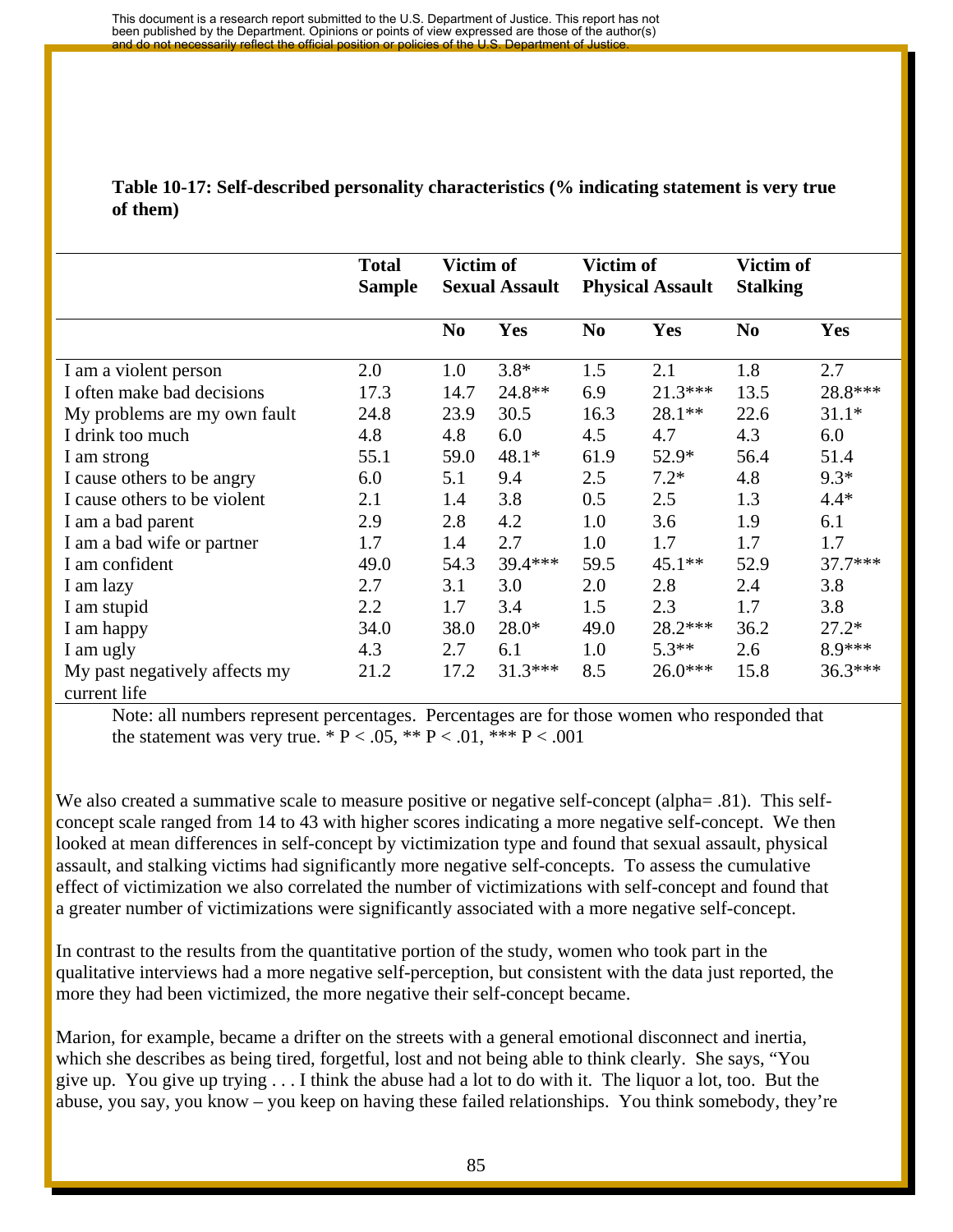supposed to love you, calm you. And started from your childhood. All these harm you, then your family harm you, then your husbands harm you, your boyfriends harm you. You say, you know, there's no use to even trying to do anything. 'Cause I get up, somebody going to knock me down."

Similarly, Natalie remarks, "When you hear that for so long, it's hard to get out of that pattern of thinking there's something wrong with you, and then you end up like this and you're like, well, I guess they were right all along. I am worthless, I am useless, I am unlovable."

|                | <b>Total</b><br><b>Sample</b> | <b>Sexually</b><br><b>Victimized</b><br>Women |           | <b>Physically</b><br><b>Victimized</b><br>Women |            | Women who<br>were stalked |            |
|----------------|-------------------------------|-----------------------------------------------|-----------|-------------------------------------------------|------------|---------------------------|------------|
|                |                               | N <sub>0</sub>                                | Yes       | N <sub>0</sub>                                  | <b>Yes</b> | N <sub>0</sub>            | <b>Yes</b> |
| Depressed      | 19.9                          | 16.9                                          | $27.4**$  | 9.5                                             | 23.9***    | 15.6                      | $32.2***$  |
| Anxious        | 20.5                          | 19.6                                          | $27.2***$ | 9.0                                             | $24.9***$  | 16.2                      | 32.8 ***   |
| Tense, uptight | 17.2                          | 16.2                                          | $22.3***$ | 8.5                                             | $20.4***$  | 13.4                      | 28.8***    |
| Out of control | 2.7                           | 3.1                                           | $3.8*$    | 1.5                                             | 3.1        | 1.9                       | $4.9*$     |
| Suicidal       | 2.6                           | 2.1                                           | $4.5*$    | 0.5                                             | $3.3*$     | 2.3                       | 3.8        |
| Confused       | 10.6                          | 8.7                                           | $13.3***$ | 4.5                                             | $12.9***$  | 8.2                       | $17.0***$  |

**Table 10-18: Percent replying that the term describes them very well**.

In addition to the self-described personality characteristics, women were also asked to indicate how well the terms in the table above described them. The percentages represent the proportion of women who said the particular term described them very well. Among women in the total sample, about one fifth described themselves as depressed, anxious, or tense. However, very few felt out of control or suicidal at the time the interview took place. We also examined these differences across victimization type. With only a few exceptions, victims of sexual assault, physical assault and stalking were significantly more likely to endorse these statements – a further indication of some of the negative effects victimization has.

# **Table 10-19: Ever Attempted Suicide by Intentional Drug Overdose or by Any Other Means**

|                  | <b>Total sample</b> | <b>Sexually</b><br>victimized women |                          | <b>Physically</b><br>victimized<br>women |                             | <b>Stalked women</b> |                             |
|------------------|---------------------|-------------------------------------|--------------------------|------------------------------------------|-----------------------------|----------------------|-----------------------------|
|                  |                     | <b>Yes</b>                          | N <sub>0</sub>           | Yes                                      | N <sub>0</sub>              | Yes<br>169           | No<br>512                   |
| No, never        | 70.8                | 57.0                                | 79.2                     | 62.7                                     | 92.4                        | 55.6                 | 75.6                        |
| Yes, just once   | 14.9                | 21.1                                | 12.5                     | 18.3                                     | 5.9                         | 18.3                 | 13.9                        |
| Yes, a few times | 9.3                 | 14.2                                | 5.3                      | 12.4                                     | 1.1                         | 18.3                 | 6.4                         |
| Yes, many times  | 5.0                 | 7.7                                 | 3.0<br>$X2=37.4, p<.001$ | 6.6                                      | 0.5<br>$X2 = 59.3$ , p<.001 | 7.7                  | 4.1<br>$X2 = 31.3$ , p<.001 |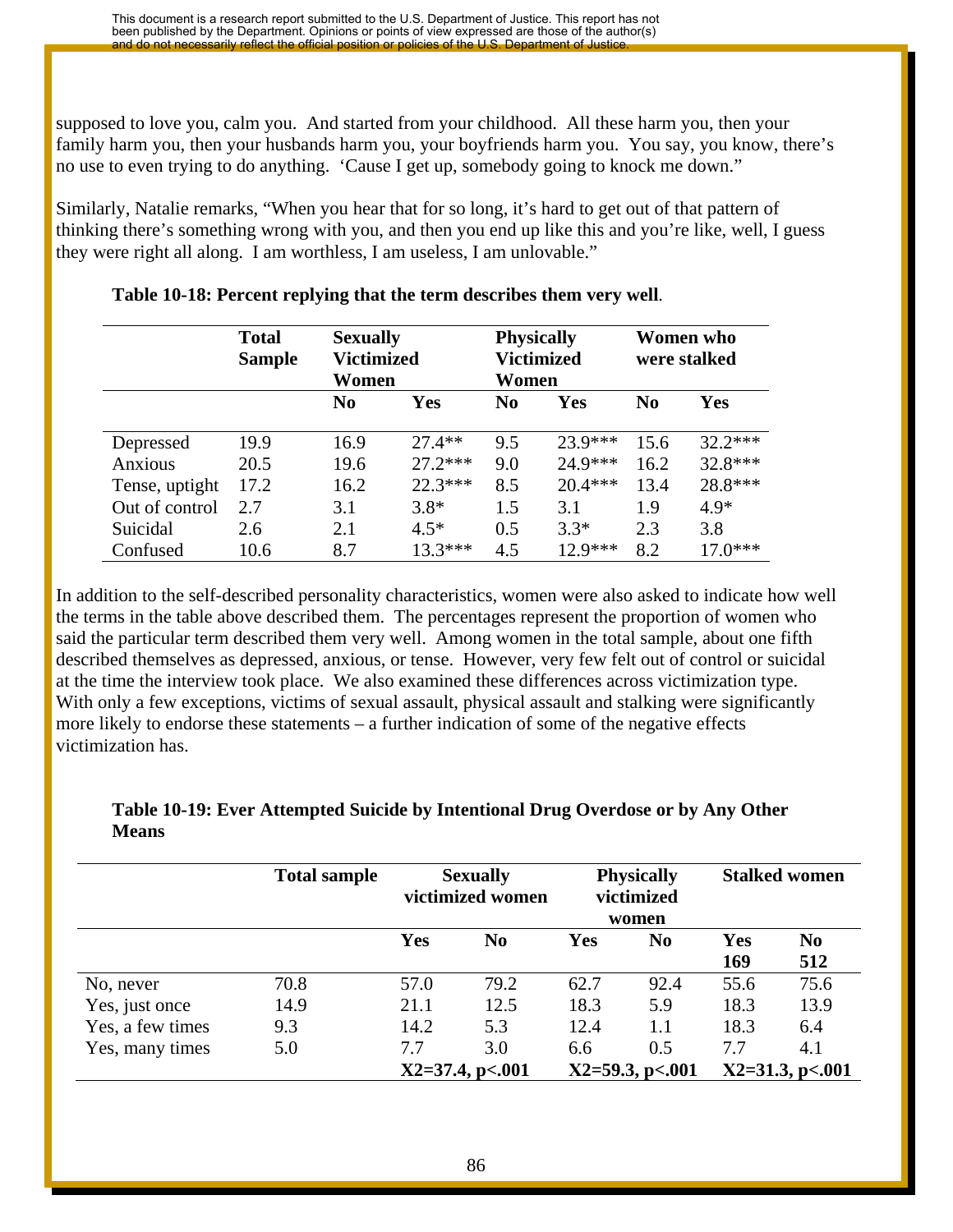Finally, we asked the women in the sample if they had ever attempted suicide. In the total sample, almost 30% had and of those who had, about half had tried to kill themselves more than once. In all cases, victims were significantly more likely than non-victims to have attempted suicide. Stalking victims, interestingly enough, were more suicidal than other victim types, although the difference is not large.

#### **Conclusions**

The results from the quantitative portion of the study combined with the qualitative interviews demonstrate that the homeless women taking part in the Florida Four City Study endured various combinations of victimization, homelessness and other traumatic life events and that in many cases, these experiences led the women to feel inconsequential, worthless, isolated and alone. These feelings were not only reinforced on a daily basis as they tried and failed to get support and attention, but fed upon themselves, leading the women to be emotionally disconnected, depressed and ultimately hopeless about their circumstances.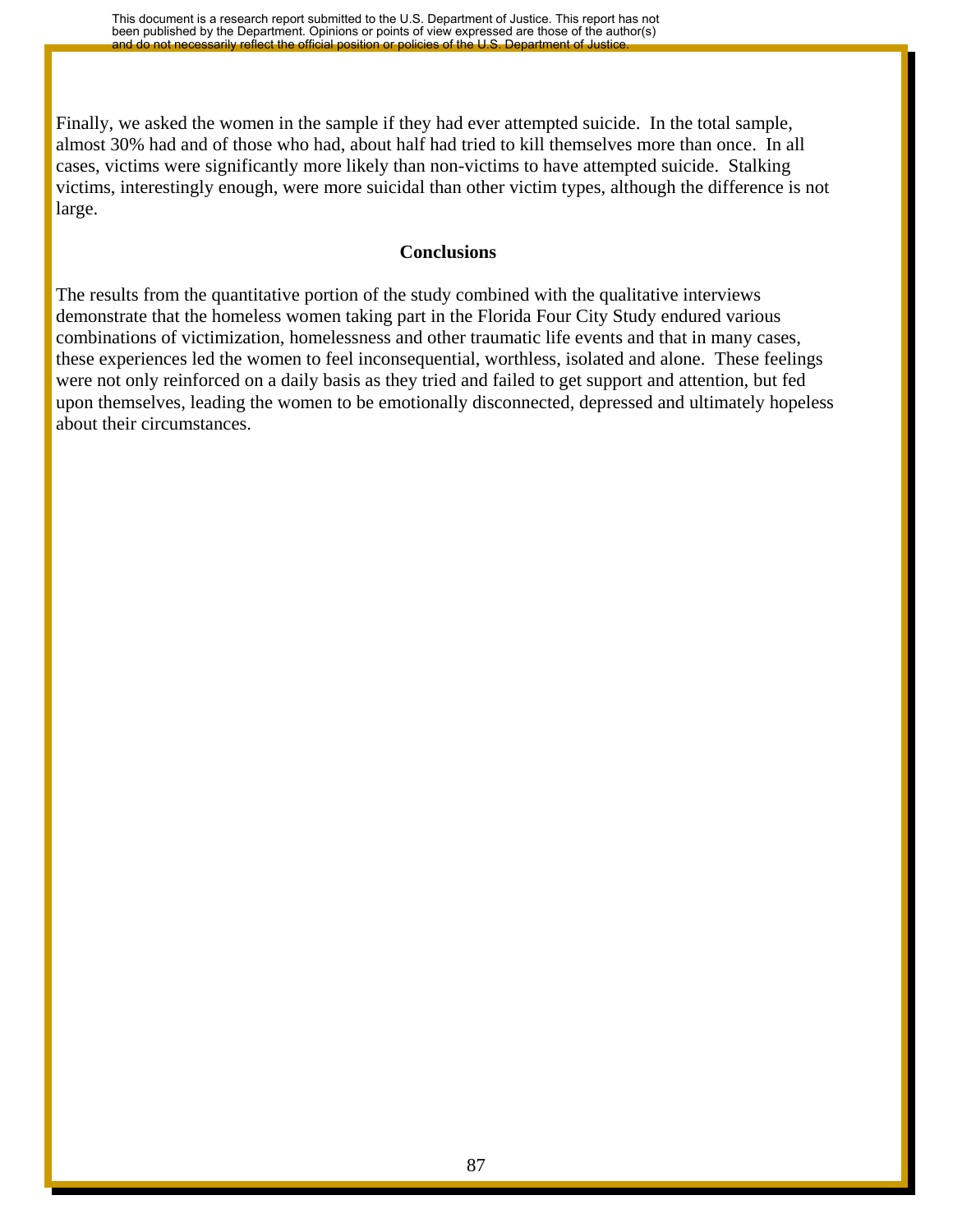### **Chapter 11**

#### **Risk Factors for Adult Victimization of Homeless Women**

Although there have been many suppositions about the relationship between homelessness and violence, there is only limited empirical evidence looking at factors that may increase the risk for victimization among this vulnerable population. Furthermore, much of this evidence only tackles one aspect of this complex relationship at a time. The Florida Four City study was able to provide, for the first time, a more complete picture of the myriad of risk factors that influence victimization using a large multi-site sample. In this last chapter of the report we are able to look at multivariate models for the combined sample of men and women, men only and women only to see which risk factors emerge as important factors associated with victimization.

As our study was comprised of a sample men as well as a sample of men, we were able to consider whether gender would be a significant factor in an analysis of violence victimization. Because the sexual victimization variable in the women's survey was not directly comparable to that of the men's survey we chose to focus on physical victimization only in the analysis where gender was included as an independent variable.

In the first multivariate model we examined, we considered the risk factors for physical assault. Immediately of interest is that *gender was not significantly associated with physical assault*, net of all other variables. Consistent with other research, childhood victimization and negative childhood experiences (adults yelling at each other) were significantly associated with physical victimization. In this analysis and consistent with routine activities theory, men and women who had been homeless more often were more likely to be victims of physical assault. However, this was the only homeless characteristic that was significantly associated with physical assault. Also consistent with routine activities theory, committing a crime and spending time in jail or prison were both significantly associated with physical victimization. Black participants were less likely to be at risk for physical victimization and divorced participants were more likely to be physically victimized.

Because of the difference noted in chapter 3 with regard to intimate partner victimization, we also examined a multivariate model including gender as an independent factor. Many of the same factors that were significantly associated with any physical victimization were also significantly associated with intimate partner victimization. In contrast to the previous model, however, (Table 11-1) women were much more likely to be at risk for intimate partner physical assault than were their male counterparts. Participants who were homeless with their children were also at a greater risk for IPV compared to those who were homeless with both adults and children.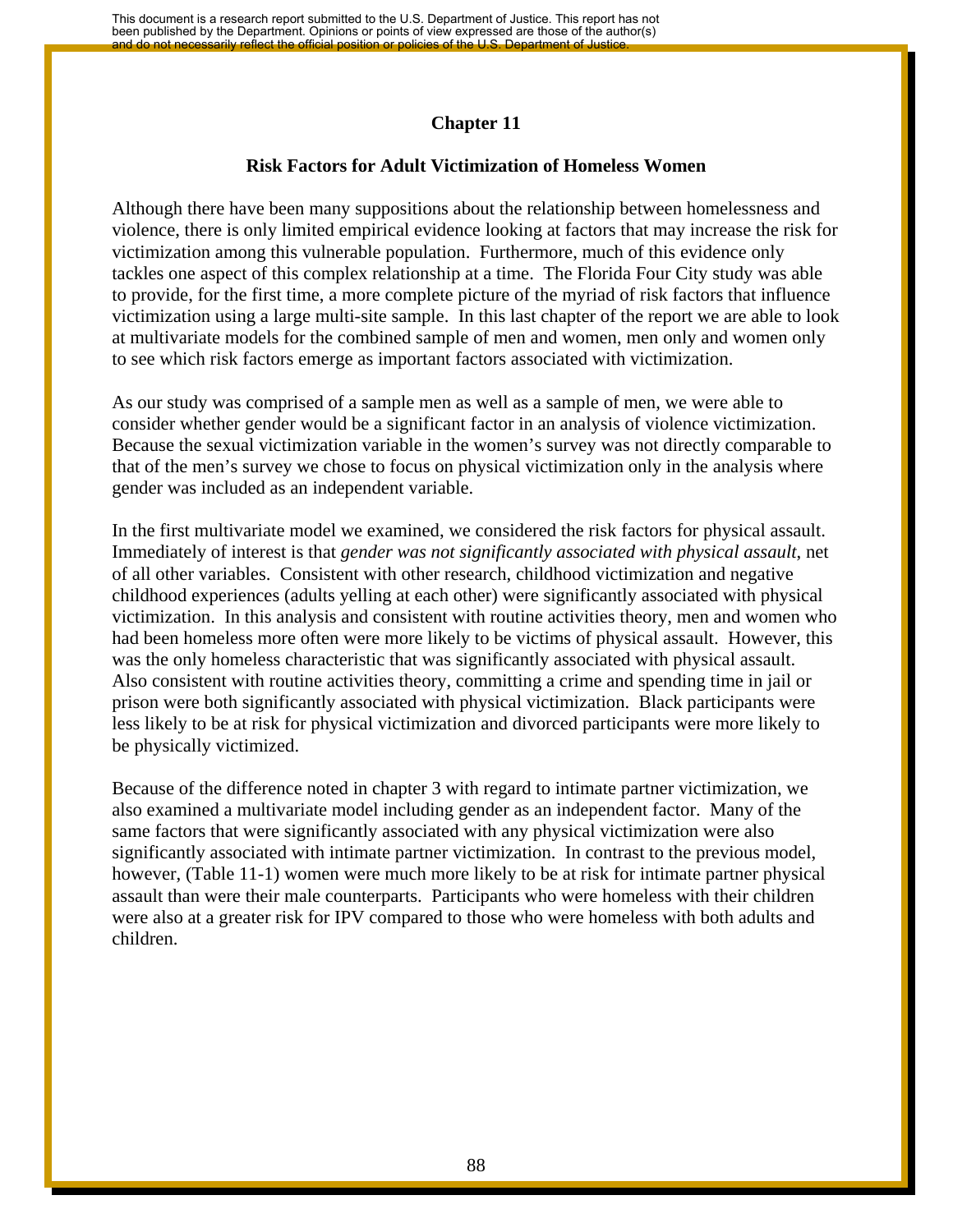| <b>Variable</b>             | B       | S.E. | <b>Odds Ratio</b> | <b>P</b> Value |
|-----------------------------|---------|------|-------------------|----------------|
| Female                      | .08     | .42  | 1.08              | .856           |
| Experienced childhood       | 1.15    | .25  | 3.15              | .000           |
| violence                    |         |      |                   |                |
| As Child Adults in house    | .60     | .25  | 1.81              | .018           |
| yell at each other          |         |      |                   |                |
| As Child Adults in house    | .45     | .28  | 1.56              | .105           |
| hit each other              |         |      |                   |                |
| <b>Current Alcohol Use</b>  | .32     | .33  | 1.38              | .332           |
| <b>Current Drug Use</b>     | .07     | .29  | 1.07              | .806           |
| <b>Total Amount of Time</b> | $-.03$  | .06  | .97               | .585           |
| Homeless                    |         |      |                   |                |
| #Times Homeless             | .22     | .09  | 1.25              | .009           |
| Age $1st$ Homeless          | $-.00$  | .01  | 1.00              | .778           |
| <b>Ever Committed Crime</b> | .78     | .26  | 2.18              | .002           |
| Spent Time in Prison or     | .90     | .27  | 2.45              | .001           |
| Jail                        |         |      |                   |                |
| <b>Education Level</b>      | .12     | .09  | 1.13              | .181           |
| <b>Black</b>                | $-.53$  | .25  | .59               | .034           |
| Hispanic                    | $-.55$  | .33  | .58               | .094           |
| Other                       | .14     | .63  | 1.15              | .823           |
| <b>Marital Status</b>       |         |      |                   |                |
| Cohabitating                | .09     | .75  | 1.10              | .900           |
| Divorced                    | .78     | .38  | 2.17              | .041           |
| Separated                   | .90     | .50  | 2.47              | .073           |
| Widowed                     | .75     | .67  | 2.11              | .266           |
| Single                      | $-.25$  | .35  | .78               | .476           |
| Who Homeless with           |         |      |                   |                |
| Homeless Alone              | .04     | .39  | 1.04              | .918           |
| Homeless with Adults        | .29     | .45  | 1.33              | .528           |
| Homeless with Kids          | .76     | .45  | 2.14              | .066           |
| Constant                    | $-.185$ | .75  | .16               | .014           |

# **Table 11-1: Logistic Regression Analysis Predicted Adult Physical Assault by Any Offender Among Homeless Men and Women (N=718)**

Model Chi-Square: 223.394, P < .001, Nagelkerke R Square: .393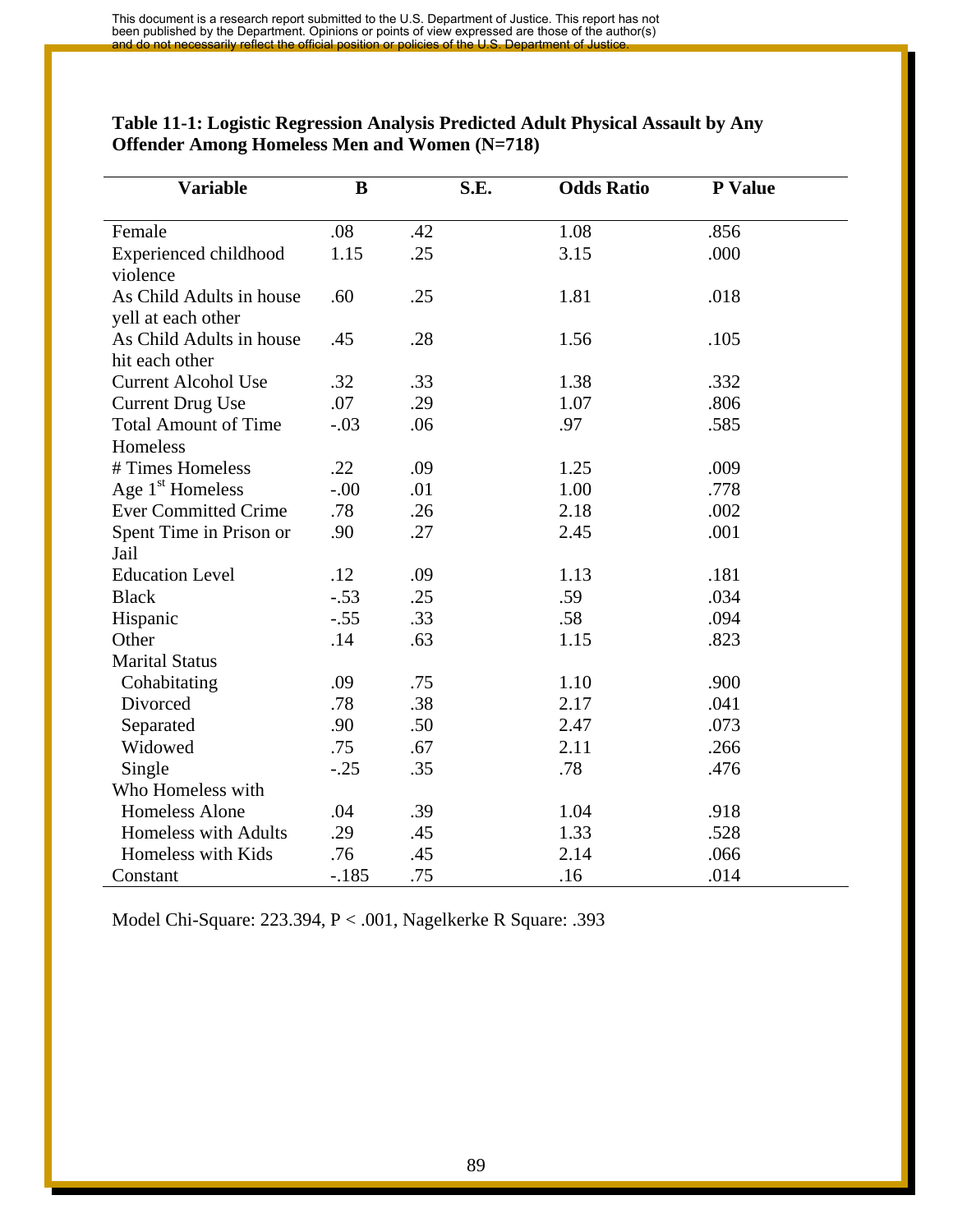| <b>Variable</b>                                | B      | S.E. | <b>Odds Ratio</b> | <b>P</b> Value |
|------------------------------------------------|--------|------|-------------------|----------------|
|                                                |        |      |                   |                |
| Female                                         | 1.73   | .31  | 5.61              | .000           |
| Experienced childhood violence                 | 1.15   | .24  | 3.15              | .000           |
| As Child Adults in house yell at<br>each other | .37    | .22  | 1.45              | .095           |
| As Child Adults in house hit each<br>other     | .54    | .23  | 1.71              | .018           |
| <b>Current Alcohol Use</b>                     | .27    | .25  | 1.32              | .271           |
| <b>Current Drug Use</b>                        | $-.19$ | .24  | .82               | .408           |
| <b>Total Amount of Time Homeless</b>           | $-.06$ | .04  | .94               | .094           |
| #Times Homeless                                | .11    | .05  | 1.12              | .017           |
| Age 1 <sup>st</sup> Homeless                   | .01    | .01  | 1.01              | .511           |
| <b>Ever Committed Crime</b>                    | .72    | .23  | 2.05              | .001           |
| Spent Time in Prison or Jail                   | .47    | .23  | 1.60              | .039           |
| <b>Education Level</b>                         | .08    | .08  | 1.08              | .294           |
| <b>Black</b>                                   | $-.50$ | .21  | .61               | .017           |
| Hispanic                                       | $-.28$ | .29  | .76               | .337           |
| Other                                          | .61    | .55  | 1.83              | .274           |
| <b>Marital Status</b>                          |        |      |                   |                |
| Cohabitating                                   | $-.13$ | .53  | .88               | .800           |
| Divorced                                       | .14    | .22  | 1.15              | .523           |
| Separated                                      | .39    | .29  | 1.48              | .179           |
| Widowed                                        | .26    | .43  | 1.29              | .549           |
| Single                                         | $-.52$ | .21  | .59               | .011           |
| Who Homeless with                              |        |      |                   |                |
| <b>Homeless Alone</b>                          | .24    | .32  | 1.26              | .464           |
| <b>Homeless with Adults</b>                    | .14    | .39  | 1.15              | .727           |
| Homeless with Kids                             | 1.10   | .35  | 3.0               | .002           |
| Constant                                       | $-.36$ | .63  | .028              | .000           |

## **Table 11-2: Logistic Regression Analysis Predicting Intimate Partner Physical Assault Among Homeless Men and Women (N=720)**

Model Chi-Square: 193.886, P < .001: Nagelkerke R Square: .320

We also examined intimate partner violence separately for the sample of homeless women. In this model, experiencing childhood violence, seeing other adults hit each other as a child, committing a crime, being separated, and being homeless with children each increase the risk for intimate partner physical assault for the homeless women in our sample. Black women were at a lower risk compared to other women in this sample.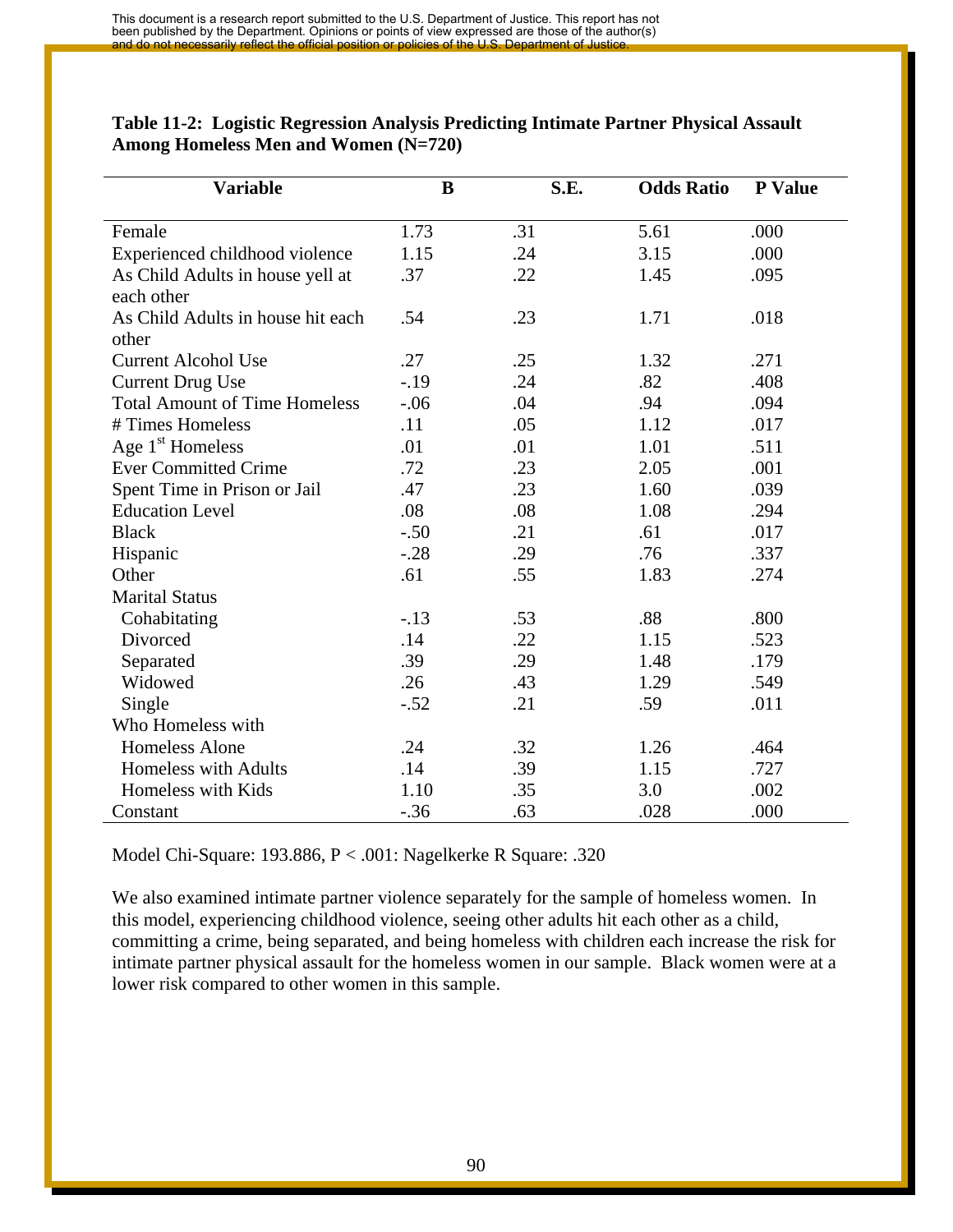| <b>Variable</b>               | B       | S.E. | <b>Odds Ratio</b> | P Value |
|-------------------------------|---------|------|-------------------|---------|
|                               |         |      |                   |         |
| Experienced childhood         | 1.20    | .25  | 3.30              | .000    |
| violence                      |         |      |                   |         |
| As Child Adults in house yell | .37     | .24  | 1.45              | .120    |
| at each other                 |         |      |                   |         |
| As Child Adults in house hit  | .61     | .25  | 1.85              | .015    |
| each other                    |         |      |                   |         |
| <b>Current Alcohol Use</b>    | .33     | .29  | 1.39              | .263    |
| <b>Current Drug Use</b>       | $-.14$  | .26  | .87               | .585    |
| <b>Total Amount of Time</b>   | $-.07$  | .04  | .94               | .137    |
| Homeless                      |         |      |                   |         |
| # Times Homeless              | .10     | .05  | 1.10              | .062    |
| Age $1st$ Homeless            | $-.01$  | .01  | 1.00              | .637    |
| <b>Ever Committed Crime</b>   | .67     | .23  | 1.96              | .004    |
| Spent Time in Prison or Jail  | .40     | .23  | 1.49              | .089    |
| <b>Education Level</b>        | .11     | .08  | 1.12              | .181    |
| <b>Black</b>                  | $-.46$  | .22  | .63               | .039    |
| Hispanic                      | $-.19$  | .31  | .83               | .534    |
| Other                         | .52     | .57  | 1.69              | .357    |
| <b>Marital Status</b>         |         |      |                   |         |
| Cohabitating                  | .30     | .67  | 1.35              | .654    |
| Divorced                      | .46     | .35  | 1.59              | .179    |
| Separated                     | .94     | .45  | 2.55              | .039    |
| Widowed                       | .76     | .63  | 2.14              | .226    |
| Single                        | $-.29$  | .33  | .75               | .374    |
| Who Homeless with             |         |      |                   |         |
| <b>Homeless Alone</b>         | .22     | .36  | 1.24              | .551    |
| <b>Homeless with Adults</b>   | .21     | .41  | 1.23              | .608    |
| Homeless with Kids            | 1.01    | 39   | 2.76              | .009    |
| Constant                      | $-1.87$ | .57  | .15               | .001    |

# **Table 11-3: Logistic Regression Predicting Intimate Partner Physical Assault Among Homeless Women (N=634)**

Model Chi-Square: 169.583, P < .001: Nagelkerke R Square: .321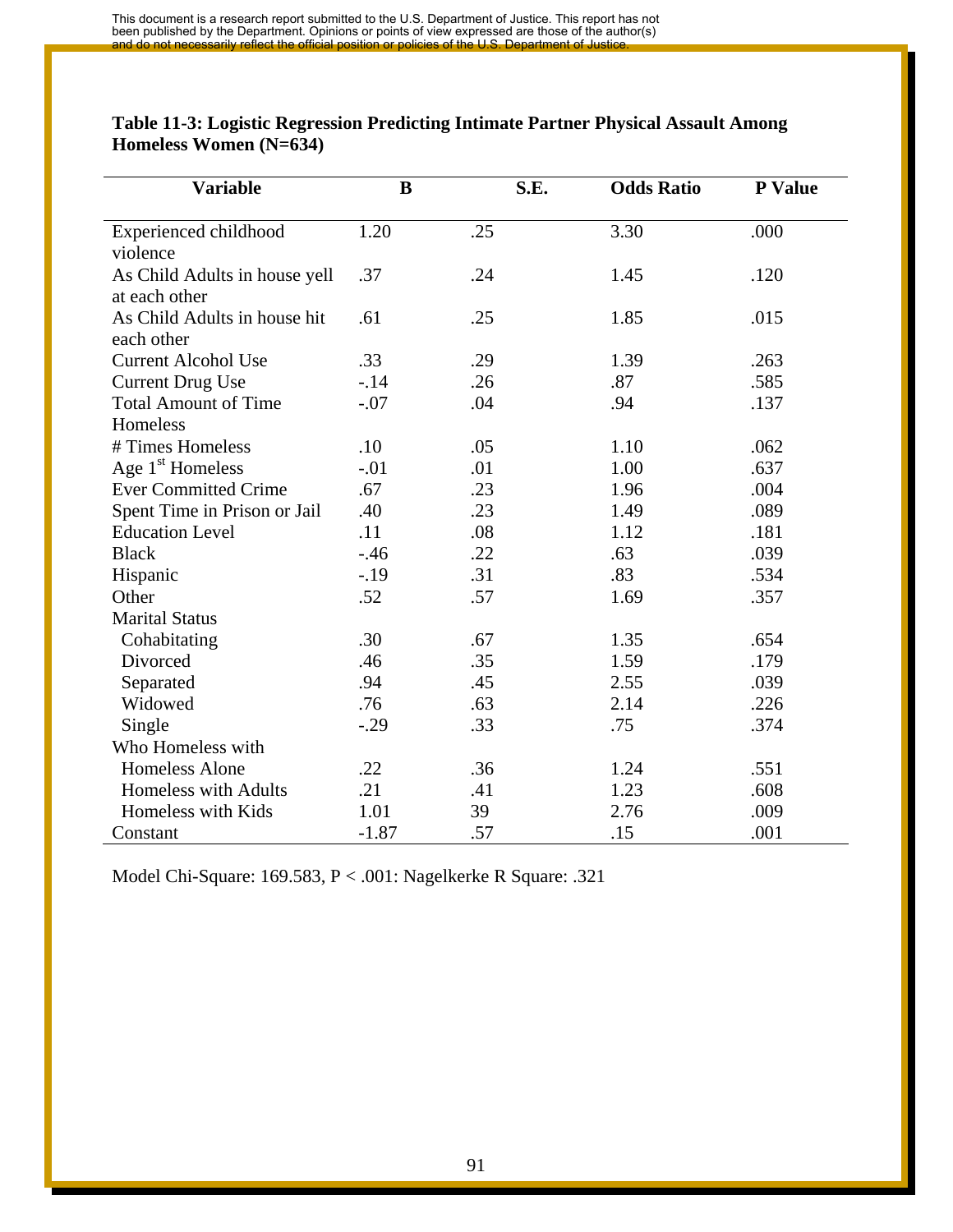This document is a research report submitted to the U.S. Department of Justice. This report has not been published by the Department. Opinions or points of view expressed are those of the author(s) and do not necessarily reflect the official position or policies of the U.S. Department of Justice.

We also looked at sexual victimization separately for the sample of homeless women in our study. Several factors that were significantly associated with physical victimization were also related to sexual victimization. Negative events experienced during childhood, including experiencing violence and having adults hit each other increased the risk for sexual victimization. In addition, having committed a crime also increased the risk for sexual victimization. In contrast to physical victimization, however, characteristics of homelessness were not associated with sexual victimization.

| <b>Variable</b>               | ${\bf B}$ | S.E. | <b>Odds Ratio</b> | P Value |
|-------------------------------|-----------|------|-------------------|---------|
| Experienced childhood         | 1.48      | .27  | 4.40              | .000    |
| violence                      |           |      |                   |         |
| As Child Adults in house yell | .44       | .24  | 1.56              | .061    |
| at each other                 |           |      |                   |         |
| As Child Adults in house hit  | .67       | .24  | 1.96              | .004    |
| each other.                   |           |      |                   |         |
| <b>Current Alcohol Use</b>    | .25       | .28  | 1.28              | .372    |
| <b>Current Drug Use</b>       | .02       | .25  | 1.02              | .935    |
| <b>Total Amount of Time</b>   | .09       | .05  | 1.09              | .094    |
| Homeless                      |           |      |                   |         |
| #Times Homeless               | .00       | .05  | 1.00              | .927    |
| Age $1st$ Homeless            | $-.00$    | .01  | 1.00              | .952    |
| <b>Ever Committed Crime</b>   | .77       | .22  | 2.16              | .001    |
| Spent Time in Prison or Jail  | .33       | .22  | 1.39              | .144    |
| <b>Education Level</b>        | .00       | .08  | 1.00              | .982    |
| <b>Black</b>                  | $-19$     | .22  | .83               | .394    |
| Hispanic                      | $-.17$    | .30  | .85               | .582    |
| Other                         | .68       | .51  | 1.98              | .180    |
| <b>Marital Status</b>         |           |      |                   |         |
| Cohabitating                  | $-.32$    | .65  | .73               | .626    |
| Divorced                      | .64       | .34  | 1.89              | .063    |
| Separated                     | .56       | .42  | 1.74              | .181    |
| Widowed                       | .14       | .59  | 1.15              | .813    |
| Single                        | .09       | .33  | 1.09              | .790    |
| Who Homeless with             |           |      |                   |         |
| <b>Homeless Alone</b>         | $-.34$    | .37  | .72               | .361    |
| <b>Homeless with Adults</b>   | $-.59$    | .42  | .55               | .156    |
| Homeless with Kids            | $-.60$    | .38  | .55               | .117    |
| Constant                      | $-.196$   | .57  | .14               | .001    |

| Table 11-4: Logistic Regression Predicting Adult Sexual Victimization Among Homeless |  |  |
|--------------------------------------------------------------------------------------|--|--|
| Women $(N=634)$                                                                      |  |  |

Model Chi-Square: 185.248, P < .001: Nagelkerke Square: .339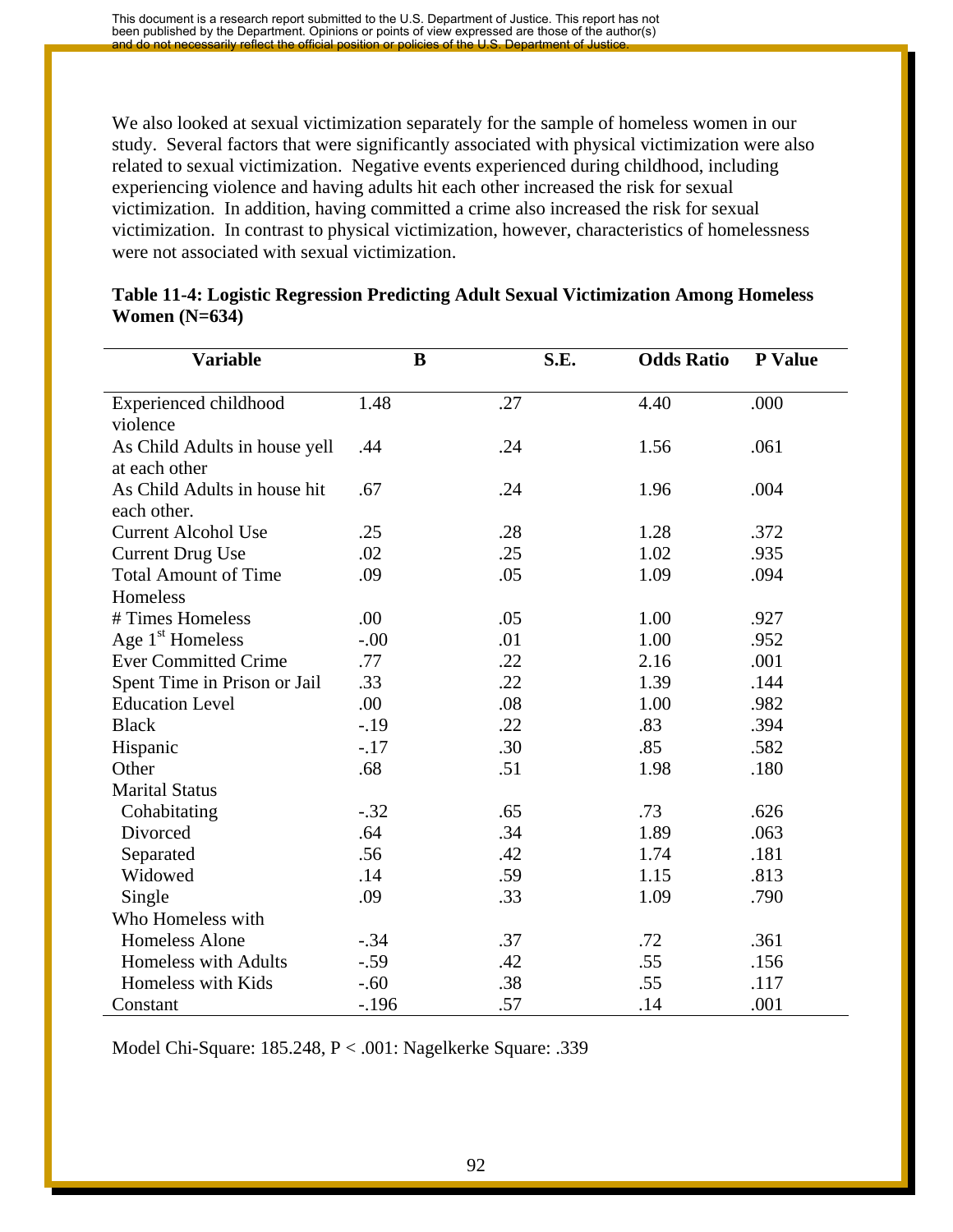In the last model we examined, we combined all types of victimization into one dependent variable that represented any adult victimization. What immediately stands out is that many of the risk factors identified by prior researchers are not associated with increased risk for adult victimization. Again, because the sexual victimization variables used with the sample of men did not match that used for the sample of women, we only examined women in this model. Several factors, however, did emerge as important risk markers for victimization. A common theme throughout the discussion of the results of the Florida Four city study is the impact of childhood experiences on a plethora of behaviors and attitudes. The results of the multivariate analysis indicated that childhood violence significantly increased the risk for adult victimization net of all other factors in the model. In addition, current alcohol use, being divorced or separated, and a greater number of children also increased victimization risk. Women from Miami were at less of a risk of victimization compared to the reference group of women in Orlando. The only characteristic of homelessness, per se that was significantly associated with victimization was number of times homeless. Women who were homeless more frequently were at a greater risk for victimization. Finally, women who described themselves as depressed were more likely to be victims.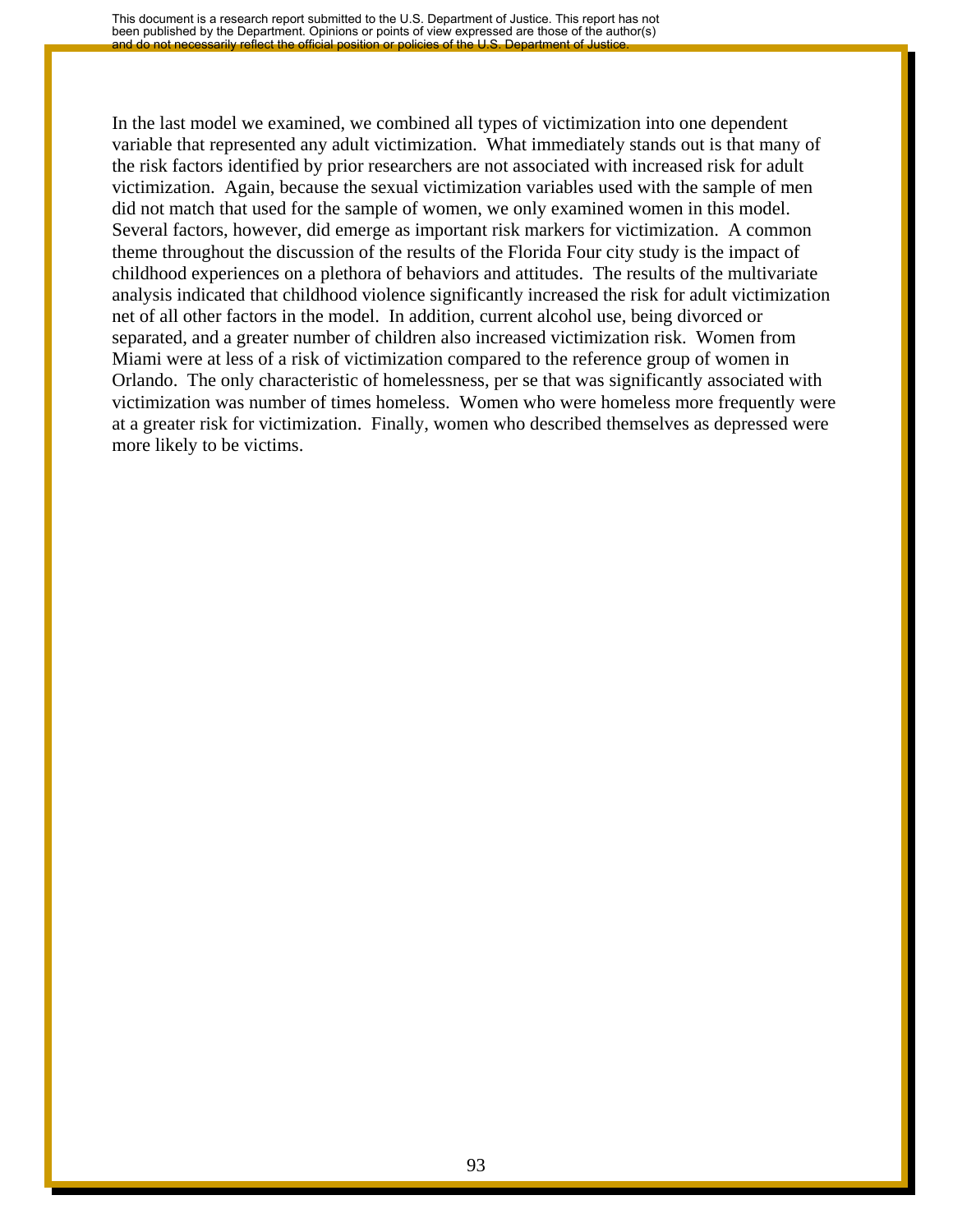| <b>Variable</b>                | B       | S.E. | <b>Odds Ratio</b> | P Value |
|--------------------------------|---------|------|-------------------|---------|
| Experienced childhood violence | 1.43    | .23  | 4.19              | .000    |
| Current alcohol use            | .76     | .26  | 2.15              | .003    |
| Current drug use               | 0.7     | .31  | 1.07              | .827    |
| <b>Marital Status</b>          |         |      |                   |         |
| Cohabitating                   | .25     | .78  | 1.29              | .748    |
| Divorced                       | 1.02    | .42  | 2.77              | .016    |
| Separated                      | 1.34    | .58  | 3.81              | .020    |
| Widowed                        | .82     | .74  | 2.26              | .268    |
| Single                         | .02     | .39  | 1.02              | .964    |
| Race                           |         |      |                   |         |
| African American               | $-.28$  | .27  | .76               | .302    |
| Hispanic                       | $-.52$  | .36  | .59               | .147    |
| <b>Other Racial Group</b>      | $-.01$  | .67  | .99               | .987    |
| City of Interview              |         |      |                   |         |
| Miami                          | $-.68$  | .31  | .51               | .030    |
| Jacksonville                   | $-0.26$ | .33  | .77               | .419    |
| Tampa                          | $-.08$  | .33  | .92               | .801    |
| Who Homeless with              |         |      |                   |         |
| Homeless with Adult            | .04     | .42  | 1.04              | .925    |
| Homeless with Kids             | .02     | .31  | 1.02              | .955    |
| Homeless with Kids & Adults    | $-.21$  | .45  | .81               | .641    |
| <b>Age First Homeless</b>      | $-.01$  | .01  | .99               | .294    |
| # of Times Homeless            | .28     | .11  | 1.32              | .012    |
| Total amount of time homeless  | .06     | .08  | 1.06              | .499    |
| # of Children                  | .18     | .07  | 1.19              | .010    |
| Depressed                      | .40     | .17  | 1.50              | .018    |
| Constant                       | $-0.99$ | .75  | .37               | .183    |

**Table 11-5: Logistic regression analysis predicting adult victimization (physical or sexual assault or stalking) N=632.** 

Note: The reference groups for dummy variables are as follows: for marital status- married, for race - White, for city - Orlando, and for who are you homeless with - by themselves. Model Chi-Square 200.406, P < .001 Nagelkerke R Square = .401

What these analyses tell us is that homeless men and women are a vulnerable population with childhood violence at the crux of this vulnerability. Minor and severe violence experienced as a child increased the risk of many of factors (including homelessness) that then were associated with a greater risk for adult victimization. At a minimum, these results suggest that that more attention should be paid to the treatment of child victimization and a greater effort should be made to prevent child maltreatment. The women in our qualitative study spoke of childhoods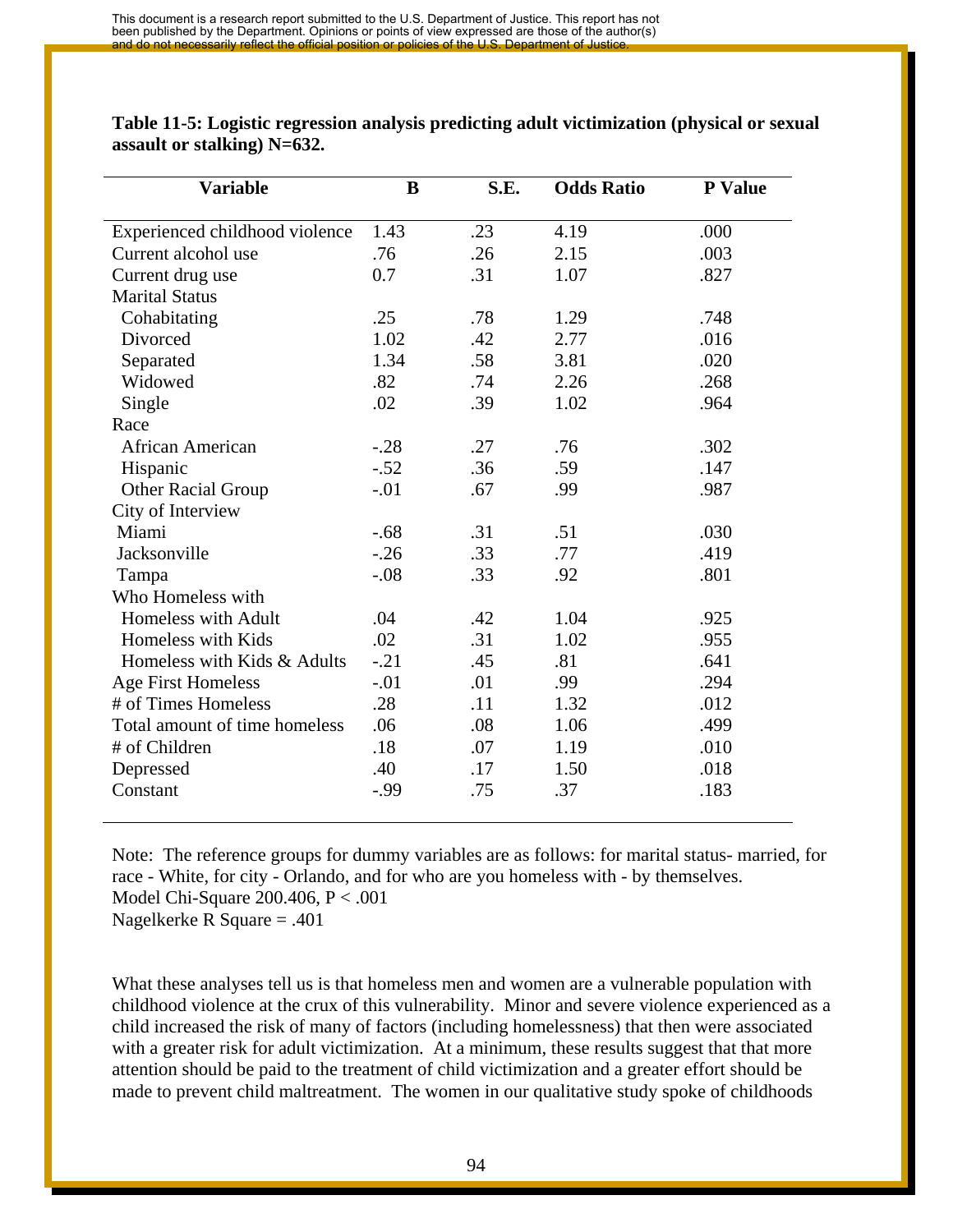This document is a research report submitted to the U.S. Department of Justice. This report has not been published by the Department. Opinions or points of view expressed are those of the author(s) and do not necessarily reflect the official position or policies of the U.S. Department of Justice.

filled with violence that led many to leave their childhood homes and many others ill prepared for relationships without violence. Homeless shelters are focused on the most pressing need, a place to sleep and may not be equipped to handle the myriad of problems that these women and men may be dealing with. Shelters, for example appear to be more equipped to handle needs such as healthcare and the immediate issue of housing. However, they may not be prepared to delve deep into the childhood experiences of the women that arrive at their facilities. Consequently these men and women are in danger of repeating a cycle of homelessness and victimization.

#### Limitations of the study

Every empirical study has limitations and ours is no exception. Although we are able to ask about childhood and adult events, we cannot definitely establish causal order and determine once and for all what factors cause homelessness. At the same time, much of what we found mirrors research using housed populations and differs only to the extent that these men and women experienced greater levels of victimization. Although the men and women we interviewed were staying in a homeless shelter, Wright and Devine (1995) argue that "street homeless and sheltered homeless are not distinct populations; nearly all the homeless people in this sample spend at least an occasional night in an emergency shelter and nearly all of them also occasionally sleep out of doors. Which homeless people are considered "sheltered homeless" depends a great deal on who makes it to the shelter line first."

Limitations aside, we now know a great deal more about the experience of violence in the lives of homeless women than was known before our study was conducted. Among our most important findings are these:

- Approximately one homeless woman in four is homeless mainly because of her experiences with violence. And while this is about half the more frequently cited "guess" of one in two, it nonetheless underscores the importance of violence in the process by which some women become homeless.
- Homeless women are far more likely to experience violence of all sorts than American women in general, by differentials ranging from two to four depending on the specific type of violence in question.
- Homeless men are also more likely to experience violence of all sorts than American men in general.
- At the zero order, homeless men are more likely than homeless women to be victimized by assault (from any perpetrator) but this difference disappears when relevant confounds are controlled.
- Homeless women are far more likely to be victims of intimate partner violence than homeless men are, and this difference is robust under statistical controls.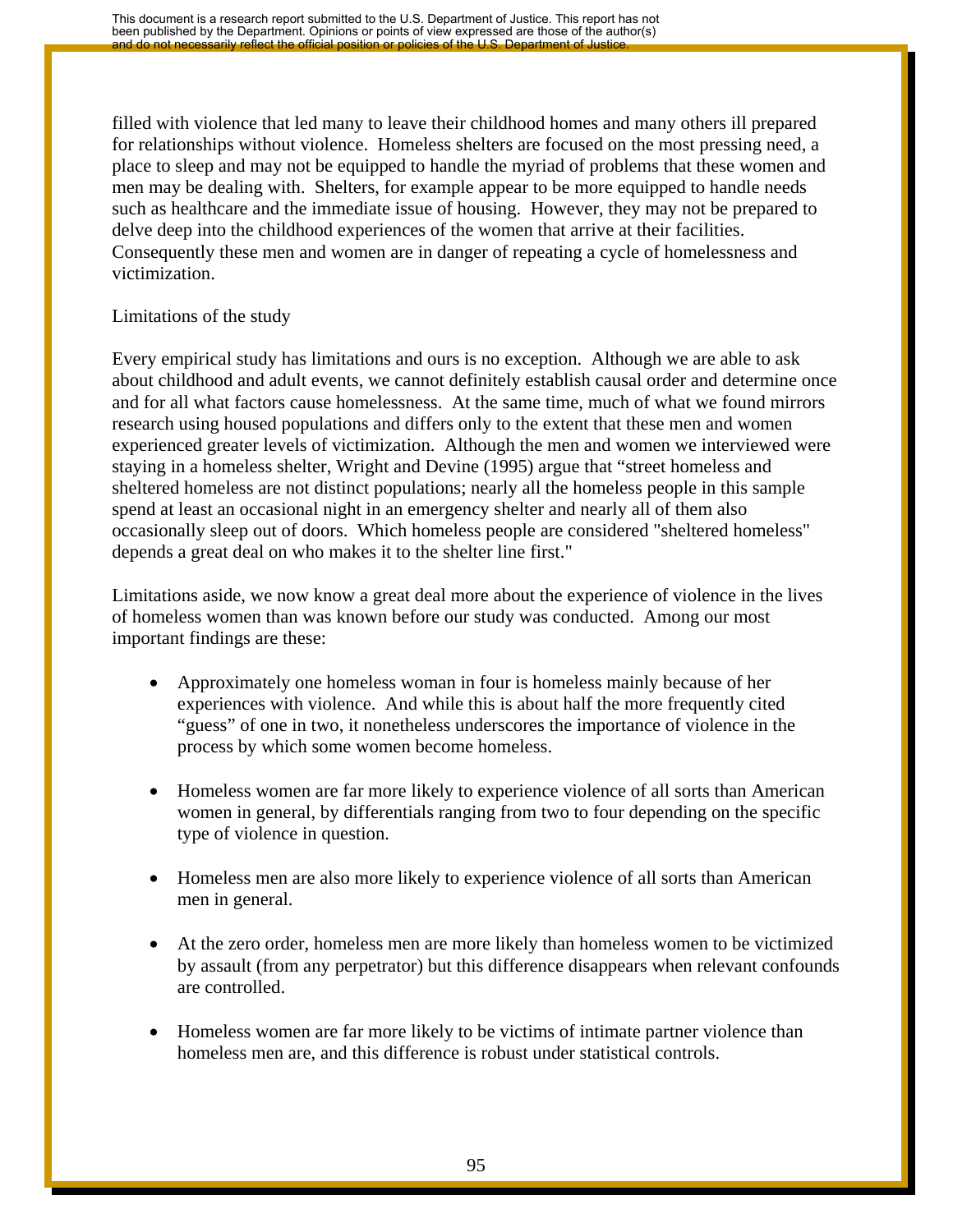- Homeless people of both genders are also frequent perpetrators of crime, although many of the crimes they commit are "survival crimes" or in some fashion drug-related.
- This study provides some evidence that true underlying rates of violence against homeless women vary across cities, even netting out possible confounding factors, casting some doubt on inferences that can be made from single-site studies.
- One reason why the experience of violence is so common among homeless women is that their routine day-to-day activities expose them to potential offenders but do not provide them with capable guardians. Sleeping patterns and routines are strongly related to victimization risks.
- By far the most significant risk factor for violent victimization as an adult is a pattern of physical, emotional and sexual abuse as a child. Indeed, it is apparent in both the quantitative and qualitative components of the study that many of the young girls destined to become homeless adult women have been permanently scarred by their childhood victimizations and have an extremely warped sense of what is normal and acceptable in their relationships with men.
- Victimized homeless women rarely report their victimization to the authorities and even when they do, satisfactory responses are infrequent.
- Establishing causal order in cross-sectional data is always tricky, but among the apparent consequences of violence in the lives of these women are increased substance abuse, emotional distress, and lowered self esteem.

In recent years, homelessness has faded from prominence as a national political issue. There seems to be a widespread sense among both policy-makers and the public that the programs of assistance enacted in the 1980s, while perhaps imperfect, have done as much as can or should be done to address this problem and that homeless people, like poor people in general, need to work themselves out of their condition. As we have seen, however, many of the processes that work to put homeless people out on the streets can be traced to events, experiences, victimizations and misfortunes that began in early childhood. And certainly, the experience of violence would be high on this list of misfortunes. That many homeless women are homeless because of violence, and many more victims of more violence in a year than many people can expect to experience in their entire lifetimes, does not make homelessness any easier to resolve, but it does, we think, make the resolution all that more urgent.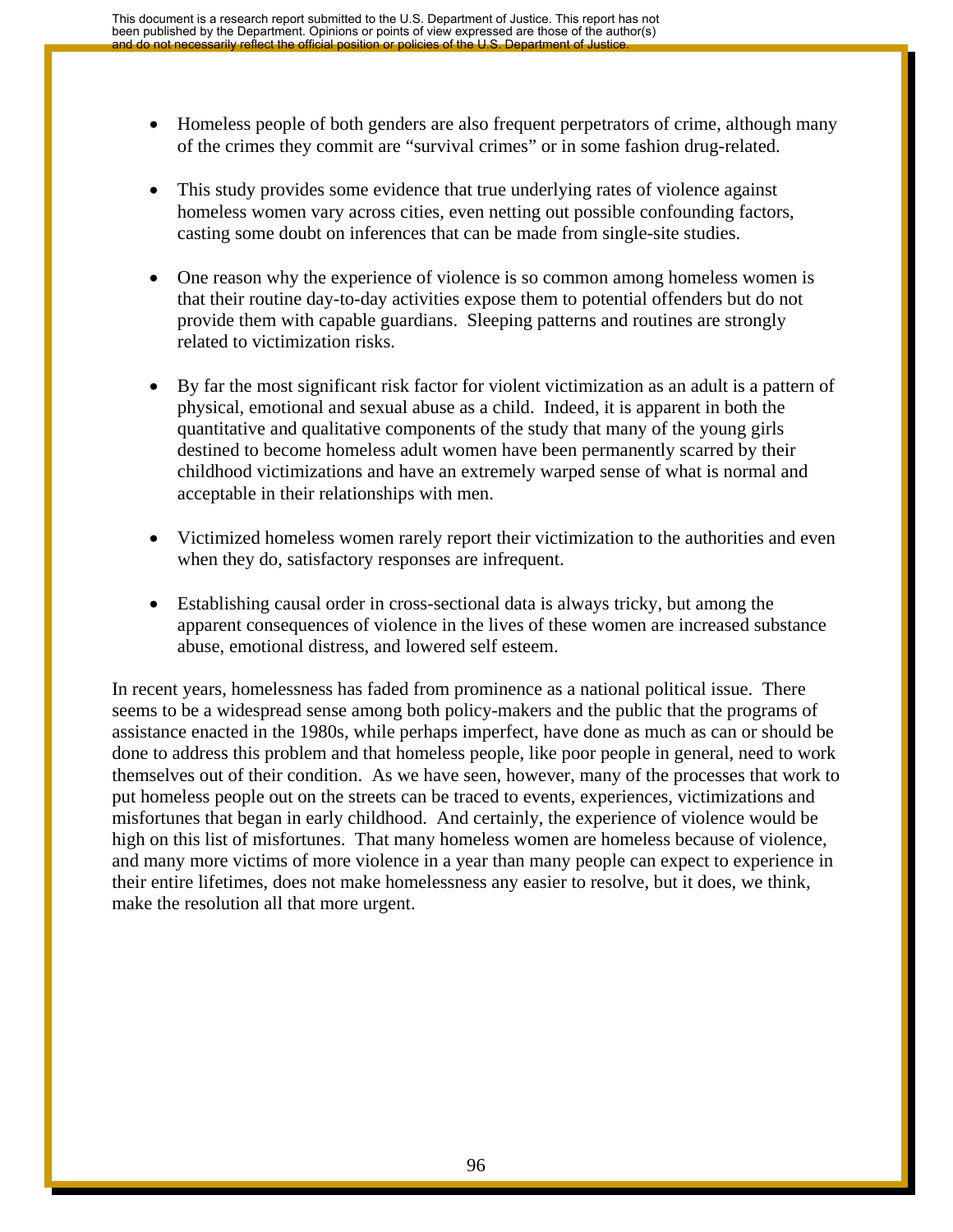### **References**

Alexander, M. J. 1996. "Women with co-occurring addictive and mental disorders: An emerging profile of vulnerability." *American Journal of Orthopsychiatry* 66, 61-70.

Bennett, L. 1995. "Substance abuse and the domestic assault of women." *Social Work* 40:6, 760-771.

Breton, M., T. Bunston. 1992. "Physical and sexual violence in the lives of homeless women." *Canadian Journal of Community Mental Health* 11:1, 29-44.

Browne, A. 1993. "Family violence and homelessness: The relevance of trauma histories in the lives of homeless women." *American Journal of Orthopsychiatry* 63:3 (July), 370-384.

Browne, A., S. Bassuk. 1997. "Intimate violence in the lives of homeless and poor housed women: Prevalence and patterns in an ethnically diverse sample." *American Journal of Orthopsychiatry* 67:2, 261-278.

Browne, A., A. Salomon, S. Bassuk. 1999. "The impact of recent partner violence on poor women's capacity to maintain work." *Violence Against Women* 5:4 (April), 393-426.

Bufkin, J. L, and J. Bray. 1998. "Domestic violence, criminal justice responses, and homelessness: Finding the connection and addressing the problem." *Journal of Social Distress and the Homeless* 7:4 (October), 227-240.

Burt, M., Laudan, Y., Aron, E. L., Valente, J. (eds.). (2001). Helping America's Homeless: Emergency Shelter or Affordable Housing? Washington, DC: Urban Institute Press.

Catalano, S.M. (2004). Criminal Victimization, 2003. NCJ #205455.

Charles, N. 1994a. "The housing needs of women and children escaping domestic violence." *Journal of Social Policy* 23:4 (October), 465-487.

Charles, N. 1994b. "Domestic violence, homelessness and housing: The response of housing providers in Wales." *Critical Social Policy* 14:2 (Autumn), 36-52.

Clarke, P., N.C. Pendry, Y. S. Kim. 1997. "Patterns of violence in homeless women." *Western Journal of Nursing Research* 19:4 (August), 490-500.

Cohen, L.E., M. Felson. 1979. "Social change and crime rate trends: A routine activity approach." *American Sociological Review*, 44, 588-608.

D'Ercole, A., E.L. Struening. 1990. "Victimization among homeless women: Implications for service delivery." *Journal of Community Psychology* 18, 141-152.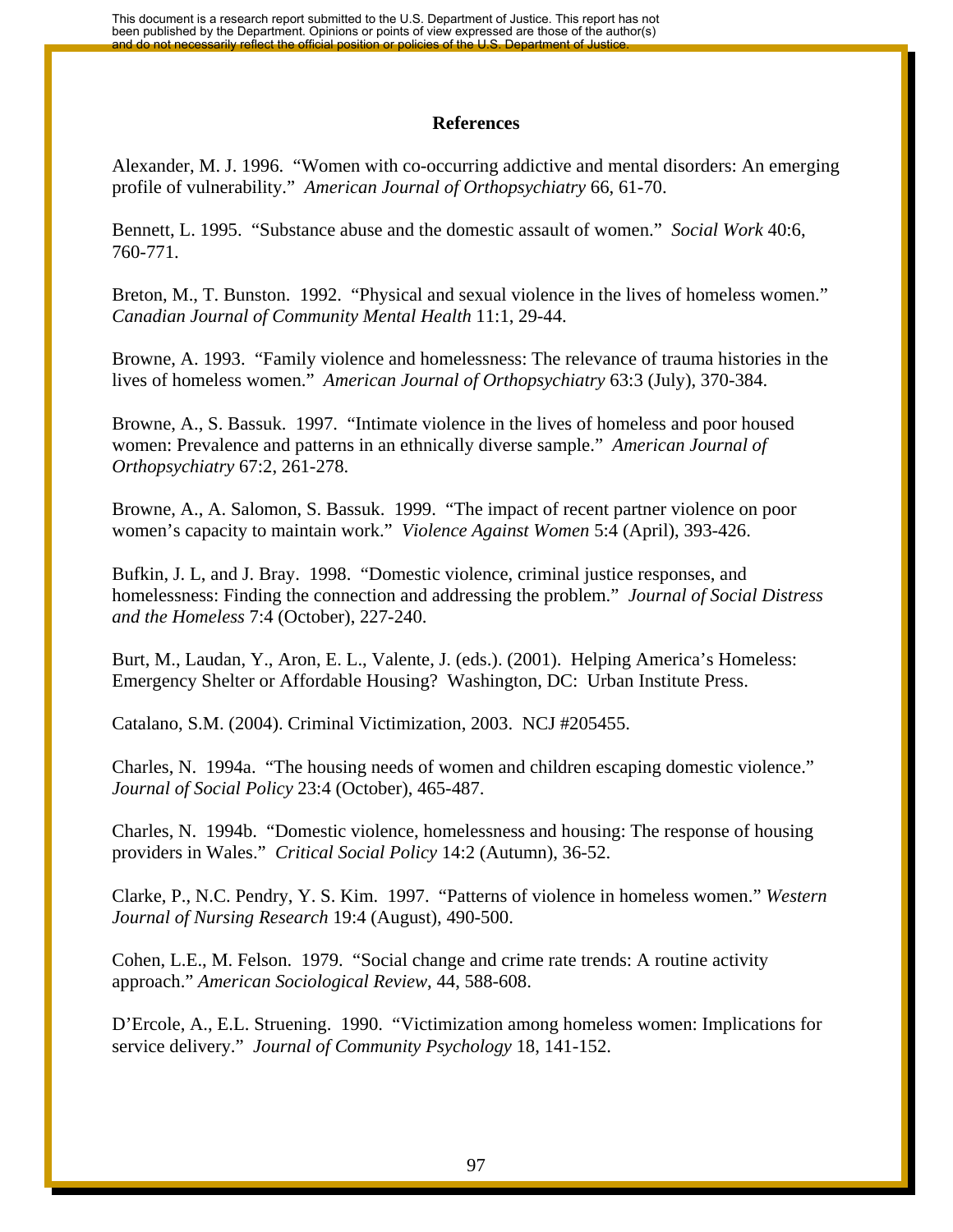DeLisi, M. (2000). Who is more dangerous? Comparing the criminality of adult homeless and domiciled jail inmates: A research note. International Journal of Offender Therapy and Comparative Criminology, 44(1), 59-69.

De Simone, P., et al. 1998. Homelessness in Missouri: Eye of the Storm. Missouri Association for Social Welfare.

Fischer, P.J., Ross, A., & Breakey, W.R. (1993). Contemporary Drug Problems, 20 (3), 385- 414.

Fisher, B., M. Hovell, C. Hofstetter, R. Hough. 1995. "Risks associated with long-term homelessness among women: Battery, rape and HIV infection." *International Journal of Health Services* 25:2, 351-369.

Geissler, L.J., C.A. Bormann, C.F. Kwiatkowski, G.N. Braucht, C.S. Reichardt. 1995. "Women, homelessness, and substance abuse: Moving beyond the stereotypes." *Psychology of Women Quarterly* 19, 65-83.

Gelles, R. 1995. "Domestic violence factoids." Available at http://www.mincava.umn.edu/papers/factoid.htm

Gilbert, L., N. El-Bassel, R.F. Schilling, E. Friedman. 1997. "Childhood abuse as a risk factor for partner abuse among women in methadone maintenance." *American Journal of Drug and Alcohol Abuse* 23:4, 581-595.

Giles-Sims, J. 1998. "The aftermath of partner violence." Pp. 44-72 J.L. Jasinski, L.M. Williams, *Partner Violence: A Comprehensive Review of 20 Years of Research*. Thousand Oaks, CA: Sage.

Goodman, L.A. 1991. "The prevalence of abuse in the lives of homeless and housed poor mothers: A comparison study." *American Journal of Orthopsychiatry* 61:4, 489-500.

Goodman, L., M.A. Dutton, M. Harris. 1995. "Episodically homeless women with serious mental illness: Prevalence of physical and sexual assault." *American Journal of Orthopsychiatry* 65:4, 468-478.

Goodman, L., M.A. Dutton, M. Harris. 1997. "The relationship between violence dimensions and symptom severity among homeless mentally ill women." *Journal of Traumatic Stress* 10:1 (January), 51-70.

Hagan, Frank E. (1993) *Research Methods in Criminal Justice and Criminology* (3rd Ed.). New York: Macmillan.

Hilfiker D. 1989. "Are we comfortable with homelessness?" *Journal of the American Medical Association* 262: 1375-76.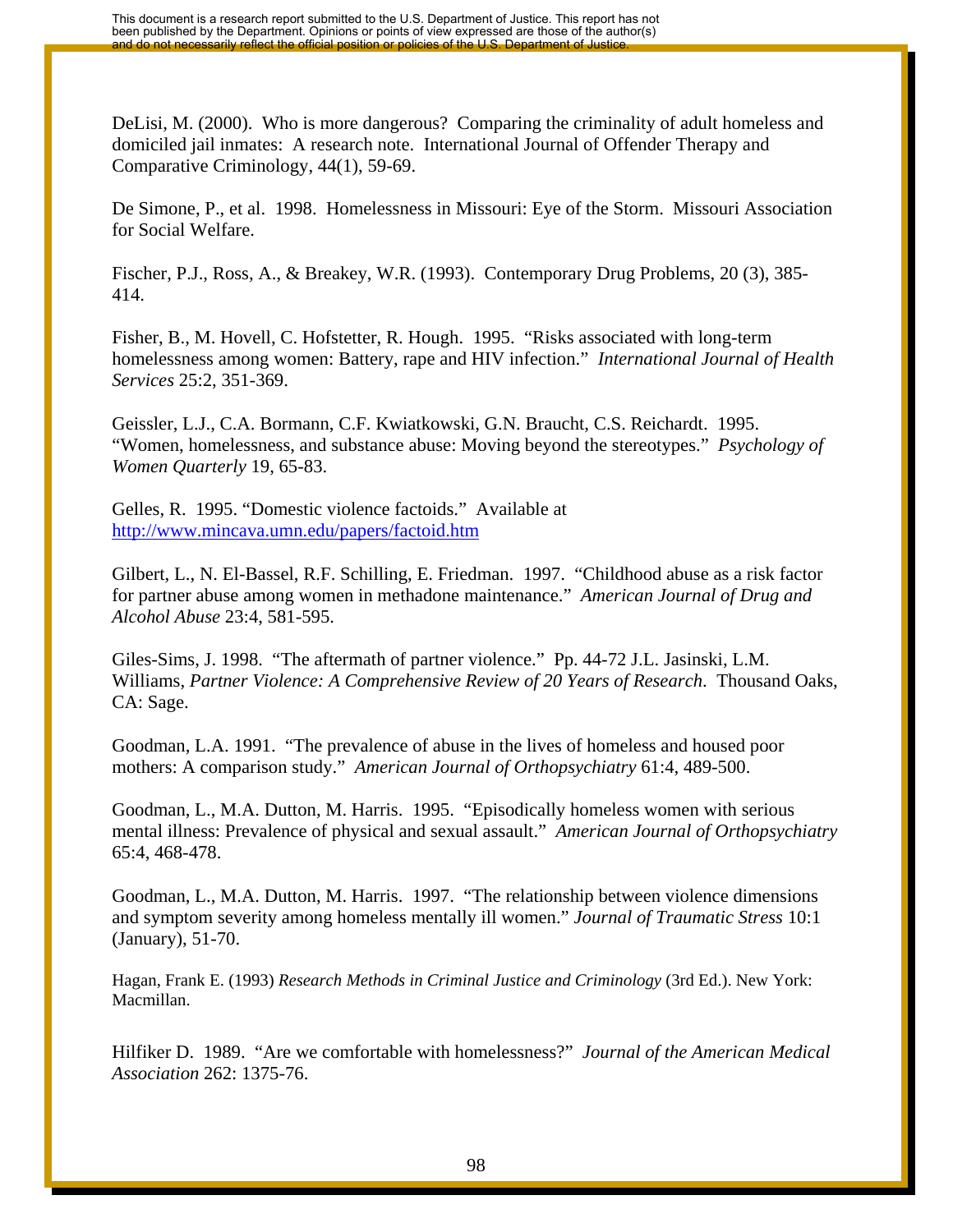Hindeland, M.J., Gottfreson, M. R., & Garofalo, J. (1978). Victims of personal crime: An empirical foundation for a theory of personal victimization. Cambridge, MA: Ballinger.

Homes for the Homeless. 1998. A Snapshot of Family Homelessness Across America: Ten Cities, 1997-1998. New York: Institute for Children and Poverty.

Ingram, K.M., A.F. Corning, L.D. Schmidt. 1996. "The relationship of victimization experiences to psychological well-being among homeless women and low-income housed women." *Journal of Counseling Psychology* 43:2, 218-227.

Jensen, Gary F. and David Brownfield (1986) "Gender, Lifestyles and Victimization: Beyond Routine Activity", *Violence and Victims* 1(2): 85-99.

Joyner, L., J. Wright, J. Devine. 1996. "Reliability and validity of the Addiction Severity Index among homeless substance misusers." *Substance Use and Misuse* 31:6, 729-751.

Kannah, M., N. Singh, M. Nemil, A. Best. 1992. "Homeless women and their families: Characteristics, life circumstances, and needs." *Journal of Child and Family Studies* 1:2 (June), 155-165.

Kantor, G.K., J.L. Jasinski. 1998. "Dynamics and risk factors in partner violence." Pp. 1-43 in J.L. Jasinski, L.M. Williams, *Partner Violence: A Comprehensive Review of 20 Years of Research*. Thousand Oaks, CA: Sage.

Kilpatrick, D.G., R. Acierno, H. Resuick, B. Saunders, C.L. Best. 1997. "A 2-year longitudinal analysis of the relationships between violent assault and substance use in women." *Journal of Consulting and Clinical Psychology* 65:5, 835-847.

Lindsay-Blue, D. 1999. A comparative study of reported parenting practices in abused and nonabused shelter populations of women. Found in Dissertation Abstracts International.

McLellan A.T., H. Kushner, D. Metzger, R. Peters, I. Smith, G. Grissom, H. Pettinati, M. Argeriou. 1992. "The fifth edition of the Addiction Severity Index." *Journal of Substance Abuse Treatment* 9, 199-213.

Mustaine, Elizabeth Ehrhardt and Richard Tewksbury. 1997. "Obstacles in the Assessment of Routine Activity Theory." *Social Pathology 3* (3): 177-194.

Meithe, Terance and Meier, Robert. 1990. "Opportunity, Choice, and Criminal Victimization: A Test of a Theoretical Model*." Journal of Research in Crime and Delinquency 27* (3): 243-266.

Metraux, S., and D. P. Culhane. 1999. "Family dynamics, housing and recurring homelessness among women in New York City shelters." *Journal of Family Issues* 20:3, 371-396.

National Coalition for the Homeless. 1999. Domestic violence and homelessness fact sheet (NCH Fact Sheet #8). Found at http://nch.ari.net/domestic/html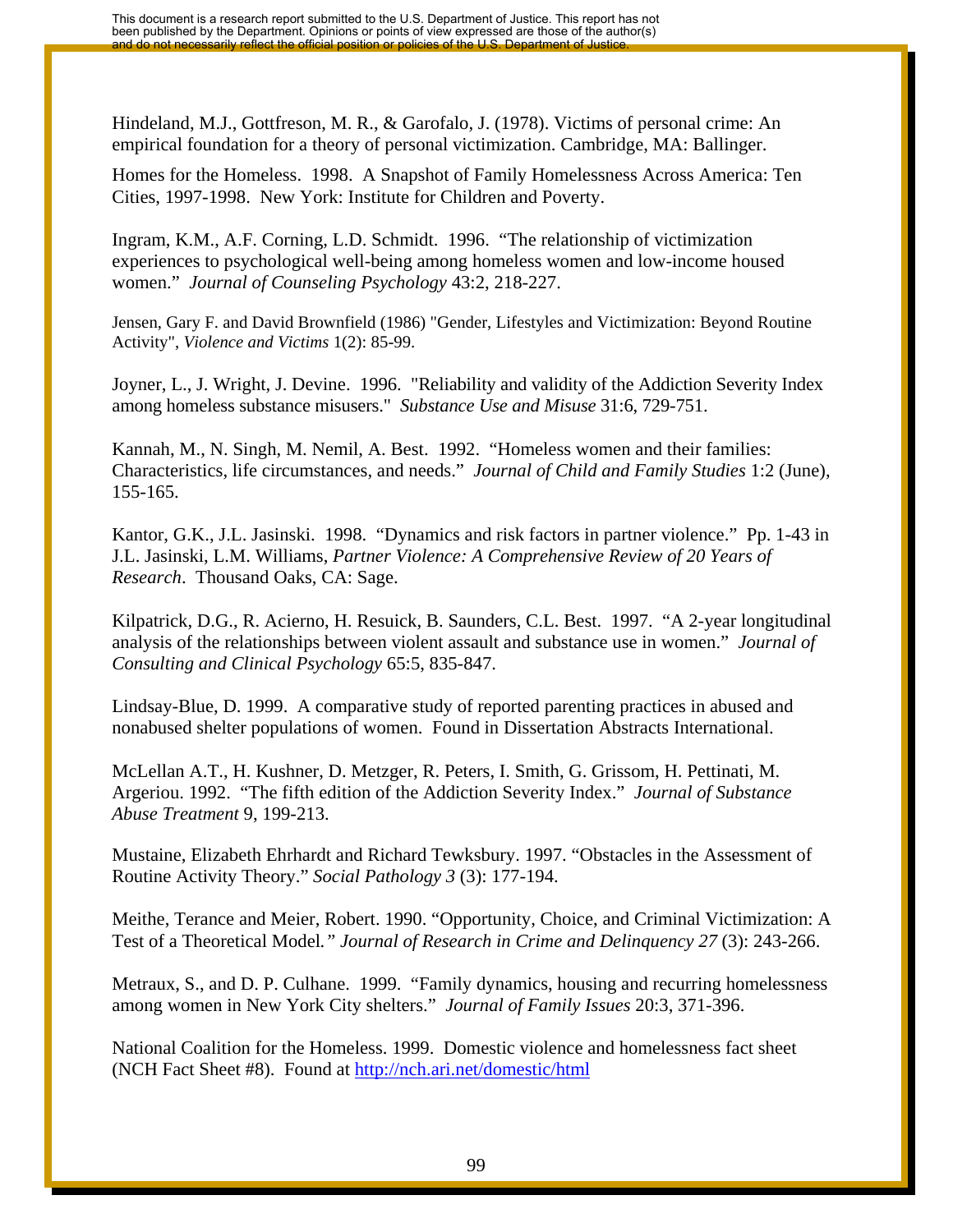National Research Council. 1996. Understanding Violence Against Women. Washington DC: National Academy Press.

North, C.S., E.M. Smith, E.L. Spitznagel. 1994. "Violence and the homeless: An epidemiologic study of victimization and aggression." *Journal of Traumatic Stress* 7:1 (January), 95-110.

North, C.S., S.J. Thompson, E.M. Smith, L.M. Kyburz. 1996. "Violence in the lives of homeless mothers in a substance abuse treatment program: A descriptive study." *Journal of Interpersonal Violence* 11:2 (June), 234-249.

Padgett, D.K, E.L. Struening. 1992. "Victimization and traumatic injuries among the homeless: Associations with alcohol, drug, and mental problems." *American Journal of Orthopsychiatry* 62:4, 525-534.

Schaff, K.K., T.R. McCane. 1998. "Relationship of childhood sexual, physical and combined sexual and physical abuse to adult victimization and posttraumatic stress disorder." *Child Abuse and Neglect* 22:11, 1119-1133.

Simons, R., L. Whitbeck. 1991. "Sexual abuse as a precursor to prostitution and victimization among adolescent and adult homeless women." *Family Issues* 12, 361-379.

Stein J.A., L. Gelberg. 1995. "Gender differences in the mediating effect of substance abuse on the severity of homelessness." *Experimental and Clinical Psychopharmacology* 3:1, 75-86.

Steinbock, M.R. 1995. "Homeless female headed families: Relationships at risk." *Marriage and Family Review* 20:1-2, 143-159.

Straus, M. 1979. "Measuring intrafamily conflict and violence: the Conflict Tactics Scale." *Journal of Marriage and the Family* 41, 75-88.

Tjaden, P., and N. Thoennes. 1998. "Prevalence, incidence, and consequences of violence against women: Findings from the National Violence Against Women Survey." NIJ *Research In Brief* (November, 1998), pp. 1-16.

Tjaden, P., and N. Thoennes. 1999. "Violence and Threats of Violence Against Women and Men in the United States, 1994-1996." Inter-University Consortium for Political and Social Research codebook, ICPSR 2566.

Tjaden, P. & Thoennes, N. (2000). Full Report: Prevalence, incidence, and consequences of violence against women: Findings from the National Violence Against Women Survey. Research Brief: U.S. Department of Justice.)

Tyler, K., D. Hoyt, L.Whitbeck, A. M. Cauce. 2001. "The effects of a high-risk environment on the sexual victimization of homeless and runaway youth." *Violence and Victims* 16:4, 441-455.